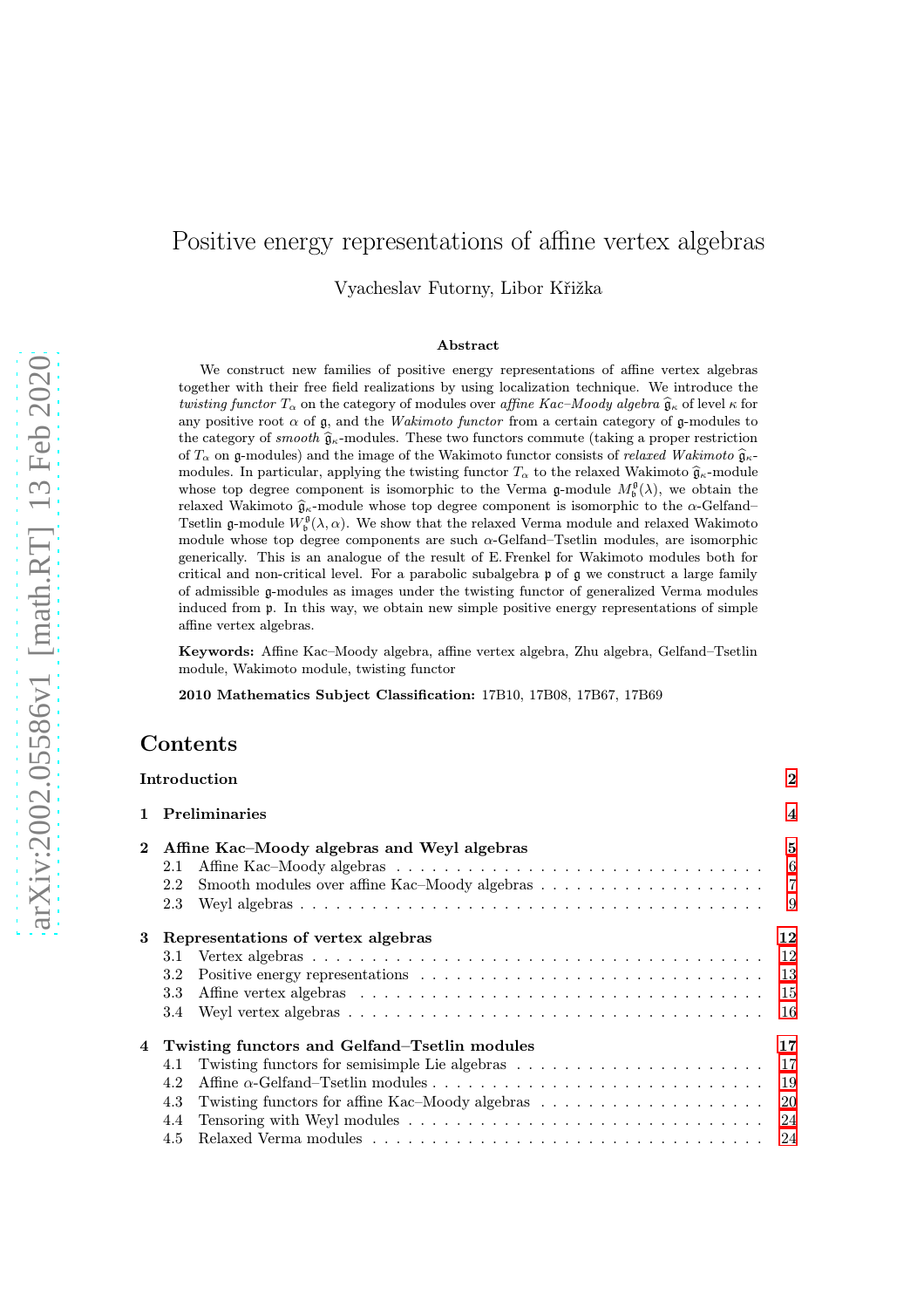|  | 5 Relaxed Wakimoto modules                                                | 25 |
|--|---------------------------------------------------------------------------|----|
|  |                                                                           |    |
|  |                                                                           |    |
|  |                                                                           |    |
|  | 6 Positive energy representations of $\mathcal{L}_{\kappa}(\mathfrak{g})$ | 36 |
|  |                                                                           |    |
|  |                                                                           |    |

## <span id="page-1-0"></span>Introduction

Classical Wakimoto modules provide a free field realization for affine Kac–Moody algebras. They were constructed in [\[Wak86\]](#page-44-0), [\[FF88\]](#page-43-0), [\[dBF97\]](#page-42-0), [\[Szc02\]](#page-44-1) among the others. Simple Wakimoto modules are isomorphic to Verma modules (for the *standard Borel subalgebra*) with the same highest weight. Free field realizations for affine Kac–Moody algebras associated with nonstandard Borel subalgebras were studied in [\[Cox05\]](#page-42-1) (Imaginary Verma modules), [\[CF04\]](#page-42-2) (intermediate Wakimoto modules), [\[FKS19\]](#page-43-1) (generalized Imaginary Verma modules). Parabolic versions of Wakimoto modules, generalized Wakimoto modules, were introduced in [\[Fre05\]](#page-43-2).

Wakimoto modules are the key objects in the theory of rational affine vertex algebras. However, there is a growing interest in the study of non-highest weight representations of  $\hat{\mathfrak{g}}$  that might play a significant role for non-rational affine vertex algebras. For instance, relaxed Verma modules for simple affine  $\mathfrak{sl}_2$  vertex algebra were used to study the  $N = 2$  conformal field theory in [\[FST98\]](#page-43-3) and the  $N = 4$  conformal field theory in [\[Ada16\]](#page-42-3). For recent developments we refer to [\[AFR17\]](#page-42-4), [\[ACR18\]](#page-42-5), [\[KR19a\]](#page-43-4), [\[KR19b\]](#page-43-5).

The goal of the current paper is to give an explicit free field construction of new families of positive energy representations of the universal affine vertex algebras and simple affine vertex algebras using two main technical tools: the twisting functor on the category of modules over the (untwisted) affine Kac–Moody algebra  $\hat{g}_{\kappa}$  of level  $\kappa$  assigned to an arbitrary positive root of a semisimple Lie algebra  $\mathfrak{g}$ , and the *Wakimoto functor* from a certain subcategory of  $\mathfrak{g}$ -modules to the category of positive energy  $\hat{\mathfrak{g}}_{\kappa}$ -modules. In particular, the Wakimoto functor applied to Verma g-modules gives Verma  $\hat{\mathfrak{g}}_{\kappa}$ -modules generically.

In the finite-dimensional case the twisting functor was defined in [\[FK19b\]](#page-43-6) following the work of Deodhar [\[Deo80\]](#page-42-6). If  $\alpha$  is a simple root, then the twisting functor  $T_{\alpha}$  is related to the Arkhipov's twisting functor [\[Ark04\]](#page-42-7) on the category  $\mathcal{O}(\mathfrak{g})$ . By applying the twisting functor  $T_{\alpha}$  to the generalized Verma g-module  $M_{\mathfrak{p}}^{\mathfrak{g}}(\lambda)$  induced from the simple finite-dimensional p-module with highest weight  $\lambda$  one obtains the  $\alpha$ -Gelfand–Tsetlin g-module  $W_p^{\mathfrak{g}}(\lambda, \alpha)$  with finite  $\Gamma_\alpha$ -multiplicities, where  $\Gamma_{\alpha}$  is the commutative subalgebra of  $U(\mathfrak{g})$  generated by the Cartan subalgebra h and by the center of  $U(\mathfrak{s}_{\alpha})$ , where  $\mathfrak{s}_{\alpha}$  is the Lie subalgebra of g given by the  $\mathfrak{s}_{2}$ -triple for the root  $\alpha$ . The g-modules  $W_b^{\mathfrak{g}}(\lambda,\alpha)$  are cyclic weight modules with respect to the Cartan subalgebra h with infinite-dimensional weight subspaces if  $\alpha$  is not a simple root. On the other hand, if  $\alpha$  is a simple root, then these modules are twisted Verma g-modules up to conjugation of the action of  $\mathfrak{g}$ , see [\[AL03\]](#page-42-8), [\[KS15\]](#page-43-7), [\[Mus19\]](#page-43-8).

Modifying the construction given in [\[FK19a\]](#page-43-9) and [\[FK19b\]](#page-43-6) in the finite-dimensional setting, we define the twisting functor  $T_{\alpha}$  assigned to a positive root  $\alpha \in \Delta_+$  of g and obtain an endofunctor on the category of  $\hat{\mathfrak{g}}_{\kappa}$ -modules. The most important properties of the twisting functor  $T_{\alpha}$  are collected in the theorem below (cf. Theorems [4.9,](#page-20-0) [4.13,](#page-22-0) [4.14,](#page-23-2) [4.15\)](#page-23-3).

#### Theorem A.

- i) For  $\alpha \in \widehat{\Delta}^{\text{re}}$ , the twisting functor  $T_{\alpha}$  preserves the category  $\mathcal{E}(\widehat{\mathfrak{g}}_{\kappa})$ . Moreover, the twisting functor  $T_{\alpha}$  preserves also the category  $\mathcal{E}_{+}(\widehat{\mathfrak{g}}_{\kappa})$  provided  $\alpha \in \Delta$ .
- ii) Let  $\alpha \in \hat{\Delta}^{\text{re}}$  and let M be a smooth weight  $\widetilde{\mathfrak{g}}_{\kappa}$ -module on which the central element c acts as the identity. Then the  $\tilde{\mathfrak{g}}_{\kappa}$ -module  $T_{\alpha}(M)$  is a Gelfand–Tsetlin module with finite  $\Gamma_{\alpha}$ multiplicities if and only if the first cohomology group  $H^1(\mathfrak{s}_\alpha^-; M)$  is a weight  $\mathfrak{h}$ -module with finite-dimensional weight spaces.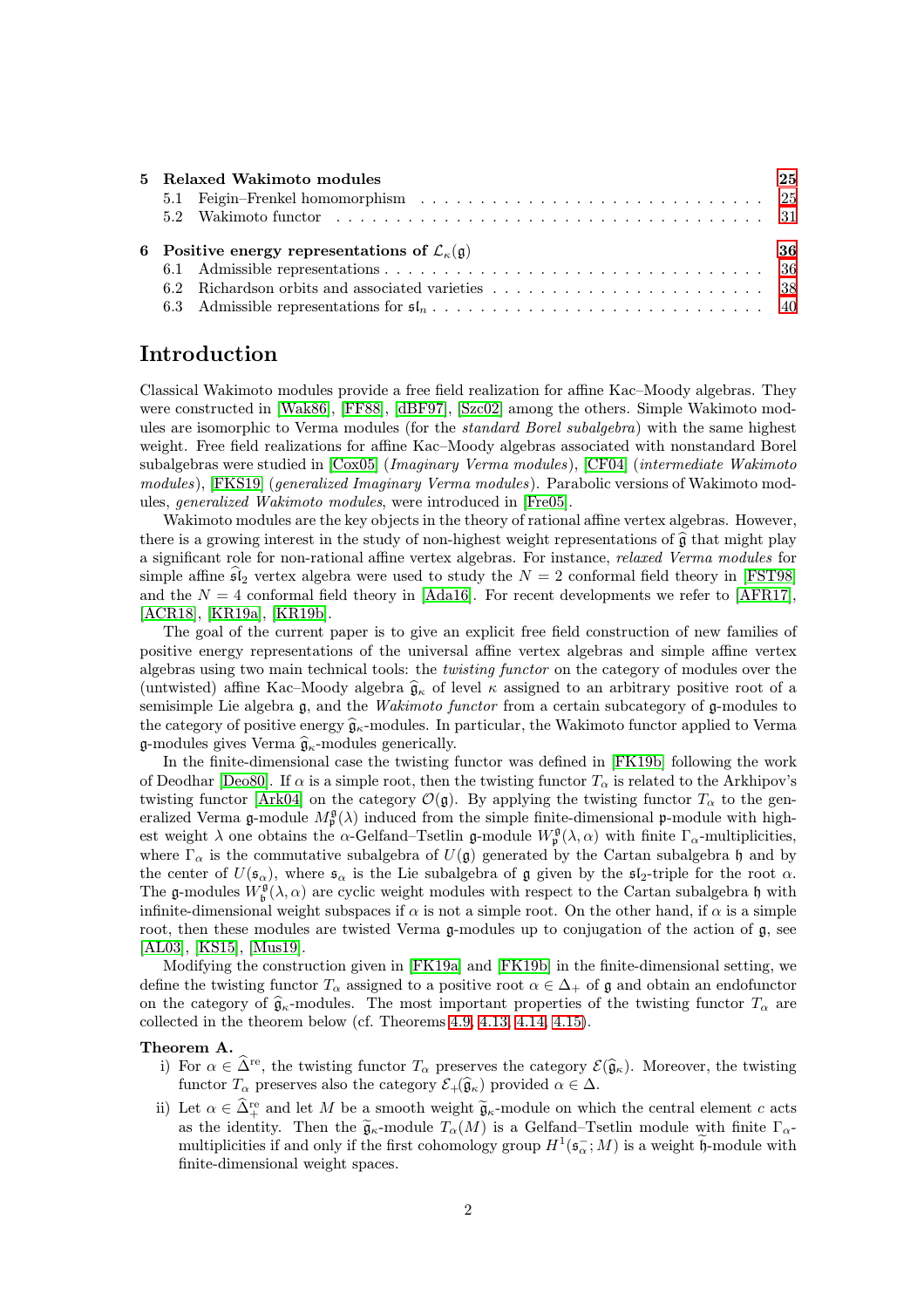iii) For  $\alpha \in \Delta \subset \widehat{\Delta}^{\text{re}}$  there exists a natural isomorphism between  $T_{\alpha} \circ \mathbb{M}_{\kappa,\mathfrak{g}}$  and  $\mathbb{M}_{\kappa,\mathfrak{g}} \circ T_{\alpha}^{\mathfrak{g}}$ , where  $T^{\mathfrak{g}}_{\alpha} : \mathcal{M}(\mathfrak{g}) \to \mathcal{M}(\mathfrak{g})$  is the twisting functor for  $\mathfrak{g}$  assigned to  $\alpha$ . In particular, we have

$$
T_{\alpha}(\mathbb{M}_{\kappa,\mathfrak{g}}(M_{\mathfrak{p}}^{\mathfrak{g}}(\lambda)))\simeq \mathbb{M}_{\kappa,\mathfrak{g}}(W_{\mathfrak{p}}^{\mathfrak{g}}(\lambda,\alpha))
$$

for  $\lambda \in \Lambda^+(\mathfrak{p})$  and

$$
\alpha\in\Delta^\mathfrak{u}_+=\{\alpha\in\Delta_+;\,\mathfrak{g}_\alpha\subset\mathfrak{u}\},
$$

where p is a standard parabolic subalgebra of  $\mathfrak g$  with the nilradical  $\mathfrak u$ ,  $\Lambda^+(\mathfrak p)$  is the set of p-dominant integral weights. Moreover, the twisting functor  $T_{\alpha}$  commutes with tensoring by Weyl modules.

Here, the commutative subalgebra  $\Gamma_{\alpha}$  of  $U_c(\tilde{\mathfrak{g}}_{\kappa})$  is generated by the Cartan subalgebra h and by the center  $Z(\mathfrak{s}_{\alpha})$  of  $U(\mathfrak{s}_{\alpha})$ , where  $\mathfrak{s}_{\alpha}$  is the Lie subalgebra of  $\widetilde{\mathfrak{g}}_{\kappa}$  given by the  $\mathfrak{s}_{2}$ -triple for the root  $\alpha$ . Besides, we denote  $\mathfrak{s}_{\alpha}^{-} = \mathfrak{s}_{\alpha} \cap \overline{\mathfrak{n}}_{\rm st}$ , where  $\widetilde{\mathfrak{g}}_{\kappa} = \widehat{\mathfrak{n}}_{\rm st} \oplus \mathfrak{h} \oplus \overline{\mathfrak{n}}_{\rm st}$  is the triangular decomposition of the extended affine Kac–Moody algebra  $\tilde{\mathfrak{g}}_{\kappa}$ . Further,  $\mathcal{E}(\hat{\mathfrak{g}}_{\kappa})$  and  $\mathcal{E}_{+}(\hat{\mathfrak{g}}_{\kappa})$  stand for the categories of smooth  $\hat{\mathfrak{g}}_{\kappa}$ -modules and positive energy  $\hat{\mathfrak{g}}_{\kappa}$ -modules, respectively, on which the central element c acts as the identity.

In particular, by applying the twisting functor  $T_{\alpha}$  to the relaxed Verma module  $\mathbb{M}_{\kappa,\mathfrak{g}}(M_{\mathfrak{p}}^{\mathfrak{g}}(\lambda))$ we obtain a new class of positive energy  $\hat{g}_{\kappa}$ -modules, *relaxed Verma modules* induced from the  $\alpha$ -Gelfand–Tsetlin g-module  $W_{\mathfrak{p}}^{\mathfrak{g}}(\lambda,\alpha)$ .

The Feigin–Frenkel homomorphism between the universal affine vertex algebra  $V_{\kappa}(\mathfrak{g})$  and the tensor product of the Weyl vertex algebra  $\mathcal{M}_{\overline{n}}$  with the Heisenberg vertex algebra  $\mathcal{V}_{\kappa-\kappa_c}(\mathfrak{h})$  gives an explicit free field construction of Wakimoto modules([\[Fre05\]](#page-43-2)). We use the Feigin–Frenkel homomorphism to get a free field realization of relaxed Verma modules in Theorem [5.5](#page-27-0) and Theorem [5.12.](#page-32-0) The obtained  $\hat{\mathfrak{g}}_{\kappa}$ -modules are *relaxed Wakimoto modules*, they are images of Verma modules  $M_{\mathfrak{b}}^{\mathfrak{g}}(\lambda)$  and  $\alpha$ -Gelfand–Tsetlin modules  $W_{\mathfrak{b}}^{\mathfrak{g}}(\lambda,\alpha)$  under the Wakimoto functor  $\mathbb{W}_{\kappa,\mathfrak{g}}$ . The most important properties of the Wakimoto functor are collected in the theorem below (cf. Theorem [5.14,](#page-34-0) Corollary [5.15,](#page-35-2) Corollary [5.16\)](#page-35-3).

**Theorem B.** Let  $\lambda \in \mathfrak{h}^*, \ \alpha \in \Delta_+ \subset \widehat{\Delta}^{\text{re}}_+$  a positive root.

i) The functors  $T_{\alpha} \circ \mathbb{W}_{\kappa,\mathfrak{g}}$  and  $\mathbb{W}_{\kappa,\mathfrak{g}} \circ T_{\alpha}^{\mathfrak{g}}$  are naturally isomorphic. In particular, we have

$$
T_{\alpha}(\mathbb{W}_{\kappa,\mathfrak{g}}(M_{\mathfrak{b}}^{\mathfrak{g}}(\lambda)))\simeq \mathbb{W}_{\kappa,\mathfrak{g}}(W_{\mathfrak{b}}^{\mathfrak{g}}(\lambda,\alpha)).
$$

ii) If  $\kappa$  is a non-critical level, then

$$
\mathbb{M}_{\kappa,\mathfrak{g}}(W_{\mathfrak{b}}^{\mathfrak{g}}(\lambda, \alpha)) \simeq \mathbb{W}_{\kappa,\mathfrak{g}}(W_{\mathfrak{b}}^{\mathfrak{g}}(\lambda, \alpha)),
$$

provided the Verma module  $\mathbb{M}_{\kappa,\mathfrak{g}}(M^{\mathfrak{g}}_{\mathfrak{b}}(\lambda))$  is a simple  $\widehat{\mathfrak{g}}_{\kappa}$ -module.

iii) For the critical level  $\kappa_c$ , we have

$$
\mathbb{M}_{\kappa_c, \mathfrak{g}}(W^{\mathfrak{g}}_{\mathfrak{b}}(\lambda, \alpha)) \simeq \mathbb{W}_{\kappa_c, \mathfrak{g}}(W^{\mathfrak{g}}_{\mathfrak{b}}(\lambda, \alpha))
$$

if  $\lambda$  satisfies  $\langle \lambda + \rho, \gamma^{\vee} \rangle \notin -\mathbb{N}$  for all  $\gamma \in \Delta_+$ , i.e.  $\lambda$  is a dominant weight.

We see that generically the relaxed Verma module  $\mathbb{M}_{\kappa,\mathfrak{g}}(W^{\mathfrak{g}}_{\mathfrak{b}}(\lambda,\alpha))$  and the relaxed Wakimoto module  $\mathbb{W}_{\kappa,g}(W^{\mathfrak{g}}_{\mathfrak{b}}(\lambda,\alpha))$  are isomorphic. The generic condition is given by the simplicity of the Verma module for  $\hat{\mathfrak{g}}_{\kappa}$  with highest weight  $\lambda$  and the non-criticality of the level. On the other hand, if the level is critical and  $\lambda$  is dominant, then these modules are always isomorphic, which is an analogue of the corresponding result of Frenkel [\[Fre07\]](#page-43-10) for Wakimoto modules.

Further on, in Section [6](#page-35-0) we describe families of positive energy representations of the simple affine vertex algebra  $\mathcal{L}_{\kappa}(\mathfrak{g})$  of an admissible level  $\kappa = k\kappa_0$  associated to a simple Lie algebra g, where  $\kappa_0$  is the normalized g-invariant bilinear form on g and  $k \in \mathbb{C}$ . Admissible highest weight g-modules of level k were classified in [\[Ara16\]](#page-42-9). We denote by  $Pr_k$  the set of admissible weights  $\lambda \in \hat{\mathfrak{h}}^*$  for which  $\hat{\Delta}(\lambda) = y(\hat{\Delta}(k\Lambda_0))$  for some element y from the extended affine Weyl group W of  $\mathfrak{g}$ . Then we set  $\overline{\Pr}_k = {\overline{\lambda}}; \lambda \in \Pr_k$  for the canonical projections to  $\mathfrak{h}^*$ . Let  $\mathfrak{p}$  be a standard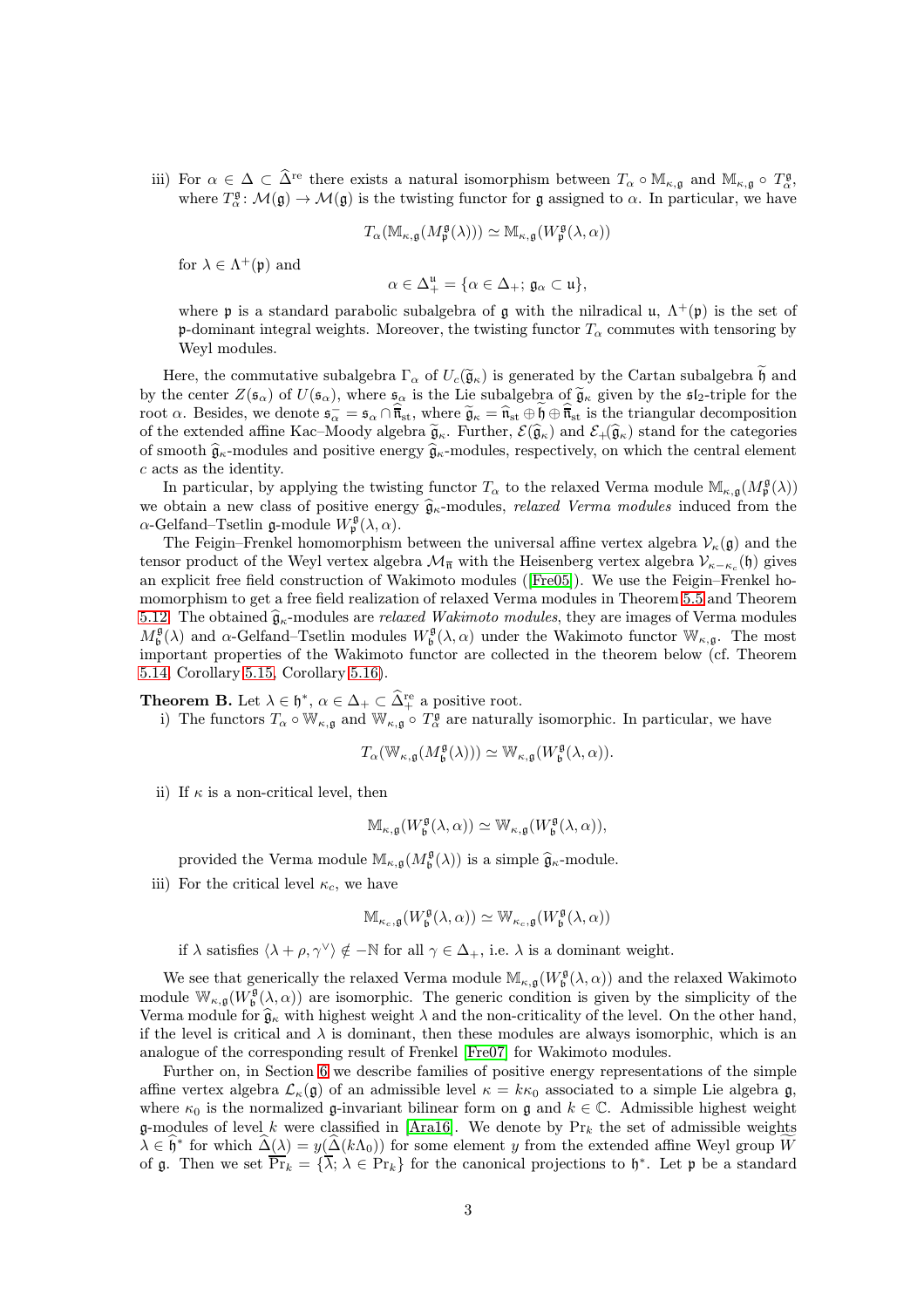parabolic subalgebra of g and let  $k \in \mathbb{Q}$  be an admissible number for g. Let us denote by  $\Omega_k(\mathfrak{p})$ the set of weights  $\lambda \in \overline{\Pr}_k \cap \Lambda^+(\mathfrak{p})$  such that  $\langle \lambda + \rho, \alpha^\vee \rangle \notin \mathbb{N}$  for all  $\alpha \in \Delta^{\mathfrak{u}}_+$ . For these weights the generalized Verma module  $M_{\mathfrak{p}}^{\mathfrak{g}}(\lambda)$  is a simple g-module, and we have the following result.

**Theorem C.** Let  $\lambda \in \Omega_k(\mathfrak{p})$  and  $\alpha \in \Delta^{\mathfrak{u}}_+$ . Then the **g**-module  $W^{\mathfrak{g}}_{\mathfrak{p}}(\lambda, \alpha)$  is admissible of level k.

The nilpotent cone of  $\mathfrak g$  is an irreducible closed algebraic subvariety of  $\mathfrak g$ . It decomposes into the finite union of adjoint orbits. If  $\mathcal O$  is such an adjoint orbit, then  $\mathcal O^*$  denotes the corresponding coadjoint orbit of  $\mathfrak{g}^*$ . A nilpotent orbit  $\mathcal O$  of  $\mathfrak g$  is the orbit of a simple  $\mathfrak g$ -module E if  $\mathcal V(\mathrm{Ann}_{U(\mathfrak g)}E)$  =  $\overline{\mathcal{O}^*}$ . Let  $k \in \mathbb{Q}$  be an admissible number for g. Nilpotent orbits of admissible g-modules of level k were described in [\[Ara15a\]](#page-42-10). For a nilpotent orbit  $\mathcal O$  of  $\mathfrak g$ , we define

$$
\overline{\Pr}_{k}^{\mathcal{O}} = \{ \lambda \in \overline{\Pr}_{k}; \ \mathcal{V}(J_{\lambda}) = \overline{\mathcal{O}^{*}} \},
$$

where  $J_{\lambda}$  is the annihilator of the simple g-module with highest weight  $\lambda \in \mathfrak{h}^*$  and  $\mathcal{V}(J_{\lambda})$  is the associated variety. Then for the standard Borel subalgebra b of g we have that  $\Omega_k(\mathfrak{b}) = \overline{\Pr}_{k}^{\mathcal{O}_{\text{reg}}},$ where  $\mathcal{O}_{reg}$  is the regular nilpotent orbit (cf. Proposition [6.6\)](#page-39-1). Moreover, in the case  $\mathfrak{g} = \mathfrak{sl}_n$  we give a more convenient description of the set  $\Omega_k(\mathfrak{p})$  for any standard parabolic subalgebra p of g (cf. Theorem [6.9\)](#page-41-0).

We denote by  $\mathbb{C}$ ,  $\mathbb{R}$ ,  $\mathbb{Z}$ ,  $\mathbb{N}_0$  and  $\mathbb{N}$  the set of complex numbers, real numbers, integers, nonnegative integers and positive integers, respectively. All algebras and modules are considered over the field of complex numbers.

## <span id="page-3-0"></span>1 Preliminaries

Let g be a complex semisimple finite-dimensional Lie algebra and let  $\mathfrak h$  be a Cartan subalgebra of g. We denote by  $\Delta$  the root system of g with respect to h, by  $\Delta_+$  a positive root system in  $\Delta$  and by  $\Pi \subset \Delta_+$  the set of simple roots. For  $\alpha \in \Delta_+$ , let  $h_\alpha \in \mathfrak{h}$  be the corresponding coroot and let  $e_{\alpha}$  and  $f_{\alpha}$  be basis of root subspaces  $\mathfrak{g}_{\alpha}$  and  $\mathfrak{g}_{-\alpha}$ , respectively, defined by the requirement  $[e_{\alpha}, f_{\alpha}] = h_{\alpha}$ . We also set

$$
Q = \sum_{\alpha \in \Pi} \mathbb{Z}\alpha \quad \text{and} \quad Q_+ = \sum_{\alpha \in \Pi} \mathbb{N}_0 \alpha
$$

together with

$$
P = \sum_{\alpha \in \Pi} \mathbb{Z} \omega_{\alpha} \quad \text{and} \quad P_+ = \sum_{\alpha \in \Pi} \mathbb{N}_0 \omega_{\alpha},
$$

where  $\omega_{\alpha} \in \mathfrak{h}^*$  for  $\alpha \in \Pi$  is the fundamental weight determined by  $\omega_{\alpha}(h_{\gamma}) = \delta_{\alpha,\gamma}$  for all  $\gamma \in \Pi$ . We call Q the root lattice and P the weight lattice. Further, we define the Weyl vector  $\rho \in \mathfrak{h}^*$  by

$$
\rho = \frac{1}{2} \sum_{\alpha \in \Delta_+} \alpha.
$$

The standard Borel subalgebra  $\mathfrak b$  of  $\mathfrak g$  is defined through  $\mathfrak b = \mathfrak h \oplus \mathfrak n$  with the nilradical  $\mathfrak n$  and the opposite nilradical  $\bar{\mathfrak{n}}$  given by

$$
\mathfrak{n}=\bigoplus_{\alpha\in\Delta_+}\mathfrak{g}_\alpha\qquad\text{and}\qquad \overline{\mathfrak{n}}=\bigoplus_{\alpha\in\Delta_+}\mathfrak{g}_{-\alpha}.
$$

Besides, we have the corresponding triangular decomposition

$$
\mathfrak{g}=\overline{\mathfrak{n}}\oplus\mathfrak{h}\oplus\mathfrak{n}
$$

of the Lie algebra g.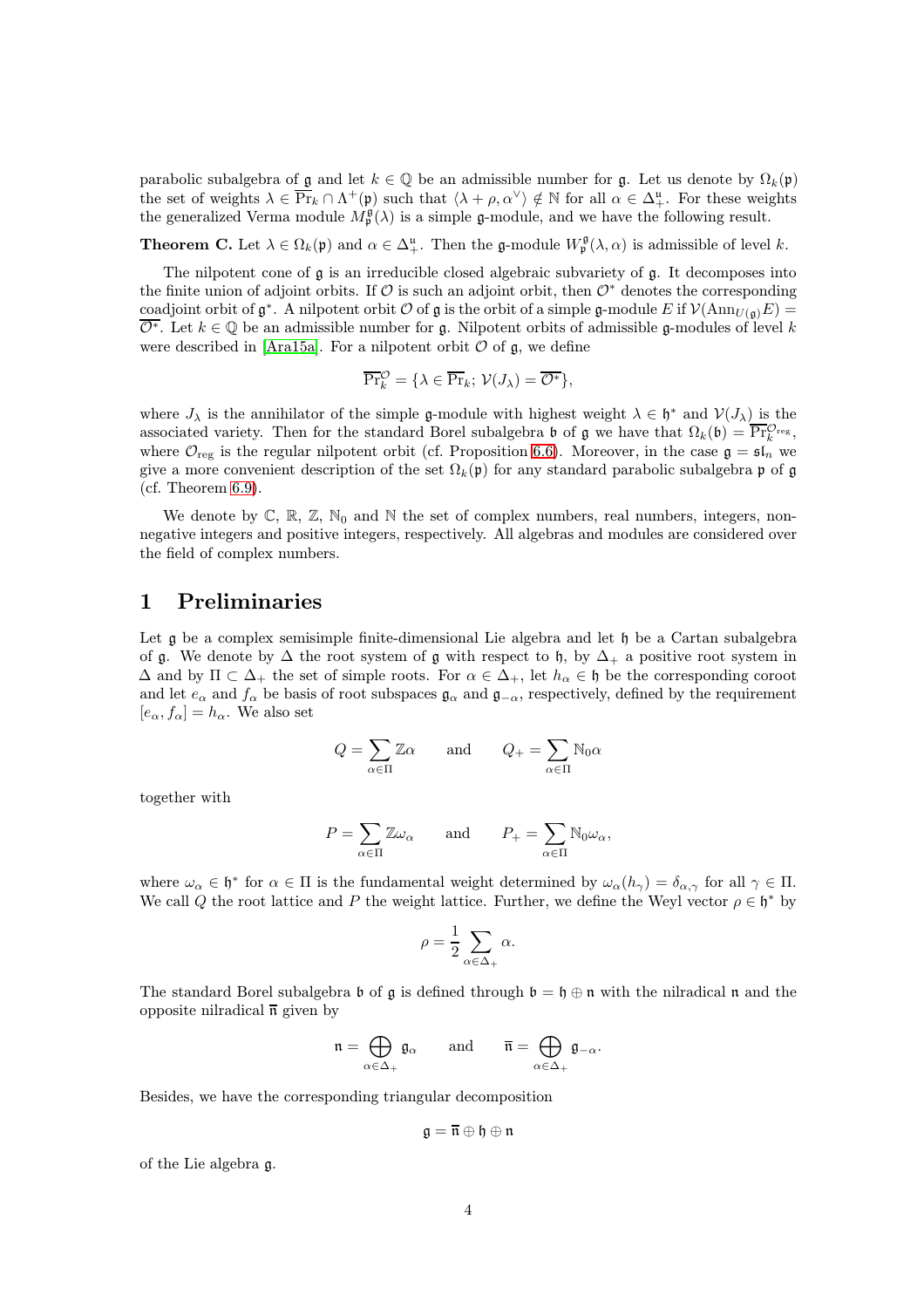Let  $\kappa_{\mathfrak{g}}$  be the Cartan–Killing form on  $\mathfrak{g}$  and  $(\cdot, \cdot)_{\mathfrak{g}}$  the corresponding induced bilinear form on  $\mathfrak{g}^*$ . Whenever  $\alpha \in \mathfrak{h}^*$  satisfies  $(\alpha, \alpha)_{\mathfrak{g}} \neq 0$ , we define  $s_{\alpha} \in GL(\mathfrak{h}^*)$  by

$$
s_{\alpha}(\gamma) = \gamma - \frac{2(\alpha, \gamma)_{\mathfrak{g}}}{(\alpha, \alpha)_{\mathfrak{g}}} \alpha
$$

for  $\gamma \in \mathfrak{h}^*$ . The subgroup W of  $GL(\mathfrak{h}^*)$  given by

$$
W = \langle s_\alpha; \, \alpha \in \Pi \rangle
$$

is called the Weyl group of  $\mathfrak g$ . Let us note that  $W$  is a finite Coxeter group.

Moreover, if g is a simple Lie algebra, we denote by  $\kappa_0$  the g-invariant symmetric bilinear form on g normalized in such a way that  $(\theta, \theta) = 2$ , where  $\theta \in \Delta_+$  is the highest root of g (by definition the highest weight of the adjoint representation  $\mathfrak{g}$ ) and  $(\cdot, \cdot)$  is the corresponding induced bilinear form on  $\mathfrak{g}^*$ . Further, we denote by  $\theta_s$  the highest short root of  $\mathfrak{g}$ . Then we have  $(\theta_s, \theta_s) = 2/r^{\vee}$ , where  $r^{\vee}$  is the lacing number of  $\mathfrak{g}$ , i.e. the maximal number of edges in the Dynkin diagram of  $\mathfrak{g}$ . We also define

$$
P^{\vee} = \bigoplus_{\alpha \in \Pi} \mathbb{Z} \omega_{\alpha}^{\vee} \quad \text{and} \quad P_{+}^{\vee} = \bigoplus_{\alpha \in \Pi} \mathbb{N}_0 \omega_{\alpha}^{\vee},
$$

where  $\omega_{\alpha}^{\vee} \in \mathfrak{h}^*$  for  $\alpha \in \Pi$  is the fundamental coweight defined by  $(\omega_{\alpha}^{\vee}, \gamma) = \delta_{\alpha, \gamma}$  for all  $\gamma \in \Pi$ . We call  $P^{\vee}$  the coweight lattice.

The category of all g-modules we denote by  $\mathcal{M}(\mathfrak{g})$ . We say that a g-module M is a *generalized* weight (with respect to h) g-module, if the action of h on M is locally finite. If the action of h is semisimple on M, then M is called a *weight* (with respect to h) g-module. In particular, any simple generalized weight g-module is a weight g-module. Further, for a Lie subalgebra a of g we denote by  $\mathcal{I}(\mathfrak{g},\mathfrak{a})$  and  $\mathcal{I}_f(\mathfrak{g},\mathfrak{a})$  the full subcategories of  $\mathcal{M}(\mathfrak{g})$  consisting of locally  $\mathfrak{a}$ -finite weight g-modules and finitely generated locally a-finite weight g-modules, respectively.

For a commutative algebra Γ we denote by  $Hom(\Gamma, \mathbb{C})$  the set of all characters of Γ, i.e. algebra homomorphisms from Γ to C. Let M be a Γ-module. For each character  $\chi \in \text{Hom}(\Gamma, \mathbb{C})$  we set

$$
M_{\chi} = \{ v \in M; (\exists k \in \mathbb{N}) (\forall a \in \Gamma) (a - \chi(a))^k v = 0 \}.
$$
 (1.1)

When  $M_{\chi} \neq \{0\}$ , we say that  $\chi$  is a Γ-weight of M, the vector space  $M_{\chi}$  is called the Γ-weight subspace of M with weight  $\chi$  and the elements of  $M_{\chi}$  are Γ-weight vectors with weight  $\chi$ . Moreover, if a  $\Gamma$ -module  $M$  satisfies

$$
M = \bigoplus_{\chi \in \text{Hom}(\Gamma, \mathbb{C})} M_{\chi},\tag{1.2}
$$

then we call M a Γ-weight module. The dimension of the Γ-weight subspace  $M_{\chi}$  will be called the Γ-multiplicity of  $χ$  in  $M$ .

Let  $\mathfrak g$  be a semisimple Lie algebra and let  $\Gamma$  be a commutative subalgebra of the universal enveloping algebra  $U(\mathfrak{g})$  of  $\mathfrak{g}$ . Then we denote by  $\mathcal{H}(\mathfrak{g}, \Gamma)$  the full subcategory of  $\mathcal{M}(\mathfrak{g})$  consisting of Γ-weight g-modules. Let us note that  $\mathcal{H}(\mathfrak{g}, \Gamma)$  is closed with respect to the operations of taking submodules and quotients. Besides, if Γ contains the Cartan subalgebra h, a Γ-weight g-module M is called a  $\Gamma$ -Gelfand–Tsetlin g-module.

## <span id="page-4-0"></span>2 Affine Kac–Moody algebras and Weyl algebras

In this section we define smooth and induced modules for affine Kac–Moody algebras and introduce a formalism for infinite-dimensional Weyl algebras.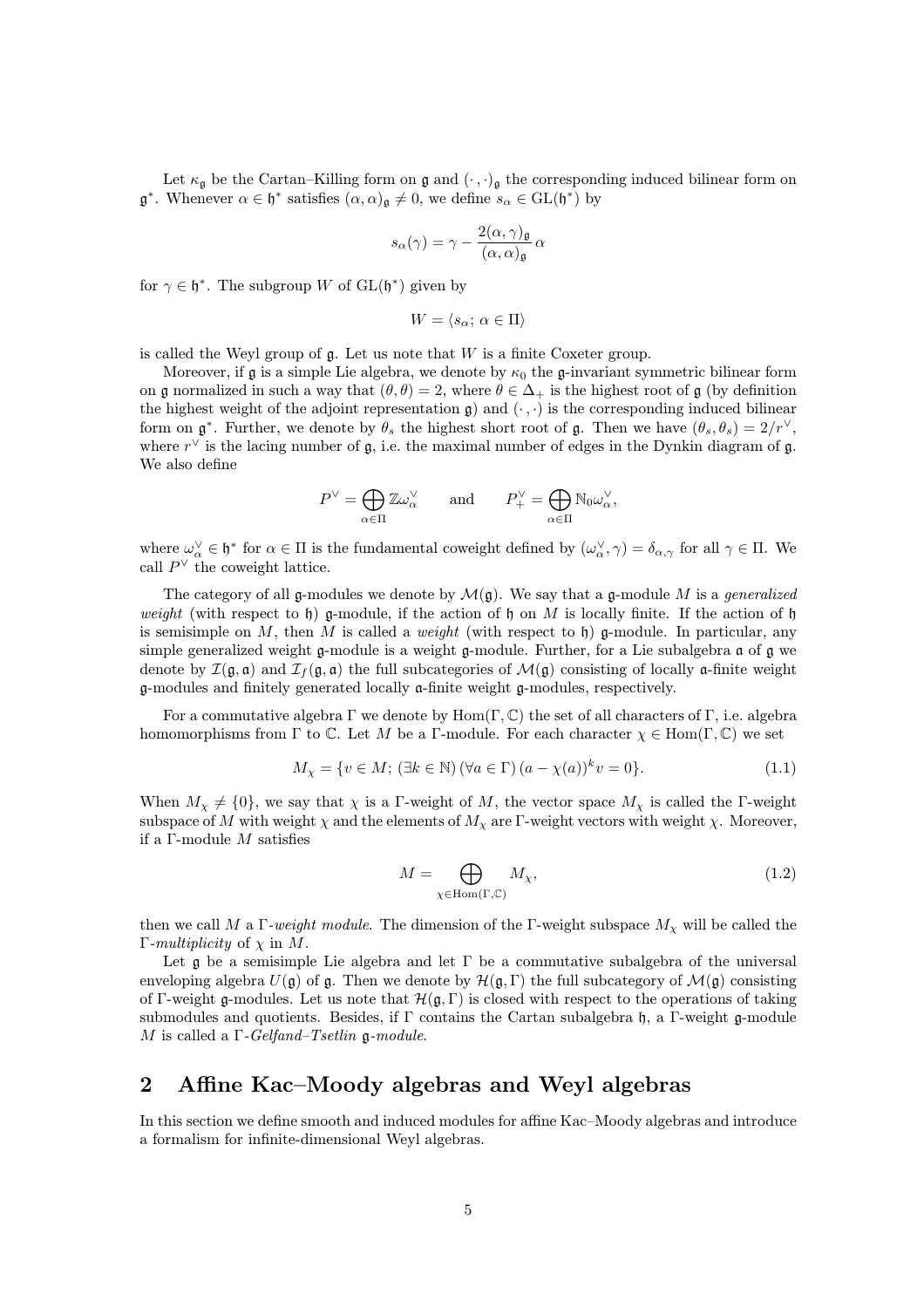#### <span id="page-5-0"></span>2.1 Affine Kac–Moody algebras

Let  $\mathfrak g$  be a semisimple (reductive) finite-dimensional Lie algebra and  $\kappa$  be a  $\mathfrak g$ -invariant symmetric bilinear form on g. The affine Kac–Moody algebra  $\hat{\mathfrak{g}}_{\kappa}$  associated to g of level  $\kappa$  is the 1-dimensional central extension  $\hat{\mathfrak{g}}_{\kappa} = \mathfrak{g}(\ell) \oplus \mathbb{C}c$  of the formal loop algebra  $\mathfrak{g}(\ell) = \mathfrak{g} \otimes_{\mathbb{C}} \mathbb{C}(\ell)$ , with the commutation relations

$$
[a \otimes f(t), b \otimes g(t)] = [a, b] \otimes f(t)g(t) - \kappa(a, b) \operatorname{Res}_{t=0}(f(t)dg(t))c,
$$
\n(2.1)

where c is the central element of  $\hat{\mathfrak{g}}_{\kappa}$ ,  $a, b \in \mathfrak{g}$  and  $f(t), g(t) \in \mathbb{C}(\ell_t)$ . Let us note that Lie algebras  $\hat{\mathfrak{g}}_{\kappa}$  and  $\hat{\mathfrak{g}}_{\kappa'}$  for g-invariant symmetric bilinear forms  $\kappa$  and  $\kappa'$  on g are isomorphic if  $\kappa' = k\kappa$  for some  $k \in \mathbb{C}^{\times}$ . By introducing the notation  $a_n = a \otimes t^n$  for  $a \in \mathfrak{g}$  and  $n \in \mathbb{Z}$ , the commutation relations [\(2.1\)](#page-5-1) can be simplified into the form

$$
[a_m, b_n] = [a, b]_{m+n} + m\kappa(a, b)\delta_{m, -n}c
$$
\n(2.2)

for  $m, n \in \mathbb{Z}$  and  $a, b \in \mathfrak{g}$ .

As  $\mathfrak h$  is a Cartan subalgebra of  $\mathfrak g$ , we introduce a Cartan subalgebra  $\widehat{\mathfrak h}$  of  $\widehat{\mathfrak g}_\kappa$  by

<span id="page-5-2"></span><span id="page-5-1"></span> $\widehat{\mathfrak{h}} = \mathfrak{h} \otimes_{\mathbb{C}} \mathbb{C}1 \oplus \mathbb{C}c.$ 

While any two Borel subalgebras of  $\mathfrak g$  are conjugate by an automorphism of  $\mathfrak g$ , any two Borel subalgebras of  $\hat{\mathfrak{g}}_{\kappa}$  may not be conjugate by an automorphism of  $\hat{\mathfrak{g}}_{\kappa}$ , see [\[Fut97\]](#page-43-11).

Let  $\mathfrak p$  be a standard parabolic subalgebra of  $\mathfrak g$  with the nilradical  $\mathfrak u$ , the opposite nilradical  $\bar{u}$  and the Levi subalgebra l. Then the standard parabolic subalgebra  $\hat{p}_{st}$  of  $\hat{g}_{\kappa}$  associated to p is given through

$$
\widehat{\mathfrak{p}}_{\mathrm{st}} = \widehat{\mathfrak{l}}_{\mathrm{st}} \oplus \widehat{\mathfrak{u}}_{\mathrm{st}},
$$

where the Levi subalgebra  $\hat{\mathfrak{l}}_{st}$  is defined by

$$
\widehat{\mathfrak{l}}_{\mathrm{st}} = \mathfrak{l} \otimes_{\mathbb{C}} \mathbb{C}1 \oplus \mathbb{C}c
$$

and the nilradical  $\widehat{\mathfrak{u}}_{st}$  and the opposite nilradical  $\widehat{\overline{\mathfrak{u}}}_{st}$  by

$$
\widehat{\mathfrak{u}}_{\mathrm{st}} = \mathfrak{u} \otimes_{\mathbb{C}} \mathbb{C}1 \oplus \mathfrak{g} \otimes_{\mathbb{C}} t\mathbb{C}[[t]] \quad \text{and} \quad \widehat{\overline{\mathfrak{u}}}_{\mathrm{st}} = \overline{\mathfrak{u}} \otimes_{\mathbb{C}} \mathbb{C}1 \oplus \mathfrak{g} \otimes_{\mathbb{C}} t^{-1}\mathbb{C}[t^{-1}].
$$

Moreover, we have the corresponding triangular decomposition

$$
\widehat{\mathfrak{g}}_{\kappa} = \widehat{\overline{\mathfrak{u}}}_{\mathrm{st}} \oplus \widehat{\mathfrak{l}}_{\mathrm{st}} \oplus \widehat{\mathfrak{u}}_{\mathrm{st}}
$$

of the Lie algebra  $\hat{g}_{\kappa}$ . If  $\mathfrak{p} = \mathfrak{b}$  then  $\hat{b}_{st}$  is the standard Borel subalgebra, and if  $\mathfrak{p} = \mathfrak{g}$  then  $\hat{g}_{st}$  is the maximal standard parabolic subalgebra.

On the other hand, the *natural parabolic subalgebra*  $\hat{\mathfrak{p}}_{\text{nat}}$  of  $\hat{\mathfrak{g}}_{\kappa}$  associated to p is given through

$$
\widehat{\mathfrak{p}}_{\mathrm{nat}} = \widehat{\mathfrak{l}}_{\mathrm{nat}} \oplus \widehat{\mathfrak{u}}_{\mathrm{nat}},
$$

where the Levi subalgebra  $\widehat{l}_{nat}$  is defined by

$$
\widehat{\mathfrak{l}}_{\mathrm{nat}} = \mathfrak{l} \otimes_{\mathbb{C}} \mathbb{C}(\!(t)\!)\oplus \mathbb{C}c
$$

and the nilradical  $\hat{u}_{nat}$  and the opposite nilradical  $\hat{u}_{nat}$  by

$$
\widehat{\mathfrak{u}}_{\mathrm{nat}} = \mathfrak{u} \otimes_{\mathbb{C}} \mathbb{C}(\!(t)\!)
$$
 and  $\widehat{\overline{\mathfrak{u}}}_{\mathrm{nat}} = \overline{\mathfrak{u}} \otimes_{\mathbb{C}} \mathbb{C}(\!(t)\!).$ 

We have again the corresponding triangular decomposition

$$
\widehat{\mathfrak{g}}_{\kappa} = \overline{\mathfrak{u}}_{\mathrm{nat}} \oplus \widehat{\mathfrak{l}}_{\mathrm{nat}} \oplus \widehat{\mathfrak{u}}_{\mathrm{nat}}
$$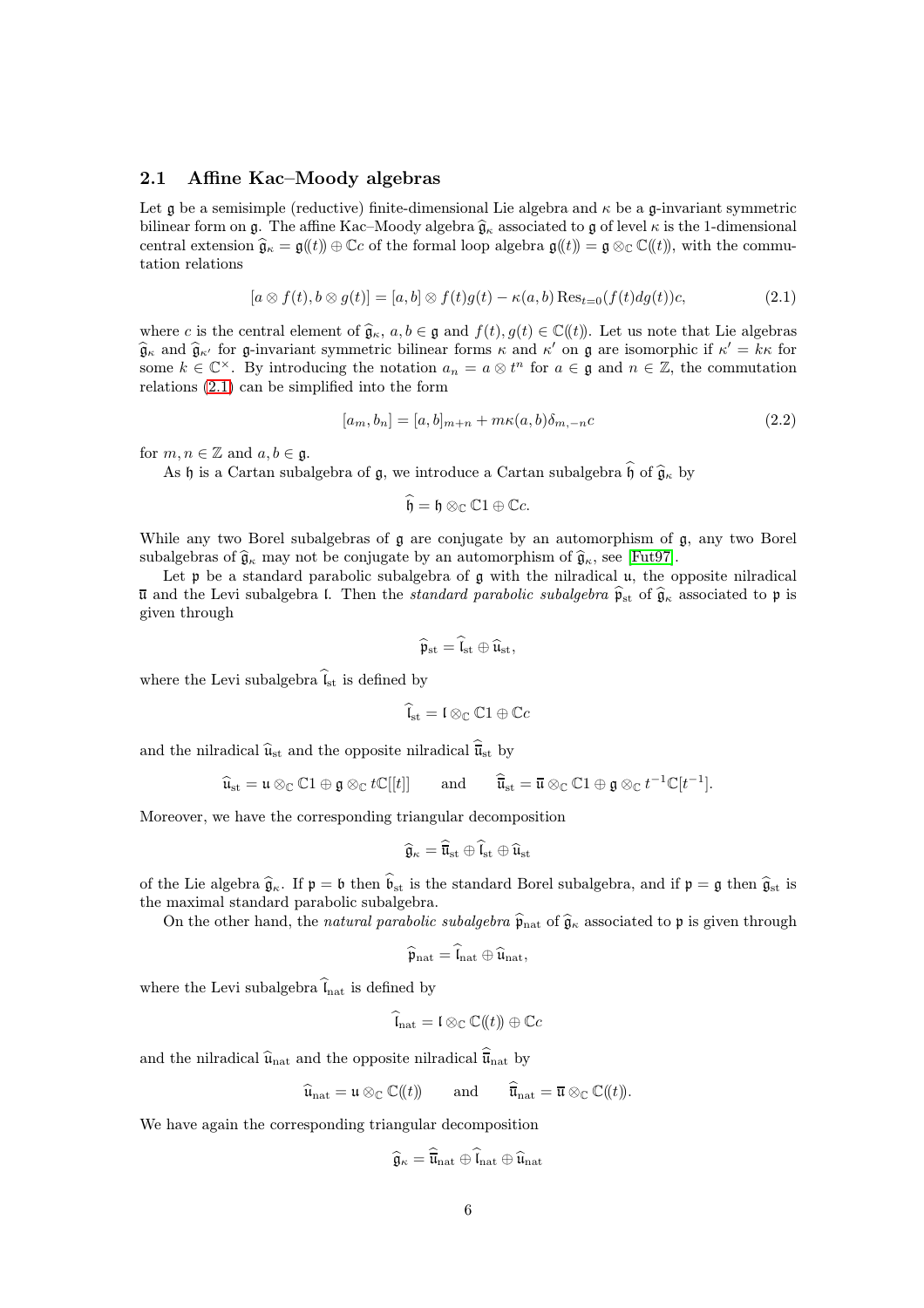of the Lie algebra  $\hat{\mathfrak{g}}_{\kappa}$ . If  $\mathfrak{p} = \mathfrak{b}$  then  $\hat{\mathfrak{b}}_{\rm nat}$  is the natural Borel subalgebra, and if  $\mathfrak{p} = \mathfrak{g}$  then we have  $\widehat{\mathfrak{g}}_{\text{nat}} = \widehat{\mathfrak{g}}_{\kappa}$ .

For more general parabolic subalgebras of the affine Kac–Moody algebra  $\hat{\mathfrak{g}}_{\kappa}$  see [\[FK18\]](#page-43-12).

To describe the root structure of the affine Kac–Moody algebra  $\hat{\mathfrak{g}}_{\kappa}$  we define the extended affine Kac–Moody algebra  $\widetilde{\mathfrak{g}}_{\kappa}$  as

$$
\widetilde{\mathfrak{g}}_{\kappa} = \mathfrak{g}(\!(t)\!)\oplus \mathbb{C}c \oplus \mathbb{C}d,
$$

where we extend the Lie algebra structure of  $\hat{\mathfrak{g}}_{\kappa}$  on  $\tilde{\mathfrak{g}}_{\kappa}$  by the commutation relations

$$
[d, a \otimes f(t)] = a \otimes t \partial_t f(t), \qquad [d, c] = 0 \tag{2.3}
$$

for  $a \in \mathfrak{g}$  and  $f(t) \in \mathbb{C}(\mathfrak{h})$ . The corresponding Cartan subalgebra  $\widetilde{\mathfrak{h}}$  of  $\widetilde{\mathfrak{g}}_{\kappa}$  is defined by

$$
\widetilde{\mathfrak{h}} = \mathfrak{h} \otimes_{\mathbb{C}} \mathbb{C}1 \oplus \mathbb{C}c \oplus \mathbb{C}d.
$$

The dual space to  $\mathfrak h$  we identify with  $\mathfrak h^* \oplus \mathbb{C}\Lambda_0 \oplus \mathbb{C}\delta$ , where  $\Lambda_0|_{\mathfrak h \otimes_{\mathbb{C}} \mathbb{C}^1} = 0$ ,  $\Lambda_0(c) = 1$ ,  $\Lambda_0(d) = 0$  and  $\delta|_{\mathfrak{h}\otimes_{\mathbb{C}}\mathbb{C}1}=0, \delta(c)=0, \delta(d)=1.$  The set of roots of  $\widehat{\mathfrak{g}}_{\kappa}$  is then naturally a subset of  $\mathfrak{h}^*\oplus \mathbb{C}\Lambda_0\oplus \mathbb{C}\delta$ given by

$$
\widehat{\Delta} = \widehat{\Delta}^{\text{re}} \cup \widehat{\Delta}^{\text{im}},\tag{2.4}
$$

where

$$
\widehat{\Delta}^{\text{re}} = \{ \alpha + n\delta; \ \alpha \in \Delta, \ n \in \mathbb{Z} \} \qquad \text{and} \qquad \widehat{\Delta}^{\text{im}} = \{ n\delta; \ n \in \mathbb{Z} \setminus \{0\} \} \tag{2.5}
$$

are the sets of real and imaginary roots, respectively. Moreover, we have the following decomposition  $\hat{\Delta} = \hat{\Delta}_+ \cup \hat{\Delta}_-$  into positive and negative roots, where

$$
\widehat{\Delta}_+ = \{ \alpha + n\delta; \ \alpha \in \Delta_+, \ n \in \mathbb{N}_0 \} \cup \{ -\alpha + n\delta; \ \alpha \in \Delta_+, \ n \in \mathbb{N} \} \cup \{ n\delta; \ n \in \mathbb{N} \}
$$

and  $\hat{\Delta}_- = -\hat{\Delta}_+$ . We also set  $\hat{\Delta}^{\text{re}}_{\pm} = \hat{\Delta}_{\pm} \cap \hat{\Delta}^{\text{re}}$  and  $\hat{\Delta}^{\text{im}}_{\pm} = \hat{\Delta}_{\pm} \cap \hat{\Delta}^{\text{im}}$ .

Let us note that the grading element  $d \in \widetilde{\mathfrak{g}}_{\kappa}$  gives  $\widetilde{\mathfrak{g}}_{\kappa}$  and also  $\widehat{\mathfrak{g}}_{\kappa}$  the structure of Z-graded topological Lie algebras with the gradation defined by  $-d$ , i.e. we have deg  $c = 0$ , deg  $d = 0$  and  $\deg a_n = -n$  for  $a \in \mathfrak{g}, n \in \mathbb{Z}$ .

#### <span id="page-6-0"></span>2.2 Smooth modules over affine Kac–Moody algebras

We denote by  $\mathcal{M}(\hat{\mathfrak{g}}_{\kappa})$  the category of  $\hat{\mathfrak{g}}_{\kappa}$ -modules. However, since the objects of this category may be very complicated, we focus our attention to some nice full subcategories of  $\mathcal{M}(\hat{\mathfrak{g}}_{\kappa}).$ 

**Definition 2.1.** Let M be a  $\hat{\mathfrak{g}}_{\kappa}$ -module. We say that M is a smooth  $\hat{\mathfrak{g}}_{\kappa}$ -module if for each vector  $v \in M$  there exists a positive integer  $N_v \in \mathbb{N}$  such that

$$
(\mathfrak{g} \otimes_{\mathbb{C}} t^{N_v} \mathbb{C}[[t]])v = 0,
$$

or in other words that the Lie subalgebra  $\mathfrak{g} \otimes_{\mathbb{C}} t^{N_v} \mathbb{C}[[t]]$  annihilates v. The category of smooth  $\widehat{\mathfrak{g}}_{\kappa}$ -modules on which the central element c acts as the identity we will denote by  $\mathcal{E}(\widehat{\mathfrak{g}}_{\kappa})$ .

Let us recall that by a graded  $\hat{g}_{\kappa}$ -module M we mean a C-graded vector space M having the structure of a  $\hat{\mathfrak{g}}_{\kappa}$ -module compatible with the gradation of  $\hat{\mathfrak{g}}_{\kappa}$ . Let us note that by shifting a given gradation on  $M$  by a complex number we obtain a new gradation on  $M$ .

**Definition 2.2.** Let M be a graded  $\hat{\mathfrak{g}}_{\kappa}$ -module. We say that M is a positive energy  $\hat{\mathfrak{g}}_{\kappa}$ -module if  $M = \bigoplus_{n=0}^{\infty} M_{\lambda+n}$  and  $M_{\lambda} \neq 0$ , where  $\lambda \in \mathbb{C}$ . The category of positive energy  $\widehat{\mathfrak{g}}_{\kappa}$ -modules on which the central element c acts as the identity we will denote by  $\mathcal{E}_+(\widehat{\mathfrak{g}}_\kappa)$ .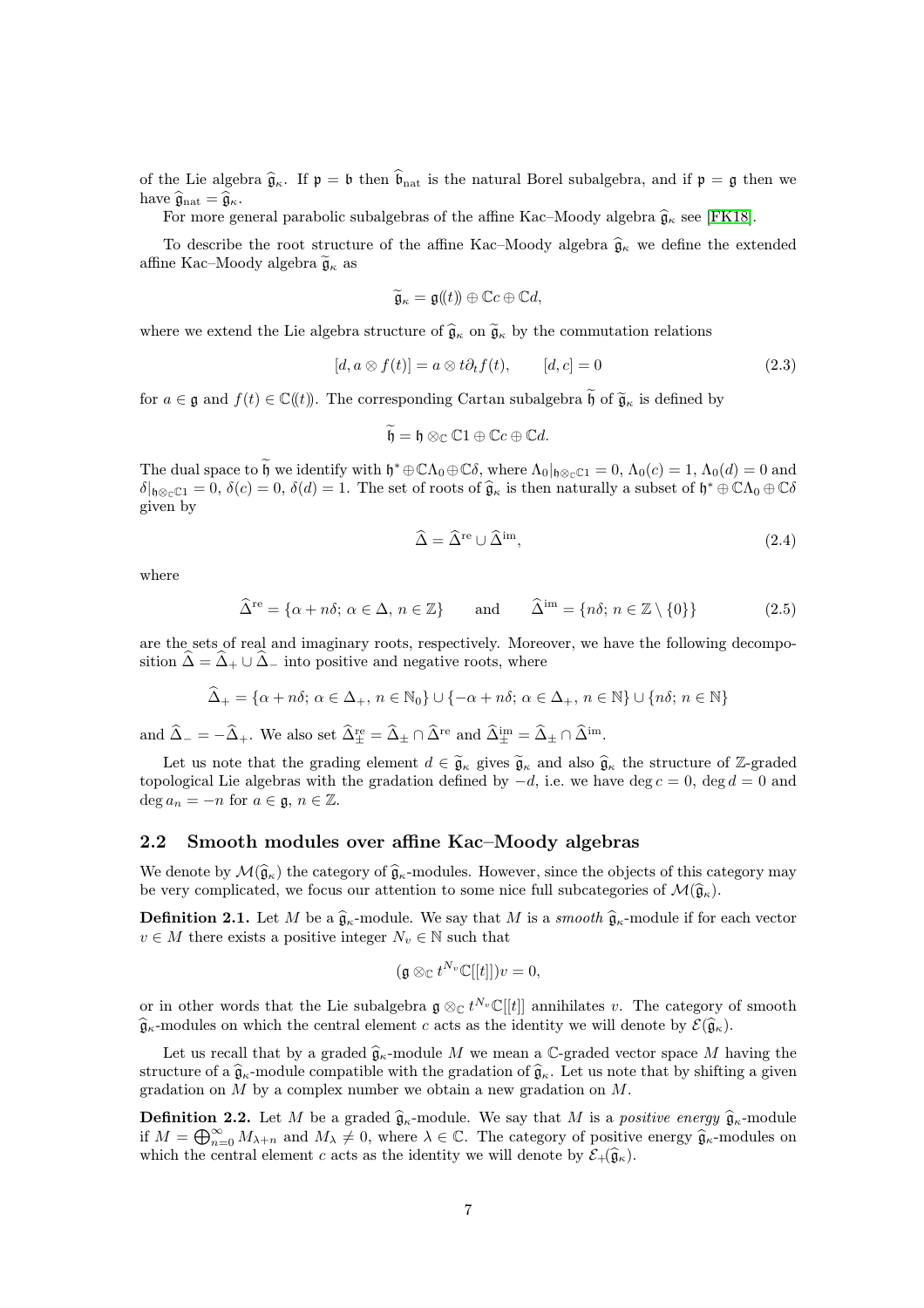Let us note that if M is a positive energy  $\hat{\mathfrak{g}}_{\kappa}$ -module, then it follows immediately that M is also a smooth  $\widehat{\mathfrak{g}}_{\kappa}$ -module. Therefore, the category  $\mathcal{E}_{+}(\widehat{\mathfrak{g}}_{\kappa})$  is a full subcategory of  $\mathcal{E}(\widehat{\mathfrak{g}}_{\kappa})$ .

Let us recall that the category  $\mathcal{M}(\hat{\mathfrak{g}}_{\kappa})$  coincides with the category of modules over the universal enveloping algebra  $U(\hat{\mathfrak{g}}_{\kappa})$ . There exists an analogous associative algebra for the category  $\mathcal{E}(\hat{\mathfrak{g}}_{\kappa})$ which is constructed as follows, see [\[Fre07\]](#page-43-10). Since the central element  $c$  acts as the identity on all  $\widehat{\mathfrak{g}}_{\kappa}$ -modules from the category  $\mathcal{E}(\widehat{\mathfrak{g}}_{\kappa})$ , the action of  $U(\widehat{\mathfrak{g}}_{\kappa})$  factors through the quotient algebra

$$
U_c(\widehat{\mathfrak{g}}_\kappa)=U(\widehat{\mathfrak{g}}_\kappa)/(c-1).
$$

Further, let us introduce a linear topology on  $U_c(\hat{\mathfrak{g}}_\kappa)$  in which the basis of open neighbourhoods of 0 are the left ideals  $I_N$  defined by

$$
I_N = U_c(\widehat{\mathfrak{g}}_\kappa)(\mathfrak{g} \otimes_{\mathbb{C}} t^N \mathbb{C}[[t]])
$$

for  $N \in \mathbb{N}_0$ . Let  $\widetilde{U}_c(\widehat{\mathfrak{g}}_\kappa)$  be the completion of  $U_c(\widehat{\mathfrak{g}}_\kappa)$  with respect to this linear topology, i.e. we get

$$
\widetilde{U}_c(\widehat{\mathfrak{g}}_\kappa)=\lim_{\longleftarrow}U_c(\widehat{\mathfrak{g}}_\kappa)/I_N.
$$

Then the structure of an associative algebra on  $U_c(\hat{\mathfrak{g}}_\kappa)$  extends to the structure of an associative algebra on  $U_c(\hat{\mathfrak{g}}_{\kappa})$  by continuity. Hence, we obtain that  $U_c(\hat{\mathfrak{g}}_{\kappa})$  is a complete topological associative algebra, which we will call the *completed universal enveloping algebra* of  $\hat{\mathfrak{g}}_{\kappa}$ . Moreover, the category  $\mathcal{E}(\widehat{\mathfrak{g}}_{\kappa})$  coincides with the category of discrete modules over the associative algebra  $U_c(\widehat{\mathfrak{g}}_{\kappa})$  on which the action of  $\tilde{U}_c(\hat{\mathfrak{g}}_\kappa)$  is pointwise continuous.

Now, we construct a class of  $\hat{\mathfrak{g}}_{\kappa}$ -modules, the so called induced modules, which belong to the category  $\mathcal{E}(\hat{\mathfrak{g}}_{\kappa})$ . Let  $\hat{\mathfrak{p}}_{st} = \mathfrak{l}_{st} \oplus \hat{\mathfrak{u}}_{st}$  be the standard parabolic subalgebra of  $\hat{\mathfrak{g}}_{\kappa}$  associated to a standard parabolic subalgebra p of g and let E be an l-module. Then the induced  $\hat{\mathfrak{g}}_{\kappa}$ -module

$$
\mathbb{M}_{\kappa,\mathfrak{p}}(E) = U(\widehat{\mathfrak{g}}_{\kappa}) \otimes_{U(\widehat{\mathfrak{p}}_{\mathrm{st}})} E,
$$

where E is considered as the  $\hat{\mathfrak{p}}_{st}$ -module on which  $\hat{u}_{st}$  acts trivially and c acts as the identity, has a unique maximal  $\hat{\mathfrak{g}}_{\kappa}$ -submodule  $\mathbb{K}_{\kappa,\mathfrak{p}}(E)$  having zero intersection with the l-submodule E of  $\mathbb{M}_{\kappa,\mathfrak{p}}(E)$ . Therefore, we may set

$$
\mathbb{L}_{\kappa,\mathfrak{p}}(E) = \mathbb{M}_{\kappa,\mathfrak{p}}(E) / \mathbb{K}_{\kappa,\mathfrak{p}}(E)
$$

for an l-module E. Moreover, it is easy to see that if E is a simple l-module, then  $\mathbb{L}_{\kappa,\mathfrak{p}}(E)$  is also a simple  $\widehat{\mathfrak{g}}_{\kappa}$ -module. The  $\widehat{\mathfrak{g}}_{\kappa}$ -module  $\mathbb{M}_{\kappa,\mathfrak{p}}(E)$  is called the *generalized Verma module* induced from E for the standard parabolic subalgebra  $\hat{\mathfrak{p}}_{st}$ .

Further, if we set  $F = U(\overline{\mathfrak{u}})E \subset M_{\kappa,\mathfrak{p}}(E)$ , then F is a  $\widehat{\mathfrak{g}}_{st}$ -module such that  $\mathfrak{g} \otimes_{\mathbb{C}} t\mathbb{C}[[t]]$  acts trivially and c acts as the identity. The induced  $\hat{\mathfrak{g}}_{\kappa}$ -module  $M_{\kappa,\mathfrak{g}}(F)$  is isomorphic to  $M_{\kappa,\mathfrak{p}}(E)$ and  $\mathbb{L}_{\kappa,\mathfrak{g}}(F) \simeq \mathbb{L}_{\kappa,\mathfrak{p}}(E)$  if F is a simple g-module. We will always consider induced  $\widehat{\mathfrak{g}}_{\kappa}$ -modules as generalized Verma modules for the maximal standard parabolic subalgebra  $\widehat{\mathfrak{g}}_{\rm st}.$ 

Therefore, we have the induction functor

$$
\mathbb{M}_{\kappa,\mathfrak{g}}\colon \mathcal{M}(\mathfrak{g}) \to \mathcal{E}_{+}(\widehat{\mathfrak{g}}_{\kappa})
$$
\n
$$
(2.6)
$$

and the functor

$$
\mathbb{L}_{\kappa,\mathfrak{g}}\colon \mathcal{M}(\mathfrak{g}) \to \mathcal{E}_{+}(\widehat{\mathfrak{g}}_{\kappa}).\tag{2.7}
$$

Let us recall that if E is a simple finite-dimensional g-module, then  $\mathbb{M}_{\kappa,\mathfrak{g}}(E)$  is usually called the Weyl module.

In the same way as  $\mathcal{E}(\hat{\mathfrak{g}}_{\kappa})$  we may define the category  $\mathcal{E}(\tilde{\mathfrak{g}}_{\kappa})$ . Moreover, as  $\hat{\mathfrak{g}}_{\kappa}$  is a Lie subalgebra of  $\tilde{\mathfrak{g}}_{\kappa}$ , we have also a natural forgetful functor  $\mathcal{E}(\tilde{\mathfrak{g}}_{\kappa}) \to \mathcal{E}(\hat{\mathfrak{g}}_{\kappa})$ . On the other hand, for a non-critical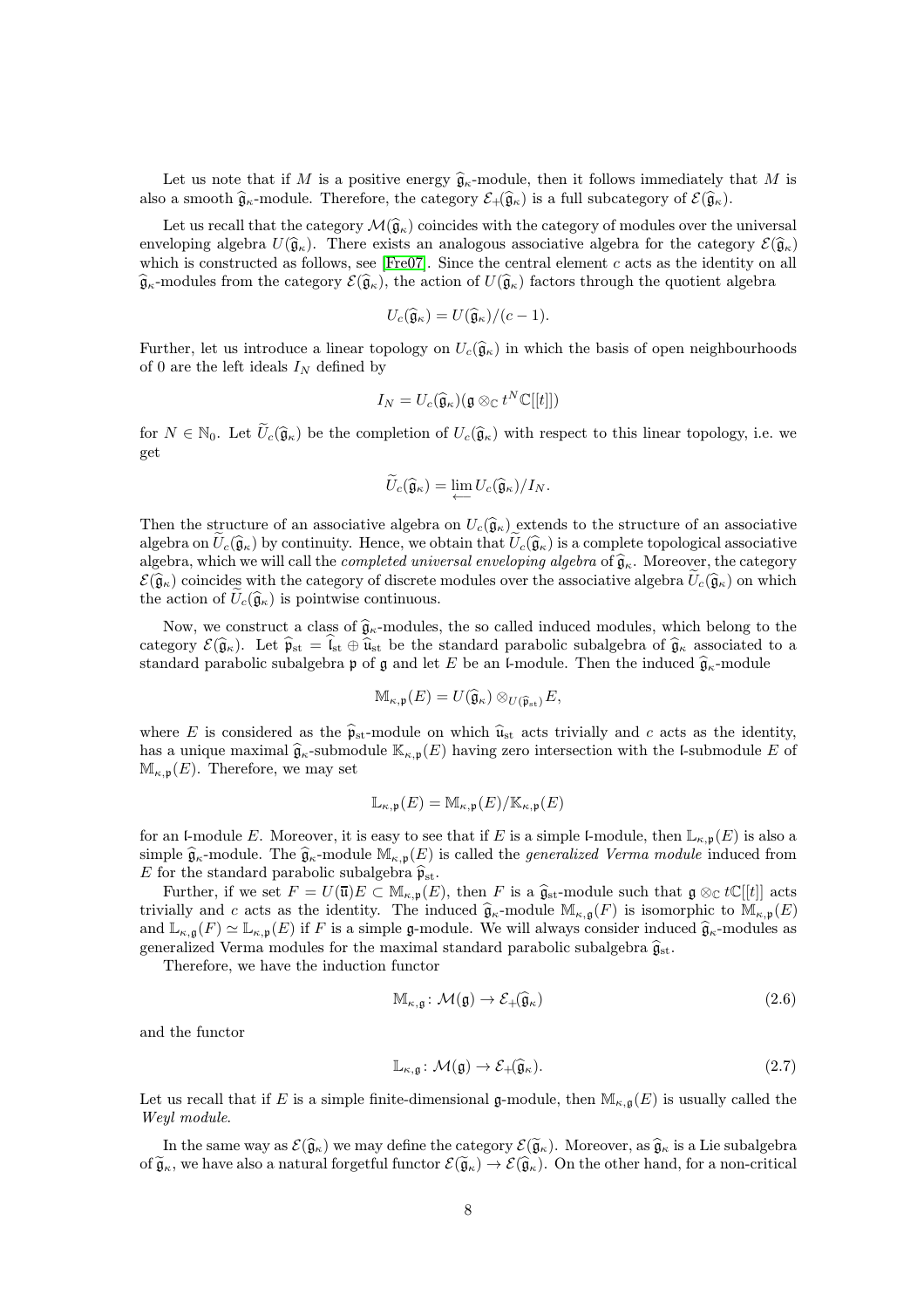level κ we can view on  $\mathcal{E}(\widehat{\mathfrak{g}}_{\kappa})$  as a full subcategory of  $\mathcal{E}(\widetilde{\mathfrak{g}}_{\kappa})$ . Let M be a smooth  $\widehat{\mathfrak{g}}_{\kappa}$ -module on which the central element c acts as the identity. Since  $\kappa$  is a non-critical level, any smooth  $\hat{\mathfrak{g}}_{\kappa}$ module carries an action of the Virasoro algebra obtained by the Segal–Sugawara construction, and so in particular an action of  $L_0$  (the nontrivial semisimple generator). Hence, the action of the grading element d of  $\tilde{\mathfrak{g}}_{\kappa}$  is then defined as the action of  $-L_0$ . However, if  $\kappa$  is not a non-critical level, then general smooth  $\hat{\mathfrak{g}}_{\kappa}$ -modules do not necessarily carry an action of  $L_0$ .

In the rest of this section we described non-critical levels for a semisimple Lie algebra g. Let us consider a b-invariant symmetric bilinear form on b defined by

$$
\kappa_c^{\mathfrak{b}}(a,b) = -\operatorname{tr}_{\mathfrak{g}/\mathfrak{b}}(\operatorname{ad}(a)\operatorname{ad}(b))\tag{2.8}
$$

for  $a, b \in \mathfrak{b}$ .

**Definition 2.3.** Let  $\kappa$  be a g-invariant symmetric bilinear form on g. We say that  $\kappa$  is non-critical if  $\kappa - \kappa_c^{\mathfrak{b}}$  is non-degenerate on h, partially critical if  $\kappa - \kappa_c^{\mathfrak{b}}$  is degenerate on h, and critical if  $\kappa - \kappa_c^{\mathfrak{b}}$ is zero on h. The critical g-invariant symmetric bilinear form on g we will denote by  $\kappa_c$ .

Since g is a semisimple Lie algebra, we have the direct sum decomposition

$$
\mathfrak{g}=\bigoplus_{i=1}^r\mathfrak{g}_i
$$

of g into the direct sum of simple Lie algebras  $g_i$  for  $i = 1, 2, \ldots, r$  such that these direct summands are mutually orthogonal with respect to the Cartan–Killing form  $\kappa_{\mathfrak{g}}$  on  $\mathfrak{g}$ . We denote by  $\kappa_0^{\mathfrak{g}_i}$  the normalized  $\mathfrak{g}_i$ -invariant symmetric bilinear form on  $\mathfrak{g}_i$ , i.e. we have  $\kappa_{\mathfrak{g}_i} = 2h_i^{\vee} \kappa_0^{\mathfrak{g}_i}$ , where  $h_i^{\vee}$  is the dual Coxeter number of  $\mathfrak{g}_i$ , for  $i = 1, 2, \ldots, r$ . We have the following criterion.

**Lemma 2.4.** Let  $\kappa$  be a g-invariant symmetric bilinear form on g. Then  $\kappa$  is partially critical if  $\kappa_{|\mathfrak{g}_i} = -h_i^{\vee} \kappa_0^{\mathfrak{g}_i}$  for some  $i = 1, 2, \ldots, r$ , and  $\kappa$  is critical if  $\kappa_{|\mathfrak{g}_i} = -h_i^{\vee} \kappa_0^{\mathfrak{g}_i}$  for all  $i = 1, 2, \ldots, r$ . *Proof.* For  $a, b \in \mathfrak{h}$ , we have

$$
\kappa_c^{\mathfrak{b}}(a,b) = -\operatorname{tr}_{\mathfrak{g}/\mathfrak{b}}(\operatorname{ad}(a)\operatorname{ad}(b)) = -\sum_{\alpha \in \Delta_+} \alpha(a)\alpha(b).
$$

Further, for each  $i = 1, 2, ..., r$  there exists  $k_i \in \mathbb{C}$  such that  $\kappa_{|\mathfrak{g}_i} = k_i \kappa_0^{\mathfrak{g}_i}$ , since  $\mathfrak{g}_i$  is a simple Lie algebra. Hence, we may write

$$
(\kappa - \kappa_c^{\mathfrak{b}})(a, b) = (k_i \kappa_0^{\mathfrak{g}_i} - \kappa_c^{\mathfrak{b}})(a, b) = \frac{k_i}{2h_i^{\vee}} \kappa_{\mathfrak{g}_i}(a, b) - \kappa_c^{\mathfrak{b}}(a, b) = \frac{k_i + h_i^{\vee}}{h_i^{\vee}} \sum_{\alpha \in \Delta_+^{\mathfrak{g}_i}} \alpha(a)\alpha(b)
$$

for  $a, b \in \mathfrak{h} \cap \mathfrak{g}_i$ , where  $\Delta_+^{\mathfrak{g}_i} \subset \Delta_+$  is the set of positive roots of  $\mathfrak{g}_i$ . The required statement then follows immediately.  $\hfill \square$ 

#### <span id="page-8-0"></span>2.3 Weyl algebras

Let us consider the commutative algebra  $\mathcal{K} = \mathbb{C}(\ell(t))$  with the subalgebra  $\mathcal{O} = \mathbb{C}[[t]]$ . Further, let  $\Omega_K = \mathbb{C}(\ell t)dt$  and  $\Omega_{\mathcal{O}} = \mathbb{C}[[t]]dt$  be the corresponding modules of Kähler differentials. Then for a finite-dimensional complex vector space  $V$  we introduce the infinite-dimensional vector spaces  $\mathcal{K}(V) = V \otimes_{\mathbb{C}} \mathcal{K}$  and  $\Omega_{\mathcal{K}}(V) = V \otimes_{\mathbb{C}} \Omega_{\mathcal{K}}$ . Using the pairing  $(\cdot, \cdot) \colon \Omega_{\mathcal{K}}(V^*) \otimes \mathcal{K}(V) \to \mathbb{C}$  defined by

<span id="page-8-1"></span>
$$
(\alpha \otimes f(t)dt, v \otimes g(t)) = \alpha(v) \operatorname{Res}_{t=0}(g(t)f(t)dt), \tag{2.9}
$$

where  $\alpha \in V^*$ ,  $v \in V$  and  $f(t), g(t) \in \mathcal{K}$ , we identify the restricted dual space to  $\mathcal{K}(V)$  with the vector space  $\Omega_{\mathcal{K}}(V^*)$ , and vice versa. Moreover, the pairing [\(2.9\)](#page-8-1) gives us a skew-symmetric non-degenerate bilinear form  $\langle \cdot , \cdot \rangle$  on  $\Omega_{\mathcal{K}}(V^*) \oplus \mathcal{K}(V)$  defined by

$$
\langle \alpha \otimes f(t)dt, v \otimes g(t) \rangle = -\langle v \otimes g(t), \alpha \otimes f(t)dt \rangle = (\alpha \otimes f(t)dt, v \otimes g(t))
$$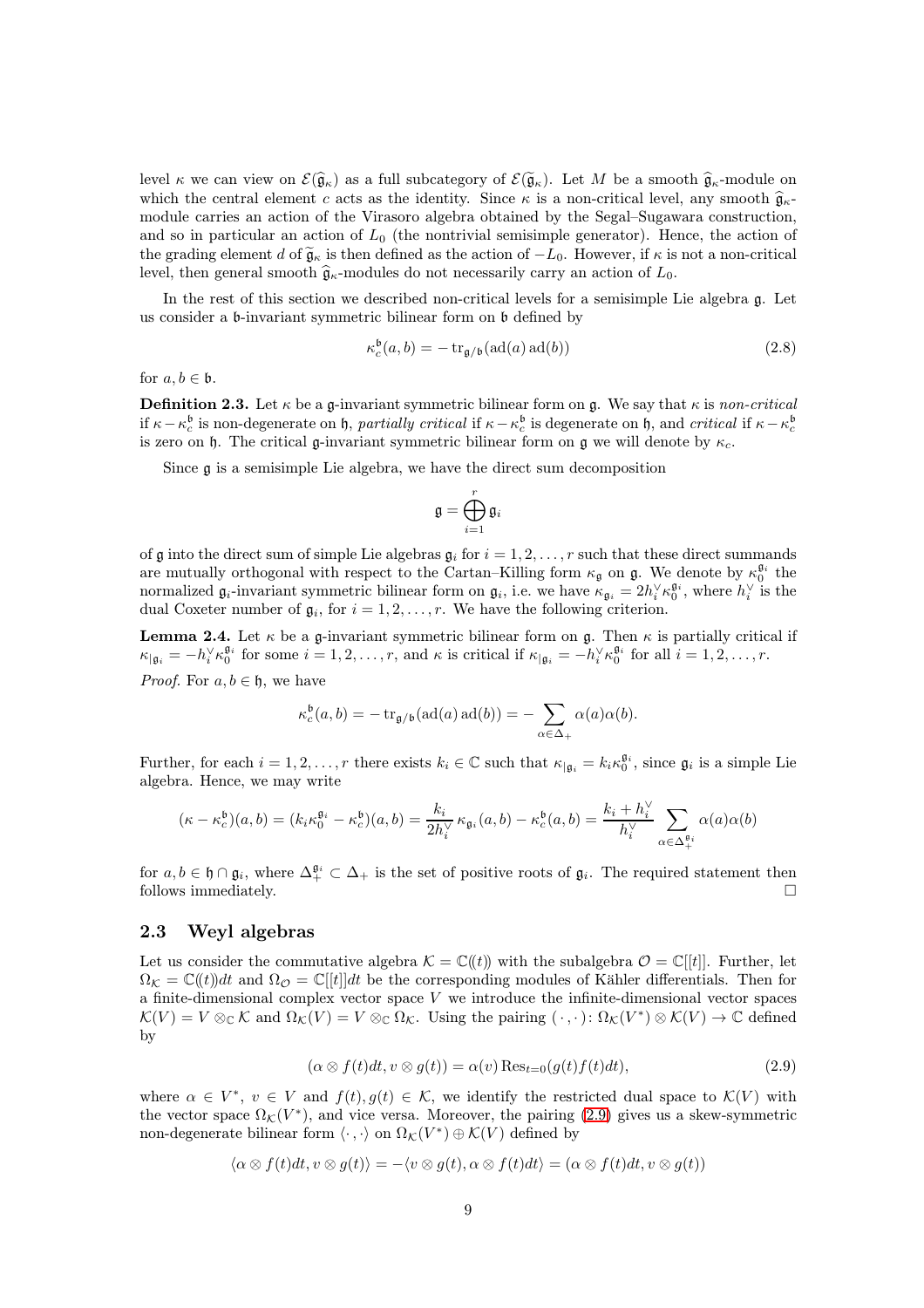for  $\alpha \in V^*$ ,  $v \in V$ ,  $f(t)$ ,  $g(t) \in \mathcal{K}$ , and

$$
\langle v \otimes f(t), w \otimes g(t) \rangle = \langle \alpha \otimes f(t)dt, \beta \otimes g(t)dt \rangle = 0
$$

for  $\alpha, \beta \in V^*$ ,  $v, w \in V$ ,  $f(t), g(t) \in K$ . The Weyl algebras  $\mathcal{A}_{\mathcal{K}(V)}$  and  $\mathcal{A}_{\Omega_{\mathcal{K}}(V^*)}$  are given by

$$
\mathcal{A}_{\mathcal{K}(V)} = T(\Omega_{\mathcal{K}}(V^*) \oplus \mathcal{K}(V))/I_{\mathcal{K}(V)} \quad \text{and} \quad \mathcal{A}_{\Omega_{\mathcal{K}}(V^*)} = T(\Omega_{\mathcal{K}}(V^*) \oplus \mathcal{K}(V))/I_{\Omega_{\mathcal{K}}(V^*)},
$$

where  $I_{\mathcal{K}(V)}$  and  $I_{\Omega_{\mathcal{K}}(V^*)}$  denote the two-sided ideals of the tensor algebra  $T(\Omega_{\mathcal{K}}(V^*)\oplus \mathcal{K}(V))$ generated by  $a \otimes b - b \otimes a + \langle a, b \rangle \cdot 1$  for  $a, b \in \Omega_{\mathcal{K}}(V^*) \oplus \mathcal{K}(V)$  and by  $a \otimes b - b \otimes a - \langle a, b \rangle \cdot 1$ for  $a, b \in \Omega_{\mathcal{K}}(V^*) \oplus \mathcal{K}(V)$ , respectively. The algebras of polynomials on  $\mathcal{K}(V)$  and  $\Omega_{\mathcal{K}}(V^*)$  are defined by  $PolK(V) = S(\Omega_K(V^*))$  and  $Pol\Omega_K(V^*) = S(\mathcal{K}(V)).$ 

Let  $\mathcal L$  and  $\mathcal L^c$  be complementary Lagrangian (maximal isotropic) subspaces of  $\Omega_{\mathcal K}(V^*)\oplus \mathcal K(V)$ , i.e. we have  $\Omega_{\mathcal{K}}(V^*)\oplus \mathcal{K}(V)=\mathcal{L}\oplus \mathcal{L}^c$ . Then the symmetric algebra  $S(\mathcal{L})$  is a subalgebra of  $\mathcal{A}_{\mathcal{K}(V)}$ since the elements of  $\mathcal L$  commute in  $\mathcal A_{\mathcal K(V)}$ . Moreover, it is a maximal commutative subalgebra of  $\mathcal{A}_{\mathcal{K}(V)}$ . Further, let us consider the induced  $\mathcal{A}_{\mathcal{K}(V)}$ -module

$$
\mathrm{Ind}_{S(\mathcal{L})}^{\mathcal{A}_{\mathcal{K}(V)}} \mathbb{C} \simeq S(\mathcal{L}^{\mathrm{c}}),
$$

where  $\mathbb C$  is the trivial 1-dimensional  $S(\mathcal L)$ -module. It follows immediately that the induced  $\mathcal A_{\mathcal K(V)}$ module has the natural structure of a commutative algebra. We denote by  $M_c$  the commutative algebra which is the completion of  $S(\mathcal{L}^c)$  with respect to the linear topology on  $S(\mathcal{L}^c)$  in which the basis of open neighbourhoods of 0 are the subspaces  $\mathcal{I}_{n,m}$  for  $n,m \in \mathbb{Z}$ , where  $\mathcal{I}_{n,m}$  is the ideal of  $S(\mathcal{L}^c)$  generated by  $\mathcal{L}^c \cap (V^* \otimes_{\mathbb{C}} t^n \Omega_{\mathcal{O}} \oplus V \otimes_{\mathbb{C}} t^m \mathcal{O})$ . In addition, we may extend the action of the Weyl algebra  $A_{\mathcal{K}(V)}$  to  $M_{\mathcal{L}}$ .

Our next step is to pass to a completion of the Weyl algebra  $A_{\mathcal{K}(V)}$ , because  $A_{\mathcal{K}(V)}$  is not sufficiently large for our considerations. Let us denote by  $\text{Fun } \mathcal{K}(V)$  the completion of the commutative algebra  $PolK(V)$  with respect to the linear topology on  $PolK(V)$  in which the basis of open neighbourhoods of 0 are the subspaces  $\mathcal{J}_n$  for  $n \in \mathbb{Z}$ , where  $\mathcal{J}_n$  is the ideal of Pol $\mathcal{K}(V)$  generated by  $V^* \otimes_{\mathbb{C}} t^n \Omega_{\mathcal{O}}$ . Consequently, we have  $\text{Fun } \mathcal{K}(V) = M_{\mathcal{K}(V)}$ . Then a vector field on  $\mathcal{K}(V)$  is by definition a continuous linear endomorphism  $\xi$  of Fun  $\mathcal{K}(V)$  which satisfies the Leibniz rule

$$
\xi(fg) = \xi(f)g + f\xi(g)
$$

for all  $f, g \in \text{Fun}\,\mathcal{K}(V)$ . In other words, a vector field on  $\mathcal{K}(V)$  is a linear endomorphism  $\xi$  of Fun  $\mathcal{K}(V)$  such that for any  $m \in \mathbb{Z}$  there exists  $n \in \mathbb{Z}$ ,  $m \leq n$  and a derivation

$$
\xi_{n,m}\colon \operatorname{Pol}\mathcal{K}(V)/\mathcal{J}_n \to \operatorname{Pol}\mathcal{K}(V)/\mathcal{J}_m
$$

satisfying

$$
s_m(\xi(f)) = \xi_{n,m}(s_n(f))
$$

for all  $f \in \text{Fun}\,\mathcal{K}(V)$ , where

$$
s_n\colon \operatorname{Fun}\mathcal{K}(V) \to \operatorname{Pol}\mathcal{K}(V)/\mathcal{J}_n
$$

is the canonical homomorphism of algebras. The vector space of all vector fields is naturally a topological Lie algebra, which we denote by Vect  $\mathcal{K}(V)$ . There is a non-split short exact sequence

$$
0 \to \operatorname{Fun}\mathcal{K}(V) \to \widetilde{\mathcal{A}}_{\mathcal{K}(V), \leq 1} \to \operatorname{Vect}\mathcal{K}(V) \to 0
$$

of topological Lie algebras, see [\[FBZ04\]](#page-43-13) for more details. This extension of the topological Lie algebra Vect  $\mathcal{K}(V)$  by its module Fun  $\mathcal{K}(V)$  is however different from the standard split extension

$$
0 \to \operatorname{Fun}\nolimits{\mathcal K}(V) \to \mathcal{A}_{\mathcal{K}(V), \leq 1}^\sharp \to \operatorname{Vect}\nolimits{\mathcal K}(V) \to 0
$$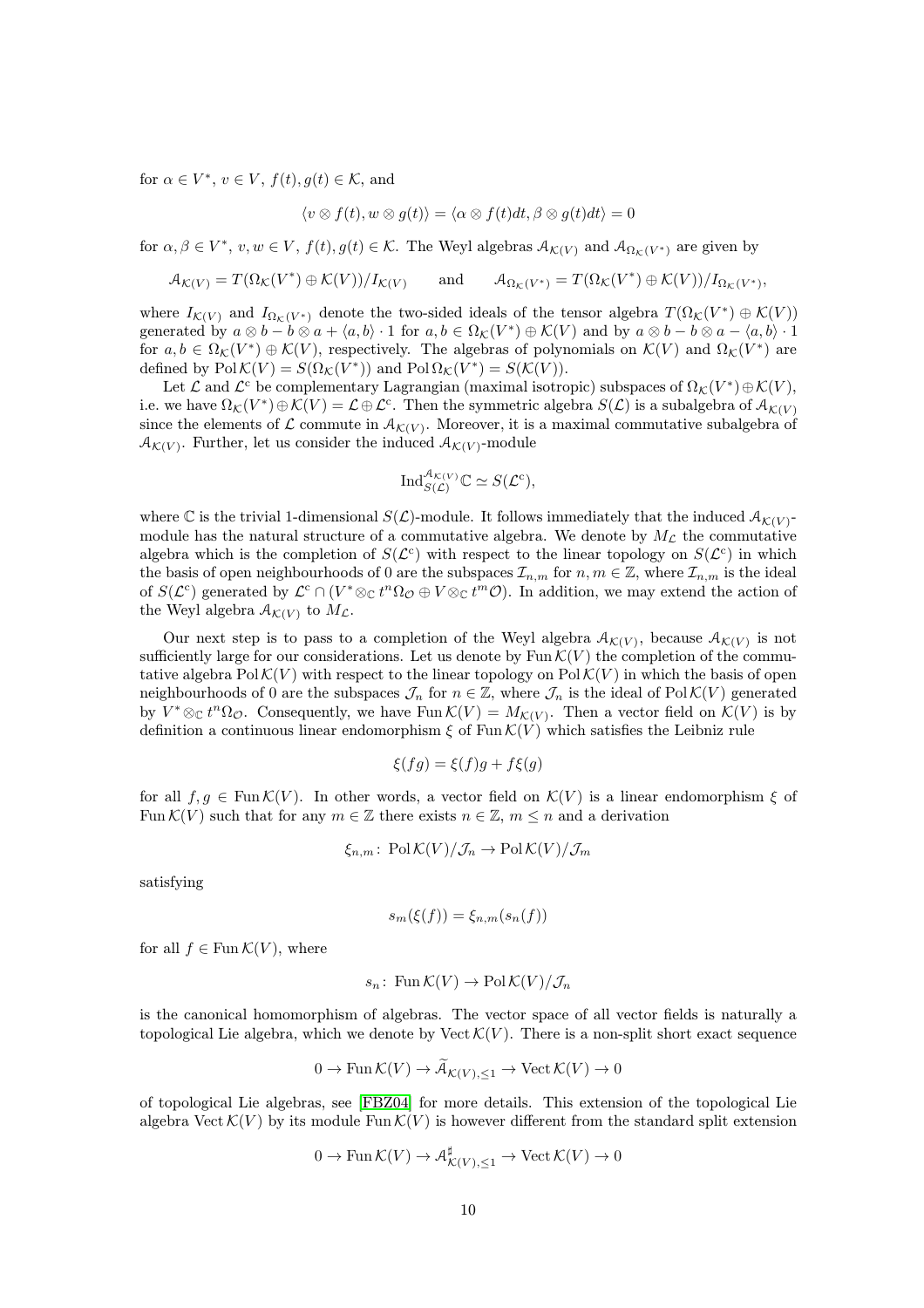of Vect  $\mathcal{K}(V)$  by Fun  $\mathcal{K}(V)$ . The completed Weyl algebra  $\widetilde{\mathcal{A}}_{\mathcal{K}(V)}$  is then defined as the associative algebra over Fun  $\mathcal{K}(V)$  generated by the images of the homomorphisms i: Fun  $\mathcal{K}(V) \to \widetilde{\mathcal{A}}_{\mathcal{K}(V)}$  (as associative algebras) and  $j: \mathcal{A}_{\mathcal{K}(V), \leq 1} \to \mathcal{A}_{\mathcal{K}(V)}$  (as Lie algebras), with the relation

$$
[j(P), i(f)] = i(a(P)(f))
$$

for  $f \in \text{Fun }\mathcal{K}(V)$  and  $P \in \widetilde{\mathcal{A}}_{\mathcal{K}(V),\leq 1}$ , where  $a: \widetilde{\mathcal{A}}_{\mathcal{K}(V),\leq 1} \to \text{Vect } \mathcal{K}(V)$  is the homomorphism of Lie algebras originated from the corresponding short exact sequence.

Now, we define a class of  $A_{\mathcal{K}(V)}$ -modules called induced modules. Let us consider the vector subspaces  $\mathcal{L}_+$ ,  $\mathcal{L}_-$  and  $\mathcal{L}_0$  of  $\Omega_{\mathcal{K}}(V^*) \oplus \mathcal{K}(V)$  given by

$$
\mathcal{L}_{-} = V^* \otimes_{\mathbb{C}} t^{-2} \mathbb{C}[t^{-1}] dt \oplus V \otimes_{\mathbb{C}} t^{-1} \mathbb{C}[t^{-1}], \qquad \mathcal{L}_{+} = V^* \otimes_{\mathbb{C}} \mathbb{C}[[t]] dt \oplus V \otimes_{\mathbb{C}} t \mathbb{C}[[t]],
$$

$$
\mathcal{L}_{0} = V^* \otimes_{\mathbb{C}} \mathbb{C} t^{-1} dt \oplus V \otimes_{\mathbb{C}} \mathbb{C} 1.
$$

Then we have the direct sum decomposition

$$
\Omega_{\mathcal{K}}(V^*)\oplus \mathcal{K}(V)=\mathcal{L}_-\oplus \mathcal{L}_0\oplus \mathcal{L}_+
$$

of  $\Omega_{\mathcal{K}}(V^*)\oplus \mathcal{K}(V)$ , which induces the triangular decomposition

$$
\mathcal{A}_{\mathcal{K}(V)} \simeq \mathcal{A}_{\mathcal{K}(V),-} \otimes_{\mathbb{C}} \mathcal{A}_{\mathcal{K}(V),0} \otimes_{\mathbb{C}} \mathcal{A}_{\mathcal{K}(V),+}
$$

of the Weyl algebra  $A_{\mathcal{K}(V)}$ , where

$$
\mathcal{A}_{\mathcal{K}(V),-} \simeq S(\mathcal{L}_{-}), \qquad \mathcal{A}_{\mathcal{K}(V),0} \simeq \mathcal{A}_V, \qquad \mathcal{A}_{\mathcal{K}(V),+} \simeq S(\mathcal{L}_{+}),
$$

and  $A_V$  is the Weyl algebra of the finite-dimensional vector space V. Moreover, the Weyl algebra  $\mathcal{A}_{\mathcal{K}(V)}$  is a Z-graded algebra with the gradation determined by

$$
\deg(v \otimes t^n) = -n, \qquad \deg 1 = 0, \qquad \deg(\alpha \otimes t^{-n-1} dt) = n
$$

for  $v \in V$ ,  $\alpha \in V^*$  and  $n \in \mathbb{Z}$ .

**Definition 2.5.** Let M be an  $A_{\mathcal{K}(V)}$ -module. Then we say that M is a *smooth*  $A_{\mathcal{K}(V)}$ -module if for each vector  $v \in M$  there exists a positive integer  $N_v \in \mathbb{N}$  such that

$$
(V^* \otimes_{\mathbb{C}} t^{N_v} \mathbb{C}[[t]]dt \oplus V \otimes_{\mathbb{C}} t^{N_v} \mathbb{C}[[t]])v = 0.
$$

The category of smooth  $A_{\mathcal{K}(V)}$ -modules we will denote by  $\mathcal{E}(\mathcal{A}_{\mathcal{K}(V)}).$ 

Completely analogously as for  $\hat{\mathfrak{g}}_{\kappa}$ -modules, we may introduce graded  $\mathcal{A}_{\kappa(V)}$ -modules and positive energy  $\mathcal{A}_{\mathcal{K}(V)}$ -modules. The category of positive energy  $\mathcal{A}_{\mathcal{K}(V)}$ -modules we will denote by  $\mathcal{E}_+(\mathcal{A}_{\mathcal{K}(V)}).$ 

Let E be an  $A_V$ -module. Then the induced  $A_{\mathcal{K}(V)}$ -module

$$
\mathbb{M}_{\mathcal{K}(V)}(E) = \mathcal{A}_{\mathcal{K}(V)} \otimes_{\mathcal{A}_{\mathcal{K}(V),0} \otimes_{\mathbb{C}} \mathcal{A}_{\mathcal{K}(V),+}} E,
$$

where E is considered as the  $A_{\mathcal{K}(V),0} \otimes_{\mathbb{C}} A_{\mathcal{K}(V),+}$ -module on which the Weyl algebra  $A_{\mathcal{K}(V),0}$  acts via the canonical isomorphism  $A_{\mathcal{K}(V),0} \simeq A_V$  and  $A_{\mathcal{K}(V),+}$  acts trivially, has a unique maximal  $\mathcal{A}_{\mathcal{K}(V)}$ -submodule  $\mathbb{K}_{\mathcal{A}_{\mathcal{K}(V)}}(E)$  having zero intersection with the  $\mathcal{A}_V$ -submodule E of  $\mathbb{M}_{\mathcal{K}(V)}(E)$ . Therefore, we may set

$$
\mathbb{L}_{\mathcal{K}(V)}(E) = \mathbb{M}_{\mathcal{K}(V)}(E) / \mathbb{K}_{\mathcal{K}(V)}(E)
$$

for an  $A_V$ -module E. Moreover, it is easy to see that if E is a simple  $A_V$ -module, then  $\mathbb{L}_{\mathcal{K}(V)}(E)$ is also a simple  $A_{\mathcal{K}(V)}$ -module.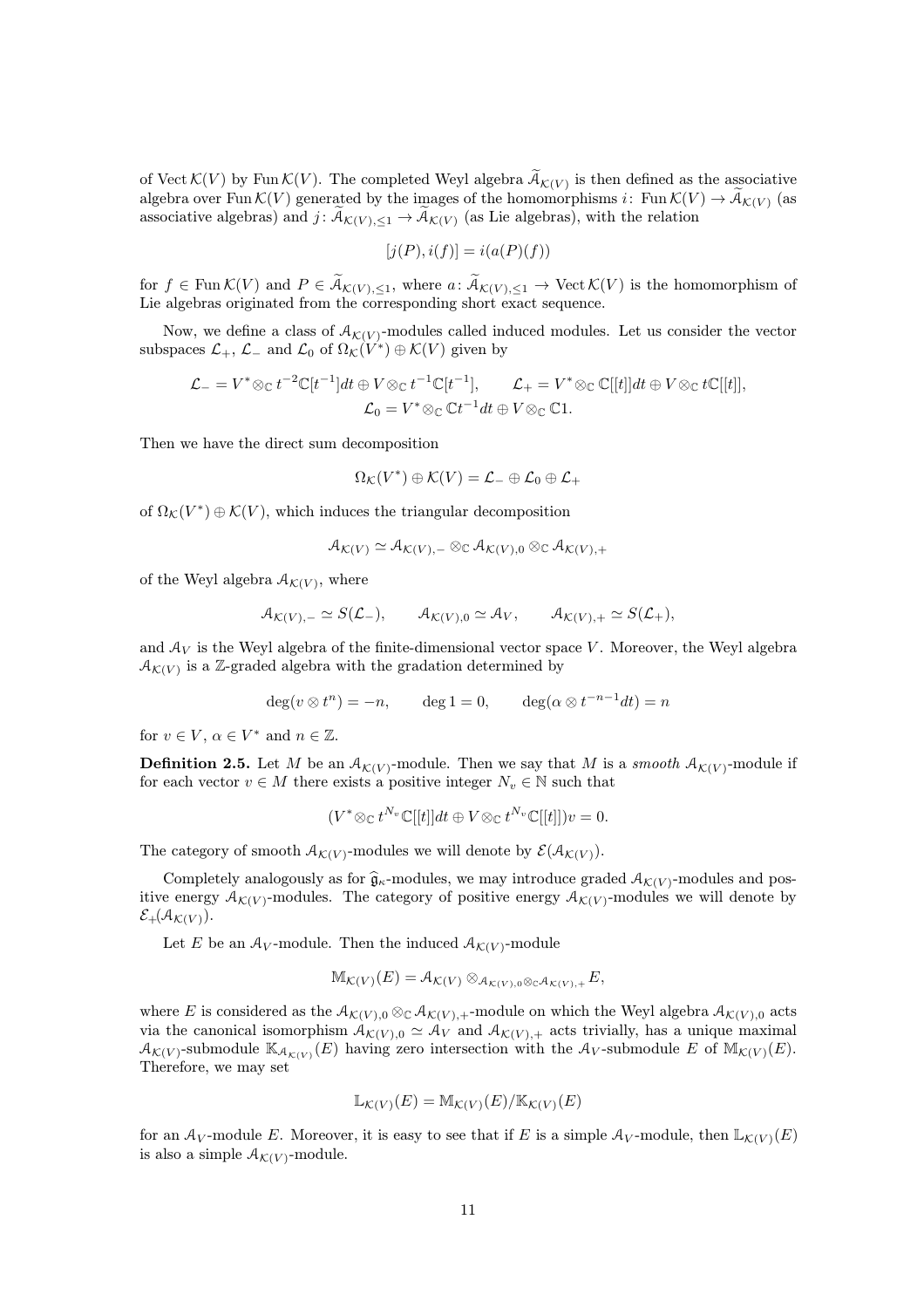Therefore, we have the induction functor

$$
\mathbb{M}_{\mathcal{K}(V)}\colon \mathcal{M}(\mathcal{A}_V) \to \mathcal{E}_+(\mathcal{A}_{\mathcal{K}(V)})
$$
\n(2.10)

and the functor

$$
\mathbb{L}_{\mathcal{K}(V)} \colon \mathcal{M}(\mathcal{A}_V) \to \mathcal{E}_+(\mathcal{A}_{\mathcal{K}(V)})
$$
\n(2.11)

Besides, it follows immediately that  $\mathbb{M}_{\mathcal{K}(V)}(E)$  and  $\mathbb{L}_{\mathcal{K}(V)}(E)$  are also  $\widetilde{\mathcal{A}}_{\mathcal{K}(V)}$ -modules.

Let us consider a Borel subalgebra  $\mathfrak b$  of a semisimple Lie algebra  $\mathfrak g$  with the nilradical  $\mathfrak n$ , the opposite nilradical  $\bar{\mathfrak{n}}$  and the Cartan subalgebra h. Further, let  $\{f_{\alpha}; \alpha \in \Delta_+\}$  be a root basis of the opposite nilradical  $\overline{\mathfrak{n}}$ . We denote by  $\{x_{\alpha}; \alpha \in \Delta_+\}$  the linear coordinate functions on  $\overline{\mathfrak{n}}$  with respect to the given basis of  $\overline{n}$ . Then the set  $\{f_{\alpha} \otimes t^n; \alpha \in \Delta_+, n \in \mathbb{Z}\}\)$  forms a topological basis of  $\mathcal{K}(\overline{\mathfrak{n}}) = \overline{\mathfrak{n}}_{\text{nat}}$ , and the set  $\{x_\alpha \otimes t^{-n-1}dt; \alpha \in \Delta_+, n \in \mathbb{Z}\}$  forms the dual topological basis of  $\Omega_{\mathcal{K}}(\overline{\mathfrak{n}}^*) \simeq (\overline{\mathfrak{n}}_{\text{nat}})^*$  with respect to the pairing [\(2.9\)](#page-8-1), i.e. we have

$$
(x_{\alpha} \otimes t^{-n-1} dt, f_{\beta} \otimes t^{m}) = x_{\alpha}(f_{\beta}) \operatorname{Res}_{t=0} t^{m-n-1} dt = \delta_{\alpha,\beta} \delta_{n,m}
$$

for  $\alpha, \beta \in \Delta_+$  and  $m, n \in \mathbb{Z}$ . If we denote  $x_{\alpha,n} = x_{\alpha} \otimes t^{-n-1}dt$  and  $\partial_{x_{\alpha,n}} = f_{\alpha} \otimes t^n$  for  $\alpha \in \Delta_+$ and  $n \in \mathbb{Z}$ , then the two-sided ideal  $I_{\mathcal{K}(\overline{\mathfrak{n}})}$  is generated by elements

$$
\left(\sum_{n\in\mathbb{Z}}a_nx_{\alpha,n}\right)\otimes\left(\sum_{m\in\mathbb{Z}}b_m\partial_{x_{\beta,m}}\right)-\left(\sum_{m\in\mathbb{Z}}b_m\partial_{x_{\beta,m}}\right)\otimes\left(\sum_{n\in\mathbb{Z}}a_nx_{\alpha,n}\right)+\delta_{\alpha,\beta}\left(\sum_{n\in\mathbb{Z}}a_nb_n\right)\cdot 1
$$

and it coincides with the canonical commutation relations

$$
[x_{\alpha,n},\partial_{x_{\beta,m}}]=-\delta_{\alpha,\beta}\delta_{n,m}
$$

for  $\alpha, \beta \in \Delta_+$  and  $m, n \in \mathbb{Z}$ . Therefore, we obtain that the Weyl algebra  $\mathcal{A}_{\mathcal{K}(\overline{n})}$  is topologically generated by the set  $\{x_{\alpha,n}, \partial_{x_{\alpha,n}}; \alpha \in \Delta_+, n \in \mathbb{Z}\}\$  with the canonical commutation relations.

## <span id="page-11-0"></span>3 Representations of vertex algebras

#### <span id="page-11-1"></span>3.1 Vertex algebras

In this section we recall some notions and basic facts on vertex algebra, for more details see [\[Bor86\]](#page-42-11), [\[Kac98\]](#page-43-14), [\[DLM98\]](#page-42-12), [\[FBZ04\]](#page-43-13), [\[Fre07\]](#page-43-10).

Let R be an algebra over  $\mathbb C$ . Then an R-valued formal power series (or formal distribution) in the variables  $z_1, \ldots, z_n$  is a series

$$
a(z_1,\ldots,z_n)=\sum_{m_1,\ldots,m_n\in\mathbb{Z}}a_{m_1,\ldots,m_n}z_1^{m_1}\cdots z_n^{m_n},
$$

where  $a_{m_1,...,m_n} \in R$ . The complex vector space of all R-valued formal power series is denoted by  $R[[z_1^{\pm 1},...,z_n^{\pm 1}]]$ . For a formal power series  $a(z) = \sum_{m \in \mathbb{Z}} a_m z^m$ , the residue is defined by

$$
\operatorname{Res}_{z=0}a(z)=a_{-1}.
$$

A particulary important example of a  $\mathbb{C}\text{-valued formal power series in two variables } z, w$  is the formal delta function  $\delta(z - w)$  given by

$$
\delta(z - w) = \sum_{m \in \mathbb{Z}} z^m w^{-m-1}.
$$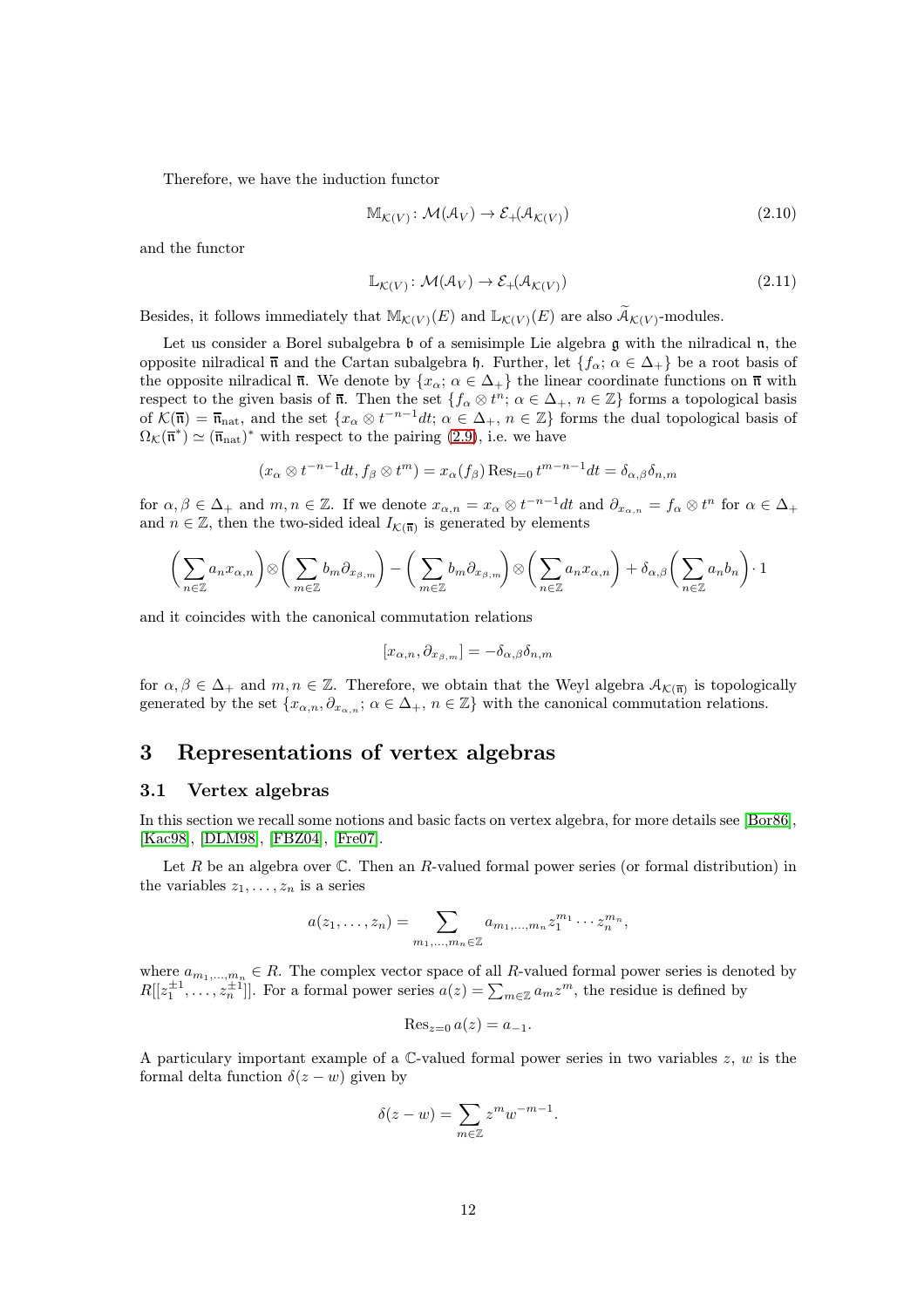Let  $V$  be a complex vector space, so End  $V$  is an algebra over  $\mathbb C$ . We say that a formal power series  $a(z) \in \text{End } V[[z^{\pm 1}]]$  is a field, if  $a(z)v \in V((z))$  for all  $v \in V$ . We shall write the field  $a(z)$  as

$$
a(z) = \sum_{n \in \mathbb{Z}} a_{(n)} z^{-n-1}.
$$
\n(3.1)

The complex vector space of all fields on V in the variable z we will be denote by  $\mathcal{F}(V)(z)$ .

Definition 3.1. A vertex algebra consists of the following data:

- 1) a complex vector space  $V$  (the space of states);
- 2) a vector  $|0\rangle \in \mathcal{V}$  (the vacuum vector);
- 3) an endomorphism  $T: V \to V$  (the translation operator);
- 4) a linear mapping  $Y(\cdot, z): \mathcal{V} \to \text{End }\mathcal{V}[[z^{\pm 1}]]$  sending

$$
a \in \mathcal{V} \mapsto Y(a, z) = \sum_{n \in \mathbb{Z}} a_{(n)} z^{-n-1} \in \mathcal{F}(\mathcal{V})(z)
$$

(the state-field correspondence)

satisfying the subsequent axioms:

- 1)  $Y(|0\rangle, z) = id_{\mathcal{V}}, Y(a, z)|0\rangle|_{z=0} = a$  (the vacuum axiom);
- 2)  $T |0\rangle = 0$ ,  $[T, Y(a, z)] = \partial_z Y(a, z)$  (the translation axiom);
- 3) for all  $a, b \in V$ , there is a non-negative integer  $N_{a,b} \in \mathbb{N}_0$  such that

$$
(z-w)^{N_{a,b}}[Y(a,z),Y(b,w)]=0
$$

(the locality axiom).

A vertex algebra V is called  $\mathbb{Z}$ -graded if V is a  $\mathbb{Z}$ -graded vector space,  $|0\rangle$  is a vector of degree 0, T is an endomorphism of degree 1, and for  $a \in V_m$  the field  $Y(a, z)$  has conformal dimension m, i.e. we have

$$
\deg a_{(n)}=-n+m-1
$$

for all  $n \in \mathbb{Z}$ .

Let us note that according to the translation axiom, the action of T on the space of states  $V$ is completely determined by Y, since we have  $T(a) = a_{(-2)}(0)$ . Moreover, we have  $a = a_{(-1)}(0)$ .

#### <span id="page-12-0"></span>3.2 Positive energy representations

Let us consider a Z-graded vertex algebra  $\mathcal V$ . Then a  $\mathcal V$ -module M is called graded if M is a C-graded vector space and for  $a \in V_m$  the field  $Y_M(a, z)$  has conformal dimension m, i.e. we have

<span id="page-12-1"></span>
$$
\deg a_{(n)}^M = -n + m - 1
$$

for all  $n \in \mathbb{Z}$ . Let us note that by shifting a given gradation on M by a complex number we obtain a new gradation on M.

**Definition 3.2.** Let  $V$  be a Z-graded vertex algebra. We say that a graded V-module M is a positive energy V-module if  $M = \bigoplus_{n=0}^{\infty} M_{\lambda+n}$  and  $M_{\lambda} \neq 0$ , where  $\lambda \in \mathbb{C}$ . Moreover, we denote by  $M_{\text{top}}$  the top degree component  $M_{\lambda}$  of M. The category of positive energy V-modules we will denote by  $\mathcal{E}_+(\mathcal{V})$ .

In  $[Zhu96]$ , Zhu introduced a functorial construction which assigns to a  $\mathbb{Z}$ -graded vertex algebra an associative algebra known as the Zhu's algebra. Let  $\mathcal V$  be a Z-graded vertex algebra. We define a bilinear mapping on  $V$  by

$$
a * b = \text{Res}_{z=0} \left( Y(a, z) \frac{(1+z)^{\deg a}}{z} b \right) = \sum_{i=0}^{\deg a} \binom{\deg a}{i} a_{(i-1)} b \tag{3.2}
$$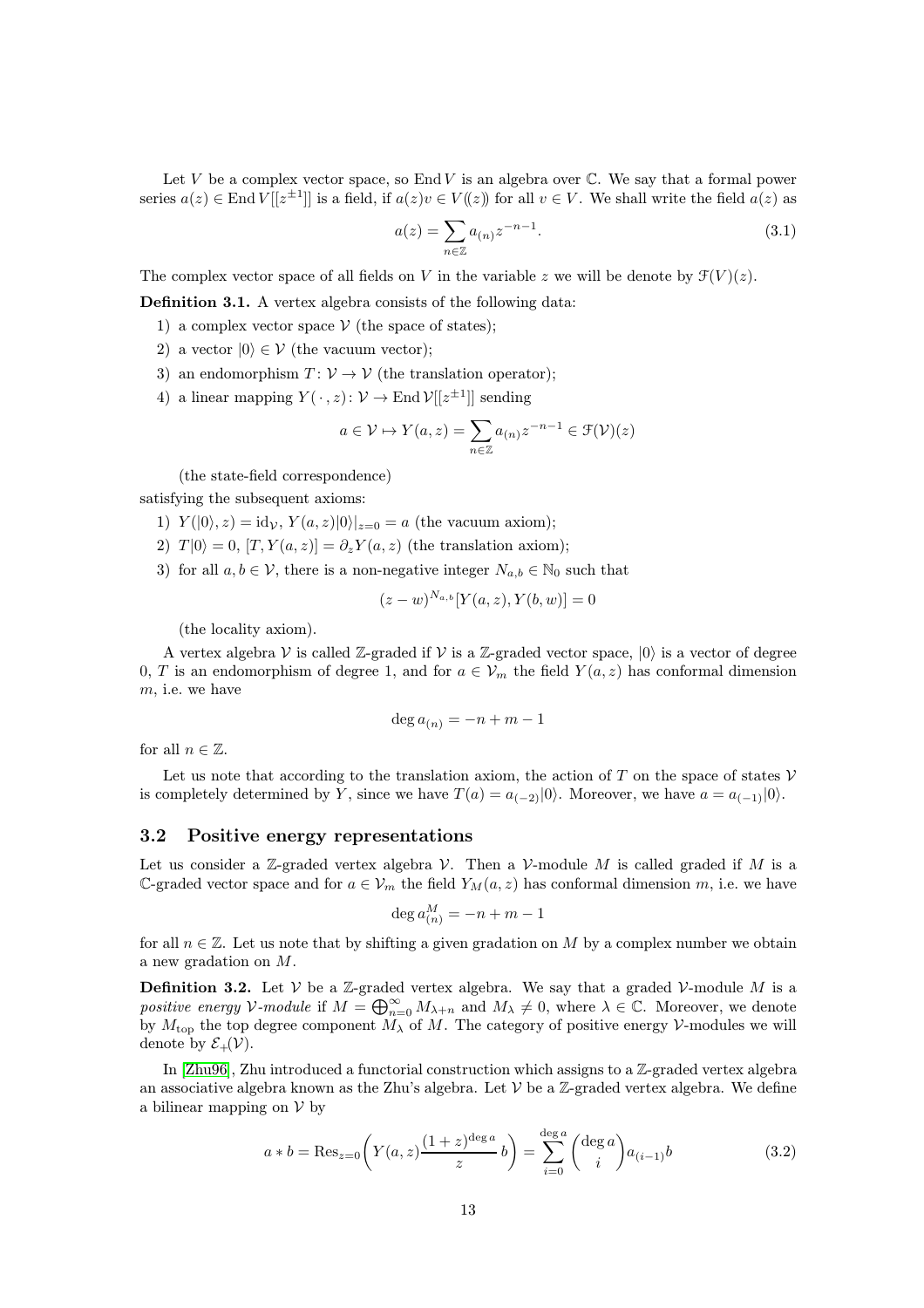for homogeneous elements  $a, b \in V$  and extend linearly. The Zhu's algebra  $A(V)$  is defined as

$$
A(\mathcal{V}) = \mathcal{V}/O(\mathcal{V}),\tag{3.3}
$$

where  $O(V)$  is the vector subspace of V spanned by

$$
\text{Res}_{z=0} \left( Y(a, z) \frac{(1+z)^{\deg a}}{z^2} b \right) = \sum_{i=0}^{\deg a} {\deg a \choose i} a_{(i-2)} b \tag{3.4}
$$

for homogeneous elements  $a, b \in V$ . We denote by  $\pi_{\text{Zhu}}$  the canonical projection from V to  $A(V)$ . The bilinear mapping [\(3.2\)](#page-12-1) induces an associative multiplication on the quotient  $A(V)$ . Further, we define

$$
o(a) = a_{(\deg a - 1)}
$$

for a homogeneous element  $a \in V$ . Then it easily follows that for a homogeneous element  $a \in V$ the operator  $o_M(a) = a_{(\text{deg }a-1)}^M$  preserves the homogeneous components of any graded V-module M.

As the following theorem proved in [\[Zhu96\]](#page-44-2) shows, the Zhu's algebra  $A(V)$  plays a prominent role in the representation theory of vertex algebras.

**Theorem 3.3.** Let  $V$  be a  $\mathbb{Z}$ -graded vertex algebra and let M be a positive energy  $V$ -module. Then the top degree component  $M_{\text{top}}$  is an  $A(V)$ -module, where the action of  $\pi_{\text{Zhu}}(a) \in A(V)$  for  $a \in V$  is given by  $o_M(a)$ . In addition, the correspondence  $M \mapsto M_{\text{top}}$  gives a bijection between the set of simple positive energy  $\mathcal V$ -modules and that of simple  $A(\mathcal V)$ -modules.

To a Z-graded vertex algebra V we may associate a complete topological Lie algebra  $U(V)$ , first introduced by Borcherds [\[Bor86\]](#page-42-11), by

$$
U(\mathcal{V})=(\mathcal{V}\otimes_{\mathbb{C}}\mathbb{C}(\!(t)\!))/\mathrm{im}\,\partial,
$$

where

$$
\partial = T \otimes id + id \otimes \partial_t.
$$

If we denote by  $a_{[n]}$  for  $a \in V$  and  $n \in \mathbb{Z}$  the projection of  $a \otimes t^n \in V \otimes_{\mathbb{C}} \mathbb{C}(\!(t)\!)$  onto  $U(V)$ , then the Lie bracket on  $U(V)$  is determined by

$$
[a_{[m]},b_{[n]}]=\sum_{k=0}^{\infty}\binom{m}{k}(a_{(k)}b)_{[m+n-k]}
$$

for  $a, b \in V$  and  $m, n \in \mathbb{Z}$ .

Further, for a homogeneous element  $a \in V$ , we set  $\deg a_{[n]} = -n + \deg a - 1$ . Then the degree assignment to elements of  $U(V)$  gives us a triangular decomposition

$$
U(\mathcal{V}) = U(\mathcal{V})_{-} \oplus U(\mathcal{V})_{0} \oplus U(\mathcal{V})_{+}
$$
\n(3.5)

of the Lie algebra  $U(V)$  together with a canonical surjective homomorphism

$$
U(\mathcal{V})_0 \to A(\mathcal{V})
$$

of Lie algebras defined by

 $a_{\text{deg }a-1} \mapsto \pi_{\text{Zhu}}(a)$ 

for a homogeneous element  $a \in \mathcal{V}$ .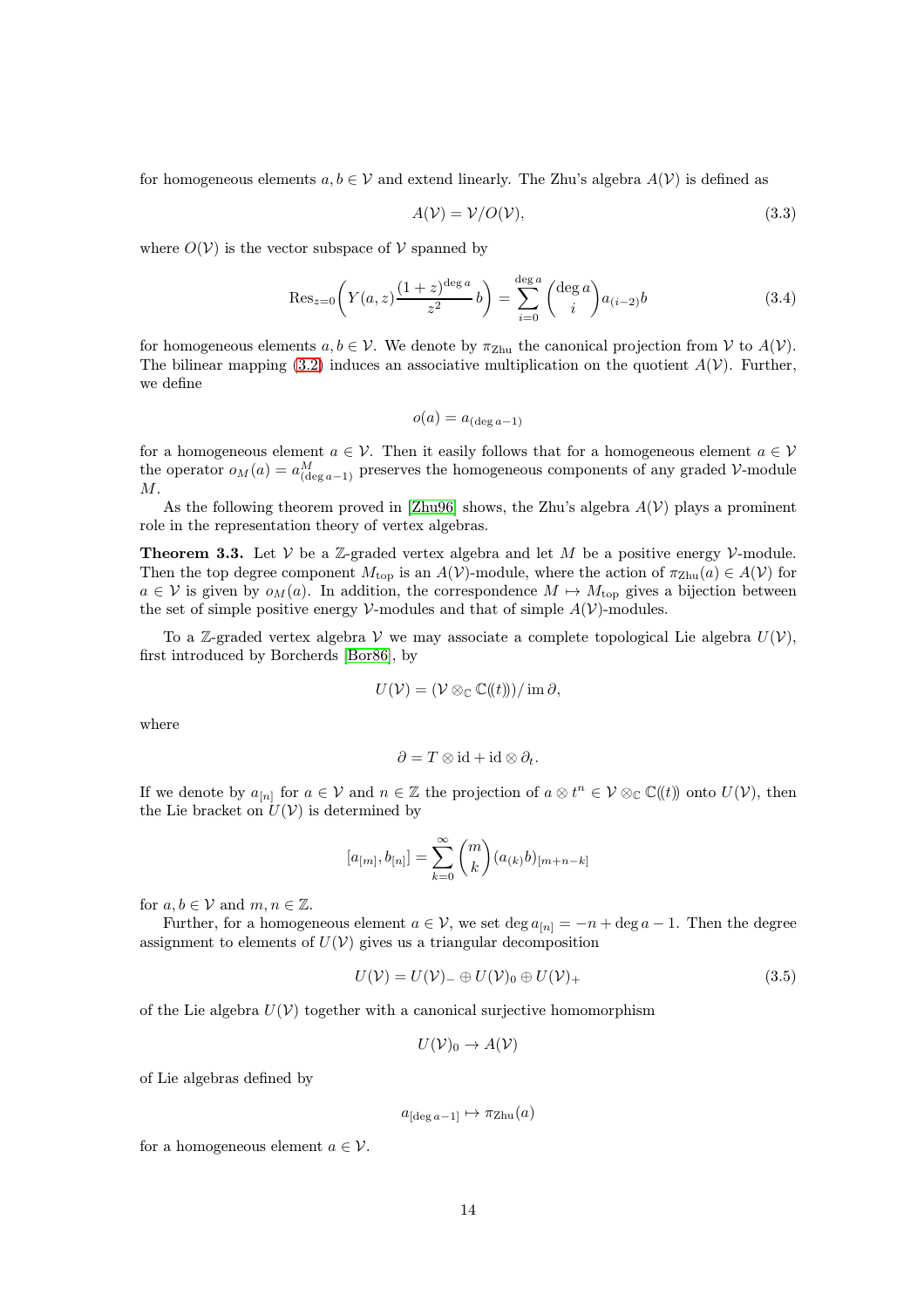Let us consider a V-module M. Then it has also a natural structure of a  $U(\mathcal{V})$ -module since we have a canonical homomorphism

$$
U(\mathcal{V}) \to \operatorname{End} \mathcal{V}
$$

of Lie algebras defined through

$$
a_{[n]}\mapsto a_{(n)}
$$

for  $a \in V$  and  $n \in \mathbb{Z}$ . We denote by  $\Omega_V(M)$  the vector subspace of M consisting of lowest weight vectors, i.e. we have

$$
\Omega_{\mathcal{V}}(M) = \{ v \in M; \, U(\mathcal{V}) - v = 0 \}. \tag{3.6}
$$

It follows immediately using the triangular decomposition of  $U(V)$  that  $\Omega_V(M)$  is a  $U(V)_0$ -module. Moreover, by [\[DLM98\]](#page-42-12) we have that  $\Omega_V(M)$  is an  $A(V)$ -module, where the action of  $\pi_{\text{Zhu}}(a) \in A(V)$ for  $a \in V$  is given by  $o_M(a)$ . It is clear that

$$
\Omega_{\mathcal{V}} \colon \mathcal{E}(\mathcal{V}) \to \mathcal{M}(A(\mathcal{V})) \tag{3.7}
$$

is a functor. Let us note that if M is a positive energy V-module, then we have  $\Omega_{\mathcal{V}}(M) \supset M_{\text{top}}$ and  $\Omega_V(M) = M_{\text{top}}$  provided M is a simple V-module.

Therefore, we may consider a functor  $\Omega_{\mathcal{V}}: \mathcal{E}_+(\mathcal{V}) \to \mathcal{M}(A(\mathcal{V}))$ . On the other hand, there exists also an induction functor

$$
\mathbb{M}_{\mathcal{V}}\colon \mathcal{M}(A(\mathcal{V})) \to \mathcal{E}_{+}(\mathcal{V})
$$
\n(3.8)

which is a left adjoint functor to  $\Omega_V$  and has the following universal property. For a V-module M and a morphism  $\varphi: E \to \Omega_V(M)$  of  $A(V)$ -modules, there is a unique morphism  $\tilde{\varphi}: \mathbb{M}_V(E) \to M$  of V-modules which extends  $\varphi$ , see [\[DLM98\]](#page-42-12). Moreover, for an  $A(V)$ -module E we have  $\mathbb{M}_V(E)_{\text{top}} \simeq$ E as modules over  $A(V)$ . Besides, since the V-module  $\mathbb{M}_V(E)$  has a unique maximal V-submodule  $\mathbb{K}_{\mathcal{V}}(E)$  having zero intersection with the  $A(\mathcal{V})$ -submodule E of  $\mathbb{M}_{\mathcal{V}}(E)$ , we may set

$$
\mathbb{L}\mathcal{V}(E) = \mathbb{M}\mathcal{V}(E)/\mathbb{K}\mathcal{V}(E)
$$
\n(3.9)

for an  $A(V)$ -module E.

#### <span id="page-14-0"></span>3.3 Affine vertex algebras

Let g be a semisimple (reductive) finite-dimensional Lie algebra and  $\kappa$  be a g-invariant symmetric bilinear form on  $\mathfrak{g}$ . The induced  $\widehat{\mathfrak{g}}_{\kappa}$ -module  $\mathbb{M}_{\kappa,\mathfrak{g}}(\mathbb{C})$ , where  $\mathbb C$  is the trivial 1-dimensional  $\mathfrak{g}$ module, is of a special importance in the theory of vertex algebras since it is equipped with the natural structure of an  $\mathbb{N}_0$ -graded vertex algebra, called the *universal affine vertex algebra*, see [\[Kac98\]](#page-43-14), which we will denote by  $\mathcal{V}_{\kappa}(\mathfrak{g})$ . For an element  $a \in \mathfrak{g}$ , we denote by  $a(z) \in \widehat{\mathfrak{g}}_{\kappa}[[z^{\pm 1}]]$  the formal distribution defined by

<span id="page-14-1"></span>
$$
a(z) = \sum_{n \in \mathbb{Z}} a_n z^{-n-1}.
$$
\n(3.10)

By using this formal power series we may rewrite the commutation relations [\(2.2\)](#page-5-2) for  $\hat{\mathfrak{g}}_{\kappa}$  into the form

$$
[a(z), b(w)] = [a, b](w)\delta(z - w) + \kappa(a, b)c\partial_w\delta(z - w)
$$
\n(3.11)

for  $a, b \in \mathfrak{g}$ . The state field correspondence  $Y: \mathcal{V}_{\kappa}(\mathfrak{g}) \to \text{End } \mathcal{V}_{\kappa}(\mathfrak{g})[[z^{\pm 1}]]$  is given by

$$
Y(a_{1,-n_1-1}\ldots a_{k,-n_k-1}|0\rangle,z)=\frac{1}{n_1!\ldots n_k!}\partial_z^{n_1}a_1(z)\ldots \partial_z^{n_k}a_k(z).
$$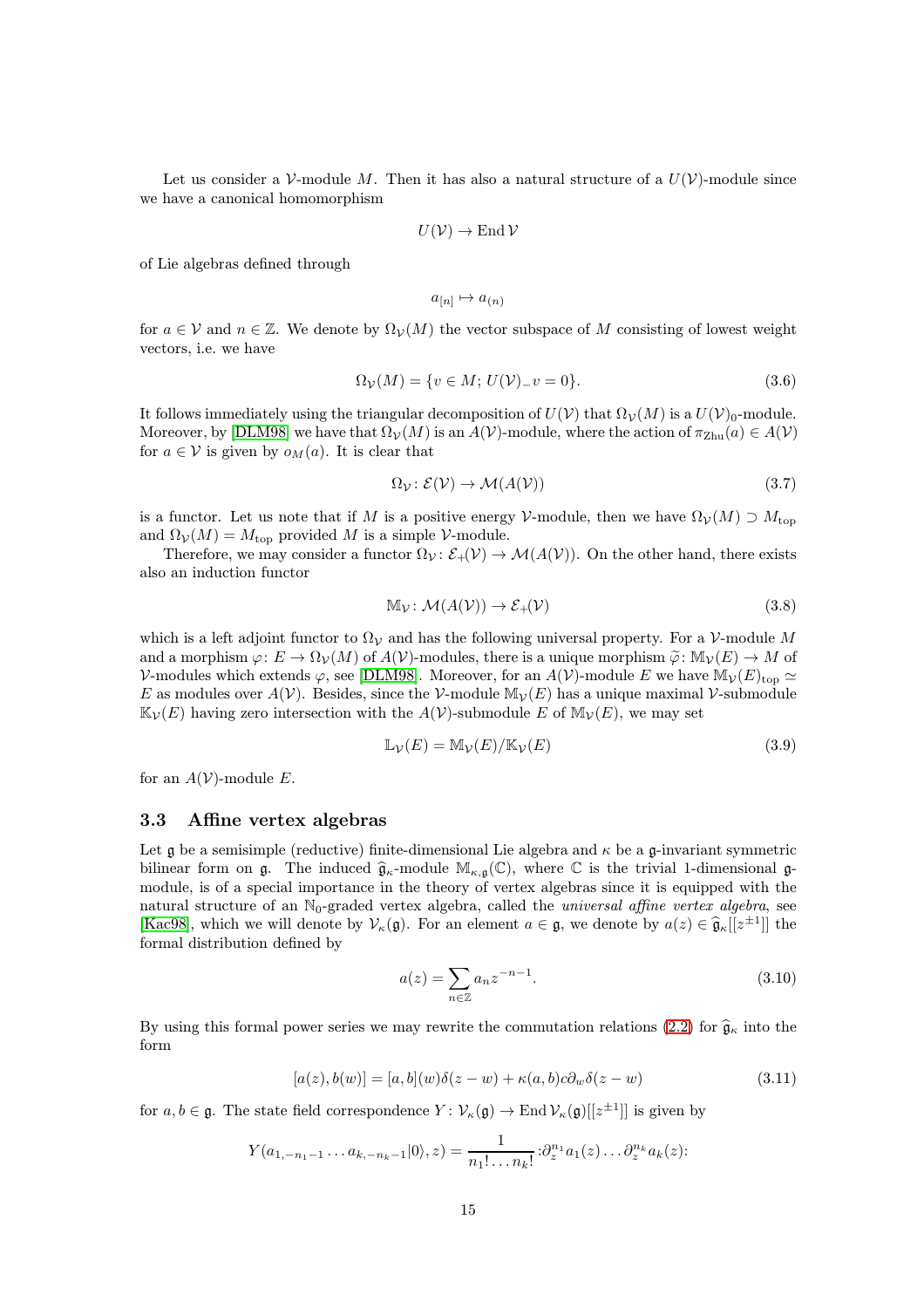for  $k \in \mathbb{N}, n_1, n_2, \ldots, n_k \in \mathbb{N}_0$  and  $a_1, a_2, \ldots, a_k \in \mathfrak{g}$ , where  $|0\rangle \in \mathcal{V}_{\kappa}(\mathfrak{g})$  is the vacuum vector (a highest weight vector of  $\mathbb{M}_{\kappa,\mathfrak{g}}(\mathbb{C})$ ). The translation operator  $T: \mathcal{V}_{\kappa}(\mathfrak{g}) \to \mathcal{V}_{\kappa}(\mathfrak{g})$  is defined by  $T|0\rangle = 0$  and  $[T, a_n] = -na_{n-1}$  for  $a \in \mathfrak{g}$  and  $n \in \mathbb{Z}$ .

To describe positive energy representations of  $\mathcal{V}_{\kappa}(\mathfrak{g})$ , we need to know its Zhu's algebra. It is easy to see that for  $\mathcal{V}_{\kappa}(\mathfrak{g})$  we have a canonical isomorphism

$$
A(\mathcal{V}_{\kappa}(\mathfrak{g})) \simeq U(\mathfrak{g}) \tag{3.12}
$$

of associative algebras determined by

$$
a_{1,-n_1-1}a_{2,-n_2-1}\dots a_{k,-n_k-1}|0\rangle \mapsto (-1)^{n_1+n_2+\dots+n_k}a_k\dots a_2a_1\tag{3.13}
$$

for  $k \in \mathbb{N}, n_1, n_2, \ldots, n_k \in \mathbb{N}_0$  and  $a_1, a_2, \ldots, a_k \in \mathfrak{g}$ .

Let us note that for the universal affine vertex algebra  $\mathcal{V}_{\kappa}(\mathfrak{g})$  the functors  $\mathbb{M}_{\mathcal{V}_{\kappa}(\mathfrak{g})}$  and  $\mathbb{L}_{\mathcal{V}_{\kappa}(\mathfrak{g})}$ coincide with the functors  $\mathbb{M}_{\kappa,\mathfrak{g}}$  and  $\mathbb{L}_{\kappa,\mathfrak{g}}$ , respectively. Hence, according to a theorem of Zhu the assignment  $E \mapsto \mathbb{L}_{\kappa,\mathfrak{g}}(E)$  gives a one-to-one correspondence between the isomorphism classes of simple g-modules and simple positive energy  $\mathcal{V}_{\kappa}(\mathfrak{g})$ -modules. Therefore, the study of positive energy  $\mathcal{V}_{\kappa}(\mathfrak{g})$ -modules reduces to the study of  $\mathfrak{g}$ -modules.

In addition, the unique simple quotient  $\mathbb{L}_{\kappa,\mathfrak{g}}(\mathbb{C})$  of  $\mathbb{M}_{\kappa,\mathfrak{g}}(\mathbb{C})$  has also the natural structure of an  $\mathbb{N}_0$ -graded vertex algebra, called the *simple affine vertex algebra*, which we will denote by  $\mathcal{L}_{\kappa}(\mathfrak{g})$ . The Zhu's algebra  $A(\mathcal{L}_{\kappa}(\mathfrak{g}))$  is a homomorphic image of  $U(\mathfrak{g})$ , hence we have

$$
A(\mathcal{L}_{\kappa}(\mathfrak{g})) \simeq U(\mathfrak{g})/I_{\kappa} \tag{3.14}
$$

for some two-sided ideal  $I_{\kappa}$  of  $U(\mathfrak{g})$ . Moreover, the assignment  $E \mapsto \mathbb{L}_{\kappa,\mathfrak{g}}(E)$  gives a one-to-one correspondence between isomorphism classes of simple modules over  $U(\mathfrak{g})/I_{\kappa}$  and simple positive energy  $\mathcal{L}_{\kappa}(\mathfrak{g})$ -modules.

#### <span id="page-15-0"></span>3.4 Weyl vertex algebras

Let V be a finite-dimensional vector space. Then the induced  $\mathcal{A}_{\mathcal{K}(V)}$ -module  $\mathbb{M}_{\mathcal{K}(V)}(S(V^*))$  carries the natural structure of an  $\mathbb{N}_0$ -graded vertex algebra, called the Weyl vertex algebra, which we will denote by  $\mathcal{M}_V$ . Let  $\{x_1, x_2, \ldots, x_m\}$ , where dim  $V = m$ , be linear coordinate functions on V and let  $a_i(z), a_i^*(z) \in A_{\mathcal{K}(V)}[[z^{\pm 1}]]$  for  $i = 1, 2, ..., m$  be the formal distributions defined by

$$
a_i(z) = \sum_{n \in \mathbb{Z}} a_{i,n} z^{-n-1} \quad \text{and} \quad a_i^*(z) = \sum_{n \in \mathbb{Z}} a_{i,n}^* z^{-n}, \tag{3.15}
$$

where  $a_{i,n} = \partial_{x_{i,n}}$  and  $a_{i,n}^* = x_{i,-n}$  for  $n \in \mathbb{Z}$  and  $i = 1, 2, ..., m$ . By using these formal power series, the canonical commutation relations for  $A_{\mathcal{K}(V)}$  we may write in the form

$$
[a_i(z), a_j(w)] = 0, \qquad [a_i(z), a_j^*(w)] = \delta_{i,j}\delta(z - w), \qquad [a_i^*(z), a_j^*(w)] = 0 \tag{3.16}
$$

for  $i, j = 1, 2, ..., m$ . The state field correspondence  $Y: \mathcal{M}_V \to \text{End } \mathcal{M}_V[[z^{\pm 1}]]$  is given by

$$
Y(a_{i_1,-n_1-1}\ldots a_{i_r,-n_r-1}a_{j_1,-m_1}^*\ldots a_{j_s,-m_s}^*|0\rangle,z) =
$$
  

$$
\frac{1}{n_1!\ldots n_r!} \frac{1}{m_1!\ldots m_s!} \cdot \partial_z^{n_1} a_{i_1}(z) \ldots \partial_z^{n_r} a_{i_r}(z) \partial_z^{m_1} a_{j_1}^*(z) \ldots \partial_z^{m_s} a_{j_s}^*(z).
$$

for  $r, s \in \mathbb{N}, n_1, \ldots, n_r, m_1, \ldots, m_s \in \mathbb{N}_0$ , where  $|0\rangle \in \mathcal{M}_V$  is the vacuum vector (a highest weight vector of  $M_{\mathcal{K}(V)}(S(V^*)))$ . The translation operator  $T: \mathcal{M}_V \to \mathcal{M}_V$  is defined by  $T|0\rangle = 0$ ,  $[T, a_{i,n}] = -n a_{i,n-1}$  and  $[T, a_{i,n}^*] = -(n-1)a_{i,n-1}^*$  for  $n \in \mathbb{Z}$  and  $i = 1, 2, ..., m$ . Moreover, we have a canonical isomorphism

$$
A(\mathcal{M}_V) \simeq \mathcal{A}_V \tag{3.17}
$$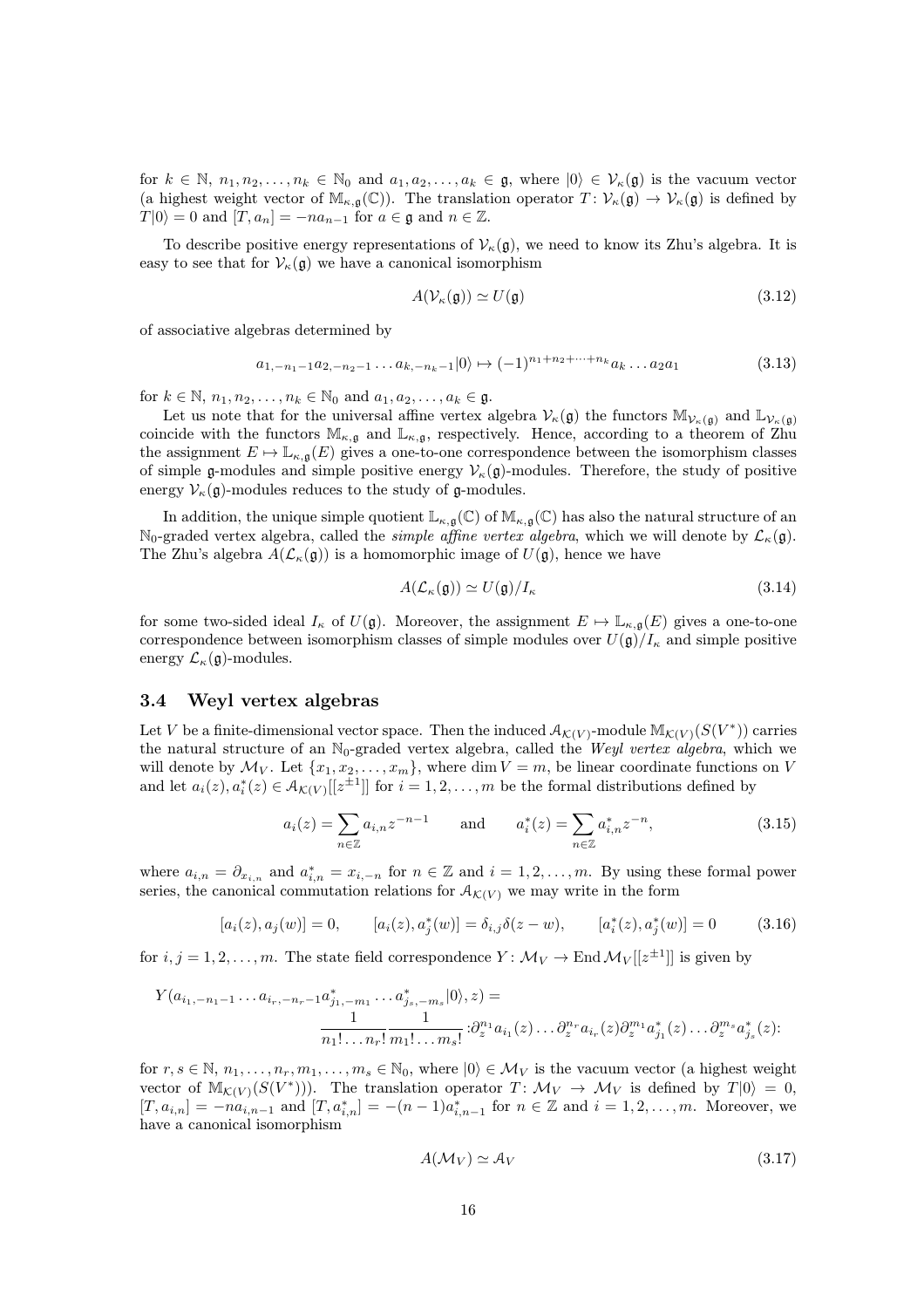of associative algebras determined by

$$
a_{i_1,-n_1-1} \dots a_{i_r,-n_r-1} a_{j_1,-m_1}^* \dots a_{j_s,-m_s}^* |0\rangle \mapsto
$$
  

$$
\delta_{m_1,0} \dots \delta_{m_s,0} (-1)^{n_1+\dots+n_r} x_{j_1} \dots x_{j_s} \partial_{x_{i_1}} \dots \partial_{x_{i_r}}
$$
 (3.18)

for  $r, s \in \mathbb{N}, n_1, \ldots, n_r, m_1, \ldots, m_s \in \mathbb{N}_0$ .

Let us note that for the Weyl vertex algebra  $\mathcal{M}_V$  the functors  $\mathbb{M}_{\mathcal{M}_V}$  and  $\mathbb{L}_{\mathcal{M}_V}$  coincide with the functors  $\mathbb{M}_{\mathcal{K}(V)}$  and  $\mathbb{L}_{\mathcal{K}(V)}$ , respectively.

## <span id="page-16-0"></span>4 Twisting functors and Gelfand–Tsetlin modules

We recall the definition of Gelfand–Tsetlin modules for a complex semisimple finite-dimensional Lie algebra g and describe the construction of the twisting functor  $T_{\alpha}$  assigned to a positive root  $\alpha$  of g.

#### <span id="page-16-1"></span>4.1 Twisting functors for semisimple Lie algebras

Let us consider a complex semisimple Lie algebra g. For a positive root  $\alpha \in \Delta_+$  of g we denote by  $\mathfrak{s}_{\alpha}$ the Lie subalgebra of g generated by the  $\mathfrak{sl}_2$ -triple  $(e_\alpha, h_\alpha, f_\alpha)$ , where  $e_\alpha \in \mathfrak{g}_\alpha$  and  $f_\alpha \in \mathfrak{g}_{-\alpha}$  satisfy  $[e_{\alpha}, f_{\alpha}] = h_{\alpha}$ . Further, we define the Lie subalgebras  $\mathfrak{s}_{\alpha}^+ = \mathfrak{s}_{\alpha} \cap \mathfrak{n} = \mathbb{C}e_{\alpha}$  and  $\mathfrak{s}_{\alpha}^- = \mathfrak{s}_{\alpha} \cap \overline{\mathfrak{n}} = \mathbb{C}f_{\alpha}$ of  $\mathfrak{s}_{\alpha}$ . Let  $c_{\alpha}$  be the quadratic Casimir element given through

$$
c_{\alpha} = e_{\alpha} f_{\alpha} + f_{\alpha} e_{\alpha} + \frac{1}{2} h_{\alpha}^2,
$$

which is a free generator of the center  $Z(\mathfrak{s}_{\alpha})$  of  $U(\mathfrak{s}_{\alpha})$ . Then we denote by  $\Gamma_{\alpha}$  the commutative subalgebra of  $U(\mathfrak{g})$  generated by the Cartan subalgebra h and by the center  $Z(\mathfrak{s}_{\alpha})$ . Therefore, we have the category  $\mathcal{H}(\mathfrak{g},\Gamma_\alpha)$  of  $\Gamma_\alpha$ -Gelfand–Tsetlin modules, or simply  $\alpha$ -Gelfand–Tsetlin modules, which was studied in [\[FK19a\]](#page-43-9) and [\[FK19b\]](#page-43-6). Let us note that  $\mathcal{H}(\mathfrak{g},\Gamma_{\alpha})$  contains  $\mathcal{I}(\mathfrak{g},\mathfrak{s}_{\alpha}^{+})$  and  $\mathcal{I}(\mathfrak{g}, \mathfrak{s}_\alpha^-)$  as full subcategories.

Since the multiplicative set  $\{f_{\alpha}^n; n \in \mathbb{N}_0\}$  in the universal enveloping algebra  $U(\mathfrak{g})$  is a left (right) denominator set, thanks to the fact that  $f_{\alpha}$  is a locally ad-nilpotent regular element in  $U(\mathfrak{g})$ , we define the *twisting functor* 

$$
T_{\alpha}=T_{f_{\alpha}}\colon \mathcal{M}(\mathfrak{g})\to \mathcal{M}(\mathfrak{g})
$$

by

$$
T_{\alpha}(M) = (U(\mathfrak{g})_{(f_{\alpha})}/U(\mathfrak{g})) \otimes_{U(\mathfrak{g})} M \simeq M_{(f_{\alpha})}/M
$$

for  $M \in \mathcal{M}(\mathfrak{g})$ . Let us note that the quotient  $M_{(f_\alpha)}/M$  means the quotient of  $M_{(f_\alpha)}$  by the image of the canonical homomorphism  $M \to M_{(f_\alpha)}$  of g-modules. As  $f_\alpha$  is a locally ad-nilpotent regular element in  $U(\mathfrak{g})$ , the functor  $T_\alpha$  is right exact. The twisting functor  $T_\alpha$  for a simple root  $\alpha \in \Pi$ is well studied (see e.g. [\[AS03\]](#page-42-13)). In this case the functor  $T_{\alpha}$  preserves the category  $\mathcal{O}(\mathfrak{g})$  up to a conjugation of the action of g.

**Theorem 4.1.** [\[FK19a,](#page-43-9) Theorem 3.3] For  $\alpha \in \Delta_+$  the functor  $T_\alpha$  induces the restricted functor

$$
T_{\alpha} \colon \mathcal{I}_{f}(\mathfrak{g},\mathfrak{s}_{\alpha}^{+}) \to \mathcal{I}_{f}(\mathfrak{g},\mathfrak{s}_{\alpha}^{-}),
$$

where  $\mathcal{I}_f(\mathfrak{g}, \mathfrak{s}_{\alpha}^{\pm})$  is the category of finitely generated locally  $\mathfrak{s}_{\alpha}^{\pm}$ -finite weight g-modules.

It was shown in [\[FK19b\]](#page-43-6) how the twisting functor  $T_{\alpha}$  can be used to construct g-modules in  $\mathcal{H}(\mathfrak{g}, \Gamma_{\alpha})$  with finite  $\Gamma_{\alpha}$ -multiplicities. Namely, we have the following theorem.

<span id="page-16-2"></span>**Theorem 4.2.** [\[FK19a,](#page-43-9) Theorem 3.4] Let  $\alpha \in \Delta_+$ .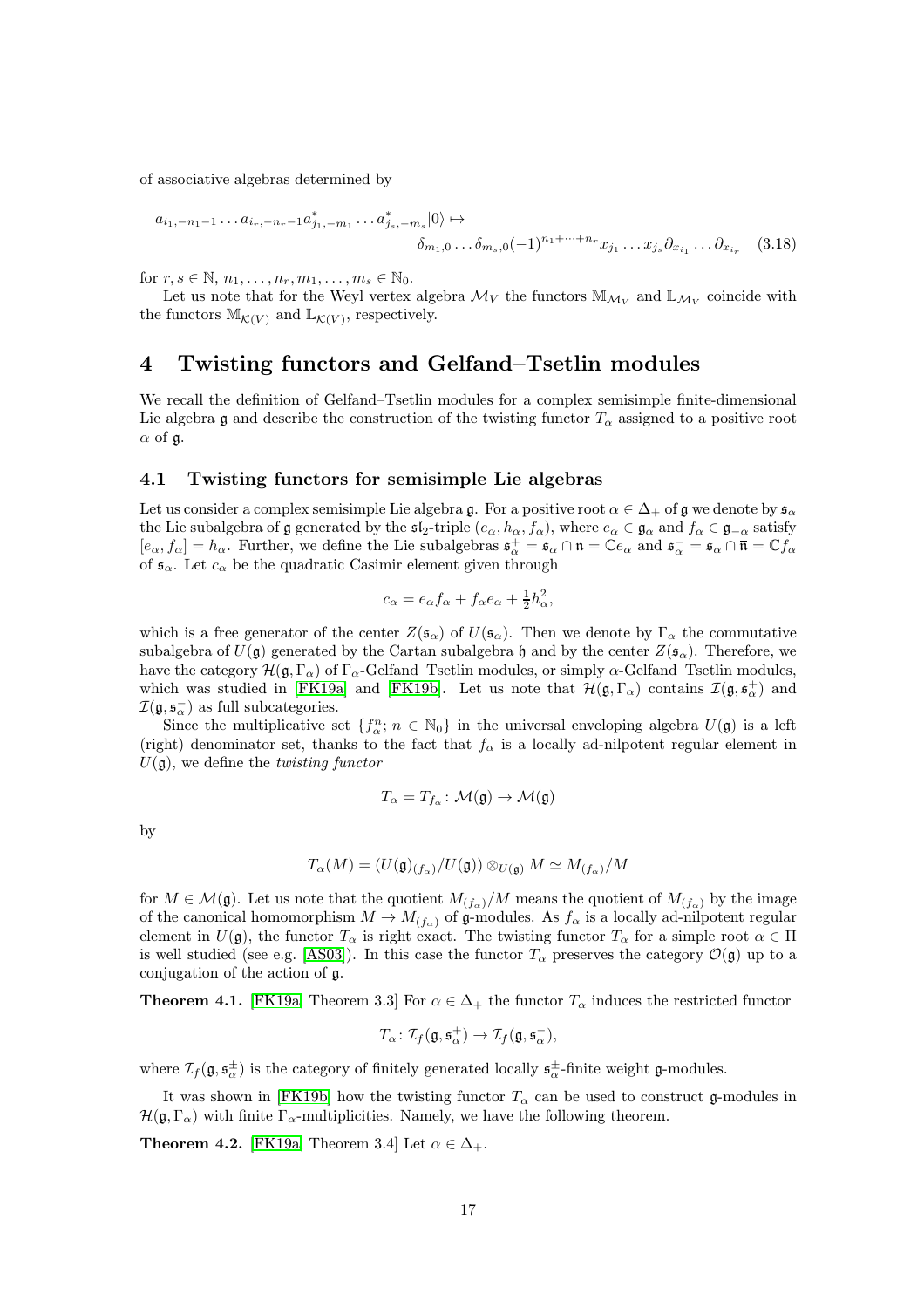- i) For a weight g-module M, the g-module  $T_{\alpha}(M)$  belongs to  $\mathcal{H}(\mathfrak{g}, \Gamma_{\alpha})$ . In addition,  $T_{\alpha}(M)$ has finite  $\Gamma_{\alpha}$ -multiplicities if and only if the first cohomology group  $H^1(\mathfrak{s}_{\alpha}^{-};M)$  is a weight h-module with finite-dimensional weight spaces.
- ii) If M is a highest weight g-module, then  $T_{\alpha}(M)$  is a cyclic weight g-module with finite  $\Gamma_{\alpha}$ -multiplicities.

For a g-module M, we denote by  $\text{Ann}_{U(\mathfrak{a})}M$  the annihilator of M in  $U(\mathfrak{g})$ . Then we get the following important proposition.

<span id="page-17-0"></span>**Proposition 4.3.** Let M be a  $U(\mathfrak{s}_{\alpha}^{-})$ -free g-module for  $\alpha \in \Delta_{+}$ . Then we have  $\text{Ann}_{U(\mathfrak{g})}T_{\alpha}(M)$  =  $\text{Ann}_{U(\mathfrak{g})}M$ .

*Proof.* First, we observe that  $\text{Ann}_{U(\mathfrak{g})}M_{(f_{\alpha})} = \text{Ann}_{U(\mathfrak{g})}M$ . Indeed, the inclusion  $M \subset M_{(f_{\alpha})}$  gives us

$$
\text{Ann}_{U(\mathfrak{g})}M_{(f_{\alpha})}\subset \text{Ann}_{U(\mathfrak{g})}M.
$$

The opposite embedding is obvious since  $f_{\alpha}$  is a locally ad-nilpotent element in  $U(\mathfrak{g})$ . Further, from  $T_{\alpha}(M) = M_{(f_{\alpha})}/M$  we get that  $\text{Ann}_{U(\mathfrak{g})}M \subset \text{Ann}_{U(\mathfrak{g})}T_{\alpha}(M)$ . Now, we prove the opposite inclusion. Let us consider a vector  $v \in M$  and let us assume that  $a \in Ann_{U(\mathfrak{g})}T_{\alpha}(M)$ . Then we have  $af_{\alpha}^{-n}v \in M$  for all  $n \in \mathbb{N}_0$ . By using the fact  $f_{\alpha}^naf_{\alpha}^{-n-m}v \in M$  and the formula

$$
f_{\alpha}^n a f_{\alpha}^{-n-m} v = f_{\alpha}^{-m} \sum_{k=0}^{\infty} {n+m+k-1 \choose k} f_{\alpha}^{-k} \operatorname{ad}(f_{\alpha})^k(a) v
$$

for all  $n, m \in \mathbb{N}_0$ , we obtain immediately  $f_\alpha^{-k-m}$  ad $(f_\alpha)^k(a)v \in M$  for all  $k, m \in \mathbb{N}_0$  which gives us  $\mathrm{ad}(f_{\alpha})^k(a)v=0$  for all  $k \in \mathbb{N}_0$ . We may write

$$
af_{\alpha}^{-n}v = f_{\alpha}^{-n} \sum_{k=0}^{\infty} {n+k-1 \choose k} f_{\alpha}^{-k} \operatorname{ad}(f_{\alpha})^{k}(a)v = 0
$$

for all  $n \in \mathbb{N}_0$ . Therefore, we have  $a \in \text{Ann}_{U(\mathfrak{g})}M_{(f_\alpha)} = \text{Ann}_{U(\mathfrak{g})}M$  and we are done.

If M is a g-module, then  $T_{\alpha}(M)$  is a locally  $\mathfrak{s}_{\alpha}^-$ -finite g-module for any  $\alpha \in \Delta_+$ . On the other hand, if M is a locally  $\mathfrak{s}_{\alpha}^-$ -finite g-module, then  $T_{\alpha}(M) = 0$ . Let us also note that for any  $\alpha \in \Delta_+$ the twisting functor  $T_{\alpha}$  commutes with the translation functors by [\[FK19b,](#page-43-6) Theorem 3.6].

Let  $\mathfrak{p} = \mathfrak{l} \oplus \mathfrak{u}$  be the standard parabolic subalgebra of g associated to a subset  $\Sigma$  of  $\Pi$  with the nilradical u, the opposite nilradical  $\overline{u}$  and the Levi subalgebra l. We define the subsets

$$
\Delta_+^{\mathfrak{u}} = \{ \alpha \in \Delta_+; \, \mathfrak{g}_\alpha \subset \mathfrak{u} \}, \qquad \Delta_+^{\mathfrak{l}} = \{ \alpha \in \Delta_+; \, \mathfrak{g}_\alpha \subset \mathfrak{l} \}
$$

of  $\Delta_+$  and we set

$$
\Lambda^+(\mathfrak{p}) = \{ \lambda \in \mathfrak{h}^*; (\forall \alpha \in \Sigma) \lambda(h_\alpha) \in \mathbb{N}_0 \}.
$$

For a weight  $\lambda \in \Lambda^+(\mathfrak{p})$ , we denote by  $\mathbb{F}_{\lambda}$  the simple finite-dimensional p-module with highest weight  $\lambda$  and by  $M_{\mathfrak{p}}^{\mathfrak{g}}(\lambda)$  the generalized Verma g-module with highest weight  $\lambda$  defined by

$$
M_{\mathfrak{p}}^{\mathfrak{g}}(\lambda)=U(\mathfrak{g})\otimes_{U(\mathfrak{p})}\mathbb{F}_{\lambda}.
$$

Then for  $\alpha \in \Delta^{\mathfrak{u}}_{+}$  we define the  $\alpha$ -Gelfand–Tsetlin **g**-module  $W_{\mathfrak{p}}^{\mathfrak{g}}(\lambda, \alpha)$  by

$$
W_{\mathfrak{p}}^{\mathfrak{g}}(\lambda,\alpha) = T_{\alpha}(M_{\mathfrak{p}}^{\mathfrak{g}}(\lambda)).
$$

As a consequence of the Poincaré–Birkhoff–Witt theorem we have isomorphisms

$$
M_{\mathfrak{p}}^{\mathfrak{g}}(\lambda) \simeq U(\overline{\mathfrak{u}}) \otimes_{\mathbb{C}} \mathbb{F}_{\lambda} \quad \text{and} \quad W_{\mathfrak{p}}^{\mathfrak{g}}(\lambda, \alpha) \simeq (U(\overline{\mathfrak{u}})_{(f_{\alpha})}/U(\overline{\mathfrak{u}})) \otimes_{\mathbb{C}} \mathbb{F}_{\lambda}
$$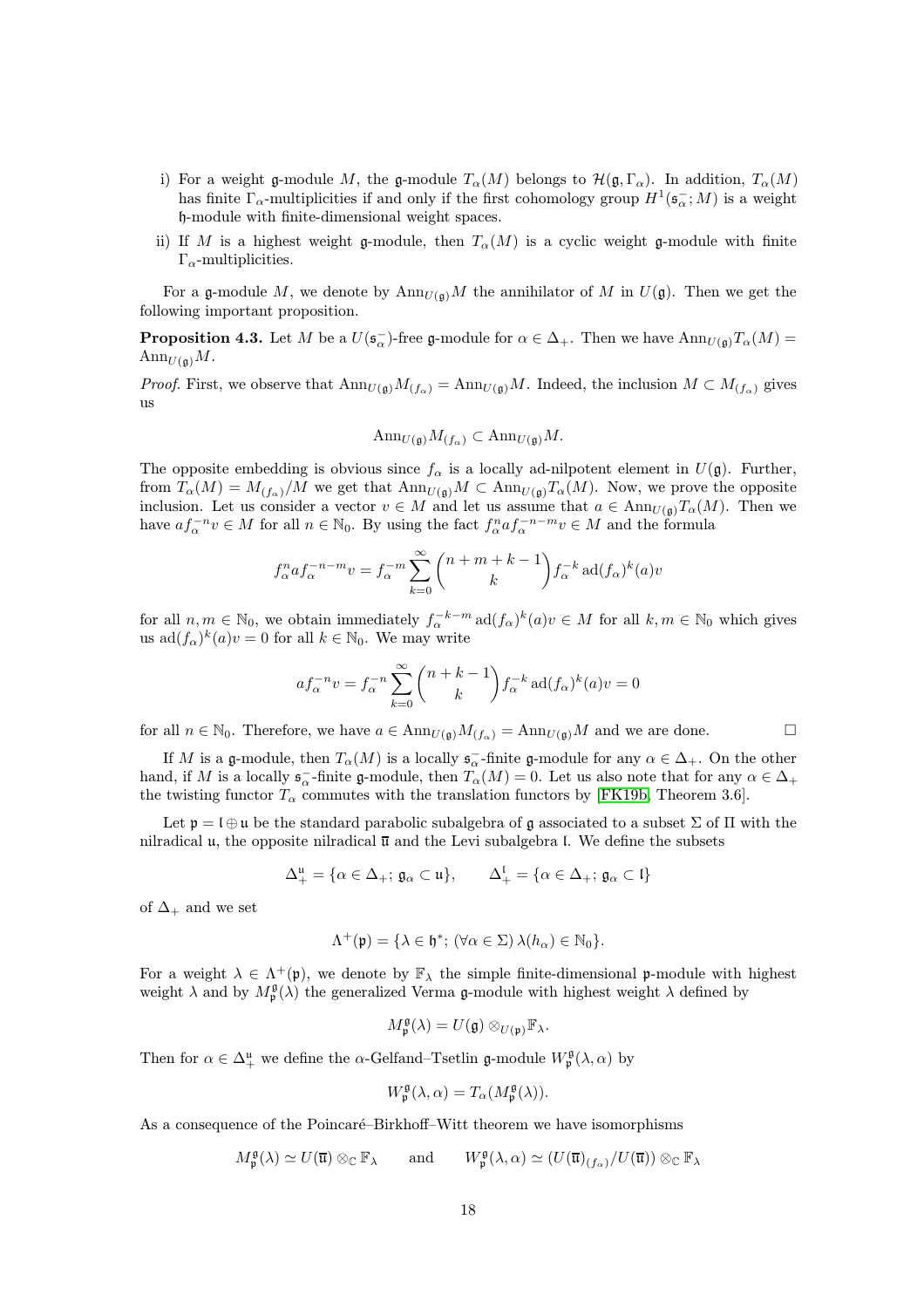of  $U(\overline{\mathfrak{u}})$ -modules. Moreover, since the twisting functor  $T_{\alpha}$  is right exact, by applying of  $T_{\alpha}$  on a surjective homomorphism

$$
M_{\mathfrak{b}}^{\mathfrak{g}}(\lambda) \to M_{\mathfrak{p}}^{\mathfrak{g}}(\lambda)
$$

of generalized Verma modules, we get a surjective homomorphism

$$
W^{\mathfrak{g}}_{\mathfrak{b}}(\lambda, \alpha) \rightarrow W^{\mathfrak{g}}_{\mathfrak{p}}(\lambda, \alpha)
$$

of  $\alpha$ -Gelfand–Tsetlin modules.

By applying Theorem [4.2](#page-16-2) and Proposition [4.3](#page-17-0) on  $W_{\mathfrak{p}}^{\mathfrak{g}}(\lambda,\alpha)$  for  $\lambda \in \Lambda^+(\mathfrak{p})$  and  $\alpha \in \Delta^{\mathfrak{u}}_+$  we obtain the following immediate corollaries.

**Corollary 4.4.** Let  $\lambda \in \Lambda^+(\mathfrak{p})$  and  $\alpha \in \Delta^{\mathfrak{u}}_+$ . Then the g-module  $W^{\mathfrak{g}}_{\mathfrak{p}}(\lambda,\alpha) \in \mathcal{H}(\mathfrak{g},\Gamma_\alpha)$  is cyclic weight with central character and finite  $\Gamma_{\alpha}$ -multiplicities. Moreover,  $W_{\mathfrak{p}}^{\mathfrak{g}}(\lambda,\alpha)$  belongs to  $\mathcal{H}(\mathfrak{g},\Gamma)$ and has finite Γ-multiplicities for any commutative subalgebra Γ of  $U(\mathfrak{g})$  containing Γ<sub>α</sub>.

<span id="page-18-2"></span>**Corollary 4.5.** Let  $\lambda \in \Lambda^+(\mathfrak{p})$  and  $\alpha \in \Delta^{\mathfrak{u}}_+$ . Then we have  $\text{Ann}_{U(\mathfrak{g})}W^{\mathfrak{g}}_{\mathfrak{p}}(\lambda,\alpha) = \text{Ann}_{U(\mathfrak{g})}M^{\mathfrak{g}}_{\mathfrak{p}}(\lambda)$ .

#### <span id="page-18-0"></span>4.2 Affine  $\alpha$ -Gelfand–Tsetlin modules

Let  $\widetilde{\mathfrak{g}}_{\kappa}$  be the extended affine Kac–Moody algebra associated to a complex semisimple Lie algebra  $\mathfrak g$  of level  $\kappa$ . Then for a commutative subalgebra  $\Gamma$  of the completed universal enveloping algebra  $\widetilde{U}_{c}(\widetilde{\mathfrak{g}}_{\kappa})$  of  $\widetilde{\mathfrak{g}}_{\kappa}$ , we denote by  $\mathcal{H}(\widetilde{\mathfrak{g}}_{\kappa},\Gamma)$  the full subcategory of  $\mathcal{E}(\widetilde{\mathfrak{g}}_{\kappa})$  consisting of smooth  $\Gamma$ -weight  $\tilde{\mathfrak{g}}_{\kappa}$ -modules on which the central element c acts as the identity. Let us note that  $\mathcal{H}(\tilde{\mathfrak{g}}_{\kappa},\Gamma)$  is closed with respect to the operations of taking submodules and quotients. In addition, if  $\Gamma$  contains the Cartan subalgebra h, the  $\tilde{\mathfrak{g}}_{\kappa}$ -modules from  $\mathcal{H}(\tilde{\mathfrak{g}}_{\kappa},\Gamma)$  are called  $\Gamma$ -Gelfand–Tsetlin  $\tilde{\mathfrak{g}}_{\kappa}$ -modules.

For a real positive root  $\alpha \in \hat{\Delta}^{\text{re}}_+$ , we denote by  $\mathfrak{s}_{\alpha}$  the Lie subalgebra of  $\tilde{\mathfrak{g}}_{\kappa}$  generated by the  $\mathfrak{sl}_2$ -triple  $(e_\alpha, h_\alpha, f_\alpha)$ , where

$$
e_{\alpha} = e_{\gamma,n}, \qquad h_{\alpha} = h_{\gamma,0} + n\kappa(e_{\gamma}, f_{\gamma})c, \qquad f_{\alpha} = f_{\gamma,-n}
$$

if  $\alpha = \gamma + n\delta$  with  $\gamma \in \Delta_+$ ,  $n \in \mathbb{N}_0$  and

$$
e_{\alpha} = f_{\gamma,n}, \qquad h_{\alpha} = -h_{\gamma,0} + n\kappa (e_{\gamma}, f_{\gamma})c, \qquad f_{\alpha} = e_{\gamma,-n}
$$

provided  $\alpha = -\gamma + n\delta$  with  $\gamma \in \Delta_+$ ,  $n \in \mathbb{N}$ . The quadratic Casimir element  $c_\alpha$  given by

$$
c_{\alpha} = e_{\alpha} f_{\alpha} + f_{\alpha} e_{\alpha} + \frac{1}{2} h_{\alpha}^2
$$

is a free generator of the center  $Z(\mathfrak{s}_{\alpha})$  of  $U(\mathfrak{s}_{\alpha})$ . Furthermore, the commutative subalgebra of  $\widetilde{U}_c(\widetilde{\mathfrak{g}}_\kappa)$  generated by the Cartan subalgebra  $\mathfrak h$  and by the center  $Z(\mathfrak{s}_\alpha)$  we denote by  $\Gamma_\alpha$ . We also define the Lie subalgebras  $\mathfrak{s}_{\alpha}^+ = \mathfrak{s}_{\alpha} \cap \hat{\mathfrak{n}}_{\rm st} = \mathbb{C}e_{\alpha}$  and  $\mathfrak{s}_{\alpha}^- = \mathfrak{s}_{\alpha} \cap \hat{\mathfrak{n}}_{\rm st} = \mathbb{C}f_{\alpha}$  of  $\tilde{\mathfrak{g}}_{\kappa}$ . The objects of  $\mathcal{H}(\widetilde{\mathfrak{g}}_{\kappa},\Gamma_{\alpha})$  will be simply called  $\alpha$ -Gelfand–Tsetlin  $\widetilde{\mathfrak{g}}_{\kappa}$ -modules.

Let Γ be a commutative subalgebra of  $\tilde{U}_c(\tilde{\mathfrak{g}}_\kappa)$  containing the Cartan subalgebra  $\tilde{\mathfrak{h}}$ . Besides, let us assume that  $[a, \mathfrak{s}_{\alpha}^{\pm}] = \pm \chi(a) \mathfrak{s}_{\alpha}^{\pm}$  for all  $a \in \Gamma$  and some character  $\chi \in \Gamma$ . Then for a  $\Gamma$ -Gelfand-Tsetlin  $\tilde{\mathfrak{g}}_{\kappa}$ -module M, the Lie algebra cohomology groups  $H^n(\mathfrak{s}_{\alpha}^{\pm}; M)$  are Γ-weight modules for all  $n \in \mathbb{N}_0$ . By general results we get  $H^0(\mathfrak{s}_{\alpha}^{\pm}; M) \simeq M^{\mathfrak{s}_{\alpha}^{\pm}}, H^1(\mathfrak{s}_{\alpha}^{\pm}; M) \simeq M/\mathfrak{s}_{\alpha}^{\pm}M$  and  $H^n(\mathfrak{s}_{\alpha}^{\pm}; M) = 0$ for  $n > 1$ . Moreover, we have that  $Z(\mathfrak{s}_{\alpha})$  commutes with Γ, which enables us to extend Γ by  $Z(\mathfrak{s}_{\alpha})$ . Therefore, we denote by  $\Gamma_{\alpha,ext}$  the commutative subalgebra of  $U_c(\mathfrak{g}_{\kappa})$  generated by  $\Gamma$  and by  $Z(\mathfrak{s}_{\alpha})$ . As a mild and straightforward generalization of Theorem 2.3 in [\[FK19b\]](#page-43-6) we obtain the following important statement.

<span id="page-18-1"></span>**Theorem 4.6.** Let  $\alpha \in \hat{\Delta}^{\text{re}}$  and let M be a Γ-Gelfand–Tsetlin  $\tilde{\mathfrak{g}}_{\kappa}$ -module which is locally  $\mathfrak{s}_{\alpha}^$ finite. Then M is a  $\Gamma_{\alpha,ext}$ -Gelfand–Tsetlin  $\tilde{\mathfrak{g}}_{\kappa}$ -module with finite  $\Gamma_{\alpha,ext}$ -multiplicities if and only if the zeroth cohomology group  $H^0(\mathfrak{s}_{\alpha}^{-};M)$  is a Γ-weight module with finite Γ-multiplicities.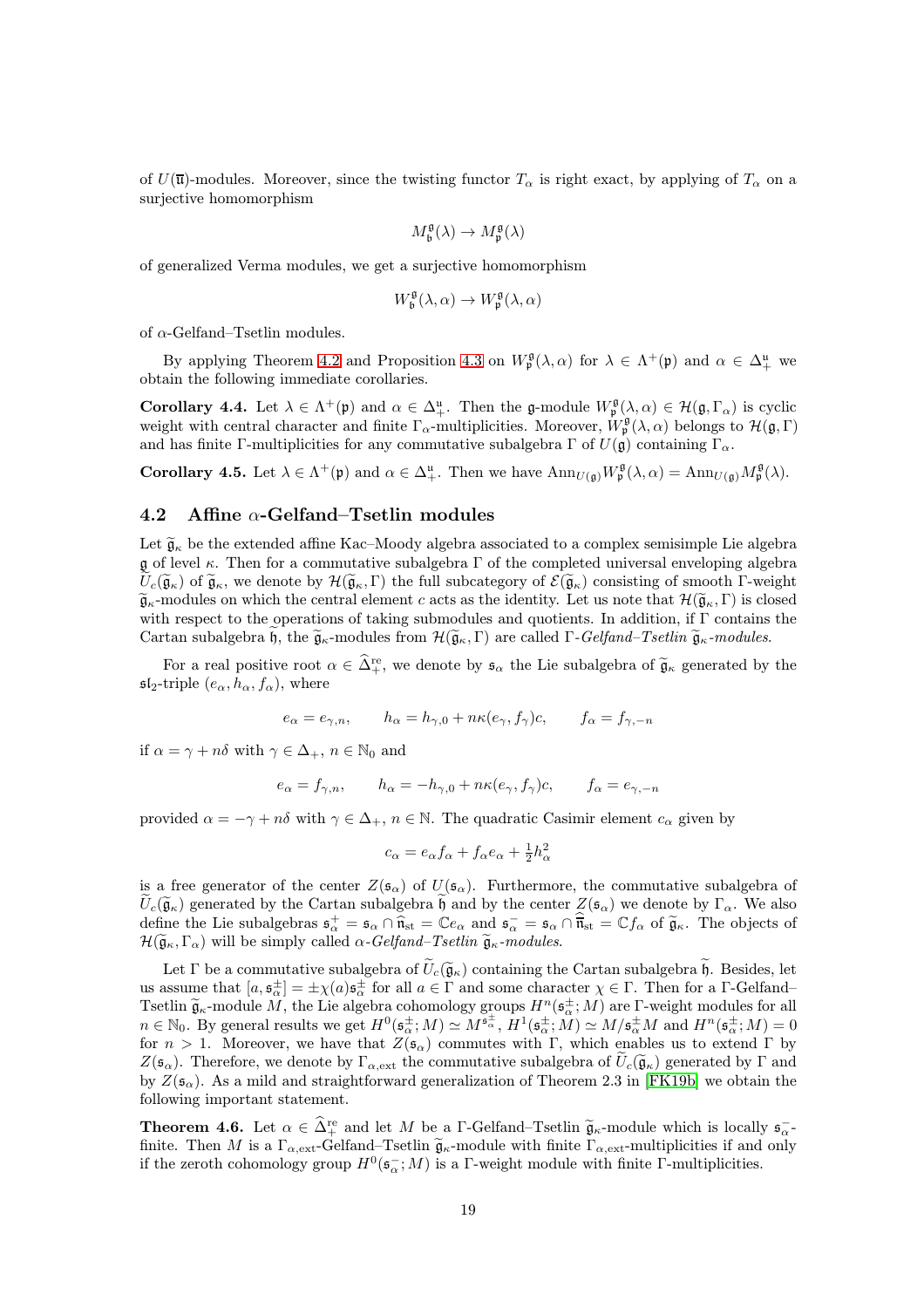The following result is a consequence of Theorem [4.6](#page-18-1) and the fact that the extension of  $U_c(\tilde{\mathfrak{h}})$ by  $Z(\mathfrak{s}_{\alpha})$  is the commutative algebra  $\Gamma_{\alpha}$ .

<span id="page-19-1"></span>**Corollary 4.7.** Let  $\alpha \in \widehat{\Delta}^{\text{re}}_+$  and let M be a locally  $\mathfrak{s}_{\alpha}^-$ -finite smooth weight  $\widetilde{\mathfrak{g}}_{\kappa}$ -module on which the central element c acts as the identity. Then M is a  $\Gamma_{\alpha}$ -Gelfand–Tsetlin  $\tilde{\mathfrak{g}}_{\kappa}$ -module with finite  $\Gamma_{\alpha}$ -multiplicities if and only if the zeroth cohomology group  $H^0(\mathfrak{s}_{\alpha}^{-};M)$  is a weight  $\mathfrak{h}$ -module with finite-dimensional weight spaces.

By duality we can analogously prove a similar statement if we replace  $\mathfrak{s}_{\alpha}^-$  by  $\mathfrak{s}_{\alpha}^+$  and  $H^0(\mathfrak{s}_{\alpha}^-;M)$ by  $H^0(\mathfrak{s}^+_{\alpha};M)$ .

For a Lie subalgebra  $\mathfrak{a}$  of  $\widetilde{\mathfrak{g}}_{\kappa}$  we denote by  $\mathcal{I}(\widetilde{\mathfrak{g}}_{\kappa}, \mathfrak{a})$  and  $\mathcal{I}_{f}(\widetilde{\mathfrak{g}}_{\kappa}, \mathfrak{a})$  the full subcategories of  $\mathcal{E}(\widetilde{\mathfrak{g}}_{\kappa})$ consisting of locally a-finite and finitely generated locally a-finite, respectively, smooth weight  $\tilde{\mathfrak{g}}_{\kappa}$ -modules on which the central element c acts as the identity. Therefore, for a real positive root  $\alpha \in \widehat{\Delta}^{\text{re}}_+$  we have the full subcategories  $\mathcal{I}(\widetilde{\mathfrak{g}}_{\kappa}, \mathfrak{s}_{\alpha}^+)$  and  $\mathcal{I}(\widetilde{\mathfrak{g}}_{\kappa}, \mathfrak{s}_{\alpha}^-)$  of  $\mathcal{E}(\widetilde{\mathfrak{g}}_{\kappa})$  assigned to the Lie subalgebras  $\mathfrak{s}^+_{\alpha}$  and  $\mathfrak{s}^-_{\alpha}$  of  $\widetilde{\mathfrak{g}}_{\kappa}$ .

The following statement is obvious, see Proposition 1.3 in [\[FK19a\]](#page-43-9) for details.

**Proposition 4.8.** The categories  $\mathcal{I}(\tilde{\mathfrak{g}}_{\kappa}, \mathfrak{s}_{\alpha}^+)$  and  $\mathcal{I}(\tilde{\mathfrak{g}}_{\kappa}, \mathfrak{s}_{\alpha}^-)$  are full subcategories of  $\mathcal{H}(\tilde{\mathfrak{g}}_{\kappa}, \Gamma_{\alpha})$  for  $\alpha \in \widehat{\Delta}^{\text{re}}_{+}.$ 

#### <span id="page-19-0"></span>4.3 Twisting functors for affine Kac–Moody algebras

For a real positive root  $\alpha \in \hat{\Lambda}^{\text{re}}_1$  the multiplicative sets  $\{f^n_\alpha : n \in \mathbb{N}_0\}$  and  $\{e^n_\alpha : n \in \mathbb{N}_0\}$  in the universal enveloping algebra  $U(\hat{\mathfrak{g}}_{\kappa})$  of  $\hat{\mathfrak{g}}_{\kappa}$  are left (right) denominator sets, since  $f_{\alpha}$  and  $e_{\alpha}$  are locally ad-nilpotent regular elements. Therefore, based on the general construction we define the twisting functor

$$
T_{\alpha} = T_{f_{\alpha}} \colon \mathcal{M}(\widehat{\mathfrak{g}}_{\kappa}) \to \mathcal{M}(\widehat{\mathfrak{g}}_{\kappa})
$$
 and  $T_{-\alpha} = T_{e_{\alpha}} \colon \mathcal{M}(\widehat{\mathfrak{g}}_{\kappa}) \to \mathcal{M}(\widehat{\mathfrak{g}}_{\kappa})$ 

by

$$
T_{\alpha}(M) = U(\widehat{\mathfrak{g}}_{\kappa})_{(f_{\alpha})}/U(\widehat{\mathfrak{g}}_{\kappa}) \otimes_{U(\widehat{\mathfrak{g}}_{\kappa})} M, \qquad T_{-\alpha}(M) = U(\widehat{\mathfrak{g}}_{\kappa})_{(e_{\alpha})}/U(\widehat{\mathfrak{g}}_{\kappa}) \otimes_{U(\widehat{\mathfrak{g}}_{\kappa})} M
$$

for  $\alpha \in \widehat{\Delta}^{\text{re}}_+$  and  $M \in \mathcal{M}(\widehat{\mathfrak{g}}_\kappa)$ . In addition, it is easy to see that if M is a  $\widetilde{\mathfrak{g}}_\kappa$ -module, then  $T_\alpha(M)$ has also a natural structure of a  $\widetilde{\mathfrak{g}}_{\kappa}$ -module for  $\alpha \in \widehat{\Delta}^{\text{re}}$ .

In the next, we prove some basic characteristics of  $T_{\alpha}$  for  $\alpha \in \widehat{\Delta}^{\text{re}}$ . Let us note that the twisting functor  $T_\alpha$  for  $\alpha \in \Delta \subset \hat{\Delta}^{\text{re}}$  is of a special importance and will be discussed later in details.

Let us consider the subset

$$
\Phi_{\alpha} = \{ \gamma \in \widehat{\Delta} \setminus \{ \pm \alpha \}; \, \widehat{\mathfrak{g}}_{\kappa, \gamma, \alpha} \subset \widehat{\mathfrak{n}}_{\mathrm{st}} \}
$$

of  $\hat{\Delta}$  for  $\alpha \in \hat{\Delta}^{\text{re}}_+$ , where  $\hat{\mathfrak{g}}_{\kappa,\gamma,\alpha}$  for  $\gamma \in \hat{\Delta}$  is the finite-dimensional  $\mathfrak{s}_{\alpha}$ -module given by

$$
\widehat{\mathfrak{g}}_{\kappa,\gamma,\alpha}=\bigoplus_{j\in\mathbb{Z}}\widehat{\mathfrak{g}}_{\kappa,\gamma+j\alpha}.
$$

It easily follows that  $\Phi_{\alpha} \subset \widehat{\Delta}_+$  and that  $\Phi_{\alpha}$  is closed, i.e. if  $\gamma_1, \gamma_2 \in \Phi_{\alpha}$  and  $\gamma_1 + \gamma_2 \in \widehat{\Delta}$ , then we have  $\gamma_1 + \gamma_2 \in \Phi_\alpha$ . Therefore, the subset  $\Phi_\alpha$  of  $\widehat{\Delta}_+$  gives rise to the Lie subalgebras  $t_\alpha^+$ ,  $t_\alpha^-$  and  $t_\alpha$ of  $\widehat{\mathfrak{g}}_{\kappa}$  defined through

$$
\mathfrak{t}^+_\alpha = \widehat{\mathfrak{g}}_{\kappa,\alpha} \oplus \bigoplus_{\gamma \in \Phi_\alpha} \widehat{\mathfrak{g}}_{\kappa,\gamma}, \qquad \mathfrak{t}_\alpha = \bigoplus_{\gamma \in \Phi_\alpha} \widehat{\mathfrak{g}}_{\kappa,\gamma}, \qquad \mathfrak{t}^-_\alpha = \widehat{\mathfrak{g}}_{\kappa,-\alpha} \oplus \bigoplus_{\gamma \in \Phi_\alpha} \widehat{\mathfrak{g}}_{\kappa,\gamma},
$$

where the direct sum over the set  $\Phi_{\alpha}$  is the topological direct sum. Moreover, since we have the inclusions  $\mathfrak{s}^+_\alpha \subset \mathfrak{t}^+_\alpha \subset \widehat{\mathfrak{n}}_{st}$  of Lie algebras, we get immediately the embeddings of categories

$$
\mathcal{O}(\widetilde{\mathfrak{g}}_{\kappa}) \subset \mathcal{I}_f(\widetilde{\mathfrak{g}}_{\kappa},\mathfrak{t}_{\alpha}^+) \subset \mathcal{I}_f(\widetilde{\mathfrak{g}}_{\kappa},\mathfrak{s}_{\alpha}^+)
$$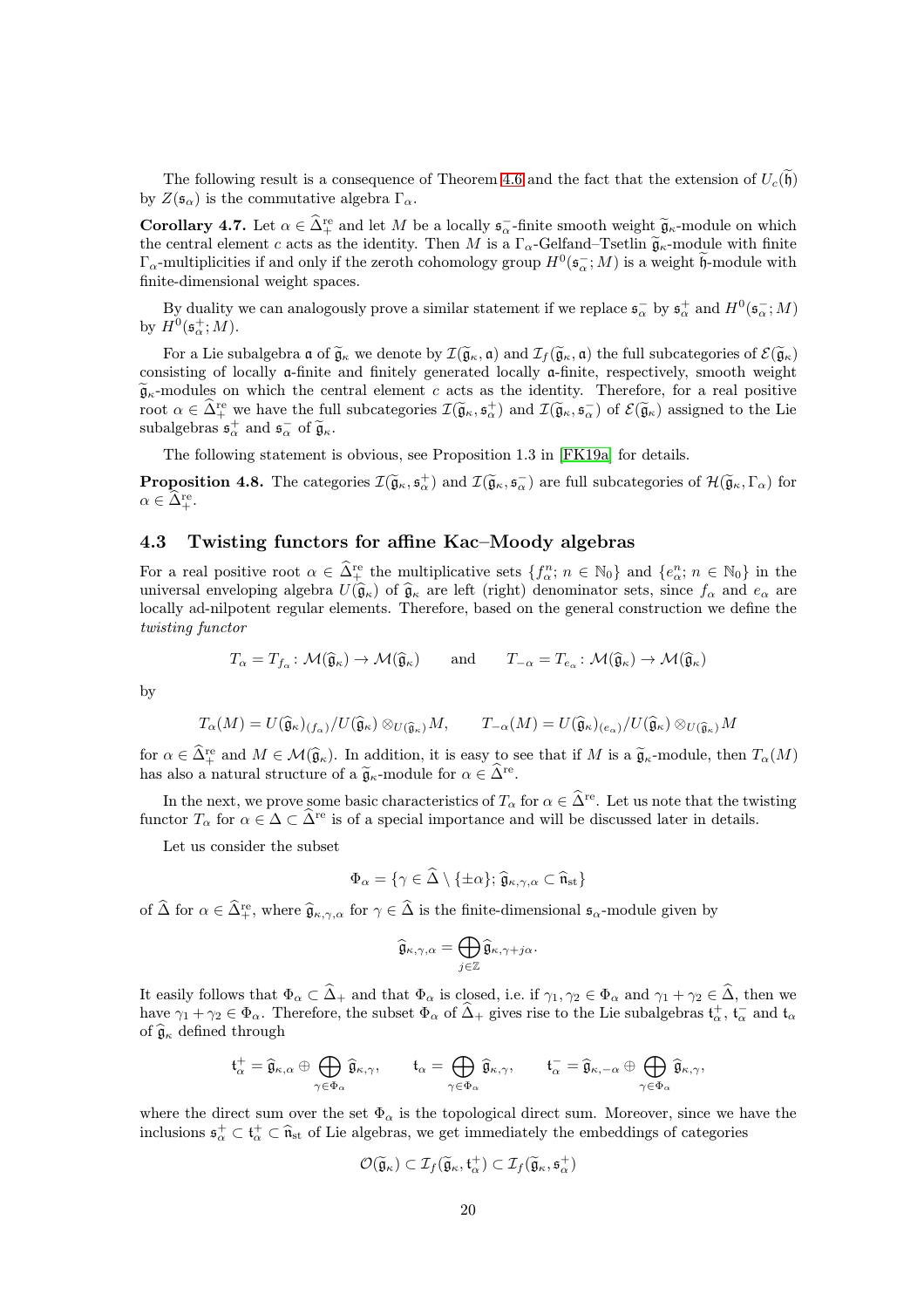for  $\alpha \in \hat{\Delta}^{\text{re}}_+$ . There is also an automorphism  $\text{Ad}(\dot{r}_\alpha)$  of  $\tilde{\mathfrak{g}}_\kappa$  given by

$$
Ad(\dot{r}_{\alpha}) = \exp(ad\,f_{\alpha})\exp(-\operatorname{ad}e_{\alpha})\exp(\operatorname{ad}f_{\alpha}),
$$

which satisfies

$$
\mathrm{Ad}(\dot{r}_{\alpha})(\mathfrak{s}_{\alpha}^{\pm}) = \mathfrak{s}_{\alpha}^{\mp} \qquad \text{and} \qquad \mathrm{Ad}(\dot{r}_{\alpha})(\mathfrak{t}_{\alpha}^{\pm}) = \mathfrak{t}_{\alpha}^{\mp}
$$

<span id="page-20-0"></span>for  $\alpha \in \widehat{\Delta}^{\text{re}}_+.$ 

**Theorem 4.9.** For  $\alpha \in \widehat{\Delta}^{\text{re}}$ , the twisting functor  $T_{\alpha}$  preserves the category  $\mathcal{E}(\widehat{\mathfrak{g}}_{\kappa})$ . Moreover, if  $\alpha \in \Delta \subset \widehat{\Delta}^{\text{re}}$ , then the twisting functor  $T_{\alpha}$  preserves also the category  $\mathcal{E}_{+}(\widehat{\mathfrak{g}}_{\kappa}).$ 

*Proof.* Let M be a smooth  $\hat{\mathfrak{g}}_{\kappa}$ -module on which the central element c acts as the identity. Then for each  $v \in M$  there exists  $N_v \in \mathbb{N}$  such that  $(\mathfrak{g} \otimes_{\mathbb{C}} t^{N_v} \mathbb{C}[[t]])v = 0$ . Further, for  $\alpha \in \widehat{\Delta}^{\text{re}}_+$  there exists  $k_{\alpha} \in \mathbb{N}$  satisfying  $\text{ad}(f_{\alpha})^{k_{\alpha}}(a) = 0$  for all  $a \in \hat{\mathfrak{g}}_{\kappa}$ . Hence, we may write

$$
af_{\alpha}^{-n}v = \sum_{k=0}^{k_{\alpha}-1} {n+k-1 \choose k} f_{\alpha}^{-n-k} \operatorname{ad}(f_{\alpha})^{k}(a)v
$$

for  $a \in \hat{\mathfrak{g}}_{\kappa}$ . Moreover, since  $\text{ad}(f_{\alpha})^k(a_m) \in \mathfrak{g} \otimes_{\mathbb{C}} t^{m-k\alpha(d)} \mathbb{C}[[t]]$  for  $a \in \mathfrak{g}$  and  $m \in \mathbb{Z}$ , we get that  $(\mathfrak{g} \otimes_{\mathbb{C}} t^{N_{n,v}} \mathbb{C}[[t]]) f_{\alpha}^{-n} v = 0$  for  $N_{n,v} = \max\{N_v + k\alpha(d); k \in \{0,1,\ldots,k_{\alpha}-1\}\}.$  Hence, we have that  $T_{\alpha}(M)$  for  $\alpha \in \widehat{\Delta}_{+}^{\text{re}}$  is a smooth  $\widehat{\mathfrak{g}}_{\kappa}$ -module on which the central element c acts as the identity. For  $\alpha \in \hat{\Delta}^{\text{re}}_{-}$  the proof goes along the same lines.

Further, let M belong to the category  $\mathcal{E}_+(\widehat{\mathfrak{g}}_\kappa)$ . Then from the previous part we immediately get that  $T_{\alpha}(M)$  for  $\alpha \in \Delta$  is from the category  $\mathcal{E}(\hat{\mathfrak{g}}_{\kappa})$ . As M is a positive energy  $\hat{\mathfrak{g}}_{\kappa}$ -module we have  $M = \bigoplus_{n=0}^{\infty} M_{\lambda+n}$  with  $M_{\lambda} \neq 0$  for some  $\lambda \in \mathbb{C}$ . By setting  $\deg f_{\alpha}^{-n}v = \deg v$  for  $n \in \mathbb{N}_0$  and a homogeneous vector  $v \in M$ , it follows that  $T_{\alpha}(M)$  is a positive energy  $\widehat{\mathfrak{g}}_{\kappa}$ -module.

Let us note that for  $\alpha \in \widehat{\Delta}^{\text{re}} \setminus \Delta_{-}$  the twisting functor  $T_{\alpha}$  also preserves the category  $\mathcal{E}_{+}(\widehat{\mathfrak{g}}_{\kappa})$ . However, we have  $T_{\alpha}(M) = 0$  for  $\alpha \in \widehat{\Delta}^{\text{re}} \setminus \Delta_{-}$  and  $M \in \mathcal{E}_{+}(\widehat{\mathfrak{g}}_{\kappa})$  which follows from Proposition [4.10](#page-20-1) and the fact that M is a locally  $\mathfrak{s}^+_{\alpha}$ -finite  $\widehat{\mathfrak{g}}_{\kappa}$ -module.

<span id="page-20-1"></span>**Proposition 4.10.** Let M be a  $\hat{\mathfrak{g}}_{\kappa}$ -module. Then  $T_{\alpha}(M)$  is a locally  $\mathfrak{s}_{\alpha}$ -finite  $\hat{\mathfrak{g}}_{\kappa}$ -module for any  $\alpha \in \hat{\Delta}^{\text{re}}_+$ . Moreover, if M is a locally  $\mathfrak{s}_\alpha^-$ -finite  $\widehat{\mathfrak{g}}_\kappa$ -module, then we obtain  $T_\alpha(M) = 0$ .

*Proof.* Let M be a  $\hat{\mathfrak{g}}_{\kappa}$ -module. Then by definition we have

$$
T_{\alpha}(M) = (U(\widehat{\mathfrak{g}}_{\kappa})_{(f_{\alpha})}/U(\widehat{\mathfrak{g}}_{\kappa})) \otimes_{U(\widehat{\mathfrak{g}}_{\kappa})} M \simeq M_{(f_{\alpha})}/M
$$

for  $\alpha \in \widehat{\Delta}^{\text{re}}_+$ . Since every element of  $M_{(f_\alpha)}$  can be written in the form  $f_\alpha^{-n}v$  for  $n \in \mathbb{N}_0$  and  $v \in M$ , we obtain immediately that  $T_{\alpha}(M)$  is locally  $\mathfrak{s}_{\alpha}^-$ -finite. Further, let us assume that M is a locally  $\mathfrak{s}_{\alpha}^{-}$ -finite  $\hat{\mathfrak{g}}_{\kappa}$ -module. Since for each  $v \in M$  there exists  $n_v \in \mathbb{N}_0$  such that  $f_{\alpha}^{n_v}v = 0$ , we may write  $\tilde{f}_{\alpha}^{-n}v = f_{\alpha}^{-n-n_v}f_{\alpha}^{n_v}v = 0$  for  $n \in \mathbb{N}_0$ . This implies the required statement.

<span id="page-20-2"></span>**Lemma 4.11.** Let  $\alpha \in \widehat{\Delta}^{\text{re}}_+$ . Then we have

$$
e_{\alpha}f_{\alpha}^{-n} = f_{\alpha}^{-n}e_{\alpha} - nf_{\alpha}^{-n-1}h_{\alpha} - n(n+1)f_{\alpha}^{-n-1},
$$
  
\n
$$
hf_{\alpha}^{-n} = f_{\alpha}^{-n}h + n\alpha(h)f_{\alpha}^{-n},
$$
  
\n
$$
f_{\alpha}f_{\alpha}^{-n} = f_{\alpha}^{-n}f_{\alpha}
$$

in  $U(\widehat{\mathfrak{g}}_{\kappa})_{(f_{\alpha})}$  for  $n \in \mathbb{Z}$  and  $h \in \mathfrak{h}$ .

Proof. It follows immediately from the formula

$$
af_{\alpha}^{-n} = f_{\alpha}^{-n} \sum_{k=0}^{\infty} {n+k-1 \choose k} f_{\alpha}^{-k} \operatorname{ad}(f_{\alpha})^k(a)
$$

in  $U(\widehat{\mathfrak{g}}_{\kappa})_{(f_{\alpha})}$  for all  $a \in U(\widehat{\mathfrak{g}}_{\kappa})$  and  $n \in \mathbb{N}_0$ .

<span id="page-20-3"></span>Theorem 4.12. We have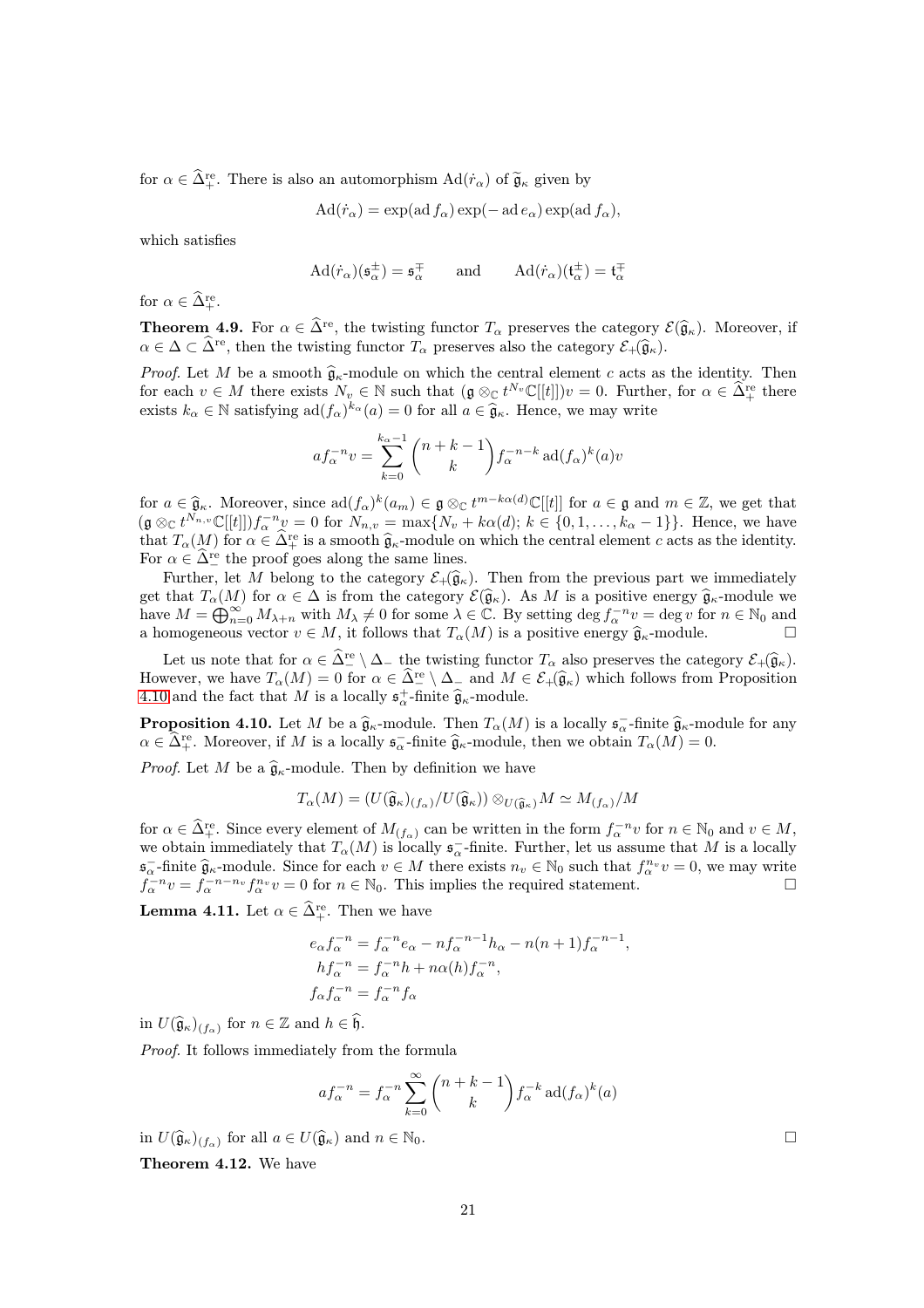- i) if  $M \in \mathcal{I}_f(\widetilde{\mathfrak{g}}_\kappa, \mathfrak{s}_\alpha^+), \text{ then } T_\alpha(M) \in \mathcal{I}_f(\widetilde{\mathfrak{g}}_\kappa, \mathfrak{s}_\alpha^-);$
- ii) if  $M \in \mathcal{I}_f(\widetilde{\mathfrak{g}}_\kappa, \mathfrak{t}_\alpha^+)$ , then  $T_\alpha(M) \in \mathcal{I}_f(\widetilde{\mathfrak{g}}_\kappa, \mathfrak{t}_\alpha^-)$

for  $\alpha \in \widehat{\Delta}^{\text{re}}_+$ . Therefore, we have the restricted functors

$$
T_{\alpha} : \mathcal{I}_{f}(\widetilde{\mathfrak{g}}_{\kappa}, \mathfrak{s}_{\alpha}^{+}) \to \mathcal{I}_{f}(\widetilde{\mathfrak{g}}_{\kappa}, \mathfrak{s}_{\alpha}^{-}) \quad \text{and} \quad T_{\alpha} : \mathcal{I}_{f}(\widetilde{\mathfrak{g}}_{\kappa}, \mathfrak{t}_{\alpha}^{+}) \to \mathcal{I}_{f}(\widetilde{\mathfrak{g}}_{\kappa}, \mathfrak{t}_{\alpha}^{-})
$$

for  $\alpha \in \widehat{\Delta}^{\text{re}}_+.$ 

*Proof.* i) If M is a weight  $\tilde{g}_{\kappa}$ -module, then it easily follows from definition that  $T_{\alpha}(M)$  is also a weight  $\tilde{\mathfrak{g}}_{\kappa}$ -module. Moreover, by Theorem [4.9](#page-20-0) and Proposition [4.10](#page-20-1) we have that  $T_{\alpha}(M)$  belongs to the category  $\mathcal{I}(\widetilde{\mathfrak{g}}_{\kappa}, \mathfrak{s}_{\alpha})$ . Hence, the rest of the proof is to show that  $T_{\alpha}(M)$  is finitely generated provided M is finitely generated and locally  $\mathfrak{s}^+_{\alpha}$ -finite.

Let  $R \subset M$  be a finite set of generators of M. Then the vector subspace  $V = U(\mathfrak{s}^+_{\alpha})\langle R \rangle$  of M is finite dimensional. Further, let us introduce a filtration  ${F_k V}_{k \in \mathbb{N}_0}$  on V by

$$
F_k V = \{v \in V; e^k_\alpha v = 0\}
$$

for  $k \in \mathbb{N}_0$  and let  $n_0 \in \mathbb{N}$  be the smallest positive integer satisfying

$$
n_0 \ge \max\{-\mu(h_\alpha); \ \mu \in \widetilde{\mathfrak{h}}^*, \ V_\mu \ne \{0\}, \ \mu(h_\alpha) \in \mathbb{R}\}.
$$

Let us consider a vector  $v \in F_k V \cap V_\mu$  for  $\mu \in \tilde{\mathfrak{h}}^*$  and  $k \in \mathbb{N}_0$ . Then by Lemma [4.11](#page-20-2) we get

$$
e_{\alpha} f_{\alpha}^{-(n_0+n)} v = f_{\alpha}^{-(n_0+n)} e_{\alpha} v - (n_0+n)(\mu(h_{\alpha})+n_0+n+1) f_{\alpha}^{-(n_0+n+1)} v
$$

for  $n \in \mathbb{N}_0$ , which together with  $f_{\alpha} f_{\alpha}^{-n-1} v = f_{\alpha}^{-n} v$  for  $n \in \mathbb{N}_0$  gives us

$$
U(\mathfrak{s}_{\alpha})f_{\alpha}^{-n_{0}}F_{k}V/\mathbb{C}[f_{\alpha}^{-1}]F_{k-1}V=\mathbb{C}[f_{\alpha}^{-1}]F_{k}V/\mathbb{C}[f_{\alpha}^{-1}]F_{k-1}V
$$

for all  $k \in \mathbb{N}$ . As  $F_0V = \{0\}$  and V is a finite-dimensional vector space, we immediately obtain  $U(\mathfrak{s}_{\alpha})f_{\alpha}^{-n_{0}}V=\mathbb{C}[f_{\alpha}^{-1}]V.$ 

Further, since for any  $a \in U(\hat{\mathfrak{g}}_{\kappa})$  and  $n \in \mathbb{N}_0$  there exist  $b \in U(\hat{\mathfrak{g}}_{\kappa})$  and  $m \in \mathbb{N}_0$  satisfying  $f_{\alpha}^{-n}a = bf_{\alpha}^{-m}$ , we obtain  $f_{\alpha}^{-n}U(\widehat{\mathfrak{g}}_{\kappa}) \subset U(\widehat{\mathfrak{g}}_{\kappa})\mathbb{C}[f_{\alpha}^{-1}] \subset U(\widehat{\mathfrak{g}}_{\kappa})_{(f_{\alpha})}$  for  $n \in \mathbb{N}_0$ . Hence, we may write

$$
f_{\alpha}^{-n}M = f_{\alpha}^{-n}U(\widehat{\mathfrak{g}}_{\kappa})V \subset U(\widehat{\mathfrak{g}}_{\kappa})\mathbb{C}[f_{\alpha}^{-1}]V,
$$

which implies  $M_{(f_\alpha)} = U(\widehat{\mathfrak{g}}_\kappa) \mathbb{C}[f_\alpha^{-1}] V = U(\widehat{\mathfrak{g}}_\kappa) f_\alpha^{-n_0} V$ . In other words, this means that  $T_\alpha(M) \simeq M_{(f_\alpha)}$  $M_{(f_\alpha)}/M$  is finitely generated and the number of generators is bounded by dim V.

ii) Since  $\mathcal{I}_f(\widetilde{\mathfrak{g}}_{\kappa},\mathfrak{t}_{\alpha}^+)$  is a full subcategory of  $\mathcal{I}_f(\widetilde{\mathfrak{g}}_{\kappa},\mathfrak{s}_{\alpha}^+)$ , by item (i) we only need to show that  $T_{\alpha}(M)$  is locally  $\mathfrak{t}_{\alpha}^{-}$ -finite if M is locally  $\mathfrak{t}_{\alpha}^{+}$ -finite. As we have  $U(\mathfrak{t}_{\alpha}^{-})=U(\mathfrak{s}_{\alpha}^{-})U(\mathfrak{t}_{\alpha})$  and  $T_{\alpha}(M)$  is locally  $\mathfrak{s}_{\alpha}^-$ -finite, the condition that  $T_{\alpha}(M)$  is locally  $\mathfrak{t}_{\alpha}^-$ -finite is equivalent to saying that  $T_{\alpha}(M)$  is locally  $t_{\alpha}$ -finite. Further, since  $T_{\alpha}(M)$  is a smooth  $\widehat{\mathfrak{g}}_{\kappa}$ -module and the quotient  $\mathfrak{t}_{\alpha}/(\mathfrak{t}_{\alpha}\cap (\mathfrak{g}\otimes_{\mathbb{C}} t^N\mathbb{C}[[t]]))$  for  $N\in\mathbb{N}$  is a finite-dimensional nilpotent Lie algebra, we get that  $T_{\alpha}(M)$ is locally t<sub>α</sub>-finite if the commutative Lie algebra  $\hat{\mathfrak{g}}_{\kappa,\gamma}$  acts locally nilpotently on  $T_{\alpha}(M)$  for all  $\gamma \in \Phi_{\alpha}$ .

Let ht:  $\mathbb{Z}\widehat{\Delta}\to\mathbb{Z}$  be the Z-linear height function with  $ht(\alpha) = 1$  if  $\alpha$  is a simple root. Then we get an  $\mathbb{N}_0$ -grading  $U(\mathfrak{t}_\alpha) = \bigoplus_{n \in \mathbb{N}_0} U(\mathfrak{t}_\alpha)_n$ , where

$$
U(\mathfrak{t}_{\alpha})_n = \bigoplus_{\mu \in \widetilde{\mathfrak{h}}^*, \, \mathrm{ht}(\mu) = n} U(\mathfrak{t}_{\alpha})_{\mu}.
$$

Let  $\gamma \in \Phi_\alpha$  and let  $r \in \mathbb{N}_0$  be the smallest nonnegative integer such that  $\gamma - (r+1)\alpha \notin \Phi_\alpha$ . Let us recall that if  $\gamma - k\alpha \in \widehat{\Delta}$  for some  $k \in \mathbb{Z}$  then  $\gamma - k\alpha \in \Phi_\alpha$ . Let us consider a vector  $v \in M$ . Then from the formula

$$
af_{\alpha}^{-n} = f_{\alpha}^{-n} \sum_{k=0}^{\infty} {n+k-1 \choose k} f_{\alpha}^{-k} \operatorname{ad}(f_{\alpha})^{k}(a)
$$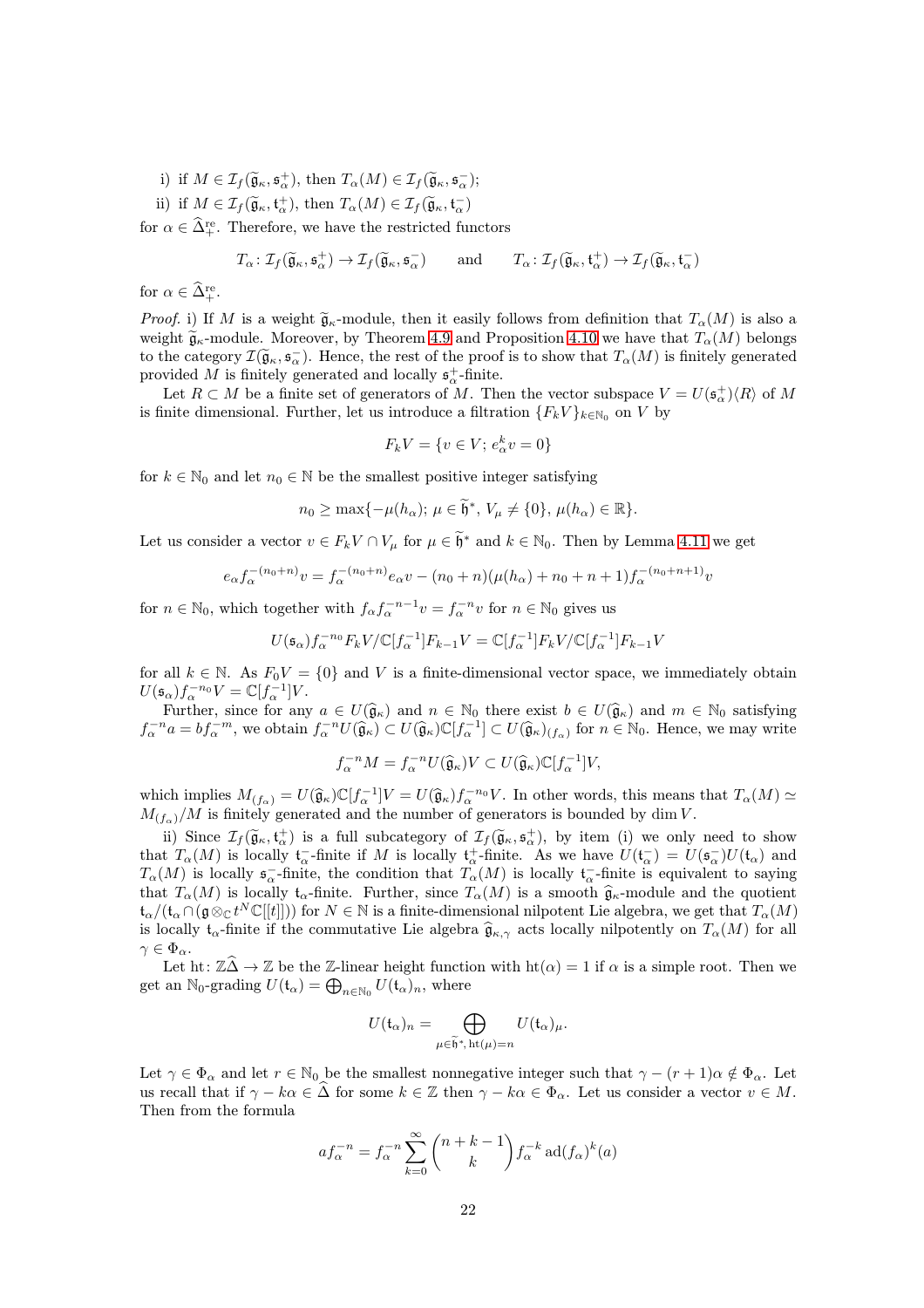in  $U(\widehat{\mathfrak{g}}_{\kappa})_{(f_{\alpha})}$  for  $a \in U(\widehat{\mathfrak{g}}_{\kappa})$  and  $n \in \mathbb{N}_0$ , we obtain

$$
e_{\gamma}^t f_{\alpha}^{-n} v = f_{\alpha}^{-n} \sum_{k=0}^{tr} \binom{n+k-1}{k} f_{\alpha}^{-k} \operatorname{ad}(f_{\alpha})^k (e_{\gamma}^t) v
$$

for  $e_\gamma \in \hat{\mathfrak{g}}_{\kappa,\gamma}, t \in \mathbb{N}$  and  $n \in \mathbb{N}_0$ , where we used the fact that  $\text{ad}(f_\alpha)^k(e_\gamma) \neq 0$  only for  $k = 0, 1, \ldots, N$  $0, 1, \ldots, r$ . Moreover, we have  $\text{ad}(f_{\alpha})^k(e_{\gamma}^t) \in U(\mathfrak{t}_{\alpha})_{t_{\gamma-k\alpha}} \subset U(\mathfrak{t}_{\alpha})_{\text{ht}(t_{\gamma-k\alpha})}$  for  $k = 0, 1, \ldots, tr$ . Since M is locally  $\mathfrak{t}^+_{\alpha}$ -finite, there exists an integer  $n_v \in \mathbb{N}_0$  such that  $U(\mathfrak{t}_{\alpha})_n v = \{0\}$  for  $n > n_v$ . Therefore, it is enough to show that  $ht(t\gamma - k\alpha) > n_v$  for  $k = 0, 1, ..., tr$ .

As we may write

$$
ht(t\gamma - k\alpha) \ge ht(t\gamma - tr\alpha) = t ht(\gamma - r\alpha) \ge t
$$

for  $k = 0, 1, \ldots, tr$ , since  $\gamma - r\alpha \in \Phi_{\alpha}$  and hence  $\text{ht}(\gamma - r\alpha) \geq 1$ , we obtain that  $e_{\gamma}^{t} f_{\alpha}^{-n} v = 0$  for  $n \in \mathbb{N}_0$  provided  $t > n_v$ . Hence, the element  $e_\gamma$  acts locally nilpotently on  $T_\alpha(M)$  for  $\gamma \in \Phi_\alpha$ .

The following shows how the twisting functor  $T_{\alpha}$  can be used to construct  $\alpha$ -Gelfand–Tsetlin modules with finite  $\Gamma_{\alpha}$ -multiplicities for  $\alpha \in \tilde{\Delta}_{+}^{\text{re}}$ .

<span id="page-22-0"></span>**Theorem 4.13.** Let  $\alpha \in \hat{\Delta}^{\text{re}}_+$  and let M be a smooth weight  $\tilde{\mathfrak{g}}_{\kappa}$ -module on which the central element c acts as the identity.

- i) The  $\tilde{\mathfrak{g}}_{\kappa}$ -module  $T_{\alpha}(M)$  is an  $\alpha$ -Gelfand–Tsetlin module with finite  $\Gamma_{\alpha}$ -multiplicities if and only if the first cohomology group  $H^1(\mathfrak{s}_\alpha^-; M)$  is a weight  $\mathfrak{h}$ -module with finite-dimensional weight spaces.
- ii) If M is a highest weight  $\widetilde{\mathfrak{g}}_{\kappa}$ -module, then  $T_{\alpha}(M)$  is a locally  $\mathfrak{t}_{\alpha}^-$ -finite smooth cyclic weight  $\widetilde{\mathfrak{g}}_{\kappa}$ -module with finite  $\Gamma_{\alpha}$ -multiplicities.

*Proof.* i) Let M be a smooth weight  $\widetilde{\mathfrak{g}}_{\kappa}$ -module. Then by Proposition [4.10](#page-20-1) and Theorem [4.9](#page-20-0) we obtain that  $T_{\alpha}(M)$  is a locally  $\mathfrak{s}_{\alpha}^{-}$ -finite smooth weight  $\widetilde{\mathfrak{g}}_{\kappa}$ -module for  $\alpha \in \widehat{\Delta}^{\text{re}}_{+}$ . Hence, we may apply Corollary [4.7](#page-19-1) on  $T_{\alpha}(M)$  and we get that  $T_{\alpha}(M)$  is an  $\alpha$ -Gelfand–Tsetlin module with finite  $\Gamma_\alpha$ -multiplicities if and only if  $H^0(s_\alpha^-; T_\alpha(M))$  is a weight h-module with finite-dimensional weight spaces. Further, the linear mapping  $\varphi_{\alpha} : M \to T_{\alpha}(M)$  defined by

$$
\varphi_{\alpha}(v) = f_{\alpha}^{-1}v
$$

for  $v \in M$  gives rise to the linear mapping

$$
\widetilde{\varphi}_{\alpha} \colon H^1(\mathfrak{s}_{\alpha}^{-}; M) \to H^0(\mathfrak{s}_{\alpha}^{-}; T_{\alpha}(M))
$$

for  $\alpha \in \widehat{\Delta}^{\text{re}}_+$ , which is in fact an isomorphism. Therefore, we obtain an isomorphism  $H^1(\mathfrak{s}_\alpha^-; M) \simeq$  $H^0(\mathfrak{s}_{\alpha}^{-};T_{\alpha}(M))\otimes_{\mathbb{C}}\mathbb{C}_{-\alpha}$  of  $\mathfrak{h}$ -modules, where  $\mathbb{C}_{-\alpha}$  is the 1-dimensional  $\mathfrak{h}$ -module determined by the character  $-\alpha$  of h, which implies the first statement.

ii) If M is a highest weight  $\tilde{\mathfrak{g}}_{\kappa}$ -module, then it belongs to the category  $\mathcal{O}(\tilde{\mathfrak{g}}_{\kappa})$ . Hence, using Theorem [4.12](#page-20-3) we obtain that  $T_{\alpha}(M)$  is a locally  $\mathfrak{t}_{\alpha}^{-}$ -finite smooth weight  $\widetilde{\mathfrak{g}}_{\kappa}$ -module. In fact, from the proof of Theorem [4.12](#page-20-3) (i) it follows that  $T_{\alpha}(M)$  is not only finitely generated by also cyclic. To finish the proof, we need to show by Theorem [4.13](#page-22-0) that  $H^1(\mathfrak{s}_\alpha^-; M)$  is a weight  $\mathfrak{h}$ -module with finite-dimensional weight spaces. Since  $H^1(\mathfrak{s}_{\alpha}^{-};M) \simeq M/\mathfrak{s}_{\alpha}^{-}M$  and M is a weight  $\mathfrak{h}$ -module with finite-dimensional weight spaces, we immediately obtain that also  $M/\mathfrak{s}_\alpha^-M$  is a weight  $\mathfrak{h}$ -module with finite-dimensional weight spaces. This gives us the required statement.  $\Box$ 

If we denote by  $\Theta_{\alpha} : \mathcal{M}(\widetilde{\mathfrak{g}}_{\kappa}) \to \mathcal{M}(\widetilde{\mathfrak{g}}_{\kappa})$  the functor sending a  $\widetilde{\mathfrak{g}}_{\kappa}$ -module to the same  $\widetilde{\mathfrak{g}}_{\kappa}$ -module with the action twisted by the automorphism  $\text{Ad}(\dot{r}_\alpha)$ :  $\tilde{\mathfrak{g}}_\kappa \to \tilde{\mathfrak{g}}_\kappa$ , then we obtain the endofunctor

$$
\Theta_{\alpha} \circ T_{\alpha} : \mathcal{I}_{f}(\widetilde{\mathfrak{g}}_{\kappa}, \mathfrak{t}_{\alpha}^{+}) \to \mathcal{I}_{f}(\widetilde{\mathfrak{g}}_{\kappa}, \mathfrak{t}_{\alpha}^{+}).
$$

Besides, for  $\alpha \in \hat{\Pi}$  we have  $t_{\alpha}^+ = \hat{n}_{st}$  which implies  $\mathcal{I}_f(\tilde{g}_{\kappa}, t_{\alpha}^+) = \mathcal{O}(\tilde{g}_{\kappa})$  and in this case the functor coincides with the Arkhipov's twisting functor, see [\[Ark97\]](#page-42-14), [\[Ark04\]](#page-42-7).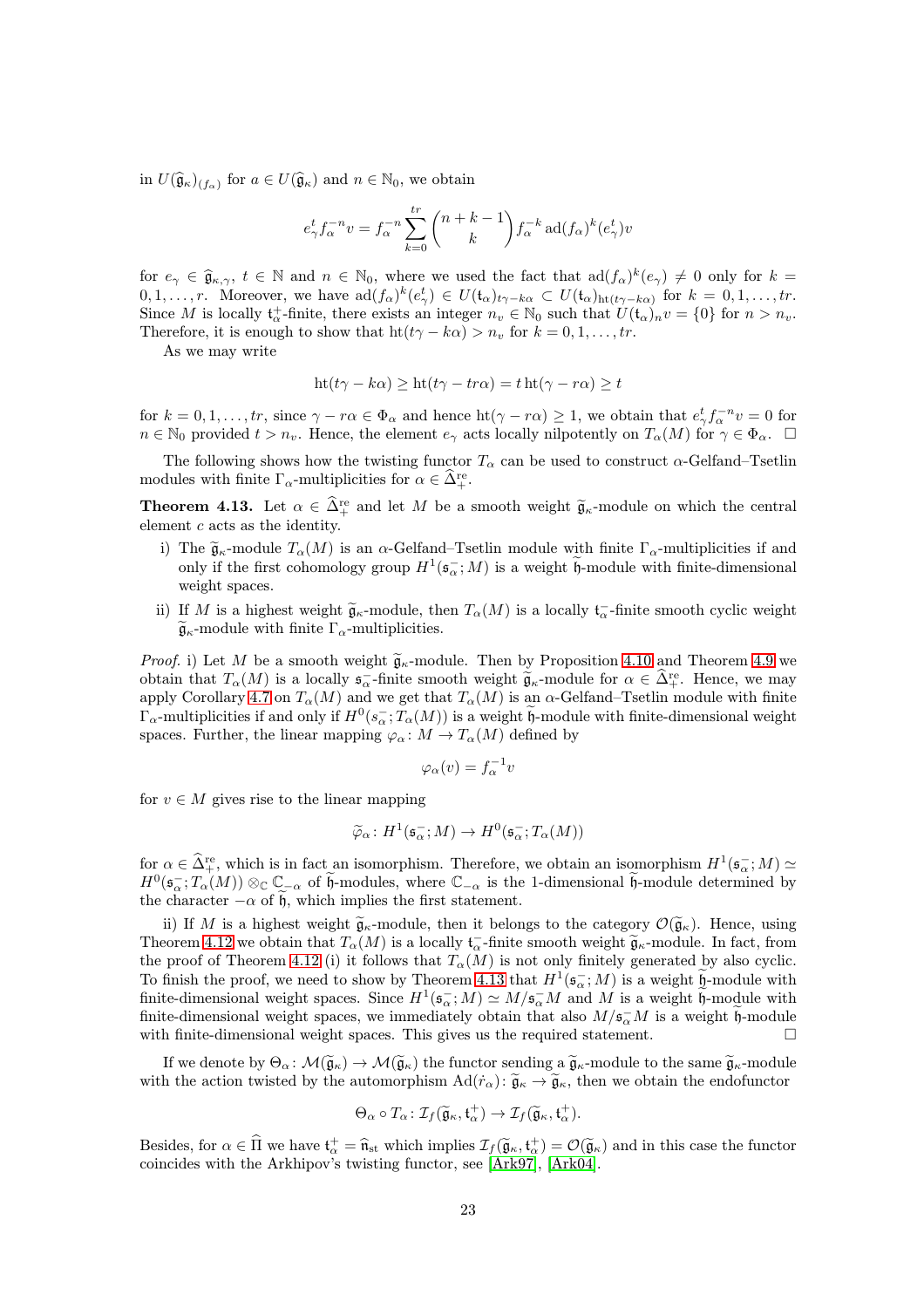#### <span id="page-23-0"></span>4.4 Tensoring with Weyl modules

In this subsection we show that the twisting functors behave well with respect to tensoring with certain  $\hat{g}_{\kappa}$ -modules. In the finite-dimensional setting this was considered in [\[FK19b\]](#page-43-6) and [\[AS03\]](#page-42-13).

Let us recall that the universal enveloping algebra  $U(\hat{\mathfrak{g}}_{\kappa})$  is a Hopf algebra with the comultiplication  $\Delta: U(\widehat{\mathfrak{g}}_{\kappa}) \to U(\widehat{\mathfrak{g}}_{\kappa}) \otimes_{\mathbb{C}} U(\widehat{\mathfrak{g}}_{\kappa})$ , the counit  $\varepsilon: U(\widehat{\mathfrak{g}}_{\kappa}) \to \mathbb{C}$  and the antipode  $S: U(\widehat{\mathfrak{g}}_{\kappa}) \to U(\widehat{\mathfrak{g}}_{\kappa})$ given by

$$
\Delta(a) = a \otimes 1 + 1 \otimes a, \qquad \varepsilon(a) = 0, \qquad S(a) = -a
$$

for  $a \in \hat{\mathfrak{g}}_{\kappa}$ . For  $\alpha \in \hat{\Delta}^{\text{re}}_{+}$ , the localization  $U(\hat{\mathfrak{g}}_{\kappa})_{(f_{\alpha})}$  has the structure of a left  $\mathbb{C}[f_{\alpha}^{-1}]$ -module, hence also  $U(\widehat{\mathfrak{g}}_{\kappa})_{(f_{\alpha})}\otimes_{\mathbb{C}}U(\widehat{\mathfrak{g}}_{\kappa})_{(f_{\alpha})}$  is a left  $\mathbb{C}[f_{\alpha}^{-1}]$ -module and we denote by  $U(\widehat{\mathfrak{g}}_{\kappa})_{(f_{\alpha})}\widehat{\otimes}_{\mathbb{C}}U(\widehat{\mathfrak{g}}_{\kappa})_{(f_{\alpha})}$  its extension to a left  $\mathbb{C}[[f_{\alpha}^{-1}]]$ -module, i.e. we set

$$
U(\widehat{\mathfrak{g}}_{\kappa})_{(f_{\alpha})}\widehat{\otimes}_{\mathbb{C}}U(\widehat{\mathfrak{g}}_{\kappa})_{(f_{\alpha})}=\mathbb{C}[[f_{\alpha}^{-1}]]\otimes_{\mathbb{C}[f_{\alpha}^{-1}]}U(\widehat{\mathfrak{g}}_{\kappa})_{(f_{\alpha})}\otimes_{\mathbb{C}}U(\widehat{\mathfrak{g}}_{\kappa})_{(f_{\alpha})}.
$$

There is an obvious extension of the algebra structure on  $U(\widehat{\mathfrak{g}}_{\kappa})_{(f_{\alpha})}\otimes_{\mathbb{C}}U(\widehat{\mathfrak{g}}_{\kappa})_{(f_{\alpha})}$  to the completion  $U(\widehat{\mathfrak{g}}_{\kappa})_{(f_{\alpha})}\widehat{\otimes}_{\mathbb{C}}U(\widehat{\mathfrak{g}}_{\kappa})_{(f_{\alpha})}.$  Then the linear mapping

$$
\Delta\colon U(\widehat{\mathfrak{g}}_{\kappa})_{(f_{\alpha})}\to U(\widehat{\mathfrak{g}}_{\kappa})_{(f_{\alpha})}\widehat{\otimes}_{\mathbb{C}}U(\widehat{\mathfrak{g}}_{\kappa})_{(f_{\alpha})}
$$

given through

$$
\widetilde{\Delta}(f_{\alpha}^{-n}u) = \bigg(\sum_{k=0}^{\infty}(-1)^{k}\binom{n+k-1}{k}f_{\alpha}^{-n-k}\otimes f_{\alpha}^{k}\bigg)\Delta(u)
$$

for  $n \in \mathbb{N}_0$  and  $u \in U(\hat{\mathfrak{g}}_{\kappa})$  defines an algebra homomorphism, see [\[AS03\]](#page-42-13). The following theorem is analogous to [\[AS03,](#page-42-13) Theorem 3.2].

<span id="page-23-2"></span>**Theorem 4.14.** Let  $\alpha \in \hat{\Delta}_{\pm}^{re}$ . Then there exists a family  $\{\eta_E\}_{E \in \mathcal{M}(\hat{\mathfrak{g}}_{\kappa},\mathfrak{s}_{\alpha}^{\pm})}$  of natural isomorphisms

$$
\eta_E \colon T_\alpha \circ (\bullet \otimes_{\mathbb{C}} E) \to (\bullet \otimes_{\mathbb{C}} E) \circ T_\alpha
$$

of functors, where  $\mathcal{M}(\hat{\mathfrak{g}}_{\kappa}, \mathfrak{s}_{\alpha}^{\pm})$  is the category of locally  $\mathfrak{s}_{\alpha}^{\pm}$ -finite  $\hat{\mathfrak{g}}_{\kappa}$ -modules.

**Remark.** Theorem [4.14](#page-23-2) implies that for a root  $\alpha \in \Delta \subset \widehat{\Delta}^{\text{re}}$  the twisting functor  $T_{\alpha}$  commutes with tensoring by Weyl modules.

#### <span id="page-23-1"></span>4.5 Relaxed Verma modules

Let us recall that we have the induction functor

$$
\mathbb{M}_{\kappa,\mathfrak{g}}\colon \mathcal{M}(\mathfrak{g}) \to \mathcal{E}_{+}(\widehat{\mathfrak{g}}_{\kappa})
$$
\n
$$
(4.1)
$$

introduced in Section [2.2](#page-6-0) by  $\mathbb{M}_{\kappa,\mathfrak{g}}(E) = U(\widehat{\mathfrak{g}}_{\kappa}) \otimes_{U(\widehat{\mathfrak{g}}_{\text{st}})} E$  for a g-module E, where E is considered as  $\widehat{\mathfrak{g}}_{\rm st}$ -module on which  $\mathfrak{g} \otimes_{\mathbb{C}} t\mathbb{C}[[t]]$  acts trivially and c acts as the identity.

The link between the twisting functor  $T_{\alpha}$  for  $\alpha \in \Delta \subset \widehat{\Delta}^{\text{re}}$  and the induction functor  $\mathbb{M}_{\kappa,\mathfrak{g}}$  is given in the following theorem.

<span id="page-23-3"></span>**Theorem 4.15.** Let  $\alpha \in \Delta \subset \hat{\Delta}^{\text{re}}$ . Then there exists a natural isomorphism

$$
\eta_{\alpha} \colon T_{\alpha} \circ \mathbb{M}_{\kappa, \mathfrak{g}} \to \mathbb{M}_{\kappa, \mathfrak{g}} \circ T_{\alpha}^{\mathfrak{g}}
$$

of functors, where  $T^{\mathfrak{g}}_{\alpha} \colon \mathcal{M}(\mathfrak{g}) \to \mathcal{M}(\mathfrak{g})$  is the twisting functor for  $\mathfrak{g}$  assigned to  $\alpha$ . In particular, we have

$$
T_{\alpha}(\mathbb{M}_{\kappa,\mathfrak{g}}(M_{\mathfrak{p}}^{\mathfrak{g}}(\lambda)))\simeq \mathbb{M}_{\kappa,\mathfrak{g}}(W_{\mathfrak{p}}^{\mathfrak{g}}(\lambda,\alpha))
$$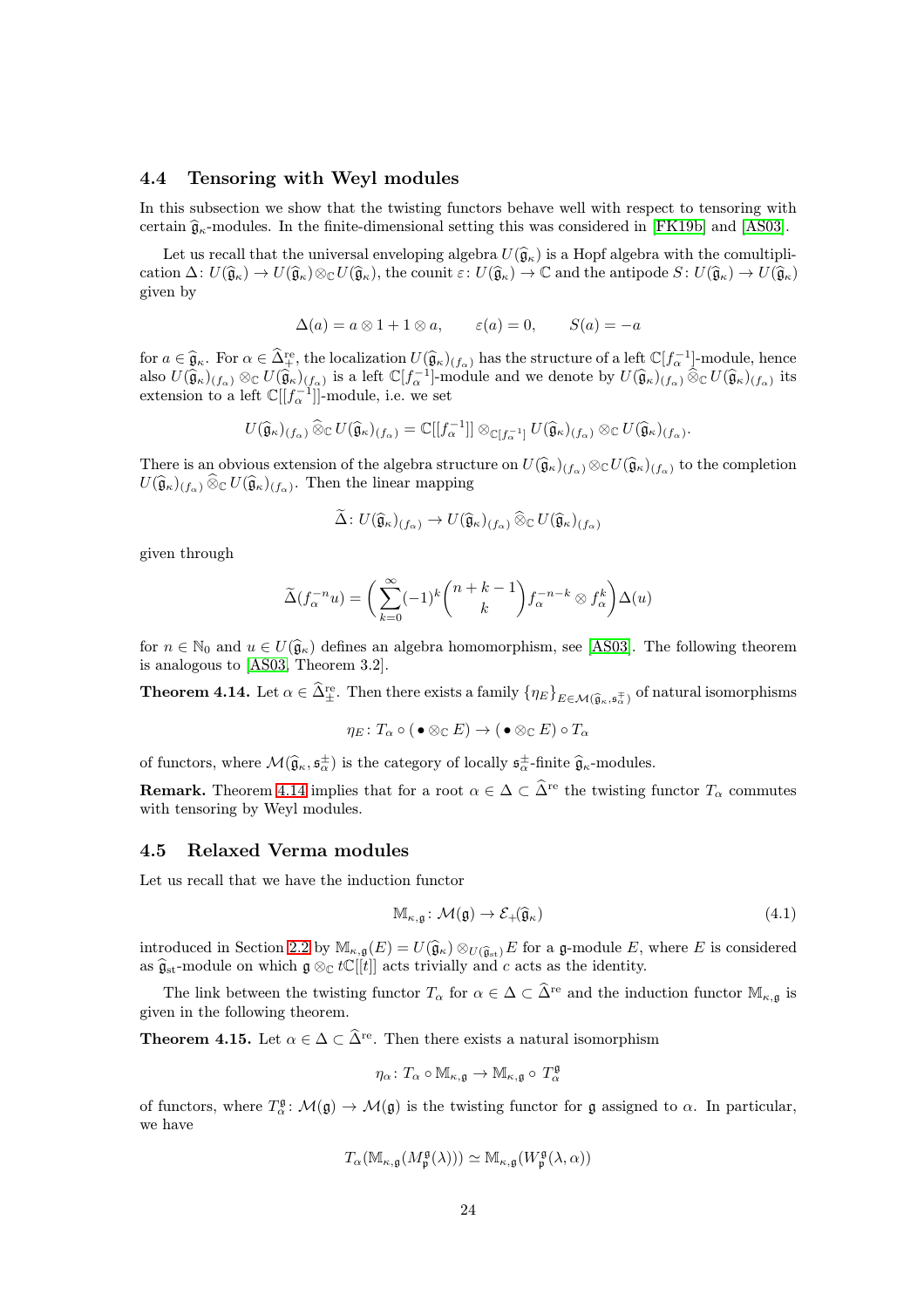for  $\lambda \in \Lambda^+(\mathfrak{p})$  and  $\alpha \in \Delta^{\mathfrak{u}}_+.$ 

*Proof.* We prove the statement only for  $\alpha \in \Delta_+$ , since for  $\alpha \in \Delta_-$  the proof goes along the same lines. By using the triangular decomposition  $\hat{\mathfrak{g}}_{\kappa} = \hat{\mathfrak{g}}_{\kappa,-} \oplus \hat{\mathfrak{g}}_{\kappa,0} \oplus \hat{\mathfrak{g}}_{\kappa,+}$ , where

 $\widehat{\mathfrak{g}}_{\kappa,-} = \mathfrak{g} \otimes_{\mathbb{C}} t^{-1} \mathbb{C}[t^{-1}], \qquad \widehat{\mathfrak{g}}_{\kappa,0} = \mathfrak{g} \otimes_{\mathbb{C}} \mathbb{C}1 \oplus \mathbb{C}c, \qquad \widehat{\mathfrak{g}}_{\kappa,+} = \mathfrak{g} \otimes_{\mathbb{C}} t \mathbb{C}[[t]],$ 

and the Poincaré–Birkhoff–Witt theorem we get an isomorphism

$$
U(\widehat{\mathfrak{g}}_{\kappa})_{(f_{\alpha})} \simeq U(\widehat{\mathfrak{g}}_{\kappa,-})_{(f_{\alpha})} \otimes_{\mathbb{C}} U(\widehat{\mathfrak{g}}_{\mathrm{st}})
$$

of  $U(\widehat{\mathfrak{g}}_{\kappa,-})$ -modules for  $\alpha \in \Delta_+$ . Hence, we may write

$$
U(\widehat{\mathfrak{g}}_{\kappa})_{(f_{\alpha})}\otimes_{U(\widehat{\mathfrak{g}}_{\kappa})} \mathbb{M}_{\kappa,\mathfrak{g}}(E) \simeq U(\widehat{\mathfrak{g}}_{\kappa})_{(f_{\alpha})}\otimes_{U(\widehat{\mathfrak{g}}_{\kappa})} U(\widehat{\mathfrak{g}}_{\kappa})\otimes_{U(\widehat{\mathfrak{g}}_{\kappa})} E \simeq U(\widehat{\mathfrak{g}}_{\kappa,-})_{(f_{\alpha})}\otimes_{\mathbb{C}} E
$$

for a g-module E and  $\alpha \in \Delta_+$ , which gives us an isomorphism

$$
(T_{\alpha}\circ \mathbb{M}_{\kappa,\mathfrak{g}})(E)\simeq (U(\widehat{\mathfrak{g}}_{\kappa,-})_{(f_{\alpha})}/U(\widehat{\mathfrak{g}}_{\kappa,-}))\otimes_{\mathbb{C}} E
$$

of  $U(\hat{\mathfrak{g}}_{\kappa,-})$ -modules. On the other hand, for  $\alpha \in \Delta_+$  we have an isomorphism of  $U(\hat{\mathfrak{g}}_{\kappa,-})$ -modules

$$
(\mathbb{M}_{\kappa,\mathfrak{g}}\circ T_{\alpha}^{\mathfrak{g}})(E)\simeq U(\widehat{\mathfrak{g}}_{\kappa,-})\otimes_{\mathbb{C}}T_{\alpha}^{\mathfrak{g}}(E).
$$

Therefore, we define the isomorphism  $\eta_{\alpha,E}$  of  $U(\hat{\mathfrak{g}}_{\kappa,-})$ -modules by

$$
f_{\alpha}^{-n}u \otimes v \mapsto \sum_{k=0}^{\infty}(-1)^k \binom{n+k-1}{k} \operatorname{ad}(f_{\alpha})^k(u) \otimes f_{\alpha}^{-n-k}v
$$

with the inverse

$$
u \otimes f_{\alpha}^{-n}v \mapsto \sum_{k=0}^{\infty} {n+k-1 \choose k} f_{\alpha}^{-n-k} \operatorname{ad}(f_{\alpha})^k(u) \otimes v
$$

for  $u \in U(\hat{\mathfrak{g}}_{\kappa,-}), v \in E$  and  $n \in \mathbb{N}$ . It is straightforward to check that  $\eta_{\alpha,E}$  is an isomorphism of  $U(\widehat{\mathfrak{g}}_{\kappa})$ -modules.

The rest of the statement follows from the fact that  $W_{\mathfrak{p}}^{\mathfrak{g}}(\lambda, \alpha) = T_{\alpha}^{\mathfrak{g}}(M_{\mathfrak{p}}^{\mathfrak{g}}(\lambda))$  for  $\lambda \in \Lambda^+(\mathfrak{p})$  and  $\alpha \in \Delta^{\mathfrak{u}}_{+}$  by definition.

### <span id="page-24-0"></span>5 Relaxed Wakimoto modules

We introduce a class of positive energy  $\hat{\mathfrak{g}}_{\kappa}$ -modules which we will call relaxed Wakimoto modules and also give a free field realization of relaxed Verma modules.

#### <span id="page-24-1"></span>5.1 Feigin–Frenkel homomorphism

Let g be a semisimple finite-dimensional Lie algebra. Let us consider a Borel subalgebra b of g with the nilradical n, the opposite nilradical  $\bar{\mathfrak{n}}$  and the Cartan subalgebra h. Let  $\{f_{\alpha}; \alpha \in \Delta_{+}\}\$ be a root basis of the opposite nilradical  $\overline{n}$ . We denote by  $\{x_{\alpha}; \alpha \in \Delta_+\}$  the linear coordinate functions on  $\bar{\mathfrak{n}}$  with respect to the given basis of  $\bar{\mathfrak{n}}$ . Then the Weyl algebra  $\mathcal{A}_{\bar{\mathfrak{n}}}$  of the vector space  $\overline{\mathfrak{n}}$  is generated by  $\{x_\alpha, \partial_{x_\alpha}; \alpha \in \Delta_+\}$  together with the canonical commutation relations. Further, by [\[KS17\]](#page-43-15) there exists a homomorphism

$$
\pi_{\mathfrak{g}}\colon U(\mathfrak{g}) \to \mathcal{A}_{\overline{\mathfrak{n}}} \otimes_{\mathbb{C}} U(\mathfrak{h})
$$
\n
$$
(5.1)
$$

of associative algebras uniquely determined by

$$
\pi_{\mathfrak{g}}(a) = -\sum_{\alpha \in \Delta_+} \left[ \frac{\mathrm{ad}(u(x)) e^{\mathrm{ad}(u(x))}}{e^{\mathrm{ad}(u(x))} - \mathrm{id}} \left( e^{-\mathrm{ad}(u(x))} a \right)_{\overline{\mathfrak{n}}} \right]_{\alpha} \partial_{x_{\alpha}} + \left( e^{-\mathrm{ad}(u(x))} a \right)_{\mathfrak{h}} \tag{5.2}
$$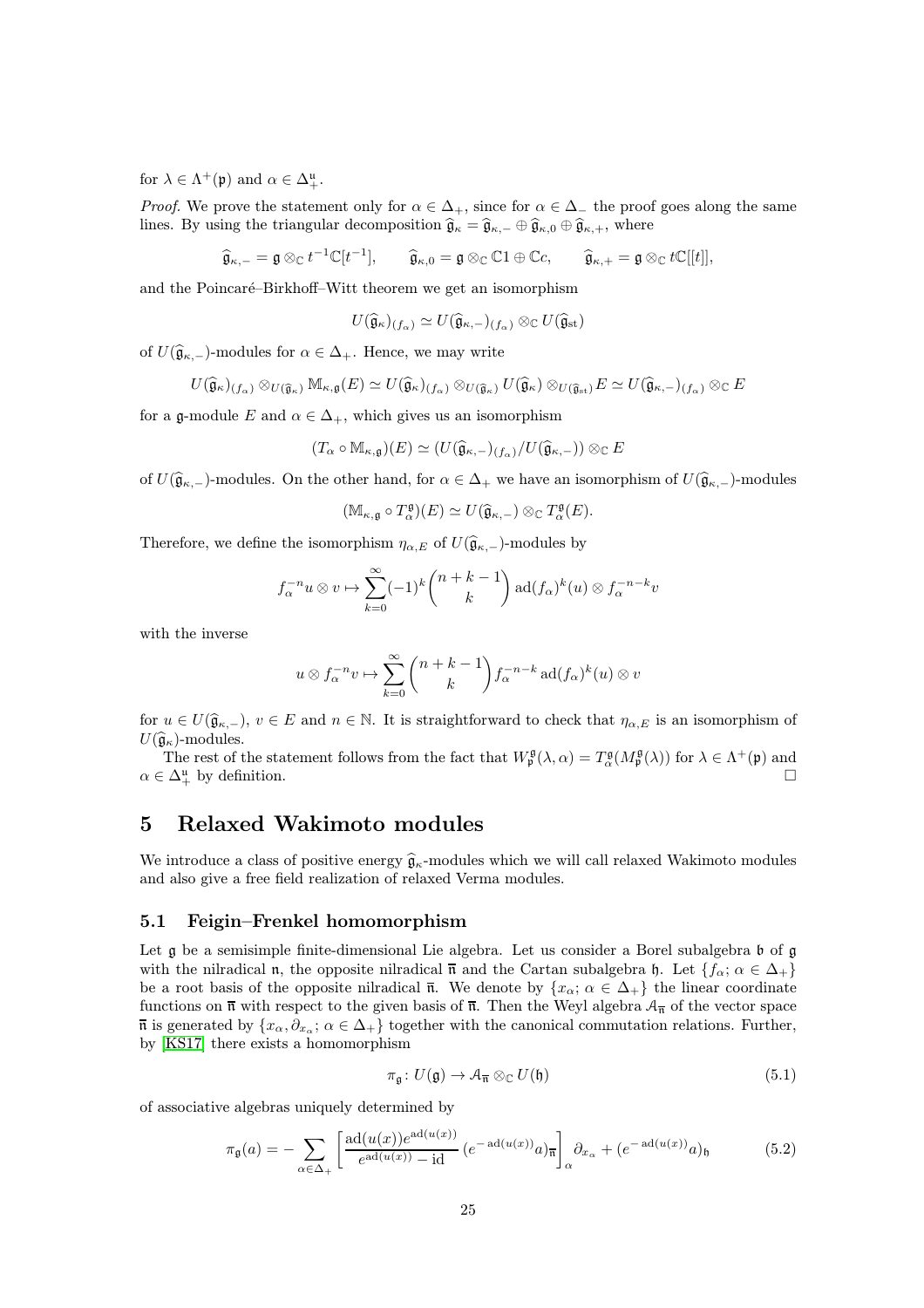for  $a \in \mathfrak{g}$ , where  $[a]_{\alpha}$  denotes the  $\alpha$ -th coordinate of  $a \in \overline{\mathfrak{n}}$  with respect to the basis  $\{f_{\alpha}; \alpha \in \Delta_{+}\}\$ of  $\bar{\mathfrak{n}}$ ,  $a_{\bar{\mathfrak{n}}}$  and  $a_{\bar{\mathfrak{h}}}$  are the  $\bar{\mathfrak{n}}$ -part and  $\mathfrak{h}$ -part of  $a \in \mathfrak{g}$  with respect to the triangular decomposition  $\mathfrak{g} = \overline{\mathfrak{n}} \oplus \mathfrak{h} \oplus \mathfrak{n}$ , and the element  $u(x) \in \mathbb{C}[\overline{\mathfrak{n}}] \otimes_{\mathbb{C}} \mathfrak{g}$  is given by

$$
u(x) = \sum_{\alpha \in \Delta_+} x_{\alpha} f_{\alpha}.
$$

Let us note that  $\mathbb{C}[\bar{\mathfrak{n}}]\otimes_{\mathbb{C}}\mathfrak{g}$  has the natural structure of a Lie algebra. Hence, we have a well-defined linear mapping  $ad(u(x))\colon \mathbb{C}[\overline{\mathfrak{n}}]\otimes_{\mathbb{C}}\mathfrak{g}\to \mathbb{C}[\overline{\mathfrak{n}}]\otimes_{\mathbb{C}}\mathfrak{g}.$ 

Let us recall that by Section [3.4](#page-15-0) we may assign to the vector space  $\overline{\mathfrak{n}}$  the Weyl vertex algebra  $\mathcal{M}_{\overline{n}}$  generated by the fields

$$
a_{\alpha}(z) = \sum_{n \in \mathbb{Z}} \partial_{x_{\alpha,n}} z^{-n-1} \quad \text{and} \quad a_{\alpha}^*(z) = \sum_{n \in \mathbb{Z}} x_{\alpha,-n} z^{-n}
$$

for  $\alpha \in \Delta_+$ .

The following theorem can be deduced from [\[Fre05,](#page-43-2) Theorem 5.1].

<span id="page-25-0"></span>**Theorem 5.1.** Let  $\kappa$  be a g-invariant symmetric bilinear form on g. Then there exists a homomorphism

$$
w_{\kappa,\mathfrak{g}}\colon \mathcal{V}_{\kappa}(\mathfrak{g})\to \mathcal{M}_{\overline{\mathfrak{n}}}\otimes_{\mathbb{C}}\mathcal{V}_{\kappa-\kappa_c}(\mathfrak{h})
$$

of  $\mathbb{N}_0$ -graded vertex algebras such that

$$
w_{\kappa,\mathfrak{g}}(e_{\gamma}(z)) = -\sum_{\alpha \in \Delta_{+}} :q_{\alpha}^{\gamma}(a_{\beta}^{*}(z))a_{\alpha}(z) : -(c_{\gamma} + (\kappa - \kappa_{c})(e_{\gamma}, f_{\gamma}))\partial_{z}a_{\gamma}^{*}(z) + a_{\gamma}^{*}(z)h_{\gamma}(z),
$$
  

$$
w_{\kappa,\mathfrak{g}}(h_{\gamma}(z)) = \sum_{\alpha \in \Delta_{+}} \alpha(h_{\gamma}) :a_{\alpha}^{*}(z)a_{\alpha}(z) : + h_{\gamma}(z),
$$
  

$$
w_{\kappa,\mathfrak{g}}(f_{\gamma}(z)) = -a_{\gamma}(z) - \sum_{\alpha \in \Delta_{+}} :p_{\alpha}^{\gamma}(a_{\beta}^{*}(z))a_{\alpha}(z):
$$

for  $\gamma \in \Pi$ , where  $c_{\gamma} \in \mathbb{C}$  are constants and the polynomials  $p_{\alpha}^{\gamma}, q_{\alpha}^{\gamma} \in \mathbb{C}[\overline{\mathfrak{n}}]$  are given by

$$
p_{\alpha}^{\gamma}(x_{\beta}) = \left[ \left( \frac{\mathrm{ad}(u(x))}{e^{\mathrm{ad}(u(x))} - \mathrm{id}} - \mathrm{id} \right) f_{\gamma} \right]_{\alpha}, \qquad q_{\alpha}^{\gamma}(x_{\beta}) = \left[ \frac{\mathrm{ad}(u(x))e^{\mathrm{ad}(u(x))}}{e^{\mathrm{ad}(u(x))} - \mathrm{id}} \left( e^{-\mathrm{ad}(u(x))} e_{\gamma} \right) \right]_{\alpha}
$$

for  $\gamma \in \Pi$  and  $\alpha \in \Delta_+$ .

The link between the Feigin–Frenkel homomorphism  $w_{\kappa,\mathfrak{g}}$  of vertex algebras and the homomorphism  $\pi_{\mathfrak{q}}$  of associative algebras is given by the following theorem.

**Theorem 5.2.** Let  $\kappa$  be a g-invariant symmetric bilinear form on g. Then the diagram

$$
\mathcal{V}_{\kappa}(\mathfrak{g}) \xrightarrow{w_{\kappa,\mathfrak{g}}} \mathcal{M}_{\overline{\mathfrak{n}}} \otimes_{\mathbb{C}} \mathcal{V}_{\kappa - \kappa_c}(\mathfrak{h})
$$
\n
$$
\downarrow \qquad \qquad \downarrow \qquad \qquad \downarrow \qquad \qquad \downarrow \qquad \qquad \downarrow \qquad \qquad \downarrow \qquad \qquad \downarrow \qquad \qquad \downarrow \qquad \qquad \downarrow \qquad \qquad \downarrow \qquad \qquad \downarrow \qquad \qquad \downarrow \qquad \qquad \downarrow \qquad \qquad \downarrow \qquad \qquad \downarrow \qquad \qquad \downarrow \qquad \qquad \downarrow \qquad \qquad \downarrow \qquad \qquad \downarrow \qquad \qquad \downarrow \qquad \qquad \downarrow \qquad \qquad \downarrow \qquad \qquad \downarrow \qquad \qquad \downarrow \qquad \qquad \downarrow \qquad \qquad \downarrow \qquad \qquad \downarrow \qquad \qquad \downarrow \qquad \downarrow \qquad \qquad \downarrow \qquad \qquad \downarrow \qquad \qquad \downarrow \qquad \qquad \downarrow \qquad \qquad \downarrow \qquad \qquad \downarrow \qquad \qquad \downarrow \qquad \qquad \downarrow \qquad \qquad \downarrow \qquad \qquad \downarrow \qquad \qquad \downarrow \qquad \qquad \downarrow \qquad \qquad \downarrow \qquad \qquad \downarrow \qquad \qquad \downarrow \qquad \qquad \downarrow \qquad \qquad \downarrow \qquad \qquad \downarrow \qquad \qquad \downarrow \qquad \qquad \downarrow \qquad \qquad \downarrow \qquad \qquad \downarrow \qquad \qquad \downarrow \qquad \qquad \downarrow \qquad \qquad \downarrow \qquad \qquad \downarrow \qquad \qquad \downarrow \qquad \qquad \downarrow \qquad \qquad \downarrow \qquad \qquad \downarrow \qquad \qquad \downarrow \qquad \qquad \downarrow \qquad \qquad \downarrow \qquad \qquad \downarrow \qquad \qquad \downarrow \qquad \qquad \downarrow \qquad \qquad \downarrow \qquad \qquad \downarrow \qquad \qquad \downarrow \qquad \qquad \downarrow \qquad \qquad \downarrow \qquad \qquad \downarrow \qquad \qquad \downarrow \qquad \qquad \downarrow \qquad \qquad \downarrow \qquad \qquad \downarrow \qquad \q
$$

is commutative.

Proof. As  $w_{\kappa,\mathfrak{g}}: \mathcal{V}_{\kappa}(\mathfrak{g}) \to \mathcal{M}_{\overline{\mathfrak{n}}} \otimes_{\mathbb{C}} \mathcal{V}_{\kappa-\kappa_c}(\mathfrak{h})$  is a homomorphism of  $\mathbb{N}_0$ -graded vertex algebras by Theorem [5.1,](#page-25-0) we obtain a homomorphism  $\overline{w}_{\kappa,\mathfrak{g}}: U(\mathfrak{g}) \to \mathcal{A}_{\overline{\mathfrak{n}}} \otimes_{\mathbb{C}} U(\mathfrak{h})$  of the corresponding Zhu's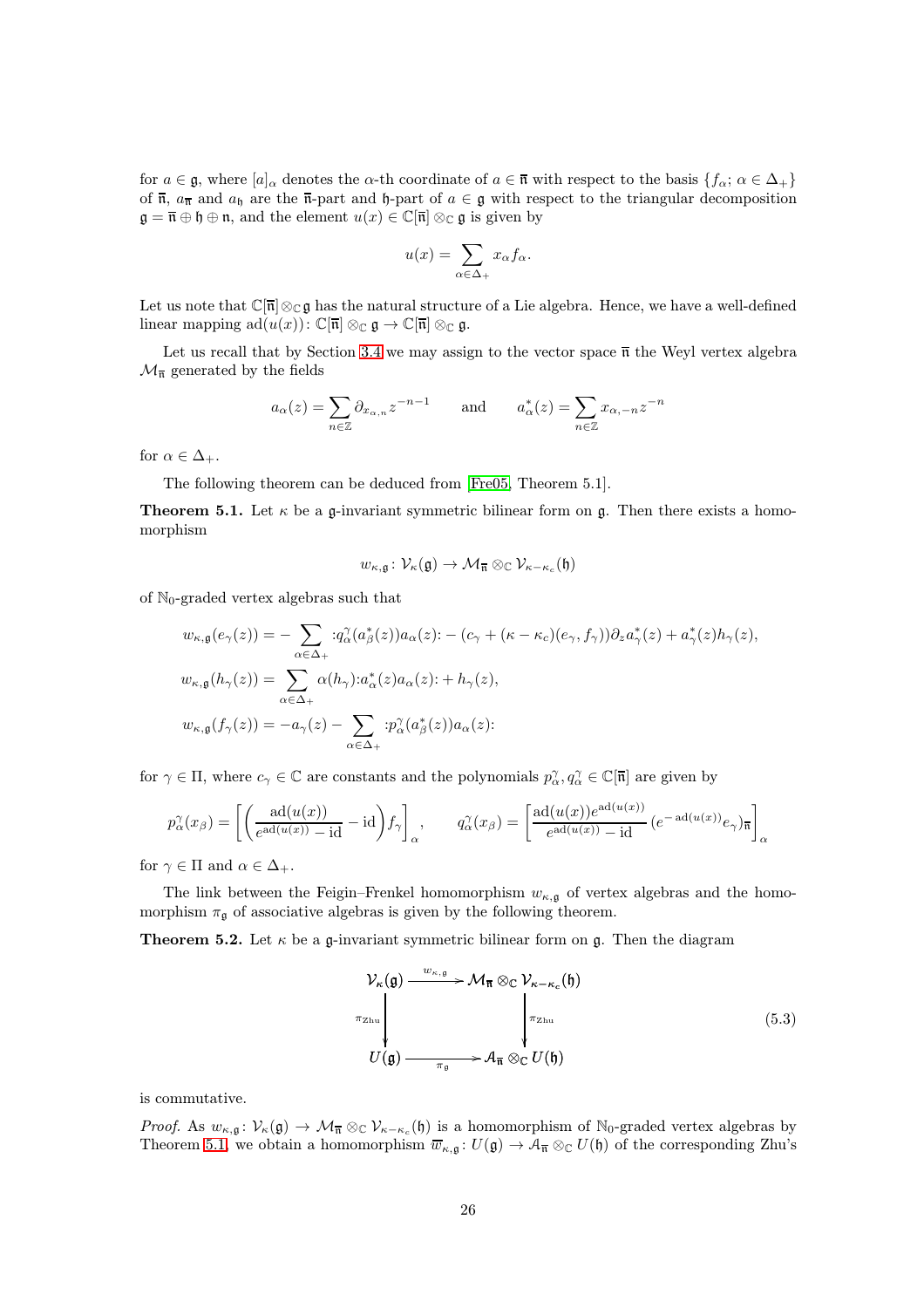algebras, since we have  $A(V_{\kappa}(\mathfrak{g})) \simeq U(\mathfrak{g})$  and  $A(\mathcal{M}_{\overline{\mathfrak{n}}} \otimes_{\mathbb{C}} V_{\kappa-\kappa_c}(\mathfrak{h})) \simeq A_{\overline{\mathfrak{n}}} \otimes_{\mathbb{C}} U(\mathfrak{h})$ . Moreover, we have  $\pi_{\mathrm{Zhu}} \circ w_{\kappa,\mathfrak{g}} = \overline{w}_{\kappa,\mathfrak{g}} \circ \pi_{\mathrm{Zhu}}$ . Therefore, we need only to show that  $\overline{w}_{\kappa,\mathfrak{g}} = \pi_{\mathfrak{g}}$ . We may write

$$
\overline{w}_{\kappa,\mathfrak{g}}(e_{\gamma}) = \overline{w}_{\kappa,\mathfrak{g}}(\pi_{\mathrm{Zhu}}(e_{\gamma,-1}|0\rangle)) = \pi_{\mathrm{Zhu}}(w_{\kappa,\mathfrak{g}}(e_{\gamma,-1}|0\rangle))
$$
\n
$$
= \pi_{\mathrm{Zhu}}\left(-\sum_{\alpha \in \Delta_+} q_{\alpha}^{\gamma}(x_{\beta,0})\partial_{x_{\alpha,-1}} - (c_{\gamma} + (\kappa - \kappa_c)(e_{\gamma}, f_{\gamma}))x_{\gamma,1} + x_{\gamma,0}h_{\gamma,-1}|0\rangle\right)
$$
\n
$$
= -\sum_{\alpha \in \Delta_+} q_{\alpha}^{\gamma}(x_{\beta})\partial_{x_{\alpha}} + x_{\gamma}h_{\gamma} = \pi_{\mathfrak{g}}(e_{\gamma})
$$

and

$$
\overline{w}_{\kappa,\mathfrak{g}}(f_{\gamma}) = \overline{w}_{\kappa,\mathfrak{g}}(\pi_{\mathrm{Zhu}}(f_{\gamma,-1}|0\rangle)) = \pi_{\mathrm{Zhu}}(w_{\kappa,\mathfrak{g}}(f_{\gamma,-1}|0\rangle))
$$
\n
$$
= \pi_{\mathrm{Zhu}}\left(-\partial_{x_{\gamma,-1}} - \sum_{\alpha \in \Delta_{+}} p_{\alpha}^{\gamma}(x_{\beta,0}) \partial_{x_{\alpha,-1}}\right) = -\partial_{x_{\gamma}} - \sum_{\alpha \in \Delta_{+}} p_{\alpha}^{\gamma}(x_{\beta}) \partial_{x_{\alpha}} = \pi_{\mathfrak{g}}(f_{\gamma})
$$

for  $\gamma \in \Pi$ , which immediately implies that  $\overline{w}_{\kappa,\mathfrak{g}} = \pi_{\mathfrak{g}}$ .

Let us note that an explicit form of the homomorphism  $w_{\kappa,g}$  in Theorem [5.1](#page-25-0) is given only for the generators of the vertex algebra. An alternative approach based on the Hamiltonian reduction of the WZNW model was considered in [\[dBF97\]](#page-42-0). However, we will need explicit formulas for all elements of the opposite nilradical  $\overline{n}$  which will be established in the next theorem.

Let us denote by  $\mathcal{P}_{\text{loc}}^{\mathfrak{g},\mathfrak{b}}(z)$  the vector space of all polynomials in  $a_{\alpha}^{*}(z)$  for  $\alpha \in \Delta_{+}$  and by  $\mathcal{F}_{\text{loc}}^{\mathfrak{g},\mathfrak{b}}(z)$ the vector space of all differential polynomials in  $a^*_{\alpha}(z)$  for  $\alpha \in \Delta_+$ . We define a formal power series  $u(z) \in \mathfrak{g} \otimes_{\mathbb{C}} \mathfrak{P}_{\text{loc}}^{\mathfrak{g},\mathfrak{b}}(z)$  by

$$
u(z) = \sum_{\alpha \in \Delta_+} a_{\alpha}^*(z) f_{\alpha}.
$$
 (5.4)

Besides, the vector space  $\mathfrak{g} \otimes_{\mathbb{C}} \mathfrak{F}^{\mathfrak{g},\mathfrak{b}}_{\text{loc}}(z)$  has the natural structure of a Lie algebra.

We recall the following statement from [\[FKS19\]](#page-43-1).

<span id="page-26-0"></span>Proposition 5.3. [\[FKS19,](#page-43-1) Proposition 3.8] We have the identities

1)

$$
\left(\frac{\mathrm{d}}{\mathrm{d}t}|_{t=0}e^{\mathrm{ad}(u(z)+tx(z))}\right)e^{-\mathrm{ad}(u(z))} = \mathrm{ad}\left(\frac{e^{\mathrm{ad}(u(z))}-\mathrm{id}}{\mathrm{ad}(u(z))}x(z)\right)
$$
\n
$$
\text{for } x(z) \in \mathfrak{g} \otimes_{\mathbb{C}} \mathfrak{I}_{\text{loc}}^{\mathfrak{g},\mathfrak{b}}(z),
$$

2)

$$
\left[\frac{e^{\mathrm{ad}(u(z))}-\mathrm{id}}{\mathrm{ad}(u(z))}x(z), \frac{e^{\mathrm{ad}(u(z))}-\mathrm{id}}{\mathrm{ad}(u(z))}y(z)\right]
$$
  
= 
$$
\frac{\mathrm{d}}{\mathrm{d}t}\Big|_{t=0} \frac{e^{\mathrm{ad}(u(z)+tx(z))}-\mathrm{id}}{\mathrm{ad}(u(z)+tx(z))}y(z) - \frac{\mathrm{d}}{\mathrm{d}t}\Big|_{t=0} \frac{e^{\mathrm{ad}(u(z)+ty(z))}-\mathrm{id}}{\mathrm{ad}(u(z)+ty(z))}x(z)
$$

for  $x(z), y(z) \in \mathfrak{g} \otimes_{\mathbb{C}} \mathfrak{F}^{\mathfrak{g},\mathfrak{b}}_{\text{loc}}(z)$ .

Let us introduce an element of  $\bar{\mathfrak{n}} \otimes \mathfrak{P}_{\text{loc}}^{\mathfrak{g},\mathfrak{b}}(z)$  by

$$
T(a, z) = \frac{\mathrm{ad}(u(z))}{e^{\mathrm{ad}(u(z))} - \mathrm{id}} a
$$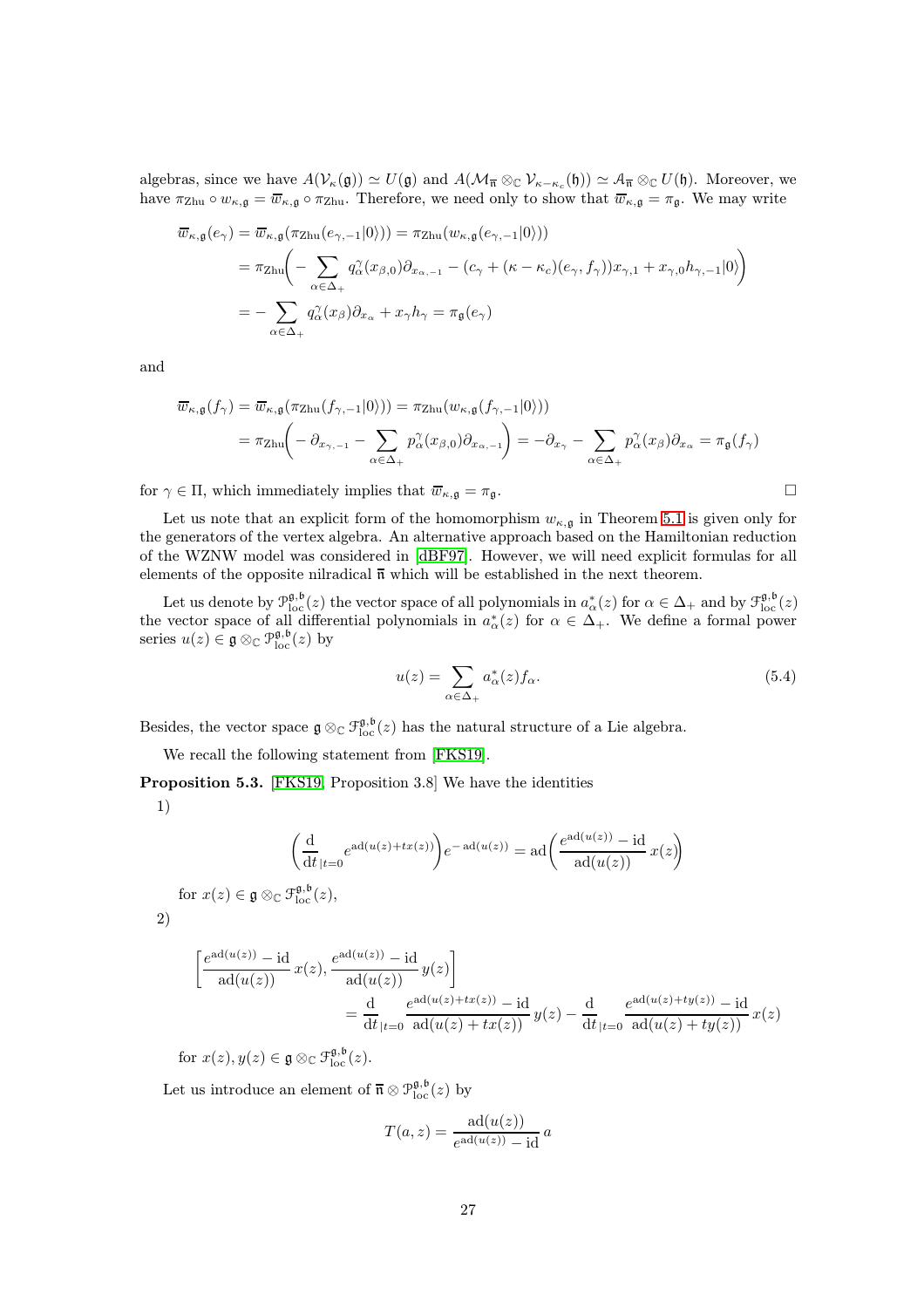for  $a \in \overline{\mathfrak{n}}$ . Then we may write

$$
T(a,z) = \sum_{\alpha \in \Delta_+} T_{\alpha}(a,z) f_{\alpha},
$$

where  $T_{\alpha}(a, z) = [T(a, z)]_{\alpha}$  for  $\alpha \in \Delta_+$ . Further, we define the linear mapping

$$
dT(a, z) \colon \overline{\mathfrak{n}} \otimes_{\mathbb{C}} \mathfrak{F}^{\mathfrak{g}, \mathfrak{b}}_{\text{loc}}(z) \to \overline{\mathfrak{n}} \otimes_{\mathbb{C}} \mathfrak{F}^{\mathfrak{g}, \mathfrak{b}}_{\text{loc}}(z)
$$

by

$$
dT(a, z)(x(z)) = \frac{d}{dt}\det_{|t=0} \frac{ad(u(z) + tx(z))}{e^{ad(u(z) + tx(z))} - id} a
$$

for  $x(z) \in \overline{\mathfrak{n}} \otimes_{\mathbb{C}} \mathfrak{F}_{\text{loc}}^{\mathfrak{g},\mathfrak{b}}(z)$ . We have also

$$
dT(a, z) = \sum_{\alpha \in \Delta_+} dT_{\alpha}(a, z) f_{\alpha},
$$

<span id="page-27-2"></span>where  $dT_{\alpha}(a, z) = [dT(a, z)]_{\alpha}$  for  $\alpha \in \Delta_{+}$ .

Lemma 5.4. We have

$$
[a_{\alpha}(z), u(w)] = f_{\alpha}\delta(z - w)
$$

and

$$
[a_{\alpha}(z), T(a, w)] = dT(a, w)(f_{\alpha})\delta(z - w)
$$

for  $\alpha \in \Delta_+$  and  $a \in \overline{\mathfrak{n}}$ .

*Proof.* By definition of  $u(w)$  we have

$$
[a_{\alpha}(z), u(w)] = \sum_{\beta \in \Delta_+} [a_{\alpha}(z), a_{\beta}^*(w)] f_{\beta} = \sum_{\beta \in \Delta_+} \delta_{\alpha, \beta} f_{\beta} \delta(z - w) = f_{\alpha} \delta(z - w).
$$

for  $\alpha \in \Delta_+$ . Further, we may write

$$
[a_{\alpha}(z), T(a, w)] = \frac{d}{dt} \det_{|t=0} \frac{ad(u(w) + tf_{\alpha})}{e^{ad(u(w) + tf_{\alpha})} - id} a \delta(z-w) = dT(a, w)(f_{\alpha})\delta(z-w)
$$

<span id="page-27-0"></span>for  $\alpha \in \Delta_+$  and  $a \in \overline{\mathfrak{n}}$ .

**Theorem 5.5.** Let  $\kappa$  be a g-invariant symmetric bilinear form on g. Then we have

<span id="page-27-1"></span>
$$
w_{\kappa,\mathfrak{g}}(a(z)) = -\sum_{\alpha \in \Delta_+} \left[ \frac{\mathrm{ad}(u(z))}{e^{\mathrm{ad}(u(z))} - \mathrm{id}} a \right]_{\alpha} a_{\alpha}(z). \tag{5.5}
$$

for  $a \in \overline{\mathfrak{n}}$  and

$$
w_{\kappa,\mathfrak{g}}(a(z)) = \sum_{\alpha \in \Delta_+} : [\text{ad}(u(z))(a)]_{\alpha} a_{\alpha}(z) : + a(z) \tag{5.6}
$$

for  $a \in \mathfrak{h}$ .

*Proof.* From Theorem [5.1](#page-25-0) we know that the statement holds for all  $a \in \mathfrak{h}$  and for the root vectors  $f_{\gamma} \in \overline{\mathfrak{n}}$  for  $\gamma \in \Pi$ . Hence, it is enough to show that  $w_{\kappa,\mathfrak{g}}$  given by [\(5.5\)](#page-27-1) gives rise to a homomorphism of vertex algebras from  $\mathcal{V}_{\kappa}(\overline{\mathfrak{n}})$  to  $\mathcal{M}_{\overline{\mathfrak{n}}} \otimes_{\mathbb{C}} \mathcal{V}_{\kappa-\kappa_c}(\mathfrak{h}).$ 

By using the relation [\(3.11\)](#page-14-1), we have

$$
w_{\kappa,\mathfrak{g}}([a(z),b(w)]) = w_{\kappa,\mathfrak{g}}([a,b](w))\delta(z-w) + \kappa(a,b)\partial_w\delta(z-w) = w_{\kappa,\mathfrak{g}}([a,b](w))\delta(z-w)
$$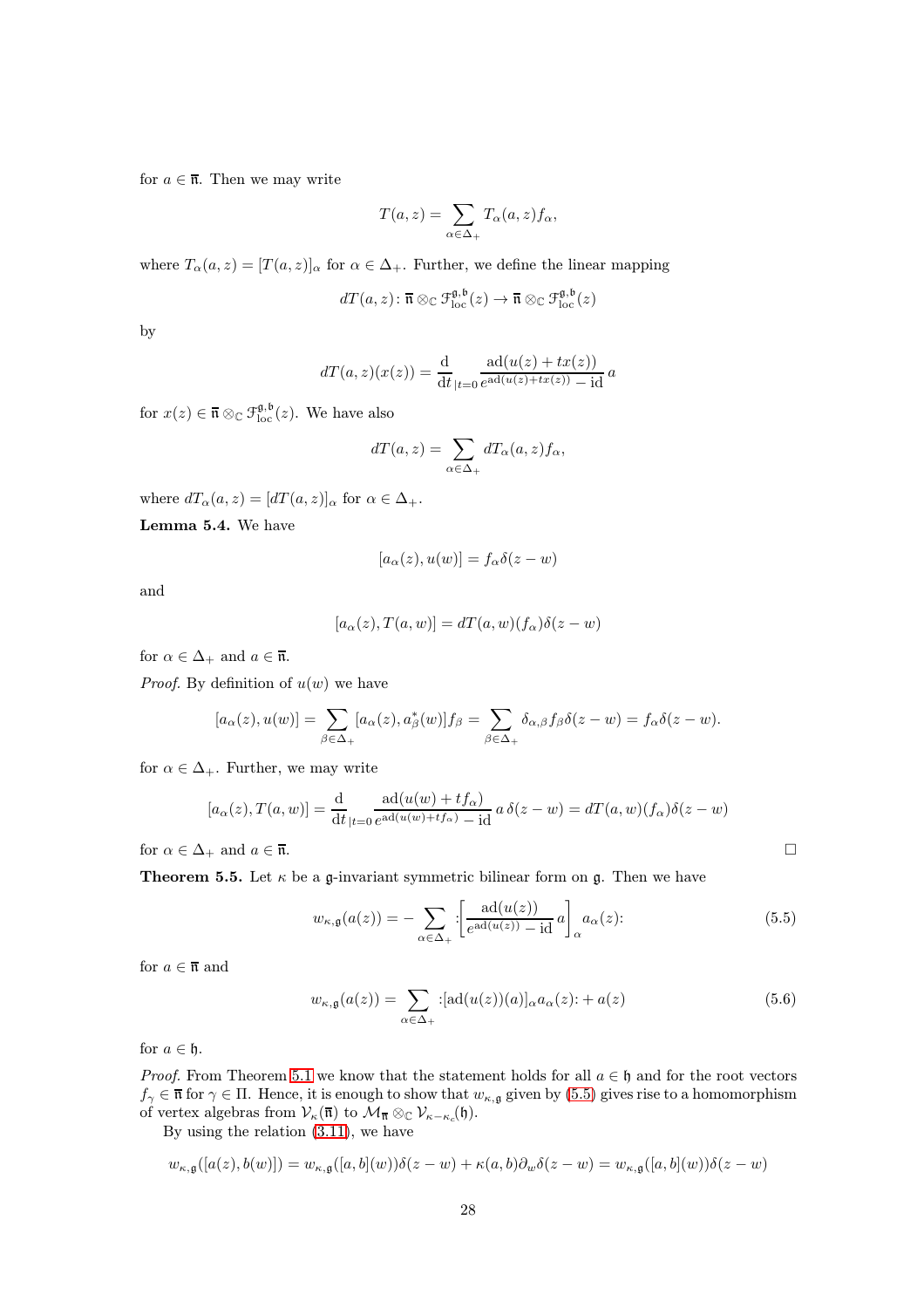$$
= -\sum_{\alpha \in \Delta_+} :T_\alpha([a,b],w)a_\alpha(w):\delta(z-w)
$$

for  $a, b \in \overline{\mathfrak{n}}$ . On the other hand, we get

$$
[w_{\kappa,\mathfrak{g}}(a(z)),w_{\kappa,\mathfrak{g}}(b(w))]=\sum_{\alpha,\beta\in\Delta_{+}}[:T_{\alpha}(a,z)a_{\alpha}(z);\cdot,T_{\beta}(b,w)a_{\beta}(w);\n\n=\sum_{\alpha,\beta\in\Delta_{+}}:dT_{\beta}(b,w)(f_{\alpha})T_{\alpha}(a,z)a_{\beta}(w);\delta(z-w)\n\n-\sum_{\alpha,\beta\in\Delta_{+}}:dT_{\alpha}(a,z)(f_{\beta})T_{\beta}(b,w)a_{\alpha}(z);\delta(z-w)\n\n-\sum_{\alpha,\beta\in\Delta_{+}}dT_{\beta}(b,w)(f_{\alpha})dT_{\alpha}(a,z)(f_{\beta})\partial_{w}\delta(z-w)\n\n=\sum_{\alpha\in\Delta_{+}}:(dT_{\alpha}(b,w)(T(a,w))-dT_{\alpha}(a,w)(T(b,w)))a_{\alpha}(w);\delta(z-w)\n\n-\sum_{\alpha,\beta\in\Delta_{+}}dT_{\beta}(b,w)(f_{\alpha})dT_{\alpha}(a,w)(f_{\beta})\partial_{w}\delta(z-w)\n\n-\sum_{\alpha,\beta\in\Delta_{+}}dT_{\beta}(b,w)(f_{\alpha})\partial_{w}dT_{\alpha}(a,w)(f_{\beta})\delta(z-w),
$$

where we used the Wick theorem and Lemma [5.4.](#page-27-2) Further, for  $a, b \in \overline{\mathfrak{n}}$  we may write

$$
\sum_{\alpha,\beta\in\Delta_+} dT_{\beta}(b,w)(f_{\alpha})dT_{\alpha}(a,w)(f_{\beta}) = \sum_{\beta\in\Delta_+} dT_{\beta}(b,w)(dT(a,w)(f_{\beta}))
$$

$$
= \text{tr}_{\overline{\mathfrak{n}}}(dT(b,w) \circ dT(a,w))
$$

and

$$
\sum_{\alpha,\beta\in\Delta_+} dT_{\beta}(b,z)(f_{\alpha})\partial_w dT_{\alpha}(a,z)(f_{\beta}) = \sum_{\beta\in\Delta_+} dT_{\beta}(b,w)(\partial_w dT(a,w)(f_{\beta}))
$$
  
= tr<sub>\overline{n</sub>(dT(b,w) o  $\partial_w dT(a,w)$ ).

Hence, we obtain

$$
[w_{\kappa,\mathfrak{g}}(a(z)),w_{\kappa,\mathfrak{g}}(b(w))]=\sum_{\alpha\in\Delta_{+}}:(dT_{\alpha}(b,w)(T(a,w))-dT_{\alpha}(a,w)(T(b,w)))a_{\alpha}(w):\delta(z-w)-\operatorname{tr}_{\overline{\mathfrak{n}}}(dT(b,w)\circ dT(a,w))\partial_{w}\delta(z-w)-\operatorname{tr}_{\overline{\mathfrak{n}}}(dT(b,w)\circ \partial_{w}dT(a,w))\delta(z-w)
$$

for  $a, b \in \overline{\mathfrak{n}}$ . Therefore, it is enough to show that

$$
T_{\alpha}([a,b],w) = \sum_{\alpha \in \Delta_+} (dT_{\alpha}(a,w)(T(b,w)) - dT_{\alpha}(b,w)(T(a,w)))
$$

for  $\alpha\in\Delta_+$  and  $a,b\in\overline{\mathfrak{n}},$  or equivalently

$$
T([a, b], w) = dT(a, w)(T(b, w)) - dT(b, w)(T(a, w))
$$

for  $a, b \in \overline{\mathfrak{n}}$ , and that

$$
\operatorname{tr}_{\overline{\mathfrak{n}}}(dT(b,w) \circ dT(a,w)) = 0, \qquad \operatorname{tr}_{\overline{\mathfrak{n}}}(dT(b,w) \circ \partial_w dT(a,w)) = 0
$$

for  $a, b \in \overline{\mathfrak{n}}$ .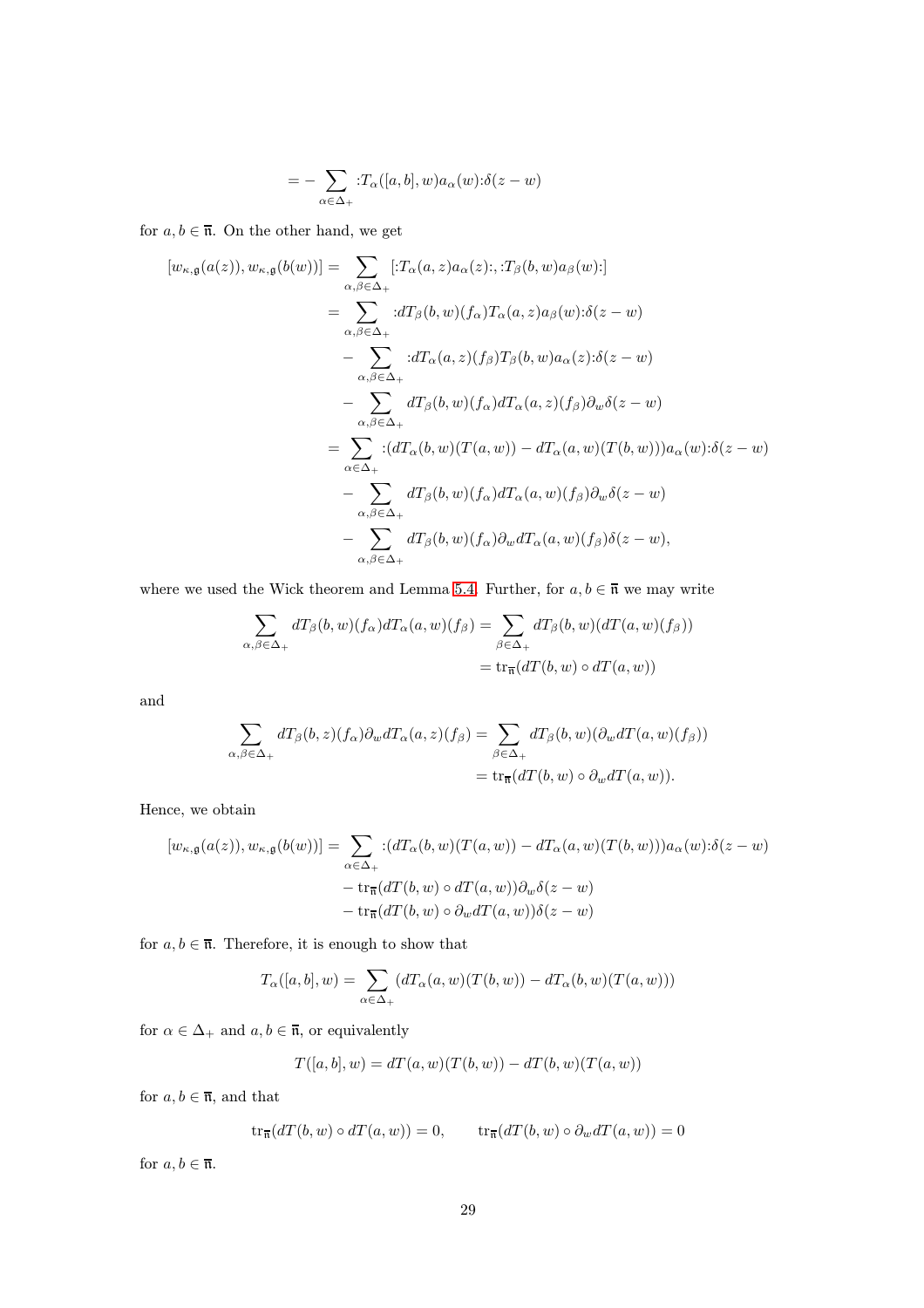A proof of the previous system of equations is a subject of the following lemmas, which then completes the proof of the present theorem.  $\Box$ 

Lemma 5.6. We have

$$
\operatorname{tr}_{\overline{\mathfrak{n}}}(dT(b,z) \circ dT(a,z)) = 0 \quad \text{and} \quad \operatorname{tr}_{\overline{\mathfrak{n}}}(dT(b,z) \circ \partial_z dT(a,z)) = 0
$$

for  $a, b \in \overline{\mathfrak{n}}$ .

*Proof.* Since  $\bar{\mathfrak{n}}$  is a nilpotent Lie algebra, we have a canonical filtration

$$
\overline{\mathfrak{n}} = \overline{\mathfrak{n}}_0 \supset \overline{\mathfrak{n}}_1 \supset \cdots \supset \overline{\mathfrak{n}}_n \supset \overline{\mathfrak{n}}_{n+1} = 0
$$

on  $\overline{\mathfrak{n}}$  given by the lower central series of  $\overline{\mathfrak{n}}$ , i.e.  $\overline{\mathfrak{n}}_k = [\overline{\mathfrak{n}}, \overline{\mathfrak{n}}_{k-1}]$  for  $k \in \mathbb{N}$  with  $\overline{\mathfrak{n}}_0 = \overline{\mathfrak{n}}$ . Moreover, we have

$$
dT(a, z) \colon \overline{\mathfrak{n}}_k \otimes_{\mathbb{C}} \mathfrak{F}^{\mathfrak{g}, \mathfrak{b}}_{\text{loc}}(z) \to \overline{\mathfrak{n}}_{k+1} \otimes_{\mathbb{C}} \mathfrak{F}^{\mathfrak{g}, \mathfrak{b}}_{\text{loc}}(z)
$$

and

$$
\partial_z dT(a, z) \colon \overline{\mathfrak{n}}_k \otimes_{\mathbb{C}} \mathfrak{F}^{\mathfrak{g}, \mathfrak{b}}_{\text{loc}}(z) \to \overline{\mathfrak{n}}_{k+1} \otimes_{\mathbb{C}} \mathfrak{F}^{\mathfrak{g}, \mathfrak{b}}_{\text{loc}}(z)
$$

for  $a \in \overline{\mathfrak{n}}$ , which implies immediately that

$$
\operatorname{tr}_{\overline{\mathfrak{n}}}(dT(b,z) \circ dT(a,z)) = 0 \quad \text{and} \quad \operatorname{tr}_{\overline{\mathfrak{n}}}(dT(b,z) \circ \partial_z dT(a,z)) = 0
$$

for all  $a, b \in \overline{\mathfrak{n}}$ .

Lemma 5.7. We have

$$
T([a,b],z)=dT(a,z)(T(b,z))-dT(b,z)(T(a,z))\qquad
$$

for  $a, b \in \overline{\mathfrak{n}}$ .

*Proof.* For  $a, b \in \overline{\mathfrak{n}}$ , we may write

$$
dT(a, z)(T(b, z)) = \frac{d}{dt}\frac{ad(u(z) + tT(b, z))}{|t=0 e^{ad(u(z) + tT(b, z))} - id}a
$$
  
= 
$$
\frac{d}{dt}\frac{ad(u(z) + tT(b, z)) e^{ad(u(z))} - id}{|t=0 e^{ad(u(z) + tT(b, z))} - id} \frac{ad(u(z))}{ad(u(z))} e^{ad(u(z))} - id a
$$
  
= 
$$
-\frac{ad(u(z))}{e^{ad(u(z))} - id} \frac{d}{dt}\frac{e^{ad(u(z) + tT(b, z))} - id}{|t=0 e^{ad(u(z) + tT(b, z))} T(a, z),}
$$

which gives us

$$
dT(a, z)(T(b, z)) - dT(b, z)(T(a, z))
$$
  
=  $-\frac{ad(u(z))}{e^{ad(u(z))} - id} \left( \frac{d}{dt}_{|t=0} \frac{e^{ad(u(z) + tT(b, z))} - id}{ad(u(z) + tT(b, z))} T(a, z) - \frac{d}{dt}_{|t=0} \frac{e^{ad(u(z) + tT(a, z))} - id}{ad(u(z) + tT(b, z))} T(b, z) \right).$ 

By using Proposition [5.3,](#page-26-0) we obtain immediately

$$
dT(a, z)(T(b, z)) - dT(b, z)(T(a, z)) = \frac{\text{ad}(u(z))}{e^{\text{ad}(u(z))} - \text{id}} \left[ \frac{e^{\text{ad}(u(z))} - \text{id}}{\text{ad}(u(z))} T(a, z), \frac{e^{\text{ad}(u(z))} - \text{id}}{\text{ad}(u(z))} T(b, z) \right]
$$

$$
= \frac{\text{ad}(u(z))}{e^{\text{ad}(u(z))} - \text{id}} [a, b] = T([a, b], z)
$$
for  $a, b \in \overline{\mathfrak{n}}$ .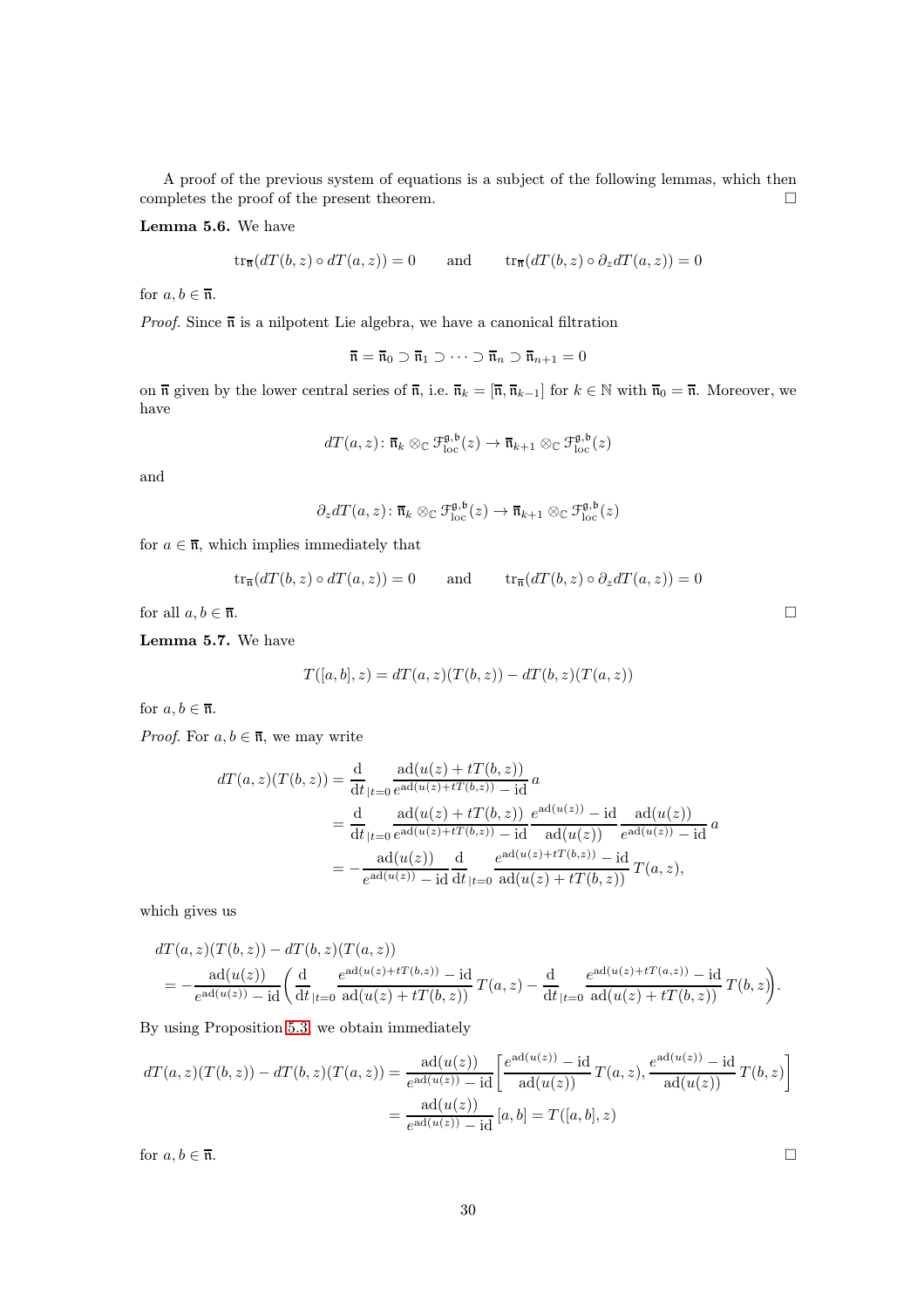#### <span id="page-30-0"></span>5.2 Wakimoto functor

We introduce a functor  $\mathbb{W}_{\kappa,\mathfrak{g}}$  from a certain subcategory of  $\mathcal{M}(\mathfrak{g})$  to the category  $\mathcal{E}_+(\widehat{\mathfrak{g}}_\kappa)$ . For a generic level  $\kappa$  this functor provides a free field realization of the induction functor  $\mathbb{M}_{\kappa,g}$ .

A straightforward reformulation of Theorem [5.1](#page-25-0) and Theorem [5.5](#page-27-0) by using the completed Weyl algebra  $\widetilde{\mathcal{A}}_{\mathcal{K}(\overline{n})}$  and the universal enveloping algebras  $U(\widehat{\mathfrak{g}}_{\kappa}), U(\widehat{\mathfrak{h}}_{\kappa-\kappa_c})$  gives us the following statement.

<span id="page-30-1"></span>**Theorem 5.8.** Let  $\kappa$  be a g-invariant symmetric bilinear form on g. Then there exists a homomorphism

$$
\pi_{\kappa,\mathfrak{g}}\colon U(\widehat{\mathfrak{g}}_{\kappa})\to\widetilde{\mathcal{A}}_{\mathcal{K}(\overline{\mathfrak{n}})}\widehat{\otimes}_{\mathbb{C}}U(\widehat{\mathfrak{h}}_{\kappa-\kappa_c})
$$

of associative Z-graded algebras such that

$$
\pi_{\kappa,\mathfrak{g}}(e_{\gamma}(z)) = -\sum_{\alpha \in \Delta_+} :q_{\alpha}^{\gamma}(a_{\beta}^*(z))a_{\alpha}(z) : -(c_{\gamma} + (\kappa - \kappa_c)(e_{\gamma}, f_{\gamma}))\partial_z a_{\gamma}^*(z) + a_{\gamma}^*(z)h_{\gamma}(z) \qquad (5.7)
$$

for  $\gamma \in \Pi$ , where  $c_{\gamma} \in \mathbb{C}$  are constants and the polynomials  $q_{\alpha}^{\gamma} \in \mathbb{C}[\overline{\mathfrak{n}}]$  are given by

$$
q_{\alpha}^{\gamma}(x_{\beta}) = \left[\frac{\mathrm{ad}(u(x))e^{\mathrm{ad}(u(x))}}{e^{\mathrm{ad}(u(x))}-\mathrm{id}}\left(e^{-\mathrm{ad}(u(x))}e_{\gamma}\right)_{\overline{\mathfrak{n}}}\right]_{\alpha}
$$

for  $\gamma \in \Pi$  and  $\alpha \in \Delta_+$ . Further, we have

$$
\pi_{\kappa,\mathfrak{g}}(a(z)) = -\sum_{\alpha \in \Delta_+} \left[ \frac{\mathrm{ad}(u(z))}{e^{\mathrm{ad}(u(z))} - \mathrm{id}} a \right]_{\alpha} a_{\alpha}(z); \tag{5.8}
$$

for  $a \in \overline{\mathfrak{n}}$  and

$$
\pi_{\kappa,\mathfrak{g}}(a(z)) = \sum_{\alpha \in \Delta_+} : [\mathrm{ad}(u(z))(a)]_{\alpha} a_{\alpha}(z) : + a(z) \tag{5.9}
$$

for  $a \in \mathfrak{h}$ .

**Definition 5.9.** Let N be an  $A_{\overline{n}}$ -module and E be an h-module. Then the smooth  $\hat{g}_{\kappa}$ -module

$$
\mathbb{W}_{\kappa,\mathfrak{g}}(N\otimes_{\mathbb{C}} E)=\mathbb{M}_{\mathcal{K}(\overline{\mathfrak{n}})}(N)\otimes_{\mathbb{C}}\mathbb{M}_{\kappa-\kappa_c,\mathfrak{h}}(E)
$$

is called the *relaxed Wakimoto module* induced from the g-module  $N \otimes_{\mathbb{C}} E$ .

Let us note that it is easy to see that  $\mathbb{M}_{\mathcal{K}(\overline{\mathfrak{n}})}(N) \simeq \mathbb{L}_{\mathcal{K}(\overline{\mathfrak{n}})}(N)$  for any  $\mathcal{A}_{\overline{\mathfrak{n}}}$ -module N and that  $\mathbb{M}_{\kappa-\kappa_c,\mathfrak{h}}(E) \simeq \mathbb{L}_{\kappa-\kappa_c,\mathfrak{h}}(E)$  for any  $\mathfrak{h}\text{-module }E$  provided  $\kappa$  is a non-critical level.

<span id="page-30-2"></span>**Theorem 5.10.** Let N be an  $A_{\overline{n}}$ -module and E be an h-module. Then  $\mathbb{W}_{\kappa,q}(N\otimes_{\mathbb{C}}E)$  is a positive energy  $\widehat{\mathfrak{g}}_{\kappa}$ -module and the top degree component of  $\mathbb{W}_{\kappa,\mathfrak{g}}(N \otimes_{\mathbb{C}} E)$  is isomorphic to  $N \otimes_{\mathbb{C}} E$  as a g-module. Moreover, there is a non-trivial homomorphism

$$
\mathbb{M}_{\kappa,\mathfrak{g}}(N\otimes_{\mathbb{C}} E)\to \mathbb{W}_{\kappa,\mathfrak{g}}(N\otimes_{\mathbb{C}} E)
$$

of  $\widehat{\mathfrak{g}}_{\kappa}$ -modules. If both  $\mathbb{M}_{\kappa,\mathfrak{g}}(N\otimes_{\mathbb{C}} E)$  and  $\mathbb{W}_{\kappa,\mathfrak{g}}(N\otimes_{\mathbb{C}} E)$  are simple  $\widehat{\mathfrak{g}}_{\kappa}$ -modules, then the latter homomorphism is in fact an isomorphism.

*Proof.* By definition we have that  $\mathbb{M}_{\mathcal{K}(\overline{n})}(N)$  and  $\mathbb{M}_{\kappa-\kappa_c,\mathfrak{h}}(E)$  are a positive energy  $\mathcal{A}_{\mathcal{K}(\overline{n})}$ -module and a positive energy  $\mathfrak{h}_{\kappa-\kappa_c}$ -module, respectively. Hence, we have

$$
\mathbb{M}_{\mathcal{K}(\overline{\mathfrak{n}})}(N) = \bigoplus_{n=0}^{\infty} \mathbb{M}_{\mathcal{K}(\overline{\mathfrak{n}})}(N)_n \quad \text{and} \quad \mathbb{M}_{\kappa-\kappa_c,\mathfrak{h}}(E) = \bigoplus_{n=0}^{\infty} \mathbb{M}_{\kappa-\kappa_c,\mathfrak{h}}(E)_n
$$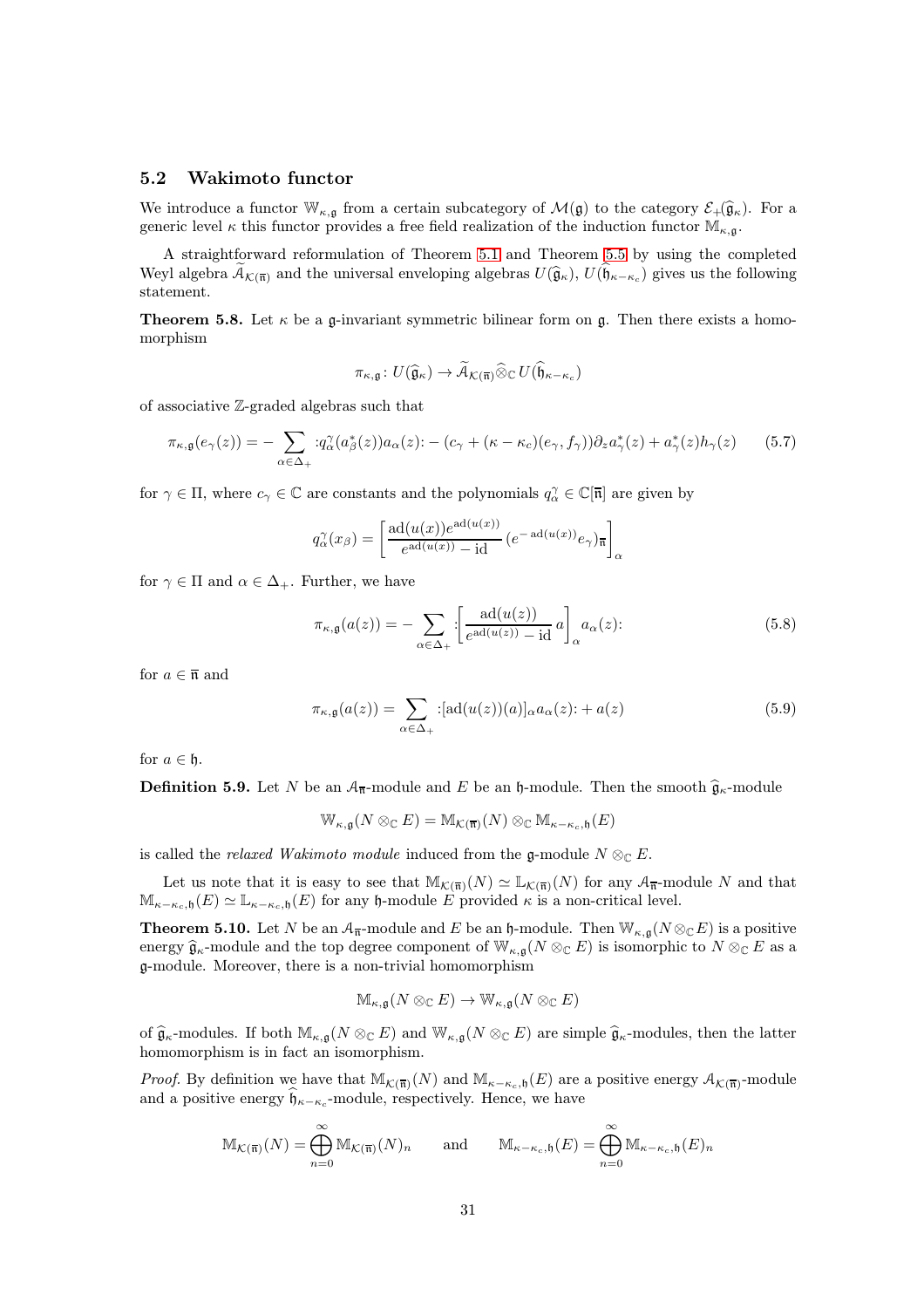with  $M_{\mathcal{K}(\overline{n})}(N)_0 \simeq N$  as  $\mathcal{A}_{\overline{n}}$ -modules and  $M_{\kappa-\kappa_c,\mathfrak{h}}(E)_0 \simeq E$  as h-modules, which gives us the gradation on  $\mathbb{W}_{\kappa,\mathfrak{g}}(N\otimes_{\mathbb{C}} E)$  defined by

$$
\mathbb{W}_{\kappa,\mathfrak{g}}(N\otimes_{\mathbb{C}} E)_n = \bigoplus_{k=0}^n \mathbb{M}_{\mathcal{K}(\overline{\mathfrak{n}})}(N)_{n-k} \otimes_{\mathbb{C}} \mathbb{M}_{\kappa-\kappa_c,\mathfrak{h}}(E)_k
$$

for  $n \in \mathbb{N}_0$ . Further, from Theorem [5.8](#page-30-1) we obtain that the gradation on  $\mathbb{W}_{\kappa,\mathfrak{g}}(N \otimes_{\mathbb{C}} E)$  is compatible with the grading of  $\widehat{\mathfrak{g}}_{\kappa}$ , which implies that  $\mathbb{W}_{\kappa,\mathfrak{g}}(N \otimes_{\mathbb{C}} E)$  is a positive energy  $\widehat{\mathfrak{g}}_{\kappa}$ -module whose top degree component is isomorphic to  $N \otimes_{\mathbb{C}} E$  as a g-module. Hence, we have a homomorphism  $N \otimes_{\mathbb{C}} E \to \mathbb{W}_{\kappa,\mathfrak{a}}(N \otimes_{\mathbb{C}} E)$  of g-modules which gives rise to a homomorphism

$$
\mathbb{M}_{\kappa,\mathfrak{g}}(N\otimes_{\mathbb{C}} E)\to \mathbb{W}_{\kappa,\mathfrak{g}}(N\otimes_{\mathbb{C}} E)
$$

of  $\hat{\mathfrak{g}}_{\kappa}$ -modules by the universal property of the generalized Verma module  $\mathbb{M}_{\kappa,\mathfrak{g}}(N \otimes_{\mathbb{C}} E)$ .

The homomorphism  $\pi_{\mathfrak{q}}$  of associative algebras gives rise to a bifunctor

$$
\Phi_{\mathfrak{g}} \colon \mathcal{M}(\mathcal{A}_{\overline{\mathfrak{n}}}) \times \mathcal{M}(\mathfrak{h}) \to \mathcal{M}(\mathfrak{g})
$$

defined by

$$
\Phi_{\mathfrak{g}}(N,E)=N\otimes_{\mathbb{C}} E
$$

for an  $\mathcal{A}_{\overline{n}}$ -module N and h-module E, where the g-module structure on  $N \otimes_{\mathbb{C}} E$  is given by  $\pi_{\mathfrak{q}}$ . This enable us to consider  $\mathbb{W}_{\kappa,\mathfrak{g}}$  as a functor from the category  $\mathcal{M}(\mathcal{A}_{\overline{n}}) \times \mathcal{M}(\mathfrak{h})$  to the category  $\mathcal{E}_+(\widehat{\mathfrak{g}}_\kappa)$ . We will call  $\mathbb{W}_{\kappa,\mathfrak{q}}$  the *Wakimoto functor*.

Since the image of  $\Phi_{\mathfrak{g}}$  need not be a subcategory of  $\mathcal{M}(\mathfrak{g})$ , we denote by  $\mathcal{C}(\mathfrak{g})$  the full subcategory of  $\mathcal{M}(\mathfrak{g})$  consisting of g-modules isomorphic to  $N \otimes_{\mathbb{C}} E$  and their finite direct sums, where N is an  $A_{\overline{n}}$ -module, E is a semisimple finite-dimensional h-module and the g-module structure on  $N \otimes_{\mathbb{C}} E$  is given through the homomorphism  $\pi_{\mathfrak{g}}$ . In the next, we will consider the Wakimoto functor  $\mathbb{W}_{\kappa,q}$  as a functor from the category  $\mathcal{C}(\mathfrak{g})$  (there is a unique extension of  $\mathbb{W}_{\kappa,q}$  from im  $\Phi_{\mathfrak{g}}$ ) to the category  $\mathcal{E}_+(\widehat{\mathfrak{g}}_\kappa)$ .

**Proposition 5.11.** For  $\alpha \in \Delta_+$  the twisting functor  $T^{\mathfrak{g}}_{\alpha}$  preserves the category  $\mathcal{C}(\mathfrak{g})$ .

*Proof.* Let M be a g-module belonging to the category  $\mathcal{C}(\mathfrak{g})$ . Then we have  $M \simeq \sum_{i=1}^{n} N_i \otimes_{\mathbb{C}} E_i$ , where  $N_i$  is an  $A_{\overline{n}}$ -module and  $E_i$  is a semisimple finite-dimensional h-module for  $i = 1, 2, ..., n$ , which gives us  $T_{\alpha}(M) \simeq \sum_{i=1}^{n} T_{\alpha}(N_i \otimes_{\mathbb{C}} E_i)$ . Therefore, we need to show that  $T_{\alpha}(N \otimes_{\mathbb{C}} E)$  is also from the category  $\mathcal{C}(\mathfrak{g})$  for an  $\mathcal{A}_{\overline{n}}$ -module N and a semisimple finite-dimensional h-module E.

Since  $f_\alpha$  and  $p_\alpha = \pi_\mathfrak{g}(f_\alpha)$  for  $\alpha \in \Delta_+$  are locally ad-nilpotent regular elements in  $U(\mathfrak{g})$  and  $\mathcal{A}_{\overline{n}}$ , respectively, we obtain that

<span id="page-31-0"></span>
$$
(N \otimes_{\mathbb{C}} E)_{(f_{\alpha})} \simeq N_{(p_{\alpha})} \otimes_{\mathbb{C}} E
$$

as g-modules, where the g-module structure on  $N_{(p_\alpha)} \otimes_{\mathbb{C}} E$  is defined through the homomorphism  $\pi_{\mathfrak{g}}$ . Hence, we get  $T_{\alpha}(N \otimes_{\mathbb{C}} E) \simeq (N_{(p_{\alpha})}/N) \otimes_{\mathbb{C}} E$  for  $\alpha \in \Delta_{+}$ , which implies immediately that  $T_{\alpha}(N \otimes_{\mathbb{C}} E)$  is an object of the category  $\mathcal{C}(\mathfrak{a})$ .  $T_{\alpha}(N \otimes_{\mathbb{C}} E)$  is an object of the category  $\mathcal{C}(\mathfrak{g})$ .

Now, we may apply the Wakimoto functor  $\mathbb{W}_{\kappa,\mathfrak{g}}$  on Verma modules and Gelfand–Tsetlin modules to obtain a free field realization of the corresponding relaxed Verma modules.

Let  $\mathbb{C}_{\lambda}$  be the 1-dimensional h-module given by a weight  $\lambda \in \mathfrak{h}^*$  and let  $\alpha \in \Delta_+$  be a positive root. Then by [\[KS17\]](#page-43-15) and [\[FK19b\]](#page-43-6) there are isomorphisms

$$
M_{\mathfrak{b}}^{\mathfrak{g}}(\lambda) \simeq \mathcal{A}_{\overline{\mathfrak{n}}}/\mathcal{I}_{V} \otimes_{\mathbb{C}} \mathbb{C}_{\lambda+2\rho} \qquad \text{and} \qquad W_{\mathfrak{b}}^{\mathfrak{g}}(\lambda,\alpha) \simeq \mathcal{A}_{\overline{\mathfrak{n}}}/\mathcal{I}_{\mathrm{GT},\alpha} \otimes_{\mathbb{C}} \mathbb{C}_{\lambda+2\rho} \tag{5.10}
$$

of g-modules, where  $\mathfrak{I}_V$  and  $\mathfrak{I}_{GT,\alpha}$  are left ideals of  $\mathcal{A}_{\overline{n}}$  defined by

$$
\mathcal{I}_{V} = (x_{\gamma}; \gamma \in \Delta_{+})
$$
 and  $\mathcal{I}_{GT,\alpha} = (\partial_{x_{\alpha}}, x_{\gamma}; \gamma \in \Delta_{+} \setminus {\{\alpha\}}),$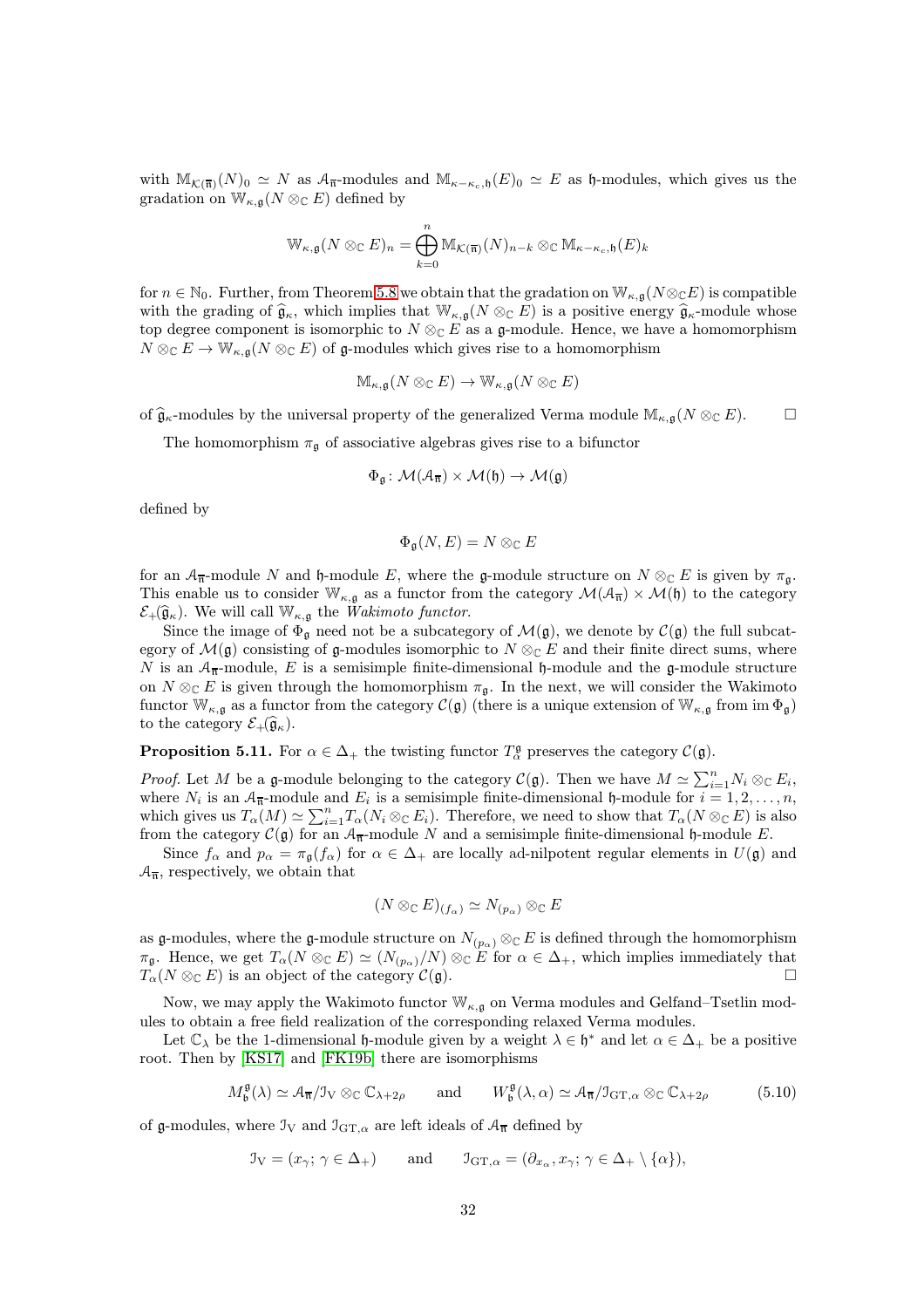which implies that the Verma module  $M_{\mathfrak{b}}^{\mathfrak{g}}(\lambda)$  and  $\alpha$ -Gelfand–Tsetlin module  $W_{\mathfrak{b}}^{\mathfrak{g}}(\lambda, \alpha)$  belong to the category  $\mathcal{C}(\mathfrak{g})$ . Hence, we may apply the Wakimoto functor  $\mathbb{W}_{\kappa,\mathfrak{g}}$  on these  $\mathfrak{g}$ -modules and get the corresponding relaxed Wakimoto modules together with the canonical homomorphisms

$$
\varphi_V^{\lambda} \colon \mathbb{M}_{\kappa, \mathfrak{g}}(M_{\mathfrak{b}}^{\mathfrak{g}}(\lambda)) \to \mathbb{W}_{\kappa, \mathfrak{g}}(M_{\mathfrak{b}}^{\mathfrak{g}}(\lambda)) \quad \text{and} \quad \varphi_{\mathrm{GT}, \alpha}^{\lambda} \colon \mathbb{M}_{\kappa, \mathfrak{g}}(W_{\mathfrak{b}}^{\mathfrak{g}}(\lambda, \alpha)) \to \mathbb{W}_{\kappa, \mathfrak{g}}(W_{\mathfrak{b}}^{\mathfrak{g}}(\lambda, \alpha))
$$

of  $\hat{\mathfrak{g}}_{\kappa}$ -modules given by Theorem [5.10.](#page-30-2) Let us note also that  $W_{\kappa,\mathfrak{g}}(M_{\mathfrak{b}}^{\mathfrak{g}}(\lambda))$  and  $W_{\kappa,\mathfrak{g}}(W_{\mathfrak{b}}^{\mathfrak{g}}(\lambda,\alpha))$  are positive energy  $\hat{\mathfrak{g}}_{\kappa}$ -modules with the top degree component isomorphic to  $M_{\mathfrak{b}}^{\mathfrak{g}}(\lambda)$  and  $W_{\mathfrak{b}}^{\mathfrak{g}}(\lambda, \alpha)$ , respectively.

Further, we introduce vector spaces

$$
\mathcal{F}_{\overline{\mathfrak{n}}} = \mathbb{C}[\partial_{x_{\gamma}}, \gamma \in \Delta_+] \quad \text{and} \quad \mathcal{F}_{\overline{\mathfrak{n}}, \alpha} = \mathbb{C}[x_{\alpha}, \partial_{x_{\gamma}}, \gamma \in \Delta_+ \setminus \{\alpha\}] \tag{5.11}
$$

and endow them with the structure of  $A_{\overline{n}}$ -modules by means of the canonical isomorphisms

$$
\mathcal{A}_{\overline{\mathfrak{n}}}/\mathfrak{I}_{V} \simeq \mathfrak{F}_{\overline{\mathfrak{n}}} \quad \text{and} \quad \mathcal{A}_{\overline{\mathfrak{n}}}/\mathfrak{I}_{\mathrm{GT},\alpha} \simeq \mathfrak{F}_{\overline{\mathfrak{n}},\alpha} \tag{5.12}
$$

of vector spaces. For a bilinear form  $\kappa$  on  $\mathfrak h$  and  $\lambda \in \mathfrak h^*$ , we define a smooth  $\mathfrak h_\kappa$ -module

<span id="page-32-1"></span>
$$
\pi^\kappa_\lambda=\mathbb{C}[y_{\gamma,n},\, n\in\mathbb{N}, \gamma\in\Pi]
$$

by the formula

$$
h_{\gamma,n} = \begin{cases} \kappa(h,h)n\partial_{y_{\gamma,n}} & \text{if } n \in \mathbb{N}, \\ \lambda(h) & \text{if } n = 0, \\ y_{\gamma,-n} & \text{if } n \in -\mathbb{N} \end{cases}
$$

for  $\gamma \in \Pi$ . In addition, we introduce smooth  $\mathcal{A}_{\mathcal{K}(\overline{\mathfrak{n}})}$ -modules

$$
\begin{aligned} \mathcal{W}_{\overline{\mathfrak{n}}} &= \mathbb{C}[\partial_{x_{\gamma,-n}}, x_{\gamma,n}, \, n \in \mathbb{N}, \gamma \in \Delta_+; \, \partial_{x_{\gamma,0}}, \, \gamma \in \Delta_+], \\ \mathcal{W}_{\overline{\mathfrak{n}},\alpha} &= \mathbb{C}[\partial_{x_{\gamma,-n}}, x_{\gamma,n}, \, n \in \mathbb{N}, \gamma \in \Delta_+; \, x_{\alpha,0}, \partial_{x_{\gamma,0}}, \, \gamma \in \Delta_+ \setminus \{\alpha\}] \end{aligned}
$$

for  $\alpha \in \Delta_+$ . Then it is easy to verify that

<span id="page-32-3"></span><span id="page-32-2"></span>
$$
\mathbb{M}_{\kappa,\mathfrak{h}}(\mathbb{C}_{\lambda}) \simeq \pi_{\lambda}^{\kappa} \tag{5.13}
$$

as  $\widehat{\mathfrak{h}}_{\kappa}$ -modules and that

$$
\mathbb{M}_{\mathcal{K}(\overline{\mathfrak{n}})}(\mathcal{F}_{\overline{\mathfrak{n}}}) \simeq \mathcal{W}_{\overline{\mathfrak{n}}}, \qquad \mathbb{M}_{\mathcal{K}(\overline{\mathfrak{n}})}(\mathcal{F}_{\overline{\mathfrak{n}}, \alpha}) \simeq \mathcal{W}_{\overline{\mathfrak{n}}, \alpha}
$$
(5.14)

<span id="page-32-0"></span>as  $A_{\mathcal{K}(\overline{\mathfrak{n}})}$ -modules.

**Theorem 5.12.** Let  $\kappa$  be a g-invariant symmetric bilinear form on g. Then we have

$$
\mathbb{W}_{\kappa,\mathfrak{g}}(M_{\mathfrak{b}}^{\mathfrak{g}}(\lambda))\simeq \mathcal{W}_{\overline{\mathfrak{n}}}\otimes_\mathbb{C} \pi_{\lambda+2\rho}^{\kappa-\kappa_c} \qquad \text{and} \qquad \mathbb{W}_{\kappa,\mathfrak{g}}(W_{\mathfrak{b}}^{\mathfrak{g}}(\lambda,\alpha))\simeq \mathcal{W}_{\overline{\mathfrak{n}},\alpha}\otimes_\mathbb{C} \pi_{\lambda+2\rho}^{\kappa-\kappa_c}
$$

for  $\lambda \in \mathfrak{h}^*$  and  $\alpha \in \Delta_+$ .

*Proof.* By definition of the Wakimoto functor  $\mathbb{W}_{\kappa, \mathfrak{g}}$  we have that

$$
\begin{aligned} \mathbb{W}_{\kappa,\mathfrak{g}}(M_{\mathfrak{b}}^{\mathfrak{g}}(\lambda))&\simeq \mathbb{M}_{\mathcal{K}(\overline{\mathfrak{n}})}(\mathcal{F}_{\overline{\mathfrak{n}}})\otimes_{\mathbb{C}}\mathbb{M}_{\kappa-\kappa_c,\mathfrak{h}}(\mathbb{C}_{\lambda+2\rho}),\\ \mathbb{W}_{\kappa,\mathfrak{g}}(W_{\mathfrak{b}}^{\mathfrak{g}}(\lambda,\alpha))&\simeq \mathbb{M}_{\mathcal{K}(\overline{\mathfrak{n}})}(\mathcal{F}_{\overline{\mathfrak{n}},\alpha})\otimes_{\mathbb{C}}\mathbb{M}_{\kappa-\kappa_c,\mathfrak{h}}(\mathbb{C}_{\lambda+2\rho})\end{aligned}
$$

for  $\lambda \in \mathfrak{h}^*$  and  $\alpha \in \Delta_+$ , where we used [\(5.10\)](#page-31-0) and [\(5.12\)](#page-32-1). Moreover, by using the isomorphisms [\(5.13\)](#page-32-2) and [\(5.14\)](#page-32-3) we get

$$
\mathbb{W}_{\kappa,\mathfrak{g}}(M_{\mathfrak{b}}^{\mathfrak{g}}(\lambda)) \simeq \mathcal{W}_{\overline{\mathfrak{n}}} \otimes_{\mathbb{C}} \pi_{\lambda+2\rho}^{\kappa-\kappa_c} \qquad \text{and} \qquad \mathbb{W}_{\kappa,\mathfrak{g}}(W_{\mathfrak{b}}^{\mathfrak{g}}(\lambda,\alpha)) \simeq \mathcal{W}_{\overline{\mathfrak{n}},\alpha} \otimes_{\mathbb{C}} \pi_{\lambda+2\rho}^{\kappa-\kappa_c}
$$

for  $\lambda \in \mathfrak{h}^*$  and  $\alpha \in \Delta_+$ .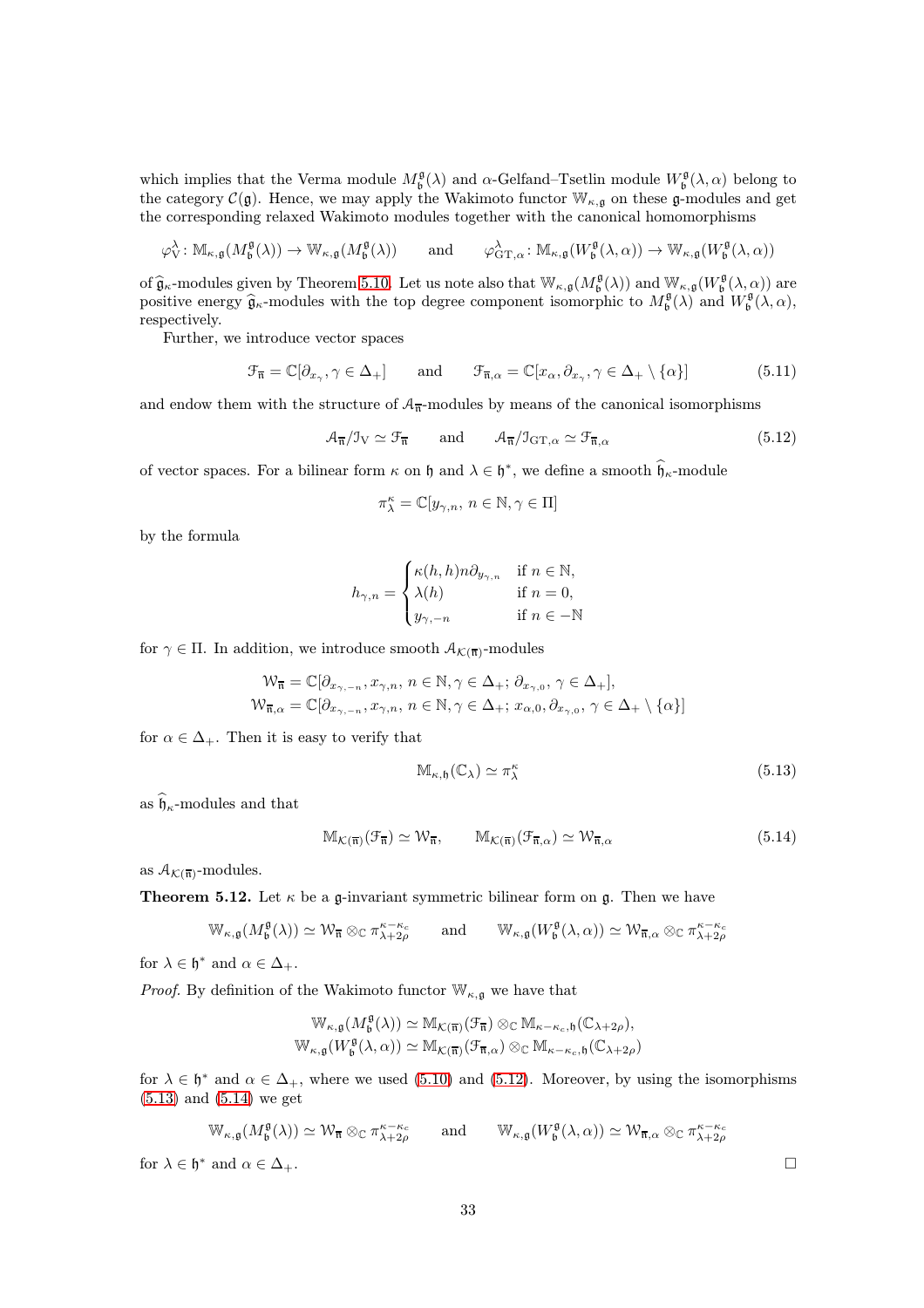The link between the twisting functor  $T_{\alpha}$  for  $\alpha \in \Delta_+ \subset \tilde{\Delta}^{\text{re}}_+$  and the Wakimoto functor  $\mathbb{W}_{\kappa,\mathfrak{g}}$ is given in the following theorem.

Let us introduce a smooth  $A_{\mathcal{K}(\overline{\mathfrak{n}})}$ -module

$$
\mathcal{E}_{\overline{\mathfrak{n}}}=\mathbb{C}[\partial_{x_{\gamma,-n}},x_{\gamma,n},\,n\in\mathbb{N},\gamma\in\Delta_+;\,x_{\gamma,0},\,\gamma\in\Delta_+]
$$

which is isomorphic to  $\mathbb{M}_{\mathcal{K}(\overline{n})}(\mathbb{C}[\overline{n}])$ . The commutative algebra  $\mathcal{E}_{\overline{n}}$  has the natural structure of a  $\hat{Q}$ -graded algebra, where  $\hat{Q}$  is the affine root lattice. The gradation is uniquely determined by

$$
\deg x_{\gamma,n} = \gamma + n\delta \qquad \text{and} \qquad \deg \partial_{x_{\gamma,n}} = -\gamma - n\delta
$$

for  $\gamma \in \Delta_+$  and  $n \in \mathbb{Z}$ . Hence, we have a direct sum decomposition

$$
\mathcal{E}_{\overline{\mathfrak{n}}}=\bigoplus_{\gamma\in \widehat{Q}}\mathcal{E}_{\overline{\mathfrak{n}},\gamma}.
$$

We say that a differential operator  $P \in \widetilde{\mathcal{A}}_{\mathcal{K}(\overline{\mathfrak{n}})}$  has degree  $\omega \in \widehat{Q}$  if  $P(\mathcal{E}_{\overline{\mathfrak{n}},\gamma}) \subset \mathcal{E}_{\overline{\mathfrak{n}},\gamma+\omega}$  for all  $\gamma \in \widehat{Q}$ . Further, for  $\alpha \in \Delta_+$  we define a differential operator  $p_\alpha \in \widetilde{\mathcal{A}}_{\mathcal{K}(\overline{n})}$  by

$$
p_{\alpha} = \pi_{\kappa,\mathfrak{g}}(f_{\alpha,0}) = \text{Res}_{z=0} \,\pi_{\kappa,\mathfrak{g}}(f_{\alpha}(z)) = -\text{Res}_{z=0} \sum_{\gamma \in \Delta_+} \left[ \frac{\text{ad}(u(z))}{e^{\text{ad}(u(z))} - \text{id}} f_{\alpha} \right]_{\gamma} a_{\gamma}(z).
$$

Then we may write

$$
p_{\alpha} = p_{\alpha,0} + p_{\alpha,1},
$$

where  $p_{\alpha,0} = \pi_{\mathfrak{g}}(f_{\alpha,0})$ . The differential operators  $p_{\alpha,0}$ ,  $p_{\alpha,1}$  and  $p_{\alpha}$  have degree  $-\alpha$  for  $\alpha \in \Delta_+$ . We denote by  $\mathcal{N}_{\alpha}$  the Lie subalgebra of  $\widetilde{A}_{\mathcal{K}(\overline{n})}$  generated by the set  $\{ad(p_{\alpha,0})^n(p_{\alpha,1}); n \in \mathbb{N}_0\}$  and by  $\mathcal{U}_{\alpha}$  the subalgebra of  $\widetilde{A}_{\mathcal{K}(\overline{n})}$  generated by  $\mathcal{N}_{\alpha}$ . Moreover, we have the decompositions

$$
\mathcal{N}_{\alpha} = \bigoplus_{n \in \mathbb{N}_0} \mathcal{N}_{\alpha, -n\alpha} \quad \text{and} \quad \mathcal{U}_{\alpha} = \bigoplus_{n \in \mathbb{N}_0} \mathcal{U}_{\alpha, -n\alpha}
$$

given by the degree of differential operators, where  $\mathcal{N}_{\alpha,0} = 0$  and  $\mathcal{U}_{\alpha,0} = \mathbb{C}$ .

Let us consider an  $\mathcal{A}_{\overline{n}}$ -module N. Then the smooth  $\mathcal{A}_{\mathcal{K}(\overline{n})}$ -module  $\mathbb{M}_{\mathcal{K}(\overline{n})}(N)$  has the canonical grading

$$
\mathbb{M}_{\mathcal{K}(\overline{\mathfrak{n}})}(N) = \bigoplus_{n=0}^{\infty} \mathbb{M}_{\mathcal{K}(\overline{\mathfrak{n}})}(N)_n,
$$

where  $\mathbb{M}_{K(\overline{n})}(N)_0 \simeq N$  as  $\mathcal{A}_{\overline{n}}$ -modules. Moreover, by definition of  $p_\alpha$  we get immediately that the differential operator  $p_{\alpha,0}$ ,  $p_{\alpha,1}$  and  $p_{\alpha}$  preserve the subspaces  $\mathbb{M}_{\mathcal{K}(\overline{n})}(N)_n$  for  $n \in \mathbb{N}_0$ . Besides, we have

$$
\mathbb{M}_{\mathcal{K}(\overline{\mathfrak{n}})}(N) \simeq \mathcal{E}_{\overline{\mathfrak{n}}}^- \otimes_\mathbb{C} N,
$$

where

$$
\mathcal{E}_{\overline{\mathfrak{n}}}^{-}=\mathbb{C}[\partial_{x_{\gamma,-n}},x_{\gamma,n},\,n\in\mathbb{N},\gamma\in\Delta_{+}],
$$

which gives us

$$
\mathbb{M}_{\mathcal{K}(\overline{\mathfrak{n}})}(N)_n \simeq \mathcal{E}_{\overline{\mathfrak{n}},n}^- \otimes_{\mathbb{C}} N
$$

for  $n \in \mathbb{N}_0$ . Since the Lie algebra  $\mathcal{N}_{\alpha}$  preserves  $\mathbb{M}_{\mathcal{K}(\overline{n})}(N)_n$  for  $n \in \mathbb{N}_0$ , we have

$$
q(\mathcal{E}_{\overline{\mathfrak{n}},n,\gamma}^{-}\otimes_\mathbb{C} N)\subset \mathcal{E}_{\overline{\mathfrak{n}},n,\gamma-j\alpha}^{-}\otimes_\mathbb{C} N
$$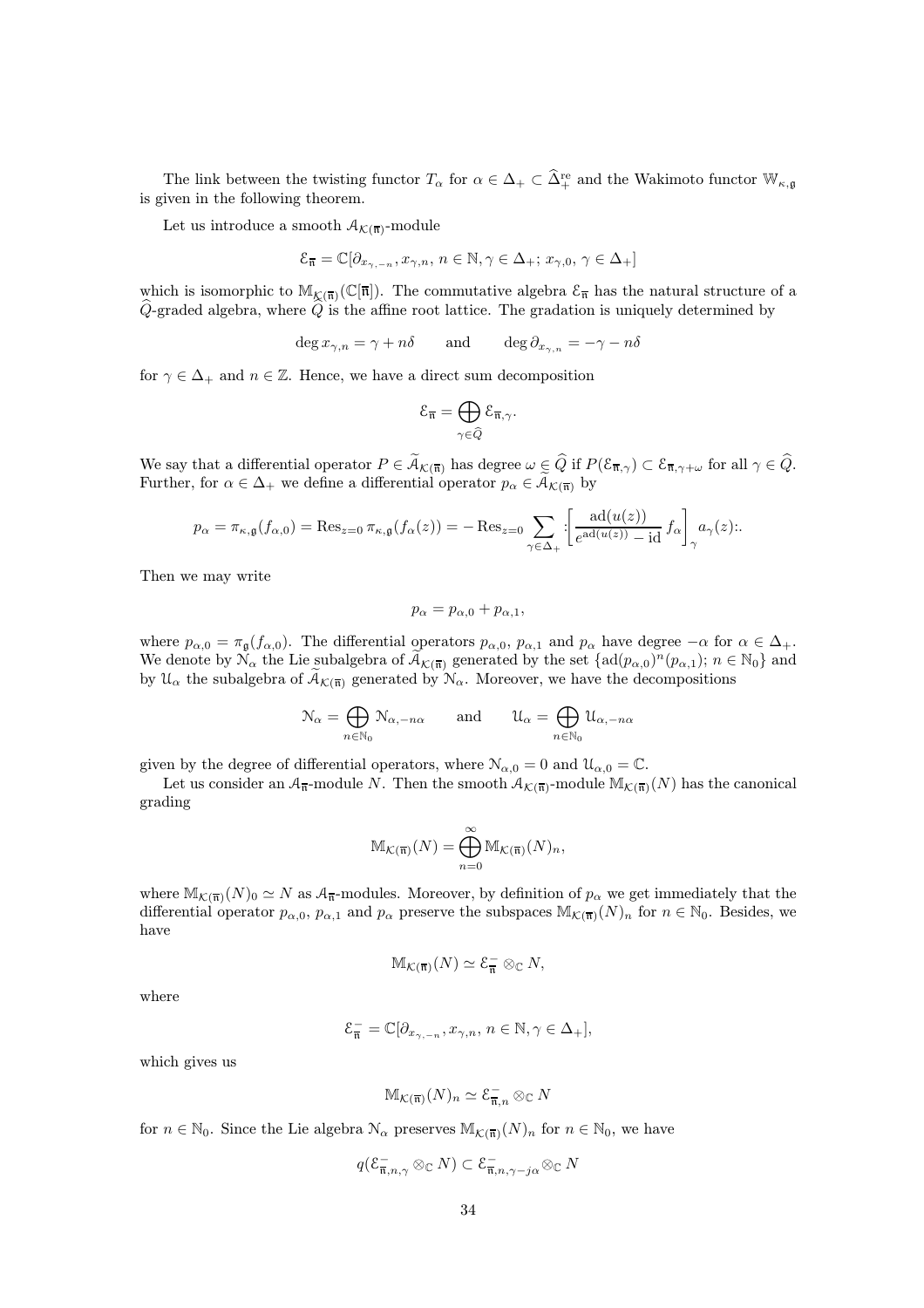for  $q \in \mathcal{N}_{\alpha,-j\alpha}$ , where  $\mathcal{E}_{\overline{n},n,\gamma}^- = \mathcal{E}_{\overline{n},n}^- \cap \mathcal{E}_{\overline{n},\gamma}$ . However, the vector space  $\mathcal{E}_{\overline{n},n}^-$  is finite dimensional, which implies that there exists  $j_{n,\gamma} \in \mathbb{N}_0$  such that  $\mathcal{E}_{\overline{n},n,\gamma-j\alpha}^- = 0$  for  $j > j_{n,\gamma}$ . Therefore, for each vector  $v \in M_{\mathcal{K}(\overline{n})}(N)$  there exists an integer  $n_v \in \mathbb{N}_0$  such that  $\mathcal{U}_{\alpha,-n\alpha}v = 0$  for all  $n > n_v$ .

Since  $p_{\alpha}$  and  $p_{\alpha,0}$  for  $\alpha \in \Delta_+$  are locally ad-nilpotent regular elements of the completed Weyl algebra  $\widetilde{A}_{\mathcal{K}(\overline{n})}$ , we may construct localized modules  $\mathbb{M}_{\mathcal{K}(\overline{n})}(N)_{(p_{\alpha})}$  and  $\mathbb{M}_{\mathcal{K}(\overline{n})}(N)_{(p_{\alpha},0)}$ . By a completely similar way as in [\[FK19b,](#page-43-6) Lemma 4.6], we can show that the element  $p_{\alpha,1}p_{\alpha,0}^{\alpha} \in \widetilde{A}_{\mathcal{K}(\overline{n})}$ acts locally nilpotently on  $\mathbb{M}_{\mathcal{K}(\overline{\mathfrak{n}})}(N)_{(p_{\alpha,0})}$ .

<span id="page-34-1"></span>**Proposition 5.13.** Let  $\alpha \in \Delta_+$  and let N be an  $\mathcal{A}_{\overline{n}}$ -module. Then the linear mapping

$$
\Phi_{\alpha} \colon \mathbb{M}_{\mathcal{K}(\overline{\mathfrak{n}})}(N)_{(p_{\alpha})} \to \mathbb{M}_{\mathcal{K}(\overline{\mathfrak{n}})}(N)_{(p_{\alpha},0)}
$$

defined by

$$
\Phi_\alpha(p_\alpha^{-n}v)=\varphi_\alpha^n(v)
$$

for  $n \in \mathbb{N}_0$  and  $v \in M_{\mathcal{K}(\overline{\mathfrak{n}})}(N)$ , where the linear mapping  $\varphi_\alpha \colon M_{\mathcal{K}(\overline{\mathfrak{n}})}(N)_{(p_{\alpha,0})} \to M_{\mathcal{K}(\overline{\mathfrak{n}})}(N)_{(p_{\alpha,0})}$  is given through

$$
\varphi_{\alpha}(v) = p_{\alpha,0}^{-1} \sum_{k=0}^{\infty} (-1)^k (p_{\alpha,1} p_{\alpha,0}^{-1})^k v
$$

for  $v \in M_{\mathcal{K}(\overline{\mathfrak{n}})}(N)$ , is an isomorphism of  $(\widetilde{A}_{\mathcal{K}(\overline{\mathfrak{n}})})_{(p_{\alpha})}$ -modules.

*Proof.* Since the element  $p_{\alpha,1}p_{\alpha,0}^{-1}$  acts locally nilpotently on  $\mathbb{M}_{\mathcal{K}(\overline{n})}(N)_{(p_{\alpha,0})}$ , the linear mapping  $\varphi_{\alpha}$  is well defined. By an analogous way as in [\[FK19b,](#page-43-6) Lemma 4.7, Lemma 4.8], we can show that  $\Phi_{\alpha}$  is a homomorphism of  $(\widetilde{A}_{\mathcal{K}(\overline{n})})_{(p_{\alpha})}$ -modules. Hence, we only need to prove that the linear mapping  $\Phi_{\alpha}$  is injective and surjective. Since we may write

$$
\Phi_{\alpha}(qp_{\alpha}^{-n}v) = q\varphi_{\alpha}^{n}(v) = qp_{\alpha,0}^{-n}v
$$

for  $n \in \mathbb{N}_0$ ,  $v \in N$  and  $q \in \mathcal{E}_{\overline{n}}^-$ , we have the surjectivity of  $\Phi_\alpha$ . To prove the injectivity of  $\Phi_\alpha$  let us assume that  $\Phi_{\alpha}(v) = 0$  for some  $v \in M_{\mathcal{K}(\overline{n})}(N)_{(p_{\alpha})}$ . Then there exists an integer  $n \in \mathbb{N}_0$  such that  $p_{\alpha}^n v \in M_{\mathcal{K}(\overline{n})}(N) \subset M_{\mathcal{K}(\overline{n})}(N)_{(p_{\alpha})}$ . Hence, we have

$$
0 = p_{\alpha}^{n} \Phi_{\alpha}(v) = \Phi_{\alpha}(p_{\alpha}^{n} v) = p_{\alpha}^{n} v \in M_{\mathcal{K}(\overline{\mathfrak{n}})}(N) \subset M_{\mathcal{K}(\overline{\mathfrak{n}})}(N)_{(p_{\alpha,0})},
$$

<span id="page-34-0"></span>which gives us  $v = 0$ . Therefore, the linear mapping  $\Phi_{\alpha}$  is an isomorphism.

**Theorem 5.14.** Let  $\alpha \in \Delta_+ \subset \widehat{\Delta}^{\text{re}}_+$ . Then there exists a natural isomorphism

$$
\eta_{\alpha} \colon T_{\alpha} \circ \mathbb{W}_{\kappa, \mathfrak{g}} \to \mathbb{W}_{\kappa, \mathfrak{g}} \circ T_{\alpha}^{\mathfrak{g}}
$$

of functors, where  $T^{\mathfrak{g}}_{\alpha} : \mathcal{C}(\mathfrak{g}) \to \mathcal{C}(\mathfrak{g})$  is the twisting functor for  $\mathfrak{g}$  assigned to  $\alpha$ . In particular, we have

$$
T_{\alpha}(\mathbb{W}_{\kappa ,\mathfrak{g}}(M_{\mathfrak{b}}^{\mathfrak{g}}(\lambda)))\simeq \mathbb{W}_{\kappa ,\mathfrak{g}}(W_{\mathfrak{b}}^{\mathfrak{g}}(\lambda,\alpha))
$$

for  $\lambda \in \mathfrak{h}^*$  and  $\alpha \in \Delta_+$ .

*Proof.* Let N be an  $A_{\overline{n}}$ -module and E be a semisimple finite-dimensional h-module. Then by using the definition of the Wakimoto functor  $\mathbb{W}_{\kappa,\mathfrak{g}}$  we obtain an isomorphism

$$
\mathbb{W}_{\kappa,\mathfrak{g}}(N \otimes_{\mathbb{C}} E)_{(f_{\alpha,0})} \simeq \mathbb{M}_{\mathcal{K}(\overline{\mathfrak{n}})}(N)_{(p_{\alpha})} \otimes_{\mathbb{C}} \mathbb{M}_{\kappa-\kappa_c,\mathfrak{h}}(E)
$$

of  $U(\widehat{\mathfrak{g}}_{\kappa})$ -modules, where the  $U(\widehat{\mathfrak{g}}_{\kappa})$ -module structure on  $M_{\mathcal{K}(\overline{\mathfrak{n}})}(N)_{(p_{\alpha})}\otimes_{\mathbb{C}} M_{\kappa-\kappa_c,\mathfrak{h}}(E)$  is given via the homomorphism  $\pi_{\kappa,\mathfrak{g}}$ . Further, from Proposition [5.13](#page-34-1) we have that

$$
\mathbb{M}_{\mathcal{K}(\overline{\mathfrak{n}})}(N)_{(p_{\alpha})} \simeq \mathbb{M}_{\mathcal{K}(\overline{\mathfrak{n}})}(N)_{(p_{\alpha,0})} \simeq \mathbb{M}_{\mathcal{K}(\overline{\mathfrak{n}})}(N_{(p_{\alpha,0})})
$$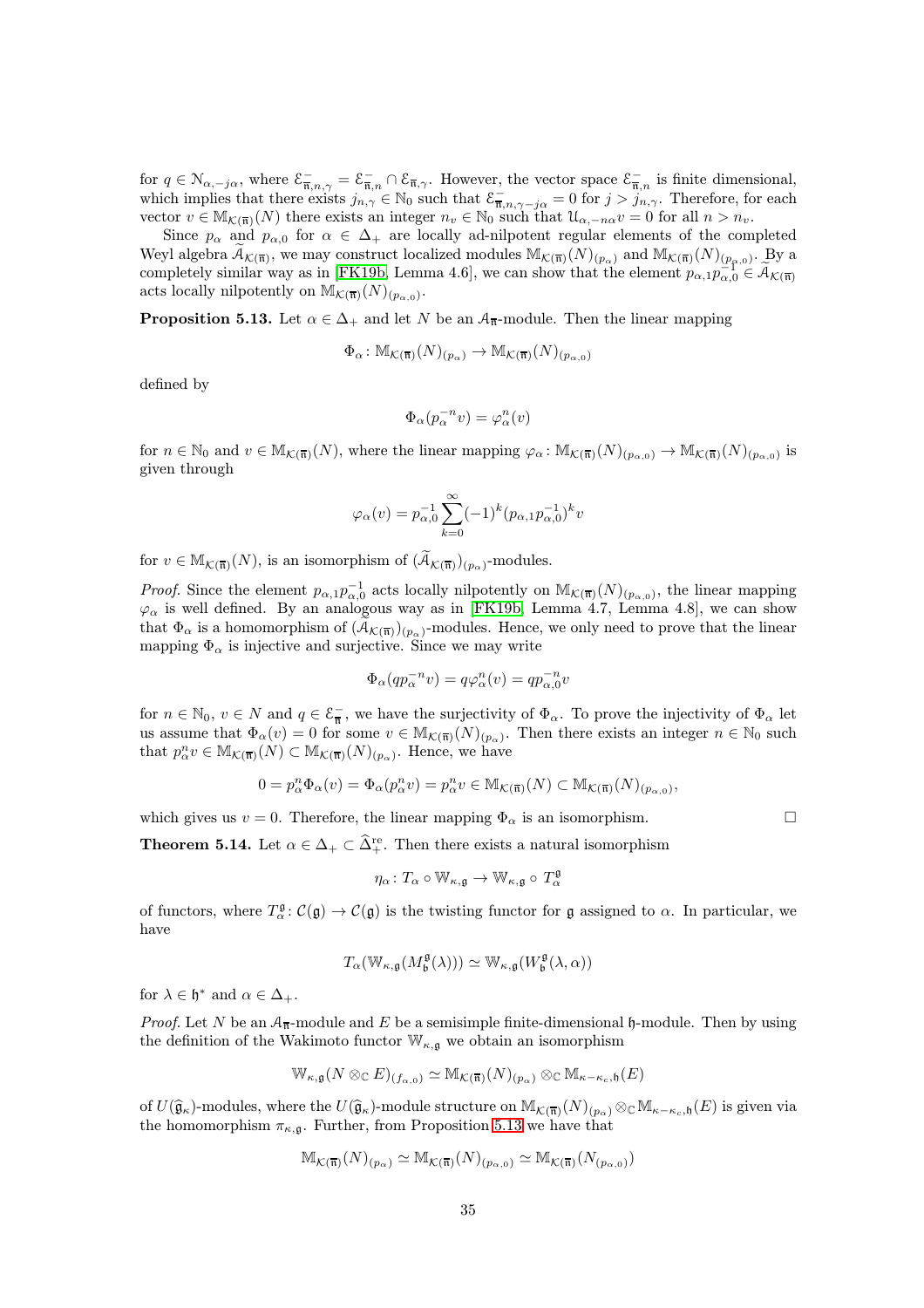as  $\widetilde{A}_{\mathcal{K}(\overline{n})}$ -modules, which gives us

$$
\mathbb{W}_{\kappa,\mathfrak{g}}(N \otimes_{\mathbb{C}} E)_{(f_{\alpha,0})} \simeq \mathbb{M}_{\mathcal{K}(\overline{\mathfrak{n}})}(N_{(p_{\alpha,0})}) \otimes_{\mathbb{C}} \mathbb{M}_{\kappa-\kappa_c,\mathfrak{h}}(E) \simeq \mathbb{W}_{\kappa,\mathfrak{g}}(N_{(p_{\alpha,0})} \otimes_{\mathbb{C}} E)
$$
  

$$
\simeq \mathbb{W}_{\kappa,\mathfrak{g}}((N \otimes_{\mathbb{C}} E)_{(f_{\alpha})})
$$

as  $U(\widehat{\mathfrak{g}}_{\kappa})$ -modules. Hence, by definition of  $T_{\alpha}$  and  $T_{\alpha}^{\mathfrak{g}}$  we get

$$
T_{\alpha}(\mathbb{W}_{\kappa,\mathfrak{g}}(N\otimes_{\mathbb{C}} E))\simeq \mathbb{W}_{\kappa,\mathfrak{g}}(T_{\alpha}^{\mathfrak{g}}(N\otimes_{\mathbb{C}} E))
$$

for  $\alpha \in \Delta_+$ . Moreover, it is obvious that this isomorphism is natural. The rest of the statement follows immediately.

With the help of Theorem [5.14](#page-34-0) we can establish a relation between the relaxed Verma module  $\mathbb{M}_{\kappa,\mathfrak{g}}(W_{\mathfrak{b}}^{\mathfrak{g}}(\lambda,\alpha))$  and the relaxed Wakimoto module  $\mathbb{W}_{\kappa,\mathfrak{g}}(W_{\mathfrak{b}}^{\mathfrak{g}}(\lambda,\alpha)).$ 

<span id="page-35-2"></span>**Corollary 5.15.** Let  $\lambda \in \mathfrak{h}^*$  and let us assume that the Verma module  $\mathbb{M}_{\kappa,\mathfrak{g}}(M_{\mathfrak{b}}^{\mathfrak{g}}(\lambda))$ , or equivalently the Wakimoto module  $\mathbb{W}_{\kappa,\mathfrak{g}}(M_{\mathfrak{b}}^{\mathfrak{g}}(\lambda))$ , is a simple  $\hat{\mathfrak{g}}_{\kappa}$ -module. Then the relaxed Verma module  $\mathbb{M}_{\kappa,\mathfrak{g}}(W^{\mathfrak{g}}_{\mathfrak{b}}(\lambda,\alpha))$  is isomorphic to the relaxed Wakimoto module  $\mathbb{W}_{\kappa,\mathfrak{g}}(W^{\mathfrak{g}}_{\mathfrak{b}}(\lambda,\alpha))$  for  $\alpha \in \Delta_{+}$ .

*Proof.* If the Verma module  $\mathbb{M}_{\kappa,\mathfrak{g}}(M^{\mathfrak{g}}_{\mathfrak{b}}(\lambda))$ , or equivalently the Wakimoto module  $\mathbb{W}_{\kappa,\mathfrak{g}}(M^{\mathfrak{g}}_{\mathfrak{b}}(\lambda))$ , is a simple  $\hat{\mathfrak{g}}_{\kappa}$ -module, then  $\mathbb{M}_{\kappa,\mathfrak{g}}(M_{\mathfrak{b}}^{\mathfrak{g}}(\lambda)) \simeq \mathbb{W}_{\kappa,\mathfrak{g}}(M_{\mathfrak{b}}^{\mathfrak{g}}(\lambda)).$  By applying the twisting functor  $T_{\alpha}$  for  $\alpha \in \Delta_+$  on both sides of the isomorphism, we obtain

$$
\mathbb{M}_{\kappa,\mathfrak{g}}(W_{\mathfrak{b}}^{\mathfrak{g}}(\lambda,\alpha))\simeq T_{\alpha}(\mathbb{M}_{\kappa,\mathfrak{g}}(M_{\mathfrak{b}}^{\mathfrak{g}}(\lambda)))\simeq T_{\alpha}(\mathbb{W}_{\kappa,\mathfrak{g}}(M_{\mathfrak{b}}^{\mathfrak{g}}(\lambda)))\simeq \mathbb{W}_{\kappa,\mathfrak{g}}(W_{\mathfrak{b}}^{\mathfrak{g}}(\lambda,\alpha)),
$$

where the first isomorphism follow from Theorem [4.15](#page-23-3) and the last isomorphism is a consequence of Theorem [5.14.](#page-34-0)

Let us note that Corollary [5.15](#page-35-2) provides a free field realization of the relaxed Verma module  $\mathbb{M}_{\kappa,g}(W^{\mathfrak{g}}_{\mathfrak{b}}(\lambda,\alpha))$  whenever  $\mathbb{M}_{\kappa,g}(M^{\mathfrak{g}}_{\mathfrak{b}}(\lambda))$ , or equivalently  $\mathbb{W}_{\kappa,g}(M^{\mathfrak{g}}_{\mathfrak{b}}(\lambda))$ , is a simple  $\widehat{\mathfrak{g}}_{\kappa}$ -module. On the other hand, this does not give any information for the critical level  $\kappa_c$ , since  $\mathbb{M}_{\kappa_c,\mathfrak{g}}(M_\mathfrak{b}^{\mathfrak{g}}(\lambda))$  is never a simple  $\hat{\mathfrak{g}}_{\kappa_c}$ -module. However, applying [\[Fre07,](#page-43-10) Proposition 9.5.1] to the longest element of the Weyl group of  $\mathfrak g$  we have that the Verma module  $\mathbb{M}_{\kappa_c,\mathfrak g}(M_{\mathfrak b}^{\mathfrak g}(\lambda))$  and the Wakimoto module  $\mathbb{W}_{\kappa_c,\mathfrak{g}}(M_{\mathfrak{b}}^{\mathfrak{g}}(\lambda))$  are isomorphic if  $\langle \lambda + \rho, \alpha^{\vee} \rangle \notin -\mathbb{N}$  for all  $\alpha \in \Delta_+$ . Hence, we have the following extension of Corollary [5.15](#page-35-2) in the case of the critical level.

<span id="page-35-3"></span>**Corollary 5.16.** Let  $\lambda \in \mathfrak{h}^*$  satisfy  $\langle \lambda + \rho, \alpha^{\vee} \rangle \notin -\mathbb{N}$  for all  $\alpha \in \Delta_+$ , i.e.  $\lambda$  is dominant weight. Then the relaxed Verma module  $\mathbb{M}_{\kappa_c,\mathfrak{g}}(W^{\mathfrak{g}}_{\mathfrak{b}}(\lambda,\alpha))$  is isomorphic to the relaxed Wakimoto module  $\mathbb{W}_{\kappa_c, \mathfrak{g}}(W^{\mathfrak{g}}_{\mathfrak{b}}(\lambda, \alpha))$  for  $\alpha \in \Delta_+$ .

## <span id="page-35-0"></span>6 Positive energy representations of  $\mathcal{L}_{\kappa}(\mathfrak{g})$

In this section we describe families of positive energy representations of the simple affine vertex algebra  $\mathcal{L}_{\kappa}(\mathfrak{g})$  of an admissible level  $\kappa$  associated to a simple Lie algebra g.

#### <span id="page-35-1"></span>6.1 Admissible representations

Let  $\mathfrak g$  be a complex simple Lie algebra and let  $\kappa$  be a  $\mathfrak g$ -invariant symmetric bilinear form on  $\mathfrak g$ . Since g is a simple Lie algebra, we have  $\kappa = k\kappa_0$  for  $k \in \mathbb{C}$ , where  $\kappa_0$  is the normalized g-invariant symmetric bilinear form on g satisfying

$$
\kappa_{\mathfrak{g}}=2h^\vee\kappa_0.
$$

Let  $\hat{\mathfrak{g}}_{\kappa}$  be the affine Kac–Moody algebra associated to the Lie algebra g of level  $\kappa$ . For  $\lambda \in \hat{\mathfrak{h}}^*$ , we define its integral root system  $\tilde{\Delta}(\lambda)$  by

$$
\widehat{\Delta}(\lambda) = \{ \alpha \in \widehat{\Delta}^{\text{re}}; \, \langle \lambda + \widehat{\rho}, \alpha^{\vee} \rangle \in \mathbb{Z} \},
$$

where  $\hat{\rho} = \rho + h^{\vee} \Lambda_0$ . Further, let  $\hat{\Delta}(\lambda) + \hat{\Delta}(\lambda) \cap \hat{\Delta}_{+}^{\text{re}}$  be the set of positive roots of  $\hat{\Delta}(\lambda)$  and  $\widehat{\Pi}(\lambda) \subset \widehat{\Delta}(\lambda)$  be the set of simple roots. Then we say that a weight  $\lambda \in \widehat{\mathfrak{h}}^*$  is admissible ([\[KW89\]](#page-43-16)) provided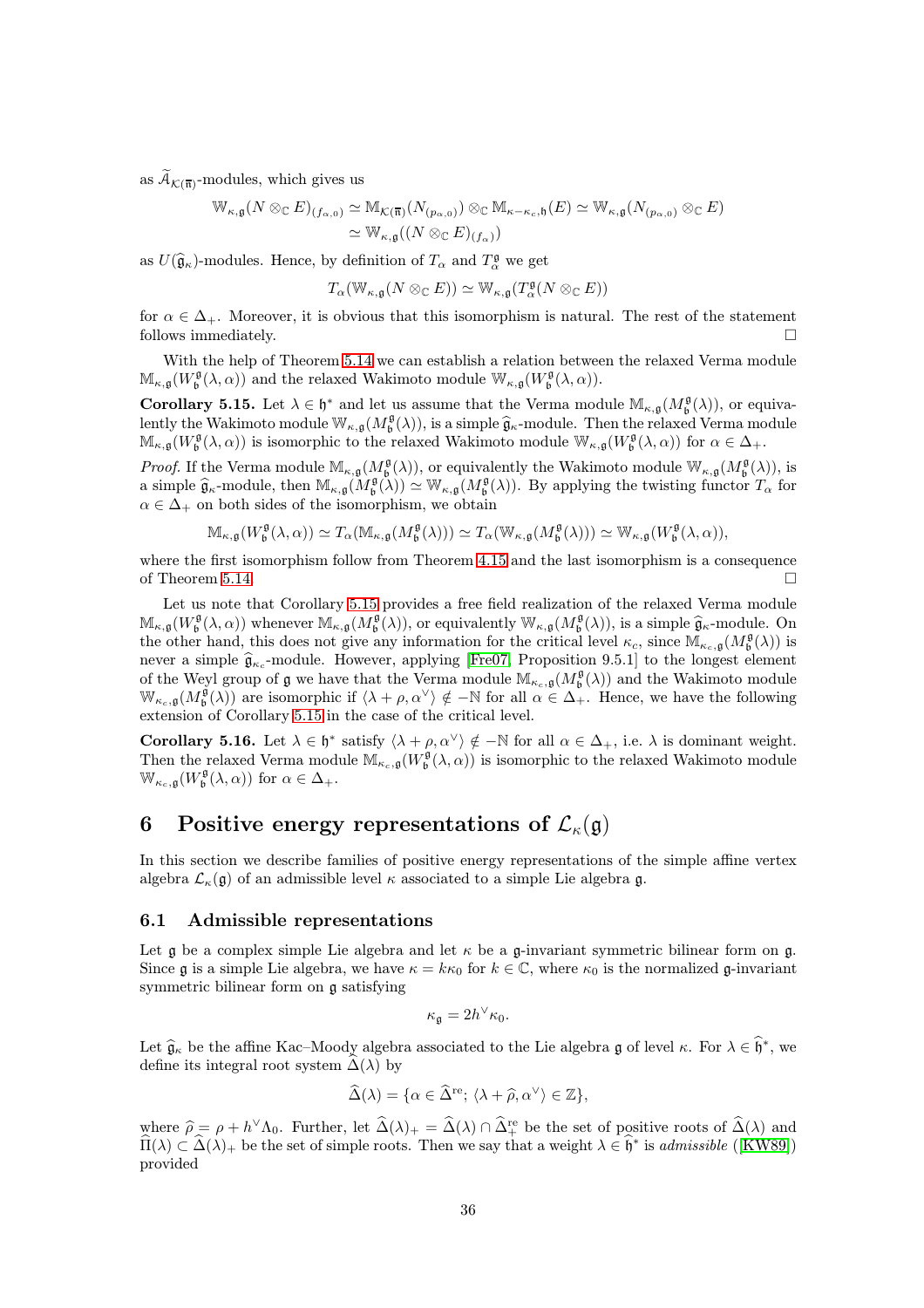i)  $\lambda$  is regular dominant, that is  $\langle \lambda + \hat{\rho}, \alpha^{\vee} \rangle \notin -\mathbb{N}_0$  for all  $\alpha \in \tilde{\Delta}^{\text{re}}_+;$ 

ii) the Q-span of  $\widehat{\Delta}(\lambda)$  contains  $\widehat{\Delta}^{\text{re}}$ .

In particular, if  $\lambda = k\Lambda_0$  is an admissible weight for  $k \in \mathbb{C}$ , then k is called an *admissible number*. The admissible numbers were described in [\[KW89,](#page-43-16) [KW08\]](#page-43-17) as follows. The complex number  $k \in \mathbb{C}$ is admissible if and only if

$$
k+h^\vee=\frac{p}{q}\text{ with }p,q\in\mathbb{N},\text{ }(p,q)=1,\text{ }p\geq\begin{cases} h^\vee&\text{if }(r^\vee,q)=1,\\ h&\text{ if }(r^\vee,q)=r^\vee,\end{cases}
$$

where  $r^{\vee}$  is the lacing number of  $\mathfrak{g}$ , i.e. the maximal number of edges in the Dynkin diagram of the Lie algebra g. Since admissibility of a number  $k \in \mathbb{C}$  depends only on g, we shall say that k is an admissible number for g.

Further, let us assume that  $k \in \mathbb{Q}$  is an admissible number for g. We say that a g-module E is admissible of level k if  $\mathbb{L}_{k\kappa_0,\mathfrak{g}}(E)$  is an  $\mathcal{L}_{k\kappa_0}(\mathfrak{g})$ -module, or equivalently if E is an  $A(\mathcal{L}_{k\kappa_0}(\mathfrak{g}))$ module. In particular, the simple highest weight  $\mathfrak{g}\text{-module } L^{\mathfrak{g}}_{\mathfrak{b}}(0)$  with zero highest weight is an admissible g-module of level k. Moreover, since  $A(\mathcal{L}_{k\kappa_0}(\mathfrak{g})) \simeq U(\mathfrak{g})/I_k$ , where  $I_k$  is a two-sided ideal of  $U(\mathfrak{g})$ , we obtain that a g-module E is admissible of level k if and only if the ideal  $I_k$  is contained in the annihilator  $\text{Ann}_{U(\mathfrak{g})}E$ .

Admissible highest weight g-modules of level k were classified in [\[Ara16\]](#page-42-9) as follows. Let  $\Pr_k$  be the set of admissible weights  $\lambda \in \mathfrak{h}^*$  of level k such that there is an element  $y \in W$  of the extended affine Weyl group W of g satisfying  $\hat{\Delta}(\lambda) = y(\hat{\Delta}(k\Lambda_0))$ . Further, let us define the subset

$$
\overline{\Pr}_k = \{ \overline{\lambda}; \, \lambda \in \Pr_k \}
$$

<span id="page-36-0"></span>of  $\mathfrak{h}^*$ , where  $\overline{\lambda} \in \mathfrak{h}^*$  denotes the canonical projection of  $\lambda \in \widehat{\mathfrak{h}}^*$  to  $\mathfrak{h}^*$ .

**Theorem 6.1.** [\[Ara16\]](#page-42-9) Let  $k \in \mathbb{Q}$  be an admissible number for g. Then the simple highest weight **g**-module  $L^{\mathfrak{g}}_b(\lambda)$  with highest weight  $\lambda \in \mathfrak{h}^*$  is admissible of level k if and only if  $\lambda \in \overline{\Pr}_k$ .

For  $\lambda \in \mathfrak{h}^*$ , let  $L^{\mathfrak{g}}_{\mathfrak{b}}(\lambda)$  be the simple  $\mathfrak{g}\text{-module with highest weight } \lambda$  and

$$
J_{\lambda} = \operatorname{Ann}_{U(\mathfrak{g})} L_{\mathfrak{b}}^{\mathfrak{g}}(\lambda) \tag{6.1}
$$

the corresponding primitive ideal of  $U(\mathfrak{a})$ . A theorem of Duflo [\[Duf77\]](#page-42-15) states that for any primitive ideal I of  $U(\mathfrak{g})$  there exists  $\lambda \in \mathfrak{h}^*$  such that  $I = J_\lambda$ . This implies that a simple weight g-module E is admissible of level k if and only if  $\text{Ann}_{U(\mathfrak{g})}E = J_\lambda$  for some  $\lambda \in \overline{\Pr}_k$ . Besides, for  $\lambda, \mu \in \overline{\Pr}_k$ we have  $J_{\lambda} = J_{\mu}$  if and only if there exists  $w \in W$  such that  $\mu = w \cdot \lambda$  (see Proposition 2.4 in [\[AFR17\]](#page-42-4)). Hence, we may define an equivalence relation on  $\overline{\Pr}_k$  by

$$
\lambda \sim \mu \Longleftrightarrow
$$
 there exists  $w \in W$  such that  $\mu = w \cdot \lambda$ 

and set

$$
[\overline{\Pr}_k] = \overline{\Pr}_k / \sim
$$

for an admissible number  $k$  of  $\mathfrak{g}$ .

Let  $\mathfrak{p} = \mathfrak{l} \oplus \mathfrak{u}$  be a standard parabolic subalgebra of g, where u is the nilradical of  $\mathfrak{p}$  and  $\mathfrak{l}$  is the Levi subalgebra of p, and let  $k \in \mathbb{Q}$  be an admissible number for g. We denote by  $\Omega_k(\mathfrak{p})$  the set of those weights  $\lambda \in \overline{\Pr}_k \cap \Lambda^+(\mathfrak{p})$  for which the generalized Verma module  $M_\mathfrak{p}^\mathfrak{g}(\lambda)$  is simple, i.e.  $M_{\mathfrak{p}}^{\mathfrak{g}}(\lambda) \simeq L_{\mathfrak{b}}^{\mathfrak{g}}(\lambda)$  as g-modules. For  $\lambda \in \Omega_k(\mathfrak{p})$ , we obtain immediately that  $\lambda$  is a regular weight, which by [\[Jan77\]](#page-43-18) gives us that  $M_{\mathfrak{p}}^{\mathfrak{g}}(\lambda)$  is a simple g-module if and only if  $\langle \lambda + \rho, \alpha^{\vee} \rangle \notin \mathbb{N}$  for all  $\alpha \in \Delta^{\mathfrak{u}}_{+}.$ 

**Theorem 6.2.** Let p be a standard parabolic subalgebra of g and let  $k \in \mathbb{Q}$  be an admissible number for **g**. Then the **g**-module  $W_{\mathfrak{p}}^{\mathfrak{g}}(\lambda, \alpha)$  is admissible of level k for  $\lambda \in \Omega_k(\mathfrak{p})$  and  $\alpha \in \Delta^{\mathfrak{u}}_+$ .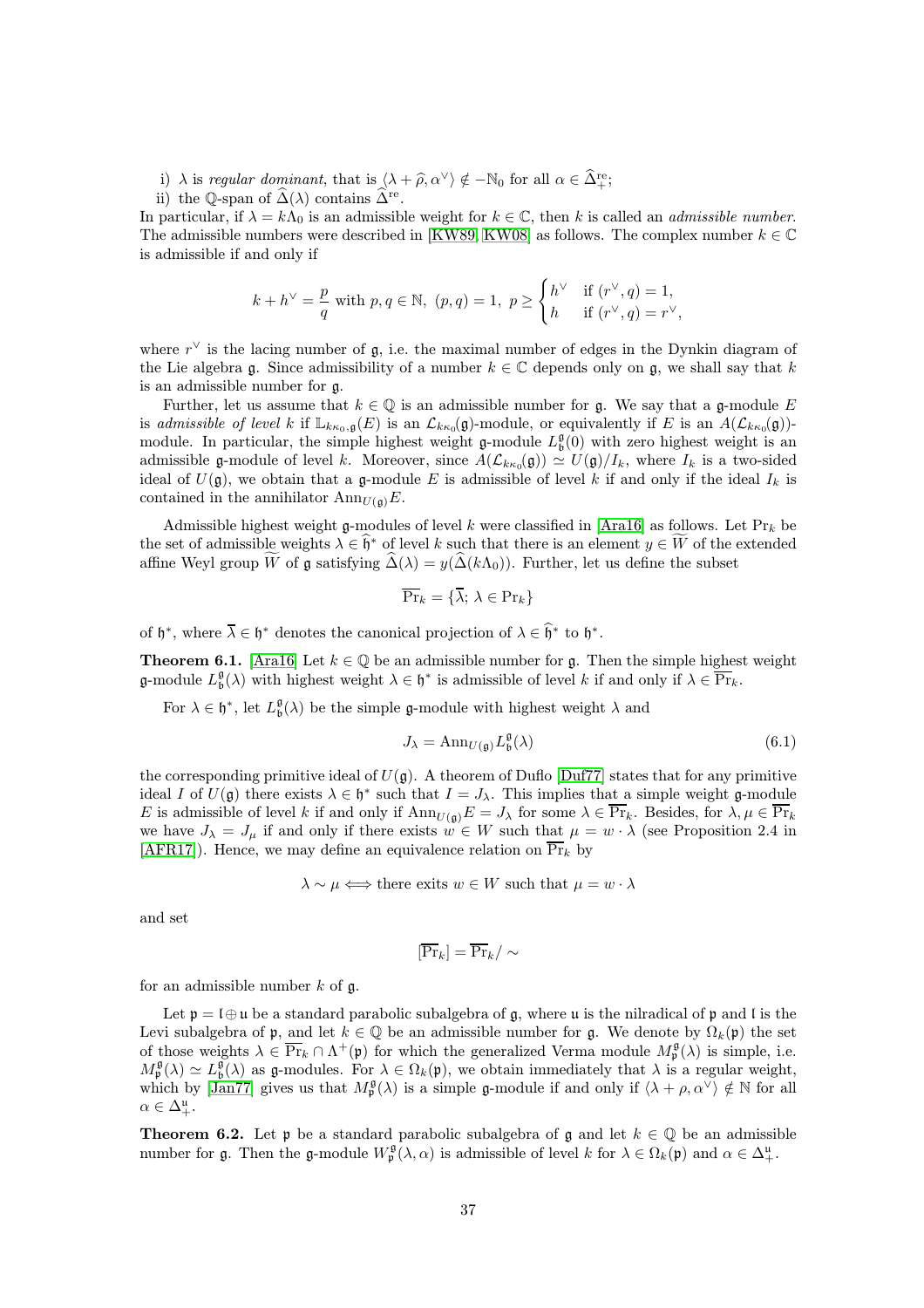*Proof.* Indeed, the Zhu's algebra  $A(\mathcal{L}_{k\kappa_0}(\mathfrak{g}))$  is isomorphic to  $U(\mathfrak{g})/I_k$ , where  $I_k$  is a two-sided ideal of  $U(\mathfrak{g})$ . Let us consider the simple highest weight  $\mathfrak{g}\text{-module }L^{\mathfrak{g}}_{\mathfrak{b}}(\lambda)$  with highest weight  $\lambda \in \mathfrak{h}^*$ . For  $\lambda \in \Omega_k(\mathfrak{p})$ , the g-module  $L^{\mathfrak{g}}_{\mathfrak{b}}(\lambda)$  is admissible of level k by Theorem [6.1.](#page-36-0) Hence, we get  $I_k \subset J_{\lambda}$ , where  $J_{\lambda} = \text{Ann}_{U(\mathfrak{g})} L^{\mathfrak{g}}_{\mathfrak{b}}(\lambda)$ . Further, we need to show that the g-module  $W^{\mathfrak{g}}_{\mathfrak{p}}(\lambda, \alpha)$  for  $\alpha \in \Delta^{\mathfrak{u}}_+$ is admissible of level k, or equivalently that  $I_k \subset \text{Ann}_{U(\mathfrak{g})} W^{\mathfrak{g}}_{\mathfrak{p}}(\lambda, \alpha)$ . Since  $W^{\mathfrak{g}}_{\mathfrak{p}}(\lambda, \alpha)$  is obtained from  $M_{\mathfrak{p}}^{\mathfrak{g}}(\lambda) \simeq L_{\mathfrak{b}}^{\mathfrak{g}}(\lambda)$  by the twisting functor  $T_{\alpha}$ , the statement follows from Corollary [4.5.](#page-18-2) Hence,  $W_{\mathfrak{p}}^{\mathfrak{g}}(\lambda,\alpha)$  is a module over  $U(\mathfrak{g})/I_k$ , which implies the required statement.

#### <span id="page-37-0"></span>6.2 Richardson orbits and associated varieties

<span id="page-37-1"></span>Let G be a complex connected semisimple algebraic group with its Lie algebra  $\mathfrak{g}$ . We denote by  $\mathcal{N}(\mathfrak{g})$  the nilpotent cone of g, i.e. the set of nilpotent elements of g. It is an irreducible closed algebraic subvariety of  $\mathfrak g$  and a finite union of G-orbits. There is a unique nilpotent orbit of  $\mathfrak g$ , denoted by  $\mathcal{O}_{reg}$  and called the *regular nilpotent orbit* of g, which is a dense open subset of  $\mathcal{N}(\mathfrak{g})$ . Next, since  $\mathfrak g$  is simple, there exists a unique nilpotent orbit of  $\mathfrak g$  that is a dense open subset of  $\mathcal{N}(\mathfrak{g}) \setminus \mathcal{O}_{\text{reg}}$ , denoted by  $\mathcal{O}_{\text{subreg}}$  and called the *subregular nilpotent orbit* of  $\mathfrak{g}$ . Besides, there is a unique nonzero nilpotent orbit of  $\mathfrak g$  of minimal dimension, denoted by  $\mathcal O_{\rm min}$  and called the *minimal* nilpotent orbit of g, such that it is contained in the closure of all nonzero nilpotent orbits of g. By  $\mathcal{O}_{\text{zero}}$  we denote the *zero nilpotent orbit* of g. For the dimension of these distinguished nilpotent orbits of g see Figure [1.](#page-37-1)



Figure 1: Hasse diagram of nilpotent orbits

Let us consider the PBW filtration on the universal enveloping algebra  $U(\mathfrak{g})$  of g and the associated graded algebra gr $U(\mathfrak{g}) \simeq \mathbb{C}[\mathfrak{g}^*]$ . The associated variety  $V(I)$  of a left ideal I of  $U(\mathfrak{g})$  is defined as the zero locus in  $\mathfrak{g}^*$  of the associated graded ideal gr I of  $S(\mathfrak{g})$ . Moreover, if I is a two-sided ideal of  $\mathfrak{g}$ , then I and  $\operatorname{gr} I$  are invariant under the adjoint action of G. Consequently, the associated variety is a union of  $G$ -orbits of  $\mathfrak{g}^*$ . Obviously, we have

$$
\mathcal{V}(I) = \text{Specm}(S(\mathfrak{g})/\operatorname{gr} I) = \text{Specm}(S(\mathfrak{g})/\sqrt{\operatorname{gr} I}),\tag{6.2}
$$

where  $\sqrt{gr I}$  denotes the radical of gr *I*. Since the Cartan–Killing form  $\kappa_{\mathfrak{g}}$  is a g-invariant symmetric bilinear form on g, it provides a one-to-one correspondence between adjoint orbits of g and coadjoint orbits of  $\mathfrak{g}^*$ . For an adjoint orbit  $\mathcal O$  of  $\mathfrak g$  we denote by  $\mathcal O^*$  the corresponding coadjoint orbit of  $\mathfrak{g}^*$ . In addition, for a primitive ideal I of  $U(\mathfrak{g})$  the associated variety  $V(I)$  is the closure of  $\mathcal{O}^*$  for some nilpotent orbit  $\mathcal O$  of  $\mathfrak g$ , see [\[Jos85\]](#page-43-19). If E is a simple  $\mathfrak g$ -module and  $\mathcal V(\text{Ann}_{U(\mathfrak g)}E) = \overline{\mathcal{O}^*}$ for a nilpotent orbit  $\mathcal O$  of  $\mathfrak g$ , we say that E belongs to  $\mathcal O$ . For a description of nilpotent orbits of admissible g-modules we refer to [\[Ara15a\]](#page-42-10).

<span id="page-37-2"></span>**Theorem 6.3.** [\[Ara15b\]](#page-42-16) Let  $k \in \mathbb{Q}$  be an admissible number for g with denominator  $q \in \mathbb{N}$ . Then there exists a nilpotent orbit  $\mathcal{O}_q$  of g such that

$$
\mathcal{V}(I_k) = \overline{\mathcal{O}_q^*}
$$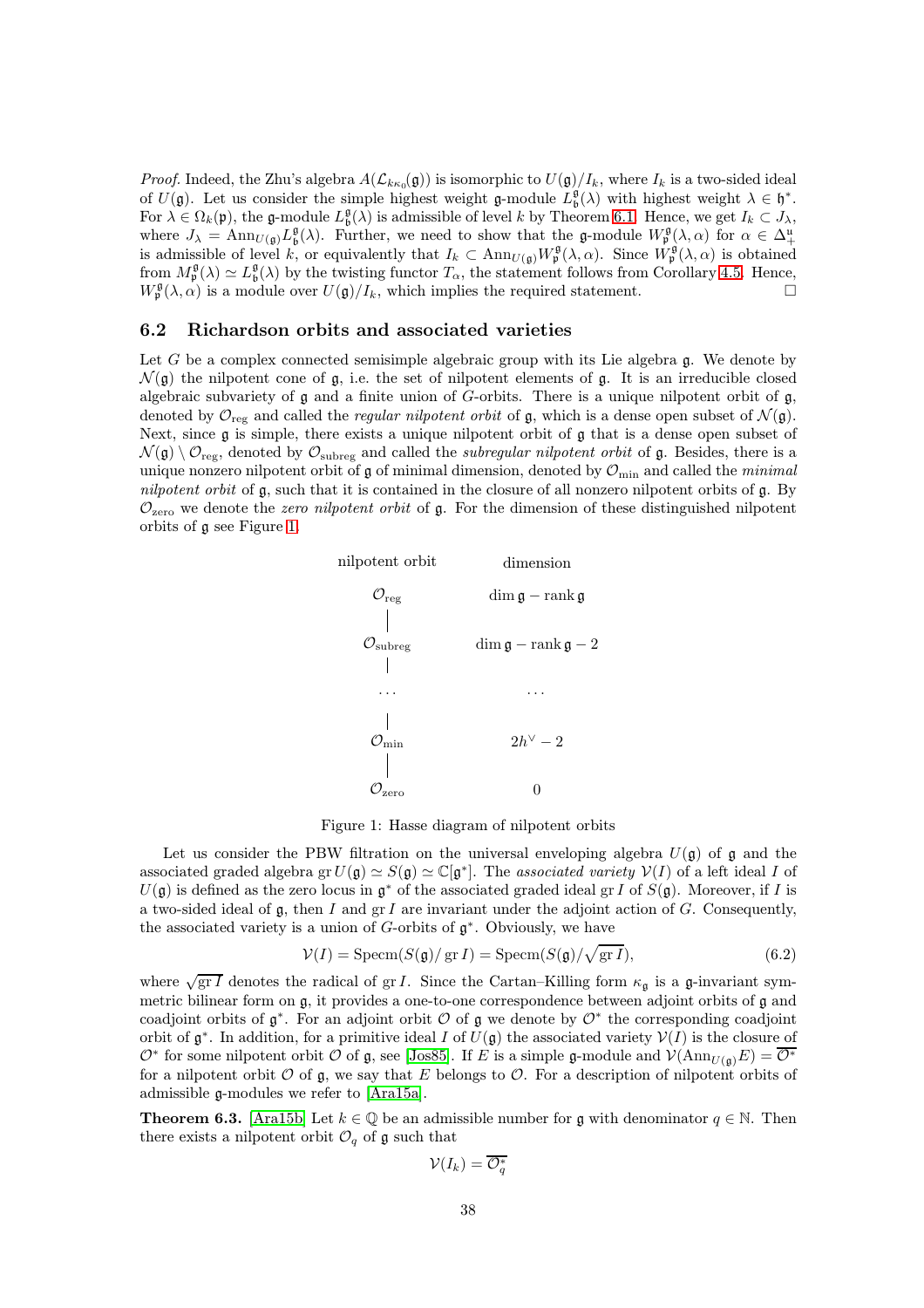and we have

$$
\overline{\mathcal{O}_q} = \begin{cases} \{x \in \mathfrak{g}; \, (\text{ad } x)^{2q} = 0\} & \text{if } (r^\vee, q) = 1, \\ \{x \in \mathfrak{g}; \, \pi_{\theta_s}(x)^{2q/r^\vee} = 0\} & \text{if } (r^\vee, q) = r^\vee, \end{cases}
$$

where  $\pi_{\theta_s} : \mathfrak{g} \to \text{End } L^{\mathfrak{g}}_{\mathfrak{b}}(\theta_s)$  is the simple finite-dimensional  $\mathfrak{g}\text{-module with highest weight } \theta_s$ .

Let  $\mathcal O$  be a nilpotent orbit of g and let  $k \in \mathbb Q$  be an admissible number for g with denominator  $q \in \mathbb{N}$ . We define the subset

$$
\overline{\Pr}_{k}^{\mathcal{O}} = \{ \lambda \in \overline{\Pr}_{k}; \ \mathcal{V}(J_{\lambda}) = \overline{\mathcal{O}^*} \}
$$
\n(6.3)

of  $\mathfrak{h}^*$ . Then a simple g-module E in the nilpotent orbit  $\mathcal O$  is admissible of level k if and only if  $\text{Ann}_{U(\mathfrak{g})}E = J_{\lambda}$  for some  $\lambda \in \overline{\Pr}_{k}^{\mathcal{O}}$ . Further, as  $I_{k} \subset J_{\lambda}$  for  $\lambda \in \overline{\Pr}_{k}$ , we have  $\mathcal{V}(J_{\lambda}) \subset \mathcal{V}(I_{k}) = \overline{\mathcal{O}_{q}^{*}}$ by Theorem [6.3,](#page-37-2) which gives us

<span id="page-38-2"></span>
$$
\overline{\Pr}_{k} = \bigsqcup_{\mathcal{O} \subset \overline{\mathcal{O}_{q}}} \overline{\Pr}_{k}^{\mathcal{O}}.
$$
\n(6.4)

Therefore, we need to describe the subset  $\overline{\Pr}_{k}^{\mathcal{O}}$  of  $\overline{\Pr}_{k}$  for a nilpotent orbit  $\mathcal{O}$  of  $\mathfrak{g}$ .

For  $x \in \mathfrak{g}$ , we denote by  $\mathfrak{g}^x$  the centralizer of x in  $\mathfrak{g}$ . Furthermore, for a subset X of  $\mathfrak{g}$  we define the set

$$
X^{\text{reg}} = \{ x \in X; \dim \mathfrak{g}^x = \min_{y \in X} \dim \mathfrak{g}^y \}
$$

<span id="page-38-0"></span>and call it the set of regular elements in X.

**Theorem 6.4.** [\[BB82\]](#page-42-17) Let  $\mathfrak{p}$  be a standard parabolic subalgebra of  $\mathfrak{g}$ . Then for  $\lambda \in \Lambda^+(\mathfrak{p})$  the associated variety  $\mathcal{V}(\text{Ann}_{U(\mathfrak{g})}M_{\mathfrak{p}}^{\mathfrak{g}}(\lambda))$  is the closure of  $\mathcal{O}_{\mathfrak{p}}^*$ , where

$$
\mathcal{O}_{\mathfrak{p}} = (G.\mathfrak{p}^{\perp})^{\mathrm{reg}}
$$

and  $\mathfrak{p}^{\perp}$  is the orthogonal complement of  $\mathfrak p$  with respect to the Cartan-Killing form. In particular, we have

$$
\overline{\mathcal{O}_{\mathfrak{p}}}=G.\mathfrak{p}^{\perp}
$$

and the associated variety  $V(\text{Ann}_{U(\mathfrak{g})}M_{\mathfrak{p}}^{\mathfrak{g}}(\lambda))$  is irreducible. The orbit  $\mathcal{O}_{\mathfrak{p}}$  is the *Richardson orbit* determined by p.

Now, we find the standard parabolic subalgebras for which the corresponding Richardson orbits are the distinguished nilpotent orbits  $\mathcal{O}_{\text{zero}}$ ,  $\mathcal{O}_{\text{min}}$ ,  $\mathcal{O}_{\text{subreg}}$  and  $\mathcal{O}_{\text{reg}}$ . Let us recall that while the regular orbit  $\mathcal{O}_{reg}$  and the subregular orbit  $\mathcal{O}_{subreg}$  are Richardson orbits for any  $\mathfrak{g}$ , the minimal orbit  $\mathcal{O}_{\text{min}}$  is a Richardson orbit only for  $\mathfrak{sl}_n$ ,  $n \geq 2$ . Since all these nilpotent orbits are uniquely determined by their dimensions and since dim  $\mathcal{O}_p = 2 \dim \mathfrak{u}$  for a parabolic subalgebra  $p = \mathfrak{l} \oplus \mathfrak{u}$ of  $\mathfrak g$  with the nilradical  $\mathfrak u$ , we obtain easily by comparison of the dimensions that

i) 
$$
\mathcal{O}_{\text{zero}} = \mathcal{O}_{\mathfrak{g}},
$$

ii) 
$$
\mathcal{O}_{\min} = \mathcal{O}_{\mathfrak{p}_{\alpha}^{\max}}
$$
 for  $\alpha \in {\alpha_1, \alpha_{n-1}}$  and  $\mathfrak{g} = \mathfrak{sl}_n$ ,  $n \geq 2$ ,

- iii)  $\mathcal{O}_{\text{subreg}} = \mathcal{O}_{\mathfrak{p}_{\alpha}^{\min}}$  for  $\alpha \in \Pi$ ,
- iv)  $\mathcal{O}_{reg} = \mathcal{O}_{\mathfrak{b}},$

where  $\mathfrak{p}_{\alpha}^{\max}$  for  $\alpha \in \Pi$  is the parabolic subalgebra of  $\mathfrak g$  associated to the subset  $\Sigma = \Pi \setminus \{\alpha\}$ , and  $\mathfrak{p}_{\alpha}^{\min}$  for  $\alpha \in \Pi$  is the parabolic subalgebra of  $\mathfrak g$  associated to the subset  $\Sigma = {\alpha}$ .

<span id="page-38-1"></span>**Lemma 6.5.** Let  $\mathfrak{p}_1$ ,  $\mathfrak{p}_2$  be standard parabolic subalgebras of g and let  $k \in \mathbb{Q}$  be an admissible number for g. Then we have  $\Omega_k(\mathfrak{p}_1) \cap \Omega_k(\mathfrak{p}_2) \neq \emptyset$  if and only if  $\mathfrak{p}_1 = \mathfrak{p}_2$ .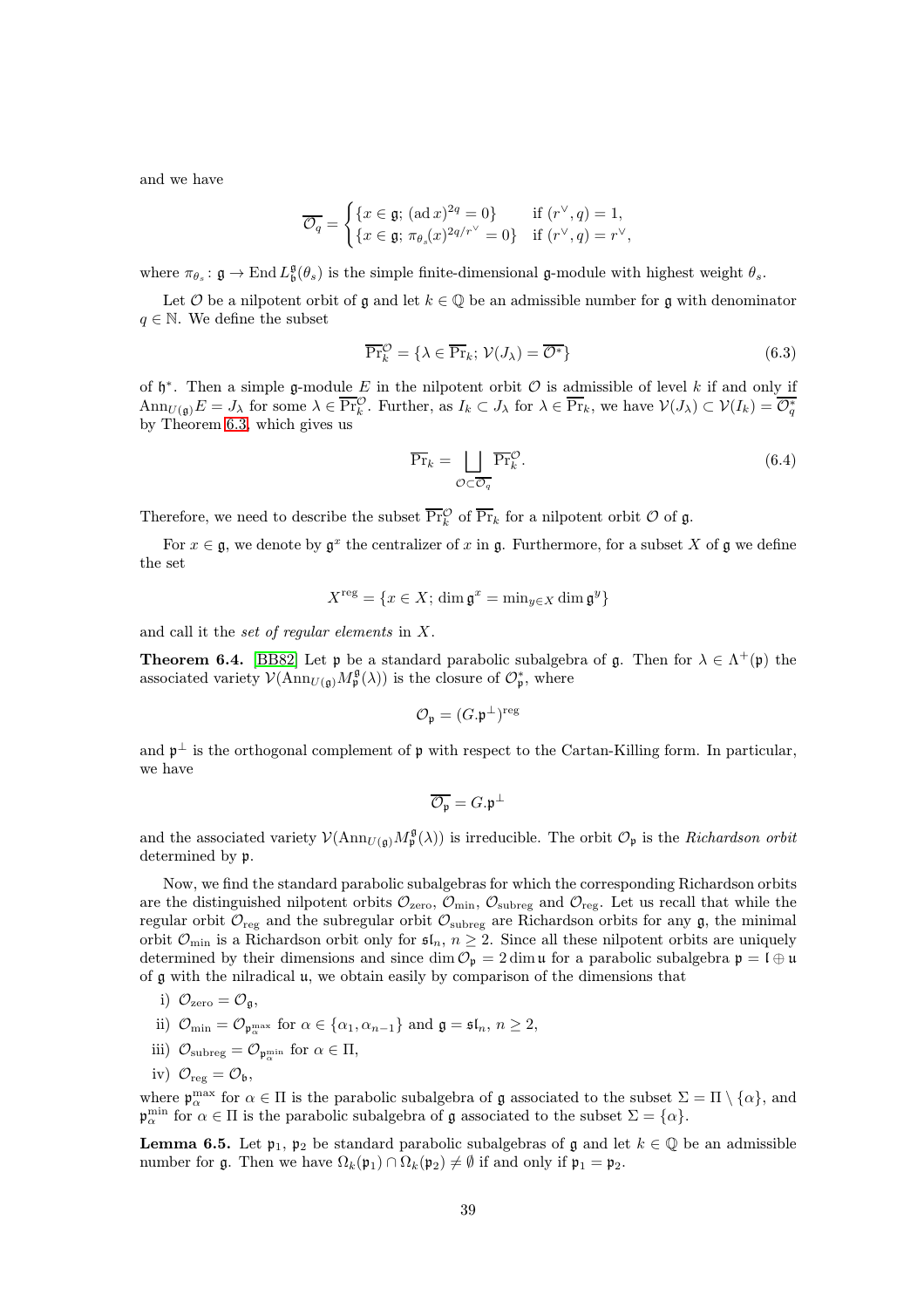*Proof.* Let p be a standard parabolic subalgebra of g. If  $\lambda \in \Omega_k(\mathfrak{p})$  we have  $\langle \lambda + \rho, \alpha^\vee \rangle \notin \mathbb{N}$  for all  $\alpha \in \Delta^{\mathfrak{u}}_{+}$  and  $\langle \lambda + \rho, \alpha^{\vee} \rangle \in \mathbb{N}$  for all  $\alpha \in \Delta^{\mathfrak{l}}_{+}$ , which immediately implies that  $\Omega_{k}(\mathfrak{p}_{1}) \cap \Omega_{k}(\mathfrak{p}_{2}) \neq \emptyset$ if and only if  $\mathfrak{p}_1 = \mathfrak{p}_2$ .

Let  $\mathcal O$  be a Richardson orbit of g and let  $k \in \mathbb Q$  be an admissible number for g. Further, let us consider a standard parabolic subalgebra p of g satisfying  $\mathcal{O}_{p} = \mathcal{O}$ . Then for  $\lambda \in \Omega_k(p)$  we obtain  $\mathcal{V}(\text{Ann}_{U(\mathfrak{g})} L^{\mathfrak{g}}_{\mathfrak{b}}(\lambda)) = \overline{\mathcal{O}^*}$  by Theorem [6.4,](#page-38-0) since  $M^{\mathfrak{g}}_{\mathfrak{p}}(\lambda) \simeq L^{\mathfrak{g}}_{\mathfrak{b}}(\lambda)$  for any  $\lambda \in \Omega_k(\mathfrak{p})$ , which gives us

$$
\Omega_k(\mathfrak{p}) \subset \overline{\Pr}_k^{\mathcal{O}}
$$

.

Hence, by Lemma [6.5](#page-38-1) we get

$$
\bigsqcup_{\substack{\Sigma \subset \Pi \\ \mathcal{O}_{\mathfrak{p}_{\Sigma}} = \mathcal{O}}} \Omega_k(\mathfrak{p}_{\Sigma}) \subset \overline{\Pr}_{k}^{\mathcal{O}},\tag{6.5}
$$

<span id="page-39-1"></span>where  $\mathfrak{p}_{\Sigma}$  is the standard parabolic subalgebra of g associated to a subset  $\Sigma$  of  $\Pi$ .

**Proposition 6.6.** Let  $k \in \mathbb{Q}$  be an admissible number for g. Then we have  $\Omega_k(\mathfrak{b}) = \overline{\Pr}_{k}^{\mathcal{O}_{reg}}$ .

*Proof.* Since the regular nilpotent orbit  $\mathcal{O}_{reg}$  of  $\mathfrak{g}$  is a Richardson orbit and  $\mathcal{O}_{reg} = \mathcal{O}_{\mathfrak{b}}$ , we obtain  $\Omega_k(\mathfrak{b}) \subset \overline{\Pr}_{k}^{\mathcal{O}_{reg}}$ . On the other hand, for  $\lambda \in \overline{\Pr}_{k}^{\mathcal{O}_{reg}}$  we have  $\mathcal{V}(J_\lambda) = \overline{\mathcal{O}_{reg}^*}$  by definition, where  $J_{\lambda} = \text{Ann}_{U(\mathfrak{g})} L_{\mathfrak{g}}^{\mathfrak{g}}(\lambda)$ , and  $\mathcal{V}(I_{\lambda}) = \overline{\mathcal{O}_{reg}^{*}}$  by Theorem [6.4,](#page-38-0) where  $I_{\lambda} = \text{Ann}_{U(\mathfrak{g})} M_{\mathfrak{g}}^{\mathfrak{g}}(\lambda)$ . Hence, we get  $g_T J_\lambda = \sqrt{g_T I_\lambda}$ . Since  $g_T I_\lambda$  is a prime ideal of  $S(\mathfrak{g})$  by [\[BB82,](#page-42-17) Theorem 5.6], we have  $g_T J_\lambda \subset g_T I_\lambda$ which gives us  $J_{\lambda} \subset I_{\lambda}$ . Moreover, the primitive ideal  $J_{\lambda}$  is the unique maximal two-sided ideal of  $U(\mathfrak{g})$  containing  $I_\lambda$  by [\[AFR17,](#page-42-4) Proposition 2.4]. Therefore, we get  $I_\lambda = J_\lambda$  for  $\lambda \in \overline{\Pr}_{k}^{\mathcal{O}_{reg}}$ . As  $\lambda$  is regular dominant, we have  $M_{\mathfrak{b}}^{\mathfrak{g}}(\lambda) \simeq M_{\mathfrak{b}}^{\mathfrak{g}}(\lambda)/I_{\lambda}M_{\mathfrak{b}}^{\mathfrak{g}}(\lambda)$  and  $L_{\mathfrak{b}}^{\mathfrak{g}}(\lambda) \simeq M_{\mathfrak{b}}^{\mathfrak{g}}(\lambda)/J_{\lambda}L_{\mathfrak{b}}^{\mathfrak{g}}(\lambda)$ , which implies  $M_{\mathfrak{b}}^{\mathfrak{g}}(\lambda) \simeq L_{\mathfrak{b}}^{\mathfrak{g}}(\lambda)$  and thus  $\lambda \in \Omega_k(\mathfrak{b})$ .

Besides, from the decomposition [\(6.4\)](#page-38-2) is follows that the set  $\overline{\Pr}_{k}^{\mathcal{O}_{\text{reg}}}$  is non-empty if and only if  $\mathcal{O}_{reg} = \mathcal{O}_q$ , where q is the denominator of k, or equivalently if and only if

$$
q \ge \begin{cases} h & \text{if } (r^{\vee}, q) = 1, \\ L_h^{\vee} r^{\vee} & \text{if } (r^{\vee}, q) = r^{\vee}, \end{cases}
$$

where h is the Coxeter number of  $\mathfrak g$  and  ${}^L h^{\vee}$  is the dual Coxeter number of the Langlands dual Lie algebra  $^L$ g of g (see [\[AFR17\]](#page-42-4)).

**Proposition 6.7.** Let  $k \in \mathbb{Q}$  be an admissible number for g. Then we have  $\Omega_k(\mathfrak{g}) = \overline{\Pr}_{k}^{\mathcal{O}_{\text{zero}}}.$ 

Proof. For the zero nilpotent orbit  $\mathcal{O}_{\text{zero}}$  of g, we have  $\mathcal{O}_{\text{zero}} = \mathcal{O}_{\mathfrak{g}}$ , which gives us  $\Omega_k(\mathfrak{g}) \subset \overline{\Pr}_{k}^{\mathcal{O}_{\text{zero}}}.$ On the other hand, for  $\lambda \in \overline{\Pr_k^{\mathcal{O}_{\text{zero}}}}$  we have  $\mathcal{V}(J_\lambda) = \overline{\mathcal{O}_{\text{zero}}^*}$  by definition, where  $J_\lambda = \text{Ann}_{U(\mathfrak{g})} L^{\mathfrak{g}}_{\mathfrak{b}}(\lambda)$ , which implies  $\sqrt{(\mathfrak{g})} = \sqrt{g r J_{\lambda}}$ . Hence, for  $\alpha \in \Delta_+$  there exists a positive integer  $n_{\alpha} \in \mathbb{N}$  such that  $f_{\alpha}^{n_{\alpha}} \in \text{gr } J_{\lambda}$ . Therefore, we get immediately that the g-module  $L^{\mathfrak{g}}_{\mathfrak{b}}(\lambda)$  is finite dimensional implying  $\lambda \in \Omega_k(\mathfrak{g})$ .

#### <span id="page-39-0"></span>6.3 Admissible representations for  $\mathfrak{sl}_n$

In this subsection we will consider the simple Lie algebra  $\mathfrak{g} = \mathfrak{sl}_n$  for  $n \geq 2$ . Let us note that all nilpotent orbits of g are Richardson orbits.

Let  $k \in \mathbb{Q}$  be an admissible number for g with denominator  $q \in \mathbb{N}$ . Then the nilpotent orbit  $\mathcal{O}_q$  from Theorem [6.3](#page-37-2) is given by

$$
\mathcal{O}_q=\mathcal{O}_{\lambda_q},
$$

where  $\lambda_q$  is the partition of n defined through  $\lambda_q = [q^r, s]$ , where  $n = qr + s$  with  $r, s \in \mathbb{N}_0$  and  $0 \leq s \leq q-1$ . Hence, we immediately get that

$$
\mathcal{O}_q = \begin{cases} \mathcal{O}_{\text{reg}} & \text{if } q \geq n, \\ \mathcal{O}_{\text{subreg}} & \text{if } q = n - 1, \\ \mathcal{O}_{\text{zero}} & \text{if } q = 1 \end{cases}
$$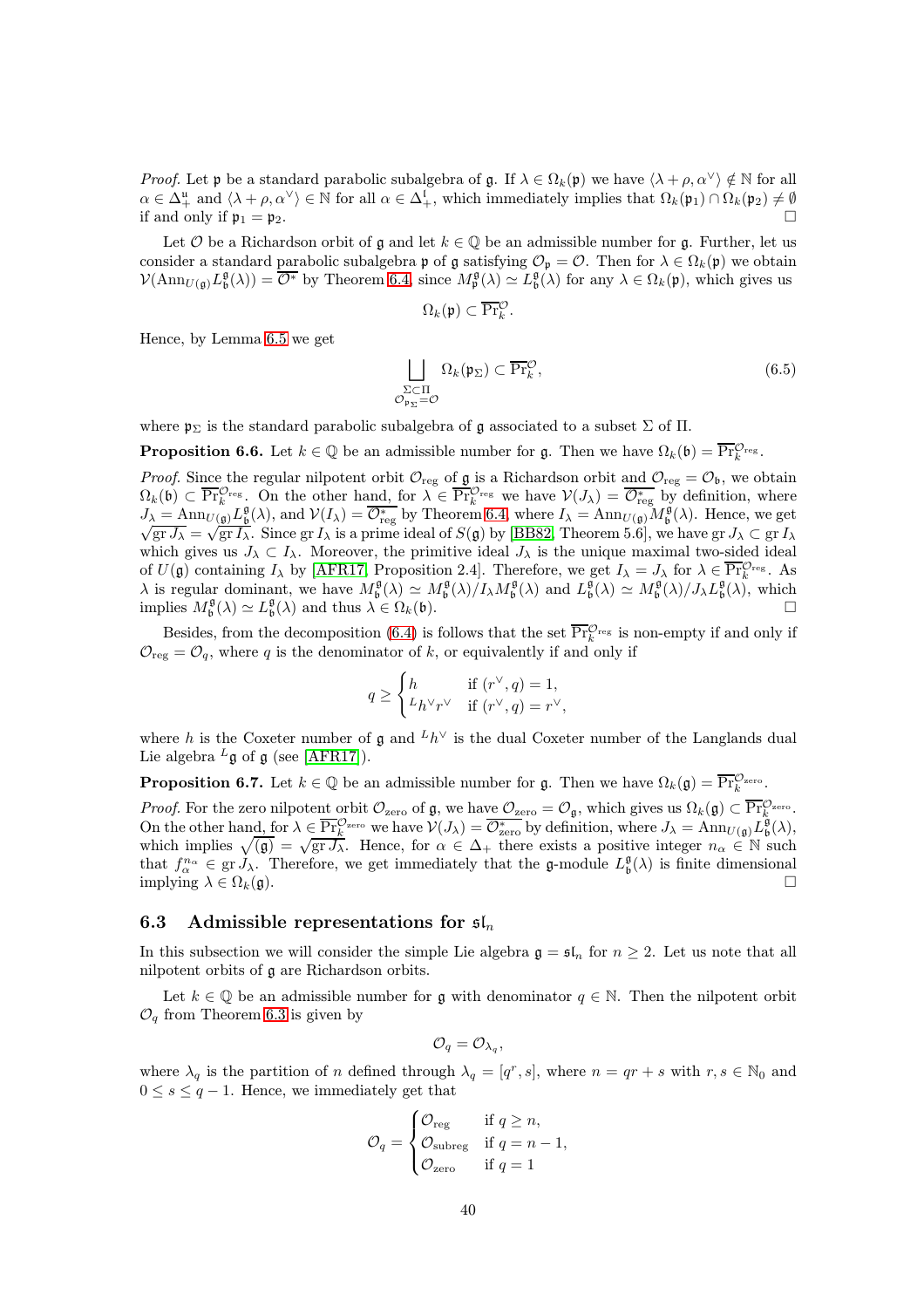for  $n \geq 2$ . For details about nilpotent orbits in semisimple Lie algebras see [\[CM93\]](#page-42-18).

O[12] O[2] 0 2 (a) g = sl<sup>2</sup> O[13] O[2,1] O[3] 0 4 6 <sup>O</sup> dim <sup>p</sup><sup>Σ</sup> (b) g = sl<sup>3</sup> O[14] O[2,1 2] O[22] O[3,1] O[4] 0 6 8 10 12 (c) g = sl<sup>4</sup>

Figure 2: Richardson orbits for  $\mathfrak{sl}_n$ 

Let us introduce the subset

$$
\mathrm{Pr}_{k,\mathbb{Z}} = \{ \lambda \in \mathrm{Pr}_k; \, \langle \lambda, \alpha^\vee \rangle \in \mathbb{Z} \text{ for } \alpha \in \Pi \}
$$

of admissible weights of level  $k$ . Then by [\[KW89\]](#page-43-16) we have

$$
\Pr_{k,\mathbb{Z}} = \{ \lambda \in \widehat{\mathfrak{h}}^*; \, \lambda(c) = k, \, \langle \lambda, \alpha^\vee \rangle \in \mathbb{N}_0 \text{ for } \alpha \in \Pi, \, \langle \lambda, \theta^\vee \rangle \leq p - h^\vee \},
$$

where  $p = (k + h^{\vee})q$ . Further, from [\[KW89\]](#page-43-16) we obtain

$$
\Pr_k = \bigcup_{\substack{y \in \widetilde{W} \\ y(\widehat{\Delta}(k\Lambda_0)) + \sum \widehat{\Delta}_+^{\text{re}}}} \Pr_{k,y}, \quad \Pr_{k,y} = \{y \cdot \lambda; \ \lambda \in \Pr_{k,\mathbb{Z}}\},
$$

where the extended affine Weyl group  $\widetilde{W}$  of  $\mathfrak g$  is defined as

<span id="page-40-0"></span>
$$
\widetilde{W} = W \ltimes P^{\vee}.
$$

For  $\mu \in P^{\vee}$ , we denote by  $t_{\mu}$  the corresponding element of W. The action of  $t_{\mu}$  on  $\mathfrak{h}^*$  for  $\mu \in P^{\vee}$ is given by

$$
t_{\mu}(\gamma) = \gamma + (\gamma, \delta)\mu - \left(\frac{(\alpha, \alpha)}{2}(\gamma, \delta) + (\gamma, \mu)\right)\delta
$$

for  $\gamma \in \mathfrak{h}^*$ . Moreover, for  $y, y' \in W$  satisfying  $y(\widehat{\Delta}(k\Lambda_0)_+) \subset \widehat{\Delta}^{\text{re}}_+$ ,  $y'(\widehat{\Delta}(k\Lambda_0)_+) \subset \widehat{\Delta}^{\text{re}}_+$  we have

$$
\Pr_{k,y} \cap \Pr_{k,y'} \neq \emptyset \iff \Pr_{k,y} = \Pr_{k,y'} \iff y' = yt_{q\omega_j}w_j \tag{6.6}
$$

for some  $j \in \{1, 2, \ldots, n-1\}$ , where  $w_j$  is the unique element of the Weyl group W of  $\mathfrak g$  which preserves the set  $\{\alpha_1, \alpha_2, \dots, \alpha_{n-1}, -\theta\}$  and  $w_j(-\theta) = \alpha_j$ . The set of simple roots of  $\mathfrak g$  is  $\Pi =$  $\{\alpha_1, \alpha_2, \dots, \alpha_{n-1}\}.$  Let us recall that by [\[AFR17,](#page-42-4) Proposition 2.8] we have

$$
[\overline{\Pr}_k] = \bigcup_{\substack{\eta \in P_+^{\vee} \\ (\eta, \theta) \leq q-1}} [\overline{\Pr}_{k, t_{-\eta}}],
$$

where  $P_{+}^{\vee}$  is the set of dominant coweights of  $\mathfrak{g}$ .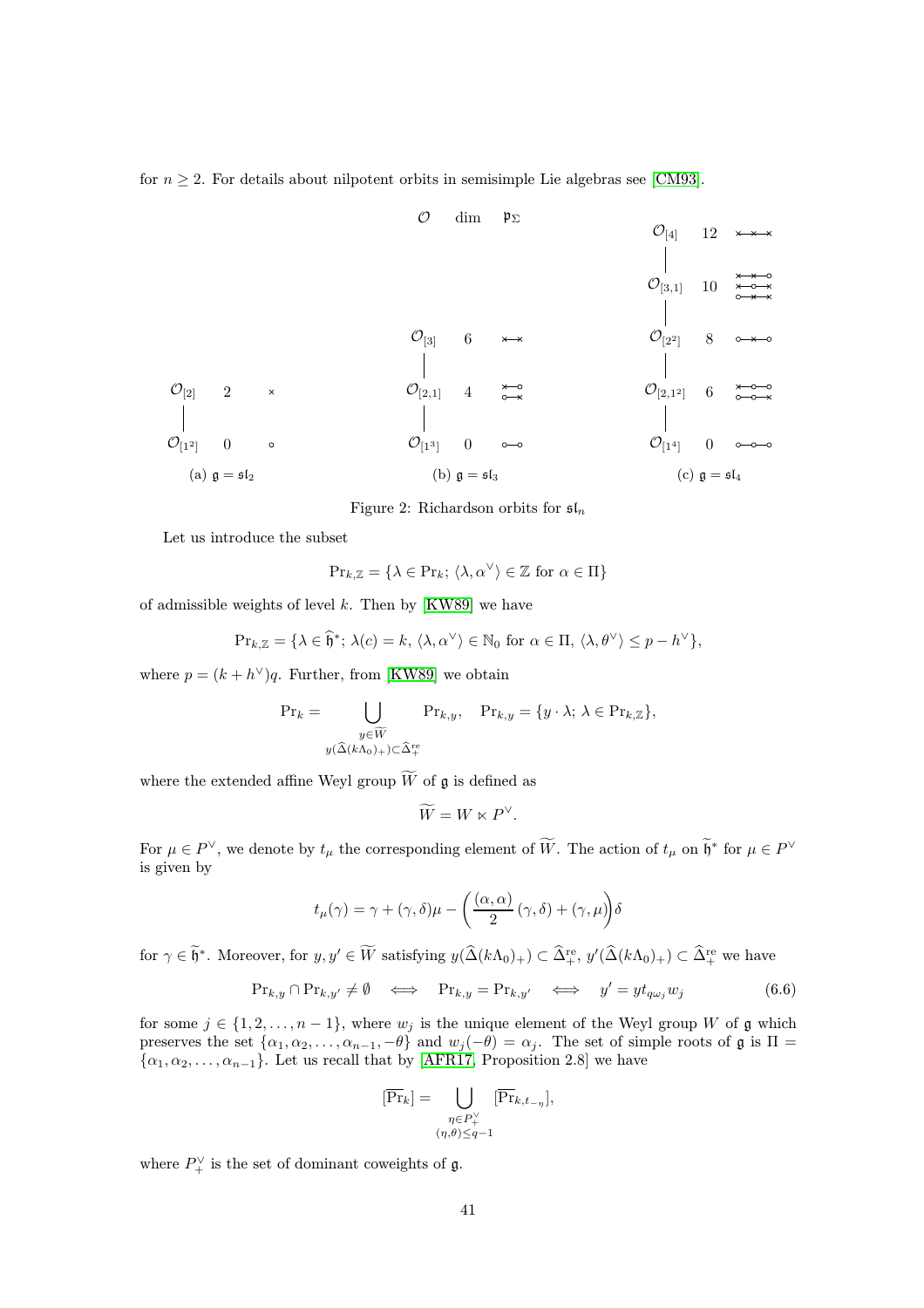<span id="page-41-1"></span>**Lemma 6.8.** If  $\overline{y} \in W$  is not the unit element, then there exists  $j \in \{0, 1, \ldots, n-1\}$  such that  $\overline{y}w_i(\theta) \in \Delta_+.$ 

<span id="page-41-0"></span>*Proof.* For a proof, see [\[AFR17,](#page-42-4) Lemma 2.7].

**Theorem 6.9.** Let  $k \in \mathbb{Q}$  be an admissible number for g with denominator  $q \in \mathbb{N}$ . Then we have

 $\frac{1}{2} - \eta$ 

$$
\Omega_k(\mathfrak{p}_\Sigma)=\bigcup_{\substack{\overline{y}\in W,\,\eta\in P_+^\vee,\\ (\eta,\theta)\leq q-1,\,\overline{y}(\theta)\in\Delta_+,\,\,\overline{y}(\Delta_0^\eta)=\Delta_\Sigma,\\ \Delta_0^\eta\cap\Delta_+\subset \overline{y}^{-1}(\Delta_+)\cap\Delta_+}}\overline{\Pr}_{k,\overline{y}^{}_1}
$$

for  $\Sigma \subset \Pi$ , where  $\Delta_{\Sigma}$  is the subroot system of  $\Delta$  generated by  $\Sigma$  and  $\Delta_{0}^{\eta} = {\alpha \in \Delta$ ;  $(\eta, \alpha) = 0}$ for  $\eta \in P^{\vee}$ .

*Proof.* Let  $y = \overline{y}t_{-\eta}$  with  $\overline{y} \in W$  and  $\eta \in P^{\vee}$ . Then the condition  $y(\widehat{\Delta}(k\Lambda_0)_+) \subset \widehat{\Delta}^{\text{re}}_+$  is equivalent to

$$
0\leq(\eta,\alpha)\leq q-1\ \text{if}\ \overline{y}(\alpha)\in\Delta_+\qquad\text{and}\qquad 1\leq(\eta,\alpha)\leq q\ \text{if}\ \overline{y}(\alpha)\in\Delta_-
$$

for all  $\alpha \in \Delta_+$ . In particular, for  $\eta \in P^{\vee}$  and  $\overline{y} \in W$  such that  $\overline{y}(\theta) \in \Delta_+$  we obtain easily that  $\overline{y}t_{-\eta}(\widehat{\Delta}(k\Lambda_0)_+) \subset \widehat{\Delta}^{\text{re}}_+$  if and only if  $\eta \in P^{\vee}_{+}$ ,  $(\eta, \theta) \leq q-1$  and  $\Delta_0^{\eta} \cap \Delta_+ \subset \overline{y}^{-1}(\Delta_+) \cap \Delta_+$ .

For  $\lambda \in \mathfrak{h}^*$ , we define the subset  $\Delta(\lambda) = \{ \alpha \in \Delta; \langle \lambda + \rho, \alpha^\vee \rangle \in \mathbb{Z} \}$  of  $\Delta$ . Then we immediately get  $\Delta(\lambda) = \widehat{\Delta}(\lambda + k\Lambda_0) \cap \Delta$ . Further, let us assume that  $\lambda \in \overline{\Pr}_{k,\overline{y}t_{-\eta}}$  with  $\overline{y} \in W, \eta \in P_+^{\vee}$ ,  $(\eta, \theta) \leq q - 1$ ,  $\overline{y}(\theta) \in \Delta_+$ ,  $\Delta_0^{\eta} \cap \Delta_+ \subset \overline{y}^{-1}(\Delta_+) \cap \Delta_+$  and  $\overline{y}(\Delta_0^{\eta}) = \Delta_{\Sigma}$  for a fixed subset  $\Sigma$  of II. Then we may write

$$
\Delta(\lambda) = \Delta(\lambda + k\Lambda_0) \cap \Delta = \overline{y}t_{-\eta}(\Delta(k\Lambda_0)) \cap \Delta = {\overline{y}(\alpha) + (mq + (\eta, \alpha))\delta; \alpha \in \Delta, m \in \mathbb{Z}} \cap \Delta
$$
  
= { $\overline{y}(\alpha)$ ;  $\alpha \in \Delta$ ,  $(\eta, \alpha) = 0$ } =  $\overline{y}(\Delta_0^n) = \Delta_{\Sigma}$ .

Hence, by [\[Jan77\]](#page-43-18) we have that  $M_{\mathfrak{p}_{\Sigma}}^{\mathfrak{g}}(\lambda) \simeq L_{\mathfrak{b}}^{\mathfrak{g}}(\lambda)$  since  $\lambda$  is regular dominant, i.e.  $\langle \lambda + \rho, \alpha^{\vee} \rangle \notin -\mathbb{N}_0$ for  $\alpha \in \Delta_+$ , which gives us  $\overline{\Pr}_{k,yt_{-n}} \subset \Omega_k(\mathfrak{p}_\Sigma)$ .

On the other hand, if  $\lambda \in \Omega_k(\mathfrak{p}_\Sigma)$ , then it is easy to see that  $\Delta(\lambda) = \Delta_\Sigma$ . Since we also have  $\lambda \in \overline{\Pr}_k$ , there exists  $y \in W$  such that  $\widehat{\Delta}(\lambda + k\Lambda_0) = y(\widehat{\Delta}(k\Lambda_0)), y(\widehat{\Delta}(k\Lambda_0)_+) \subset \widehat{\Delta}^{\text{re}}_+$  and  $\lambda \in \overline{\Pr}_{k,y}$ . Let  $y = \overline{y}t_{-\eta}$  with  $\overline{y} \in W$  and  $\eta \in P^{\vee}$ . We may assume that  $\overline{y}(\theta) \in \Delta_+$ . Indeed, we have

$$
\overline{\Pr}_{k,\overline{y}t_{-\eta}} = \overline{\Pr}_{k,\overline{y}t_{-\eta}t_{q\omega_j}w_j} = \overline{\Pr}_{k,\overline{y}w_jw_j^{-1}t_{q\omega_j-\eta}w_j} = \overline{\Pr}_{k,\overline{y}w_jt_{-\eta_j}}
$$

by [\(6.6\)](#page-40-0) for  $j \in \{0, 1, \ldots, n-1\}$ , where  $\eta_j = w_j^{-1}(\eta - q\omega_j)$ . Further, if  $\overline{y}(\theta) \in \Delta_+$ , then there exists  $j \in \{0, 1, \ldots, n-1\}$  satisfying  $\overline{y}w_j(\theta) \in \Delta_+$  by Lemma [6.8.](#page-41-1)

Hence, by using the assumption  $\overline{y}(\theta) \in \Delta_+$ , we get that  $\lambda \in \overline{\Pr}_{k,\overline{y}t_{-\eta}}$  with  $\eta \in P^{\vee}_{+}$ ,  $(\eta,\theta) \leq q-1$ ,  $\Delta_0^{\eta} \cap \Delta_+ \subset \overline{y}^{-1}(\Delta_+) \cap \Delta_+$  and  $\overline{y}(\Delta_0^{\eta})$  $) = \Delta(\lambda) = \Delta_{\Sigma}.$ 

<span id="page-41-2"></span>**Corollary 6.10.** Let  $k \in \mathbb{Q}$  be an admissible number for g with denominator  $q \in \mathbb{N}$ . Then we have

- i)  $\Omega_k(\mathfrak{b}) = \bigcup_{\overline{y} \in W, \, \eta \in P_+^{\vee}}$  $(\eta,\theta){\le}q{-1},\overline{y}(\theta){\in}\Delta_+,\Delta_0^\eta{=}\emptyset$  $Pr_{k,\overline{y}t_{-\eta}}$ ;
- ii)  $\Omega_k(\mathfrak{g}) = \overline{\Pr}_{k,e}.$

Let us note that as an immediate consequence of Corollary [6.10](#page-41-2) we have that  $\Omega_k(\mathfrak{b})\neq \emptyset$  if and only if  $q \geq n$ .

## Acknowledgments

V. F. is supported in part by the CNPq (304467/2017-0) and by the Fapesp (2018/23690-6). The authors are gratefully acknowledge the hospitality and excellent working conditions of the International Center for Mathematics of SUSTech and the University of Sichuan (Chengdu, China) where part of this work was done. Both authors are grateful to Edward Frenkel for interest and fruitful discussions.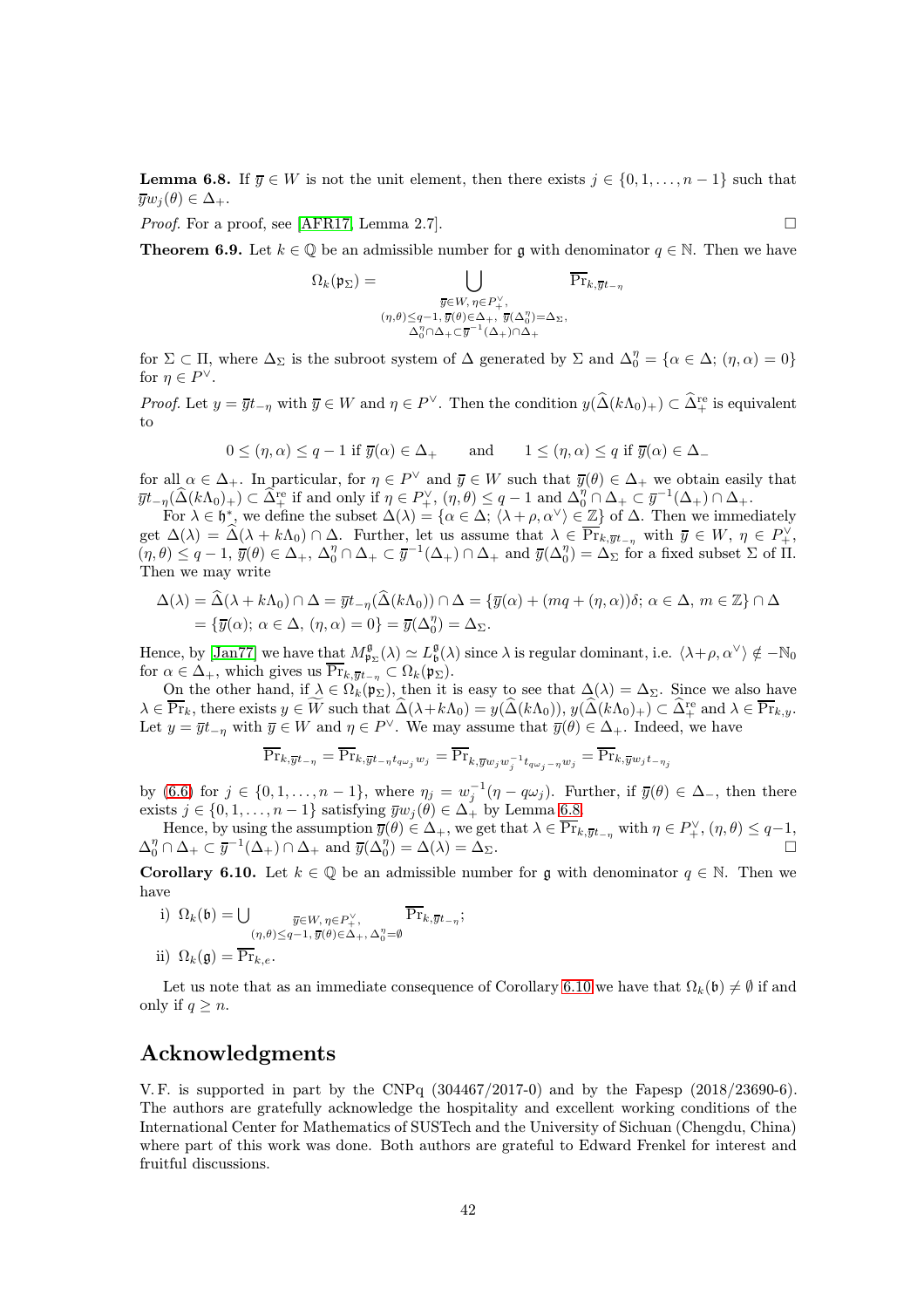## References

- <span id="page-42-5"></span>[ACR18] Jean Auger, Thomas Creutzig, and David Ridout, *Modularity of logarithmic para*fermion vertex algebras, Lett. Math. Phys. 108 (2018), no. 12, 2543–2587.
- <span id="page-42-3"></span>[Ada16] Dražen Adamović, A realization of certain modules for  $N = 4$  superconformal algebra and the affine Lie algebra  $A_2^{(1)}$ , Transform. Groups 21 (2016), no. 2, 299–327.
- <span id="page-42-4"></span>[AFR17] Tomoyuki Arakawa, Vyacheslav Futorny, and Luis E. Ramírez, Weight representations of admissible affine vertex algebras, Comm. Math. Phys. 353 (2017), no. 3, 1151–1178.
- <span id="page-42-8"></span>[AL03] Henning H. Andersen and Niels Lauritzen, Twisted Verma modules, Studies in Memory of Issai Schur, Progress in Mathematics, vol. 210, Birkhäuser, Boston, 2003, pp. 1–26.
- <span id="page-42-10"></span>[Ara15a] Tomoyuki Arakawa, Associated varieties of modules over Kac–Moody algebras and C2  $cofiniteness of W-algebras$ , Int. Math. Res. Notices 2015 (2015), no. 22, 11605–11666.
- <span id="page-42-16"></span>[Ara15b]  $\_\_\_\_\$ , Rationality of W-algebras: principal nilpotent cases, Ann. of Math. (2) 182 (2015), no. 2, 565–604.
- <span id="page-42-9"></span>[Ara16] , Rationality of admissible affine vertex algebras in the category  $\mathcal{O}$ , Duke Math. J. 165 (2016), no. 1, 67–93.
- <span id="page-42-14"></span>[Ark97] Sergey M. Arkhipov, Semi-infinite cohomology of associative algebras and bar duality, Int. Math. Res. Notices 1997 (1997), no. 17, 833–863.
- <span id="page-42-7"></span>[Ark04] , Algebraic construction of contragradient quasi-Verma modules in positive characteristic, Adv. Stud. Pure Math. 40 (2004), 27–68.
- <span id="page-42-13"></span>[AS03] Henning H. Andersen and Catharina Stroppel, Twisting functors on O, Represent. Theory 7 (2003), 681–699.
- <span id="page-42-17"></span>[BB82] Walter Borho and Jean-Luc Brylinski, Differential operators on homogeneous spaces. I. Irreducibility of the associated variety for annihilators of induced modules, Invent. Math. 69 (1982), no. 3, 437–476.
- <span id="page-42-11"></span>[Bor86] Richard E. Borcherds, Vertex algebras, Kac–Moody algebras, and the Monster, Proc. Nat. Acad. Sci. U.S.A. 83 (1986), no. 10, 3068–3071.
- <span id="page-42-2"></span>[CF04] Ben Cox and Vyacheslav Futorny, *Intermediate Wakimoto modules for affine*  $\mathfrak{sl}(n+1,\mathbb{C})$ , J. Phys. A 37 (2004), no. 21, 5589–5603.
- <span id="page-42-18"></span>[CM93] David H. Collingwood and William M. McGovern, Nilpotent orbits in semisimple Lie algebras, Van Nostrand Reinhold Mathematics Series, Van Nostrand Reinhold, New York, 1993.
- <span id="page-42-1"></span>[Cox05] Ben Cox, Fock space realizations of imaginary Verma modules, Algebr. Represent. Theory 8 (2005), no. 2, 173–206.
- <span id="page-42-0"></span>[dBF97] Jan de Boer and László Fehér, Wakimoto realizations of current algebras: an explicit construction, Comm. Math. Phys. 189 (1997), no. 3, 759–793.
- <span id="page-42-6"></span>[Deo80] Vinay V. Deodhar, On a construction of representations and a problem of Enright, Invent. Math. 57 (1980), no. 2, 101–118.
- <span id="page-42-12"></span>[DLM98] Chongying Dong, Haisheng Li, and Geoffrey Mason, Vertex operator algebras and associative algebras, J. Algebra 206 (1998), no. 1, 67–96.
- <span id="page-42-15"></span>[Duf77] Michel Duflo, Sur la classification des idéaux primitifs dans l'algebre enveloppante d'une algebre de Lie semi-simple, Ann. of Math. (2) 105 (1977), no. 1, 107–120.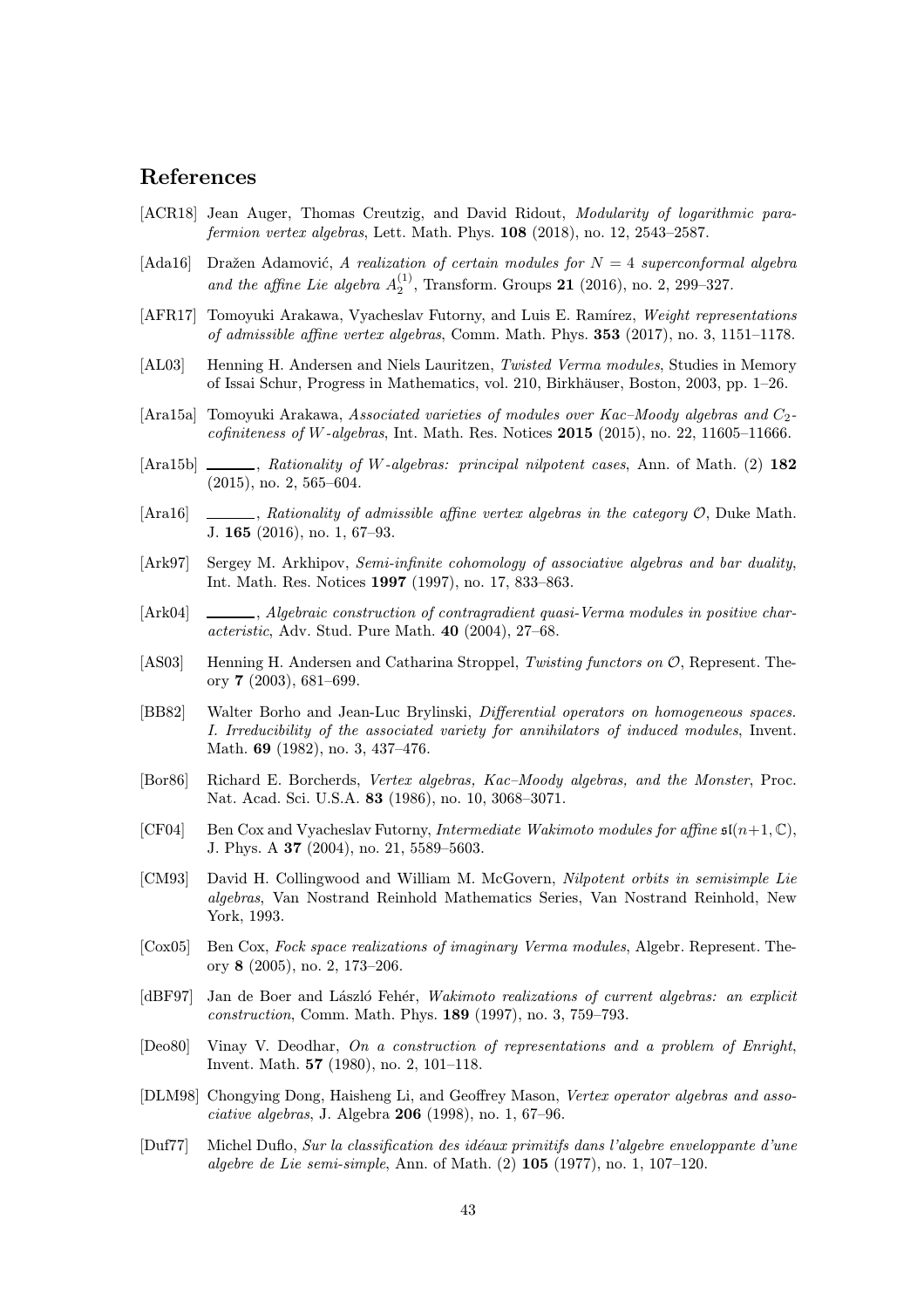- <span id="page-43-13"></span>[FBZ04] Edward V. Frenkel and David Ben-Zvi, Vertex Algebras and Algebraic Curves, Mathematical Surveys and Monographs, vol. 88, American Mathematical Society, Providence, 2004.
- <span id="page-43-0"></span>[FF88] Boris L. Feigin and Edward V. Frenkel, A family of representations of affine Lie algebras, Uspekhi Mat. Nauk 43 (1988), no. 5, 227–228.
- <span id="page-43-12"></span>[FK18] Vyacheslav Futorny and Iryna Kashuba, Structure of parabolically induced modules for affine Kac–Moody algebras, J. Algebra 500 (2018), 362–374.
- <span id="page-43-9"></span>[FK19a] Vyacheslav Futorny and Libor Křižka, Geometric construction of Gelfand–Tsetlin modules over simple Lie algebras, J. Pure Appl. Algebra 223 (2019), no. 11, 4901–4924.
- <span id="page-43-6"></span>[FK19b] , Twisting functors and Gelfand–Tsetlin modules for semisimple Lie algebras, [arXiv:1902.02269](http://arxiv.org/abs/1902.02269) (2019).
- <span id="page-43-1"></span>[FKS19] Vyacheslav Futorny, Libor Křižka, and Petr Somberg, Geometric realizations of affine Kac–Moody algebras, J. Algebra 528 (2019), 177–216.
- <span id="page-43-2"></span>[Fre05] Edward Frenkel, Wakimoto modules, opers and the center at the critical level, Adv. Math. 195 (2005), no. 2, 297–404.
- <span id="page-43-10"></span>[Fre07] , Langlands correspondence for loop groups, Cambridge Studies in Advanced Mathematics, vol. 103, Cambridge University Press, Cambridge, 2007.
- <span id="page-43-3"></span>[FST98] Boris L. Feigin, Alexei M. Semikhatov, and Ilya Yu. Tipunin, Equivalence between chain categories of representations of affine  $\mathfrak{sl}(2)$  and  $N = 2$  superconformal algebras, J. Math. Phys. 39 (1998), no. 7, 3865–3905.
- <span id="page-43-11"></span>[Fut97] Vyacheslav Futorny, Representations of affine Lie algebras, Queen's Papers in Pure and Applied Mathematics, vol. 106, Queen's University, Kingston, 1997.
- <span id="page-43-18"></span>[Jan77] J. C. Jantzen, Kontravariante Formen auf induzierten Darstellungen halbe-infacher Lie-Algebren, Math. Ann. 226 (1977), 53–65.
- <span id="page-43-19"></span>[Jos85] Anthony Joseph, On the associated variety of a primitive ideal, J. Algebra 93 (1985), no. 2, 509–523.
- <span id="page-43-14"></span>[Kac98] Victor G. Kac, Vertex algebras for beginners, 2 ed., University Lecture Series, vol. 10, American Mathematical Society, Providence, RI, 1998.
- <span id="page-43-4"></span>[KR19a] Kazuya Kawasetsu and David Ridout, Relaxed hieghest-weight modules I: Rank 1 case, Comm. Math. Phys. 368 (2019), no. 2, 627–663.
- <span id="page-43-5"></span>[KR19b] , Relaxed hieghest-weight modules II: Classifications for affine vertex algebras, [arXiv:1906.02935](http://arxiv.org/abs/1906.02935) (2019).
- <span id="page-43-7"></span>[KS15] Libor Křižka and Petr Somberg, On the composition structure of the twisted Verma modules for  $\mathfrak{sl}(3,\mathbb{C})$ , Arch. Math. **51** (2015), no. 5, 315–329.
- <span id="page-43-15"></span>[KS17] , Algebraic analysis of scalar generalized Verma modules of Heisenberg parabolic type I:  $A_n$ -series, Transform. Groups 22 (2017), no. 2, 403-451.
- <span id="page-43-16"></span>[KW89] Victor G. Kac and Minoru Wakimoto, Classification of modular invariant representations of affine algebras, Infinite-dimensional Lie algebras and groups (Luminy-Marseille, 1988), Adv. Ser. Math. Phys., vol. 7, World Sci. Publ., Teaneck, NJ, 1989, pp. 138–177.
- <span id="page-43-17"></span> $[KW08] \quad \underline{\hspace{1cm}}$ , On rationality of W-algebras, Transform. Groups 13 (2008), no. 3-4, 671–713.
- <span id="page-43-8"></span>[Mus19] Ian M. Musson, Twisting functors and generalized Verma modules, Proc. Amer. Math. Soc. 147 (2019), no. 3, 1013–1022.